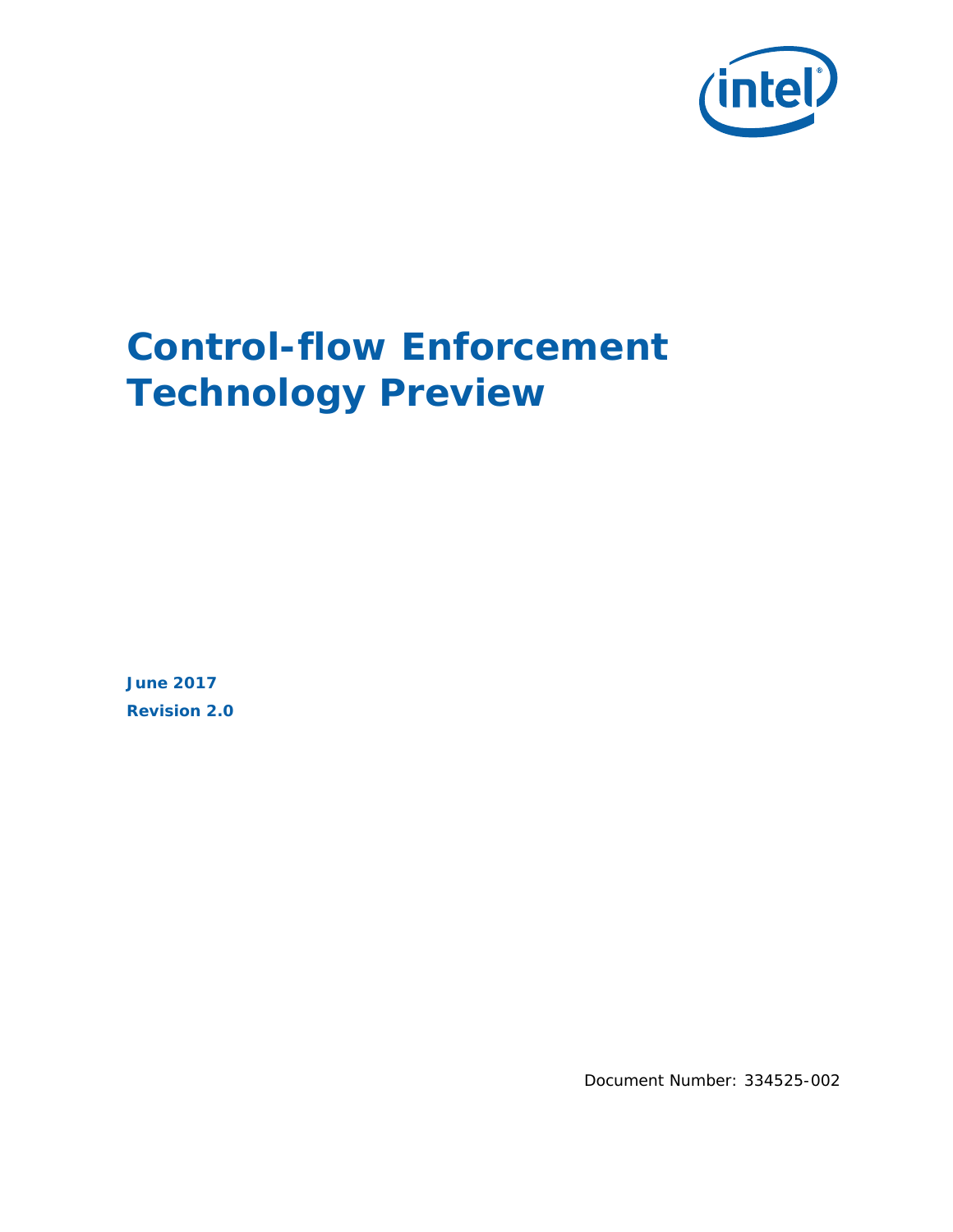

No license (express or implied, by estoppel or otherwise) to any intellectual property rights is granted by this document.

Intel disclaims all express and implied warranties, including without limitation, the implied warranties of merchantability, fitness for a particular purpose, and noninfringement, as well as any warranty arising from course of performance, course of dealing, or usage in trade.

This document contains information on products, services and/or processes in development. All information provided here is subject to change without notice. Contact your Intel representative to obtain the latest forecast, schedule, specifications and roadmaps.

The products and services described may contain defects or errors known as errata which may cause deviations from published specifications. Current characterized errata are available on request.

Intel technologies' features and benefits depend on system configuration and may require enabled hardware, software or service activation. Performance varies depending on system configuration. No computer system can be absolutely secure. Check with your system manufacturer or retailer or learn more at http://intel.com/.

Copies of documents which have an order number and are referenced in this document may be obtained by calling 1-800-548-4725 or by visiting www.intel.com/design/literature.htm.

Intel, the Intel logo, and Xeon are trademarks of Intel Corporation in the U.S. and/or other countries.

\*Other names and brands may be claimed as the property of others.

Copyright © 2016-2017, Intel Corporation. All Rights Reserved.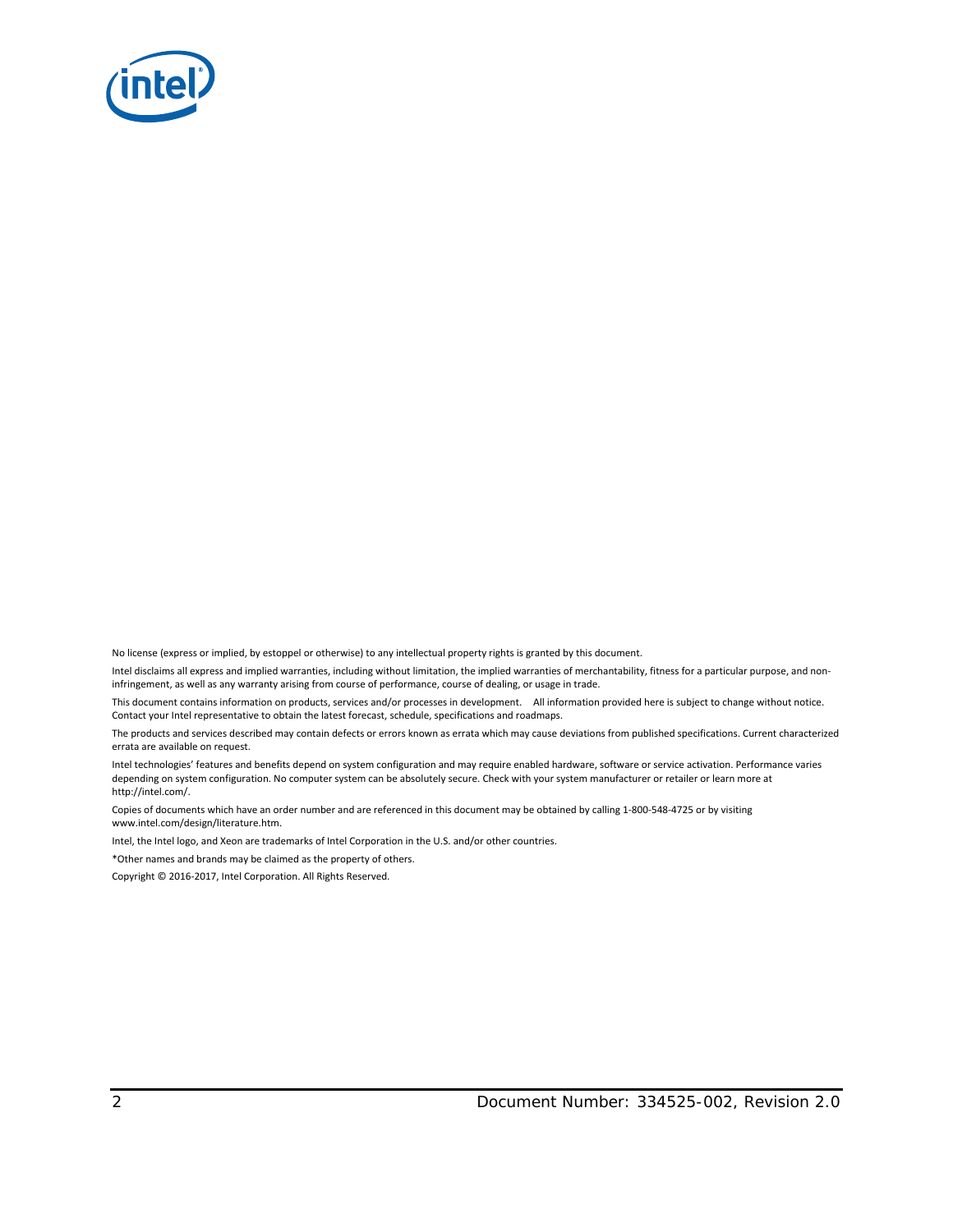# **Contents**

| $\mathbf{1}$   |       |  |  |  |
|----------------|-------|--|--|--|
|                | 1.1   |  |  |  |
|                | 1.2   |  |  |  |
| $\overline{2}$ |       |  |  |  |
|                | 2.1   |  |  |  |
|                | 2.2   |  |  |  |
|                | 2.3   |  |  |  |
|                | 2.4   |  |  |  |
|                | 2.5   |  |  |  |
|                | 2.6   |  |  |  |
|                | 2.7   |  |  |  |
| 3              |       |  |  |  |
|                | 3.1   |  |  |  |
|                | 3.2   |  |  |  |
|                | 3.3   |  |  |  |
|                | 3.3.1 |  |  |  |
|                | 3.3.2 |  |  |  |
|                | 3.4   |  |  |  |
|                | 3.5   |  |  |  |
|                | 3.6   |  |  |  |
|                | 3.6.1 |  |  |  |
|                | 3.7   |  |  |  |
|                | 3.7.1 |  |  |  |
|                | 3.7.2 |  |  |  |
|                | 3.7.3 |  |  |  |
| $\overline{4}$ |       |  |  |  |
|                | 4.1   |  |  |  |
|                | 4.2   |  |  |  |
|                | 4.3   |  |  |  |
|                | 4.4   |  |  |  |
|                | 4.5   |  |  |  |
|                | 4.6   |  |  |  |
|                | 4.7   |  |  |  |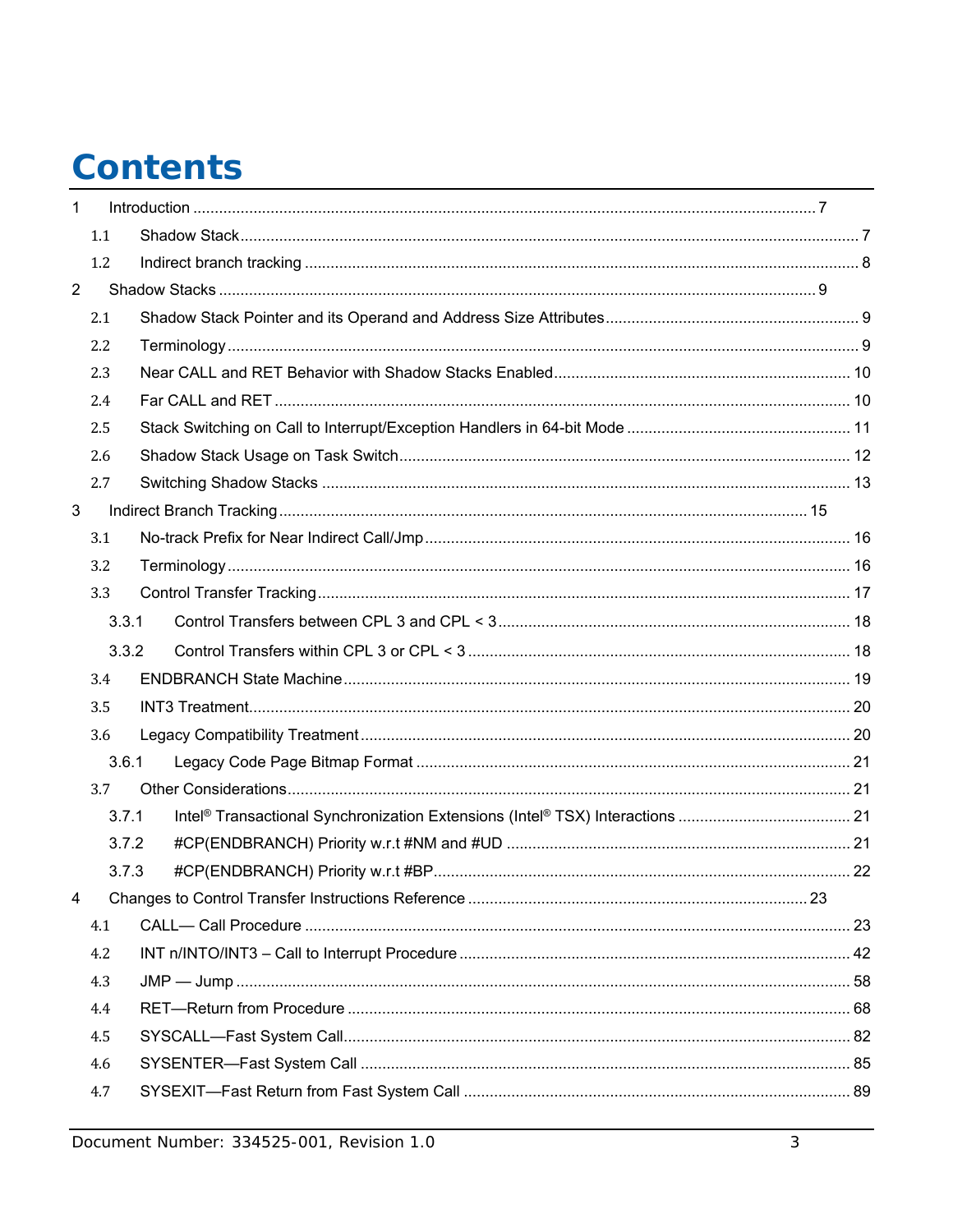|                | 4.8   |                                                                                      |  |
|----------------|-------|--------------------------------------------------------------------------------------|--|
|                | 4.9   |                                                                                      |  |
| 5              |       |                                                                                      |  |
|                | 5.1   |                                                                                      |  |
|                | 5.2   |                                                                                      |  |
| 6              |       |                                                                                      |  |
|                | 6.1   |                                                                                      |  |
|                | 6.2   |                                                                                      |  |
|                | 6.3   |                                                                                      |  |
|                | 6.4   |                                                                                      |  |
|                | 6.5   |                                                                                      |  |
|                | 6.6   |                                                                                      |  |
|                | 6.7   |                                                                                      |  |
|                | 6.8   |                                                                                      |  |
| $\overline{7}$ |       |                                                                                      |  |
|                | 7.1   |                                                                                      |  |
|                | 7.2   |                                                                                      |  |
| 8              |       | Control Protection Exception, Enumeration, Enables and Extended State Management 132 |  |
|                | 8.1   |                                                                                      |  |
|                | 8.2   |                                                                                      |  |
|                | 8.3   |                                                                                      |  |
|                | 8.4   |                                                                                      |  |
|                | 8.5   |                                                                                      |  |
| 9              |       |                                                                                      |  |
|                | 9.1   |                                                                                      |  |
|                | 9.1.1 |                                                                                      |  |
|                | 9.1.2 |                                                                                      |  |
|                | 9.1.3 |                                                                                      |  |
|                | 9.1   |                                                                                      |  |
|                | 9.1.1 |                                                                                      |  |
|                | 9.1.2 |                                                                                      |  |
|                | 9.2   |                                                                                      |  |
| 10             |       |                                                                                      |  |
|                | 10.1  |                                                                                      |  |
|                | 10.2  |                                                                                      |  |
|                | 10.3  |                                                                                      |  |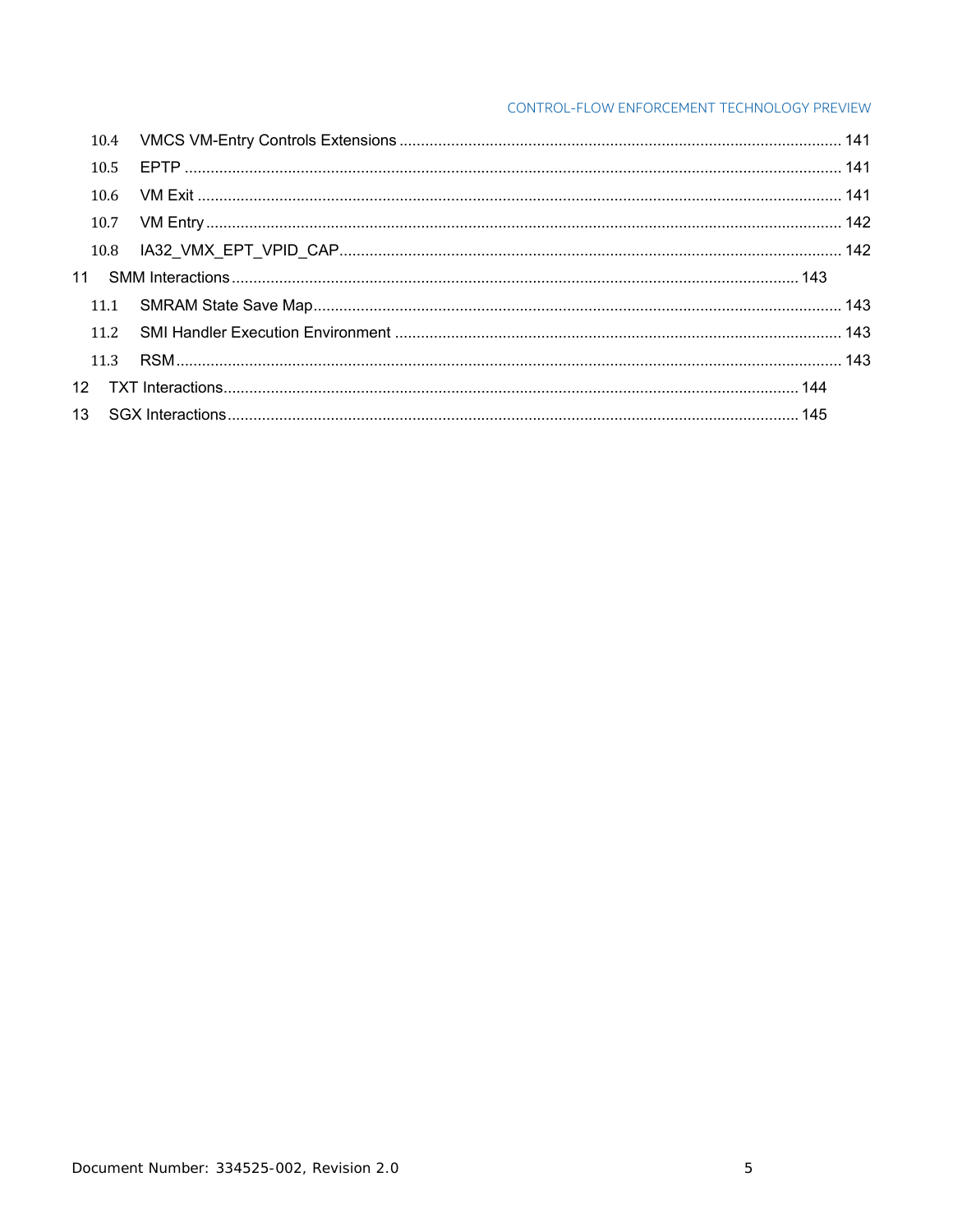# *Revision History*

| <b>Document</b><br><b>Number</b> | <b>Revision</b><br><b>Description</b><br><b>Number</b> |                                                                                                                                                                                                                                                                                                                                                                                                                                                                                                                                                                                                                                                                                                                                                                                                                                                                                                                                                                     | Date      |
|----------------------------------|--------------------------------------------------------|---------------------------------------------------------------------------------------------------------------------------------------------------------------------------------------------------------------------------------------------------------------------------------------------------------------------------------------------------------------------------------------------------------------------------------------------------------------------------------------------------------------------------------------------------------------------------------------------------------------------------------------------------------------------------------------------------------------------------------------------------------------------------------------------------------------------------------------------------------------------------------------------------------------------------------------------------------------------|-----------|
| 334525-001                       | 1.0                                                    | • Initial release of the document.                                                                                                                                                                                                                                                                                                                                                                                                                                                                                                                                                                                                                                                                                                                                                                                                                                                                                                                                  | June 2016 |
| 334525-002                       | 2.0                                                    | Numerous updates across chapters include:<br>• Added CRO.WP and CR4.CET interaction, CET state save<br>area description, and separate CPUID bits for SS and IBT.<br>Clarified that WRUSS makes the shadow stack store with<br>$\bullet$<br>user-access intent.<br>• Updated the definition of the SSS bit in EPT and corre-<br>sponding fault check.<br>• Updated SYSCALL/SYSENTER to clear SSP instead of set-<br>ting it to IA32_PLO_SSP.<br>• Updated SAVESSP/RSTORSSP to close a timing window<br>and renamed SAVESSP to SAVEPREVSSP.<br>• Clarified that SETSSBSY causes a $\#CP$ exception on token<br>check failure, and uses IA32_PL0_SSP as an implicit oper-<br>and.<br>• Clarified that CLRSSBSY clears SSP on completion and<br>sets CF to indicate invalid token.<br>• Updated INCSSP to accept a register source operand.<br>• Updated CET MSR description to clarify that writes are al-<br>ways checked for machine canonicality on parts that sup- | June 2017 |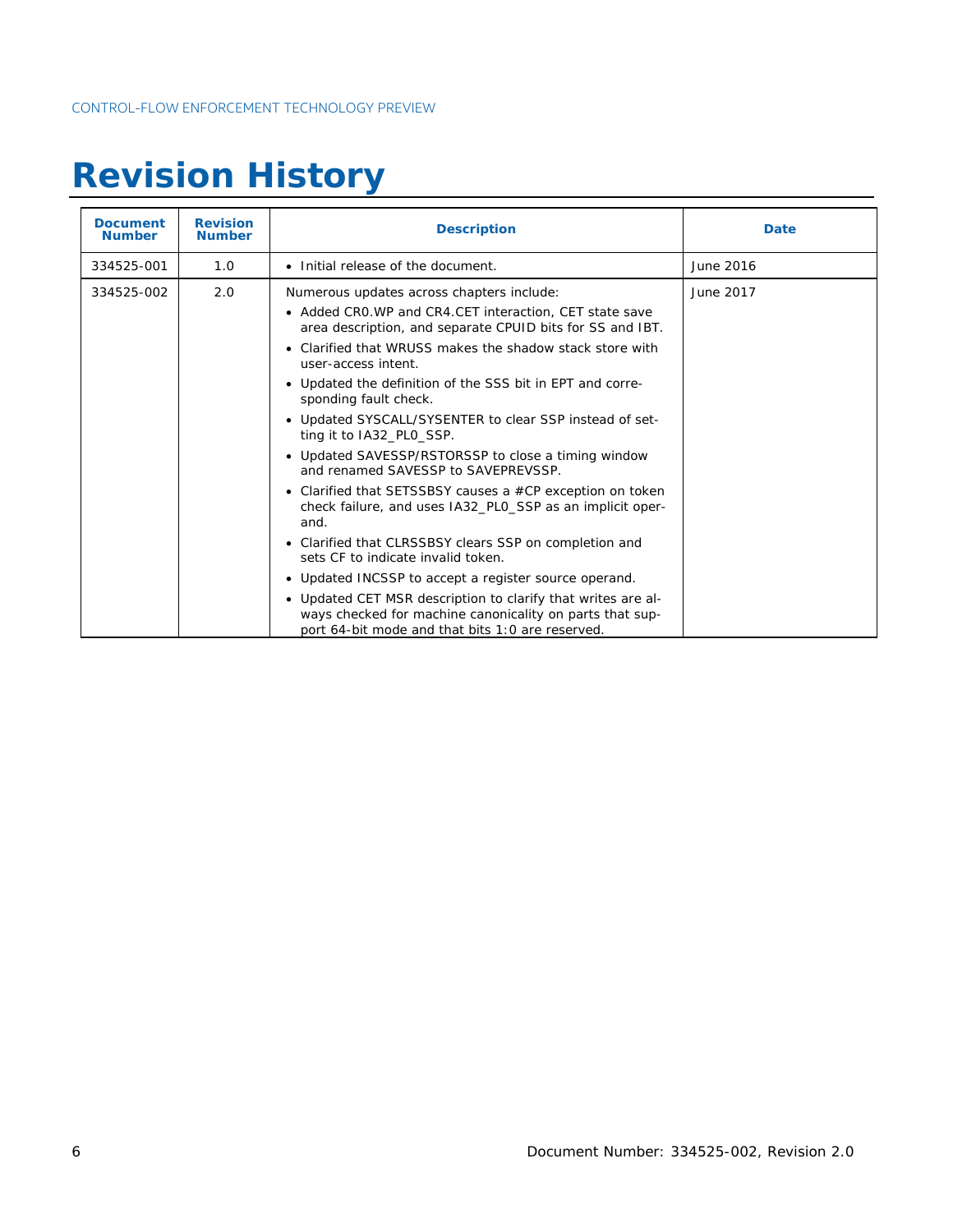# *1 Introduction*

Return-oriented Programming (ROP), and similarly call/jmp-oriented programming (COP/JOP), have been the prevalent attack methodology for stealth exploit writers targeting vulnerabilities in programs. These attack methodology have the common elements:

- A code module with execution privilege and contain small snippets of code sequence with the characteristic: at least one instruction in the sequence being a control transfer instruction that depends on data either in the return stack or in a register for the target address,
- Diverting the control flow instruction (e.g. RET, CALL, JMP) from its original target address to a new target (via modification in the data stack or in the register).

Control-flow Enforcement Technology (CET) provides the following capabilities to defend against ROP/JOP style control-flow subversion attacks:

- Shadow Stack return address protection to defend against Return Oriented Programming,
- Indirect branch tracking free branch protection to defend against Jump/Call Oriented Programming.

The rest of this document is organized as follows:

After an overview of Shadow Stack and Indirect Branch Tracking in the rest of this section. Sections 2 and 3 describe the programming environment of Shadow Stack and Indirect Branch Tracking. Sections 4 and 5 describe changes to traditional control flow instructions and task switching behaviors when these new capabilities are enabled. Both Shadow Stack and Indirect Branch Tracking introduce new instruction set extensions, and are described in Sections 6 and 7.

Control-flow Enforcement Technology introduces a new exception class (#CP) with interrupt vector 21. Section 8 covers enumeration, configuration and new exception class. Sections 9 through 13 cover interactions between CET and other IA system enhancement technology, including paging, VMX, SMX, SGX.

## NOTE

In sections 4 and 5, text in this color is used to illustrate the extensions to the control transfer instructions and flows for CET.

## **1.1 Shadow Stack**

A shadow stack is a second stack for the program that is used exclusively for control transfer operations. This stack is separate from the data stack and can be enabled for operation individually in user mode or supervisor mode. When shadow stacks are enabled, the CALL instruction pushes the return address on both the data and shadow stack. The RET instruction pops the return address from both stacks and compares them. If the return addresses from the two stacks do not match, the processor signals a control protection exception (#CP). Note that the shadow stack only holds the return addresses and not parameters passed to the call instruction. See Figure 1 for an illustration of shadow stack operations on near call and ret instruction.

The shadow stack is protected from tamper through the page table protections such that regular store instructions cannot modify the contents of the shadow stack. To provide this protection the page table protections are extended to support an additional attribute for pages to mark them as "Shadow Stack" pages. When shadow stacks are enabled, control transfer instructions/flows like near call, far call, call to interrupt/exception handlers, etc. are allowed to store return addresses to the shadow stack. However stores from instructions like MOV, XSAVE, etc. will not be allowed. Likewise control transfer instructions like near ret, far ret, iret, etc. when they attempt to read from the shadow stack the access will fault if the underlying page is not marked as a "Shadow Stack" page. This paging protection detects and prevents conditions that cause an overflow or underflow of the shadow stack or any malicious attempts to redirect the processor to consume data from addresses that are not shadow stack addresses.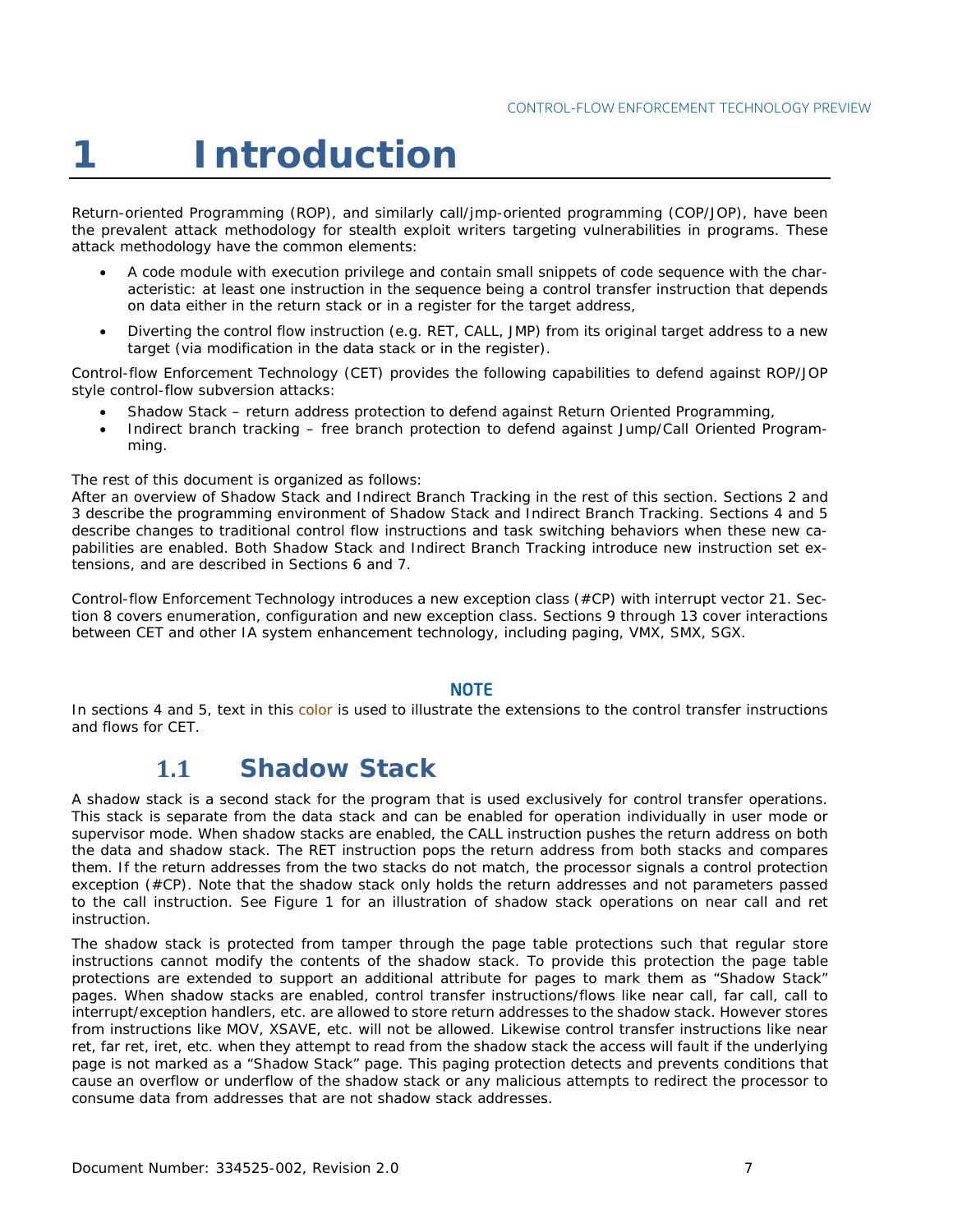## **1.2 Indirect branch tracking**

The ENDBRANCH (see Section 7 for details) is a new instruction that is used to mark valid indirect call/jmp targets in the program. This instruction opcode is selected to be one that is a NOP on legacy machines such that programs compiled with ENDBRANCH new instruction continue to function on old machines without the CET enforcement. On processors that support CET the ENDBRANCH is still a NOP and is primarily used as a marker instruction by the in-order part of the processor pipeline to detect control flow violations. The CPU implements a state machine that tracks indirect jmp and call instructions. When one of these instructions is seen, the state machine moves from IDLE to WAIT\_FOR\_ENDBRANCH state. In WAIT\_FOR\_ENDBRANCH state the next instruction in the program stream must be an ENDBRANCH. If an ENDBRANCH is not seen the processor causes a control protection fault else the state machine moves back to IDLE state.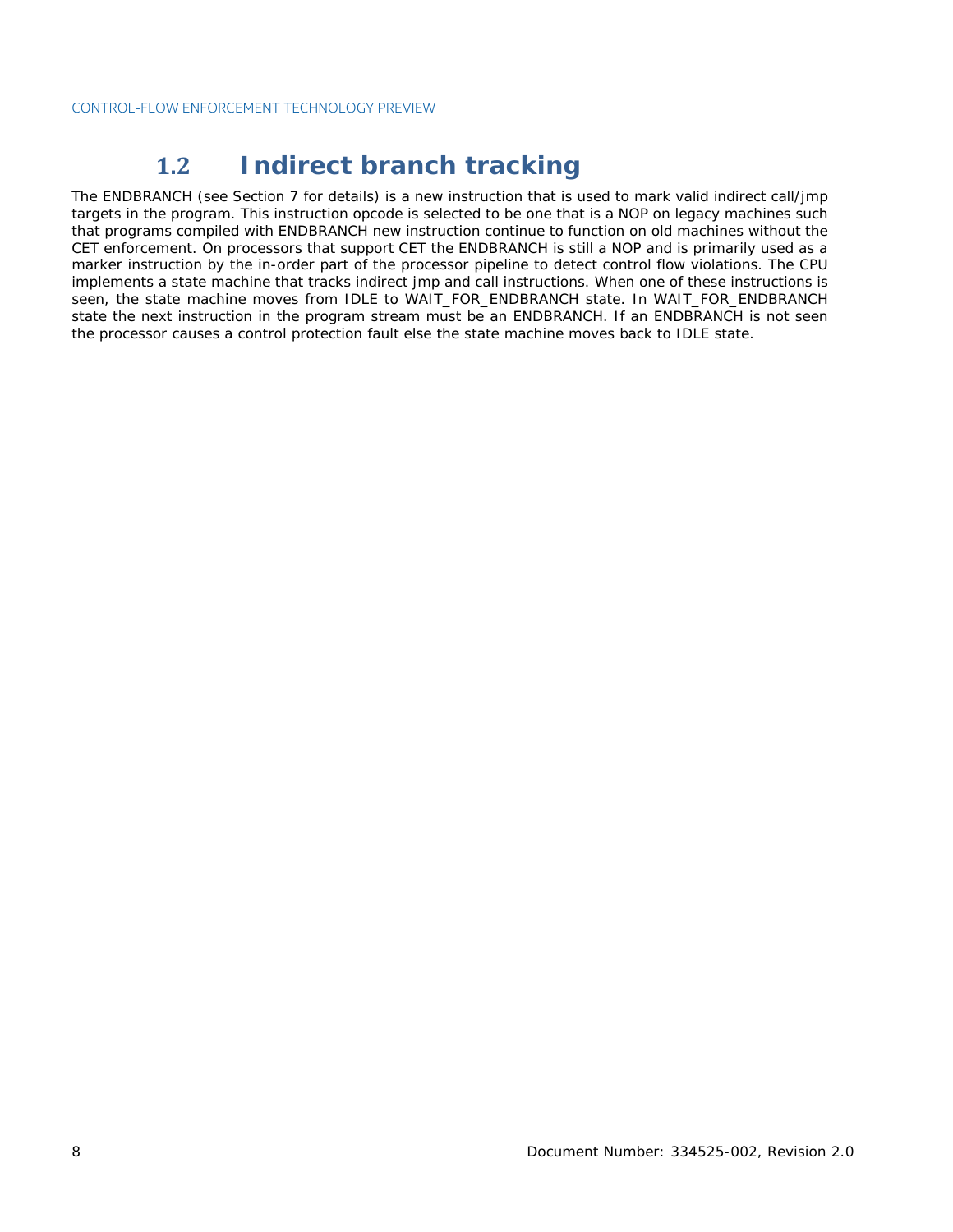# *2 Shadow Stacks*

A shadow stack is a second stack used exclusively for control transfer operations. This stack is separate from the data stack. The shadow stack is not used to store data and hence is not explicitly writeable by software. Writes to the shadow stack are restricted to control transfer instructions and shadow stack management instructions. The shadow stack feature can be enabled separately in user mode (CPL  $=$  = 3) or supervisor mode (CPL < 3).

Shadow stacks operate only in protected mode with paging enabled. Shadow stacks cannot be enabled in virtual 8086 mode.

# **2.1 Shadow Stack Pointer and its Operand and Address Size Attributes**

When CET is enabled the processor supports a new architectural register, shadow stack pointer (SSP), when the processor supports the shadow stack feature. The SSP cannot be directly encoded as a source, destination or memory operand in instructions. The SSP points to the current top of the shadow stack.

The SSP holds a linear address and is loaded into the register by FAR RET, IRET, SETSSBSY and RSTORSSP instructions. The SSP must be loaded with a 32-bit aligned linear address.

The width of the shadow stack is 32-bit in 32-bit/compatibility mode and is 64-bit in 64-bit mode. The address-size attribute of the shadow stack is likewise 32-bit in 32-bit/compatibility mode and 64-bit in 64 bit mode.

## **2.2 Terminology**

When shadow stacks are enabled, control transfer instructions/flows and shadow stack management instructions do loads/stores to the shadow stack. Such load/stores from control transfer instructions and shadow stack management instructions are termed as shadow\_stack\_load and shadow\_stack\_store to distinguish them from a load/store performed by other instructions like MOV, XSAVES, etc.

The pseudocode for the instruction operations use a notation ShadowStackEnabled(CPL) as a test of whether shadow stacks are enabled at the CPL. This term returns a TRUE or FALSE indication as follows:

```
ShadowStackEnabled(CPL): 
       IF CR4.CET = 1 AND CR0.PE = 1 AND EFLAGS.VM = 0 
             IF CPL = 3 
                 THFN
                      (* Obtain the shadow stack enable from MSR used to enable feature for CPL = 3 *)
                       SHADOW_STACK_ENABLED = IA32_U_CET.SH_STK_EN; 
                  ELSE 
                       (* Obtain the shadow stack enable from MSR used to enable feature for CPL < 3 *) 
                       SHADOW_STACK_ENABLED = IA32_S_CET.SH_STK_EN; 
             FI; 
             IF SHADOW_STACK_ENABLED = 1 
                  THEN 
                       return TRUE; 
                  ELSE 
                       return FALSE; 
             FI;
```
ELSE

(\* Shadow stacks not enabled in real mode and virtual-8086 mode or if the master CET feature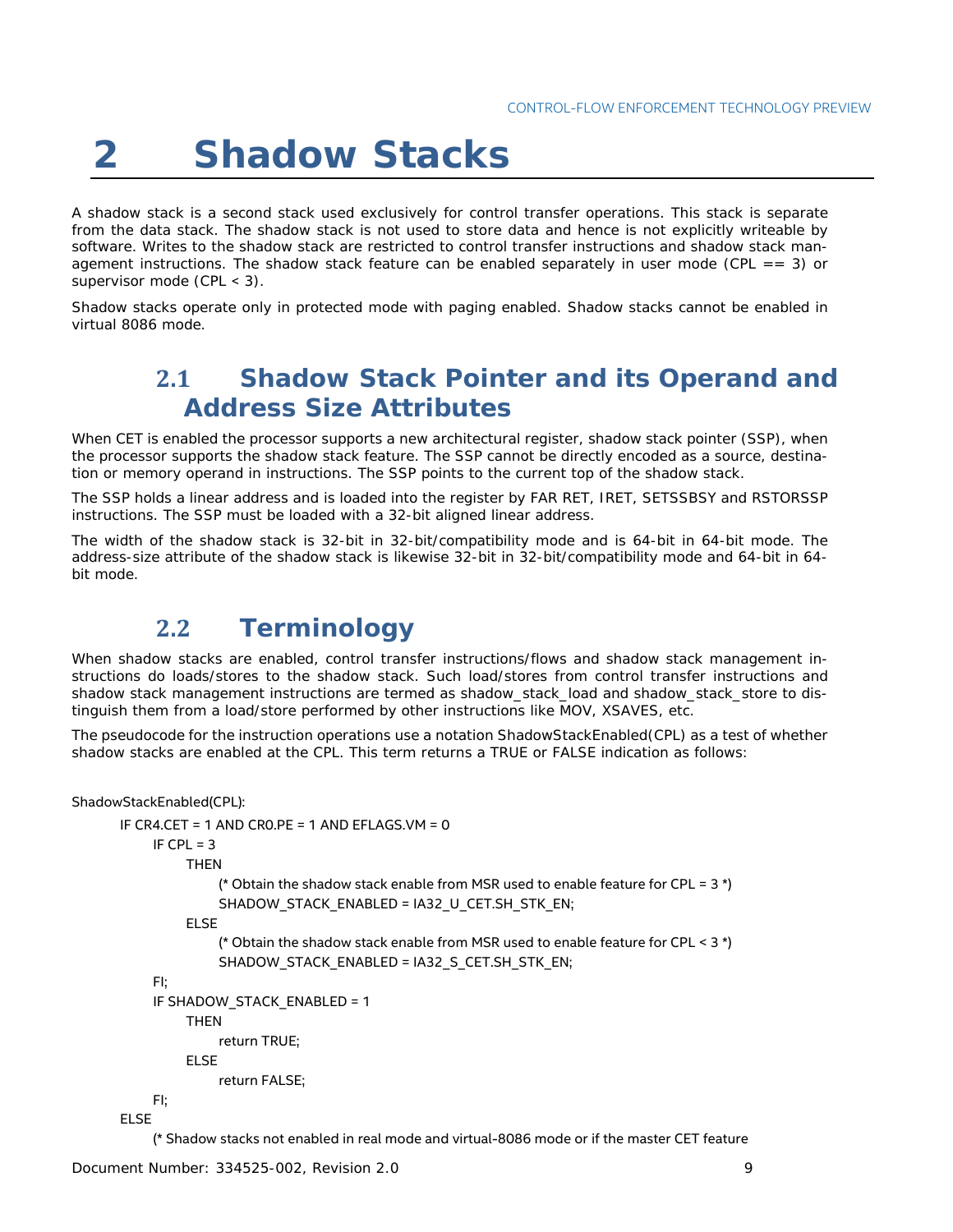enable in CR4 is disabled \*) return FALSE;

ENDIF

# **2.3 Near CALL and RET Behavior with Shadow Stacks Enabled**

Near CALL, when shadow stack is enabled, pushes the return address on both the data stack and the shadow stack. Near RET, when shadow stack is enabled, pops the return address from both the shadow stack and data stack. The data stack pointer (ESP/RSP) is further incremented optionally by 'n' bytes if an optional 'n' operand was specified however the shadow stack pointer (SSP) does not increment. If the return address popped from the two stacks are not the same then the processor causes a #CP(near-ret) exception.

## **2.4 Far CALL and RET**

The CALL instruction can be used to call a procedure located in a different segment than the current code segment or to a segment at a different privilege level.

On a far CALL, the processor pushes the CS, LIP (linear address of the return address) and the SSP on the shadow stack and on a far RET pops the SSP, LIP and the CS from the shadow stack. If the CS and LIP do not match the return address as determined by popping the CS and EIP from the data stack, the processor causes a #CP(FAR-RET/IRET) exception.

The shadow stack behavior on a far CALL to higher privilege level is as follows.

- When the far CALL originates at CPL3, the return addresses are not pushed onto the supervisor shadow stack. Likewise, a far RET to CPL3 from supervisor privilege level (CPL < 3) does not do any verification of the return addresses. On a CPL3 -> CPL<3 transition, the user space SSP is saved to an MSR - IA32\_PL3\_SSP and on a CPL<3 -> CPL3 transition is restored from this MSR.
- On an inter-privilege-level call, the call instruction performs a stack switch. The data stack for the supervisor program is located from the current TSS. Likewise, the shadow stack is switched on such transfers. The SSP for the supervisor program is obtained from one of following MSRs depending on the target privilege level.
	- o IA32\_PL2\_SSP if transitioning to ring 2.
	- o IA32\_PL1\_SSP if transitioning to ring 1.
	- o IA32\_PL0\_SSP if transitioning to ring 0.
- A far call from ring 2 to ring 1, ring 2 to ring 0, or from ring 1 to ring 0 is considered a "same privilege class" transfer for shadow stacks. Thus such far calls subsequent to locating the SSP for the new privilege level push the CS, LIP and SSP of the calling procedure onto the shadow stack of the called procedure. Likewise, the far RET will verify the CS and LIP from the shadow stack matches the return address as determined by the CS and EIP obtained from the data stack.

On an inter-privilege far CALL, CET verifies a "supervisor shadow stack token" that is setup by the supervisor when creating shadow stacks intended to be used on these transfers. The supervisor shadow stack token is a 64-bit value formulated as follows.

- Bit 63:3 linear address of the "supervisor shadow stack token".
- $B$ it 2 reserved. Must be zero.
- Bit 1 –reserved. Must be zero.
- Bit 0 Busy bit. If 0 indicates this shadow stack is not active on any logical processor.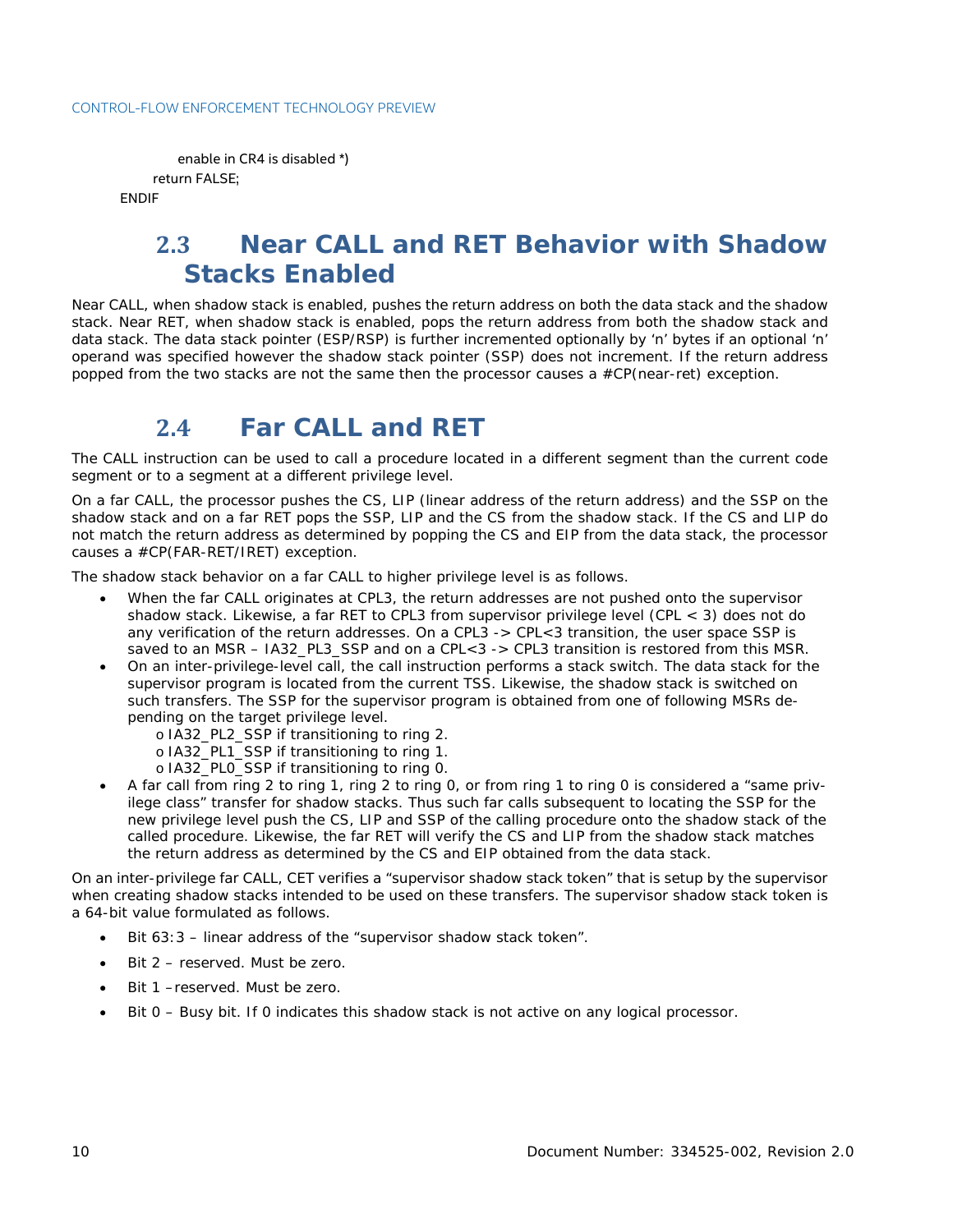The following figure illustrates a supervisor shadow stack with a "supervisor shadow stack token" located at its base.



## **Figure 1 Supervisor Shadow Stack with a Supervisor Shadow Stack Token**

The address specified in the IA32\_PLx\_SSP is required to be 8 byte aligned. The processor does the following checks prior to switching to a supervisor shadow stack programmed into IA32\_PLx\_SSP. These steps are performed atomically.

- 1. Load the "supervisor shadow stack" token from the address specified in IA32\_PLx\_SSP using a shadow stack load.
- 2. The busy bit in the token must be 0.
- 3. The address programmed in the MSR must match the address in the "supervisor shadow stack token".
- 4. If the checks 2 and 3 are successful, then set the busy bit in the token using a shadow\_stack\_store and switch the SSP to the value specified in the IA32\_PLx\_SSP.
- 5. If the checks 2 or 3 fail, then the busy bit is not set and a  $\#GP(0)$  exception is raised.

On a far RET, the instruction clears the busy bit in the shadow stack token as follows. These steps are also performed atomically.

- 1. Load the "supervisor shadow stack" token from the SSP using a shadow\_stack\_load.
- 2. Check if the busy bit is 1.
- 3. Check if the address programmed in "supervisor shadow stack" token matches SSP.
- 4. If the checks 2 and 3 are successful, then clear the busy bit in the token using a shadow stack store, else continue without modifying the contents of the shadow stack pointed to by SSP.

The operations described here are also applicable to a far transfer performed when calling an interrupt or exception handler through an interrupt/trap gate in the IDT. Likewise, the IRET instruction behaves similar to the Far RET instruction.

# **2.5 Stack Switching on Call to Interrupt/Exception Handlers in 64-bit Mode**

The 64-bit mode operation provides a stack-switching mechanism called Interrupt Stack Table (IST) wherein the 64-bit IDT descriptor can be used to specify one of seven data stack pointers in the 64-bit TSS when there is no privilege change involved as part of the call. If the IST index specified is 0 and there is no privilege change involved then a stack switch occurs to the same stack.

To support this stack-switching mechanism, the shadow stack feature provides an MSR, IA32\_INTER-RUPT\_SSP\_TABLE, to program the linear address of a table of seven shadow stack pointers. When a non-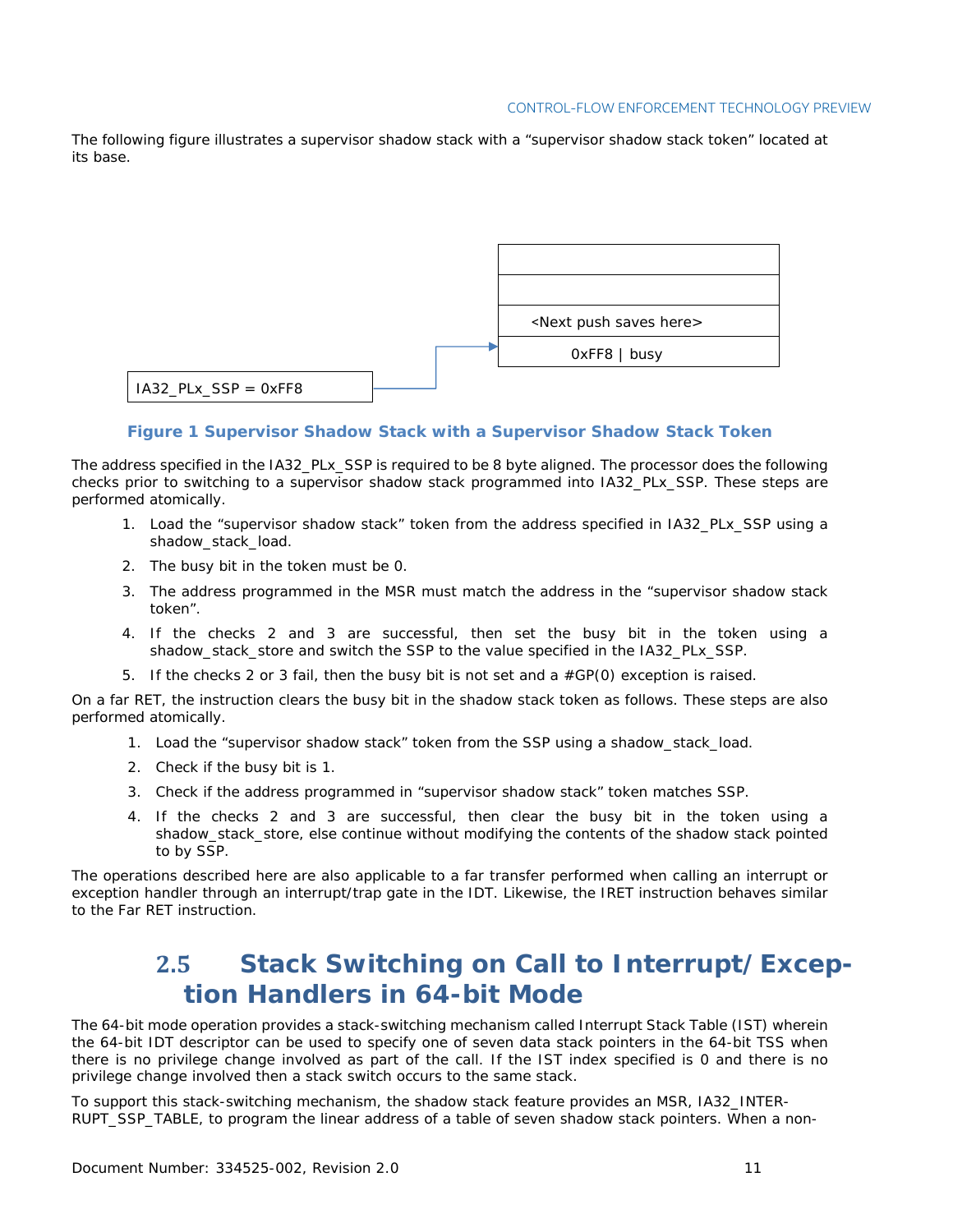zero IST value is specified and there is no privilege change involved as part of the call, the MSR points to a 64 byte table in memory that is indexed using the IST index.

|                               | IST7 SSP            | Offset 7 |  |
|-------------------------------|---------------------|----------|--|
|                               | IST6 SSP            | Offset 6 |  |
|                               | IST5 SSP            | Offset 5 |  |
|                               | IST4 SSP            | Offset 4 |  |
|                               | IST3 SSP            | Offset 3 |  |
|                               | IST2 SSP            | Offset 2 |  |
|                               | IST1 SSP            | Offset 1 |  |
|                               | Not used. available | Offset 0 |  |
| IA32_INTER-<br>RUPT SSP TABLE |                     |          |  |

**Figure 2 Interrupt Shadow Stack Table** 

## **2.6 Shadow Stack Usage on Task Switch**

A task switch may be invoked by:

- JMP or CALL instruction to a TSS descriptor in the GDT.
- JMP or CALL instruction to a task-gate descriptor in the GDT or the current LDT.
- An interrupt or exception vector points to a task-gate descriptor in the IDT.

With shadow stack enabled, the new task must be associated with a 32-bit TSS and must not be in virtual-8086 mode. The 32-bit SSP for the new task is located at offset 104 in the 32-bit TSS. Thus the TSS of the new task must be at least 108 bytes. This SSP is required to be 8 byte aligned, and required to point to a "supervisor shadow stack" token (though the task may be at CPL3).

On a nested task switch initiated by a CALL instruction, the SSP of the old task is not saved to the old task TSS. Instead, the SSP of the old task is pushed onto the shadow stack of the new task along with the CS and LIP of the old task. Likewise on a non-nested task switch initiated by IRET, the SSP of the new task is restored from the shadow stack of old task. The CS and LIP on the shadow stack of the old task are matched against the return address determined by the CS and EIP of the new task. If the match fails, a #CP(FAR-RET/IRET) exception is reported.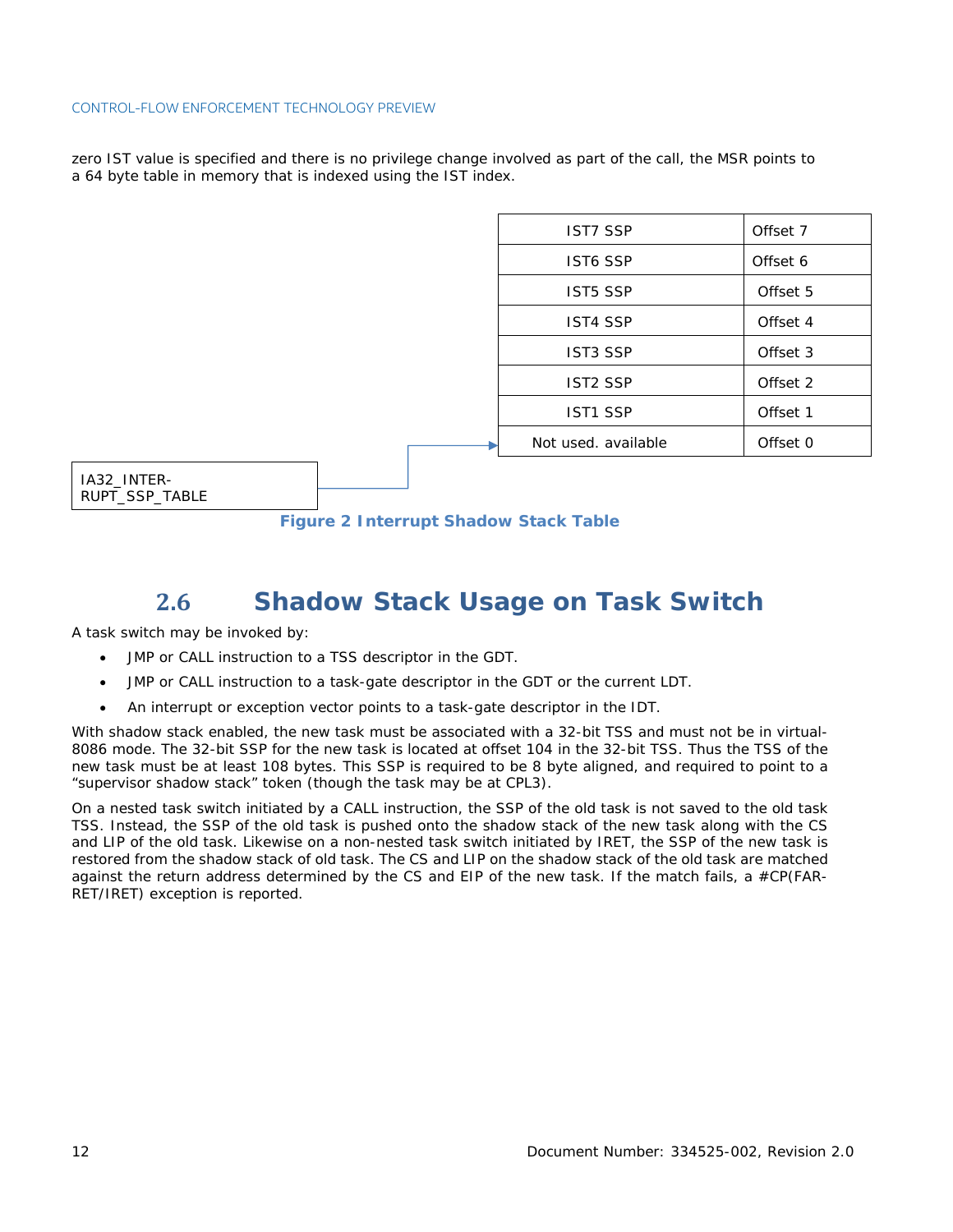# **2.7 Switching Shadow Stacks**

The architecture provides a mechanism to switch shadow stacks using a pair of instructions; RSTORSSP and SAVEPREVSSP. The RSTORSSP instruction verifies a "shadow stack restore" token located at the top of the new shadow stack and referenced by the memory operand of this instruction. The RSTORSSP insruction verifies this "shadow stack restore" token to determine if it is a valid restore point on the new shadow stack. This "shadow stack restore" token is a 64-bit value formatted as follows.

Bit 63:2 – shadow stack pointer when this restore point was created.

Bit 1 –reserved. Must be zero.

 Bit 0 – Mode bit. If 0, then this shadow stack restore token can be used with a RSTORSSP instruction in compatibility/legacy mode. If 1, then this shadow stack restore token can be used with a RSTORSSP instruction in 64-bit mode.

The "shadow stack restore" token is created by the SAVEPREVSSP instruction. The operating system may also create a restore point on a shadow stack by creating a "shadow stack restore" token.

The shadow stack switching sequence involves first switching to the new shadow stack using the RSTORSSP instruction. Subsequent to switching to the new shadow stack, if a restore point should be created on the old shadow stack then the SAVEPREVSSP instruction may be used. In order to allow the SAVEPREVSSP instruction to determine the address where to save the "shadow stack restore" token, the RSTORSSP instruction replaces the "shadow stack restore" token with a "previous ssp" token that holds the SSP at the time the RSTORSSP instruction was invoked and is formatted as follows.

 Bit 63:2 – shadow stack pointer when the RSTORSSP instruction was invoked i.e. the SSP of the old shadow stack.

 $\bullet$  Bit 1 – set to 1.

 Bit 0 – Mode bit. If 0 then this "previous ssp" token can be used with a SAVEPREVSSP instruction in compatibility/legacy mode. If 1 then this "previous ssp" token can be used with a SAVEPREVSSP instruction in 64-bit mode.

The following figure illustrates the RSTORSSP instruction operation during a shadow stack switching sequence.



**Figure 3 RSTORSSP to switch to new shadow stack** 

In this example, the initial SSP is 0x1000 and the "shadow stack restore" token is on a new shadow stack at address 0x3FF8. The token at address 0x3FF8 holds the SSP when this restore point was created; in this example it is 0x4000.

In order to switch to the new shadow stack, the RSTORSSP instruction is invoked with the memory operand pointing set to 0x3FF8. When the RSTORSSP instruction completes, the SSP is set to 0x3FF8 and the "shadow stack restore" token at 0x3FF8 is replaced by a "previous ssp" token that holds the address 0x1000, i.e., old SSP.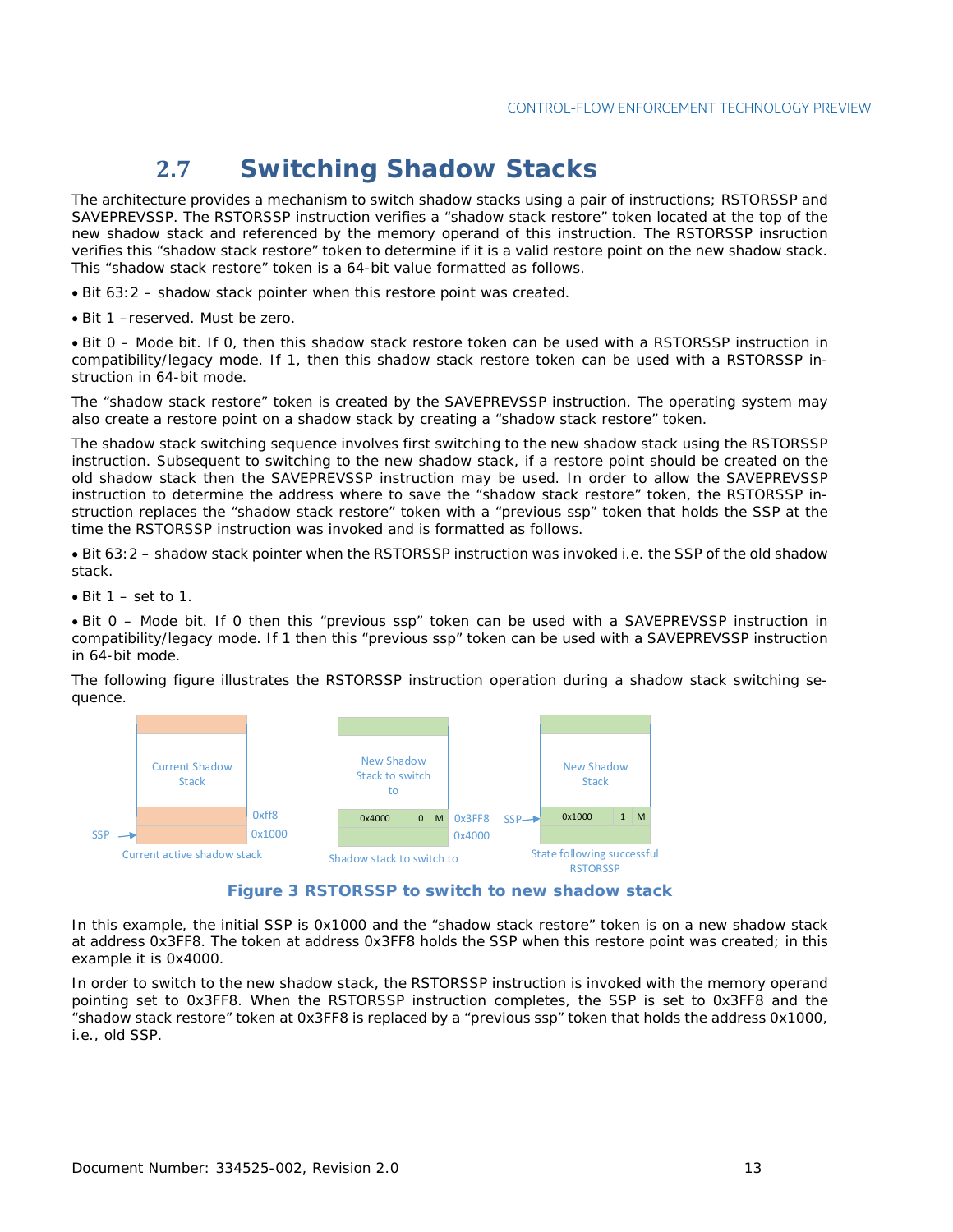The following figure illustrates the SAVEPREVSSP instruction operation during a shadow satck switching sequence.



**Figure 4 SAVEPREVSSP to save a restore point** 

To allow switching back to this old shadow stack, a SAVEPREVSSP instruction is now invoked. The SAVE-PREVSSP instruction does not take any memory operand and expects to find a "previous ssp" token at the top of the shadow stack, i.e., at address 0x3FF8. The SAVEPREVSSP instruction then saves a "shadow stack restore" token on the old shadow stack at address 0xFF8, and the token itself holds the address 0x1000 which is the address recorded in the "previous ssp" token. The SAVEPREVSSP instruction also pops the "previous ssp" token off the current shadow stack and thus the SSP following SAVEPREVSSP is 0x4000.

Subsequently to switch back to the old shadow stack, a RSTORSSP instruction may be invoked with memory operand set to 0xFF8.

If following switch to a new shadow stack it is not required to create a restore point on the old shadow stack, then the "previous ssp" token created by the RSTORSSP instruction can be popped using the INCSSP instruction.

See the SAVEPREVSSP and RSTORSSP instruction operations for the detailed algorithm.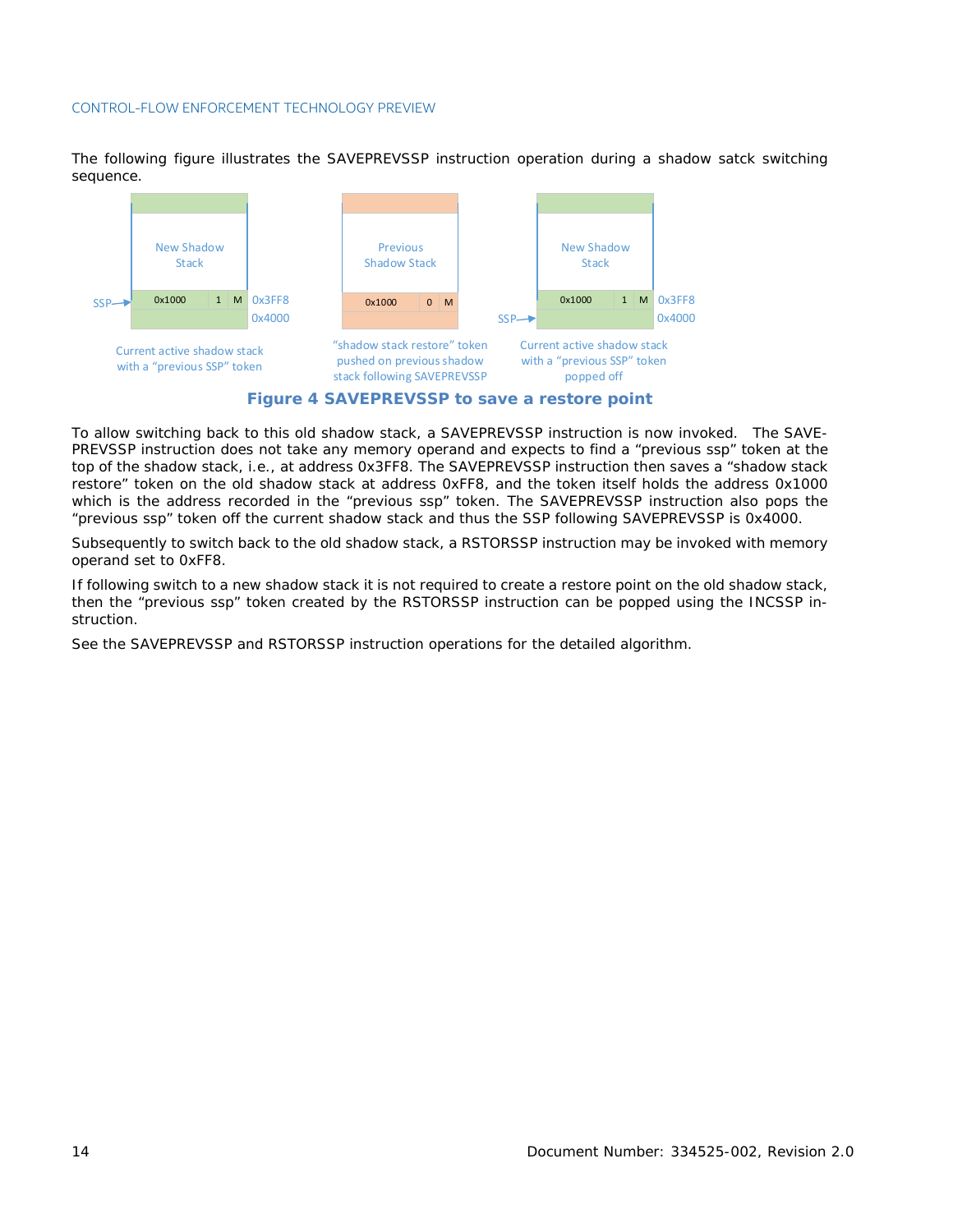# *3 Indirect Branch Tracking*

When the indirect branch tracking feature is active the indirect jmp/call instruction behavior changes as below.

- JMP If the next instruction retired after an indirect JMP is not an ENDBR32 instruction in legacy and compatibility mode or ENDBR64 instruction in 64-bit mode, then #CP fault. Below JMP instructions are tracked to enforce an endbranch. Note that jcc, RIP relative, and far direct jmp are not included as these have an offset encoded into the instruction and are not exploitable to create unintended control transfers.
	- o jmp r/m16, r/m32, r/m64
	- o jmp m16:16, m16:32, m16:64
- CALL If the next instruction retired after an indirect call is not an ENDBR32 instruction in legacy and compatibility mode or ENDBR64 in 64-bit mode, then #CP fault. Below call instructions are tracked to enforce an endbranch. Note that relative and zero displacement form of call instructions are not included as these have an offset encoded into the instruction and are not exploitable to create unintended control transfers.
	-
	- o call r/m16, r/m32, r/m64 o call m16:16, m16:32, m16:64

The ENDBR32 and ENDBR64 instructions will have the same effect as the NOP instruction on Intel 64 processors that do not support CET. On processors supporting CET, these instructions still do not change register state (NOP-like). This allows CET instrumented programs to execute on processors that do not support CET. Even when CET is supported and enabled, these NOP–like instructions do not affect the execution state of the program, do not cause any additional register pressure, and are minimally intrusive from power and performance perspectives.

The processor implements a two-state state machine to track indirect call/jmp for terminations. One state machine is maintained for user mode and one for supervisor mode. At reset the user and supervisor mode state machines are in IDLE state.

When instructions other than indirect call/jmp retire the state machine stays in the IDLE state.

On an indirect call or jmp instruction retirement, the state machine transitions to WAIT\_FOR\_ENDBRANCH state.

In the WAIT\_FOR\_ENDBRANCH state, the indirect branch tracking stat machine will:

- Only allow the next instruction retirement to be an ENDBRANCH instruction (i.e. ENDBR64 if EFER.LMA=1 & CS.L=1, ENDBR32 if EFER.LMA=0 || (EFER.LMA=1 & CS.L=0) ), or
- Allow next instruction retirement to be compatible with non-CET code generation if legacy compatibility configuration allows (see section 3.6).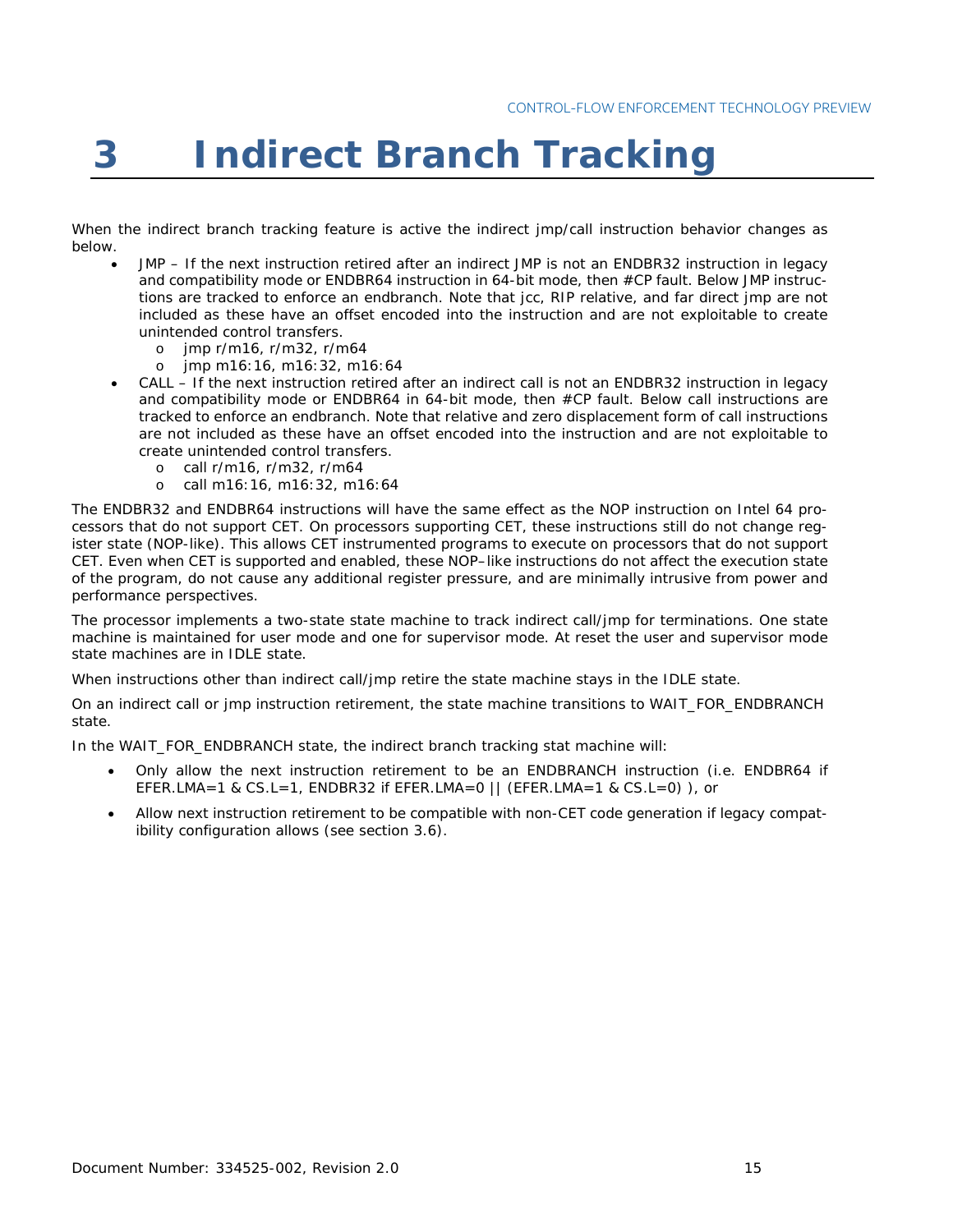When a #CP(ENDBRANCH) exception is thrown, the priority of the exception is as follows.



## **Figure 5 Priority of Control Protection Exception on Missing Endbranch**

Higher priority faults/traps/events that occur at the end of an indirect call/jmp or ret are delivered ahead of any #CP(ENDBRANCH) fault. The CET state machine at the privilege level where the higher priority fault/trap/event occurred retains its state when the control transfers to the fault/trap/event handler. The instruction pointer pushed on the stack for a CET fault is the address of the instruction at the target of the indirect call/jmp that caused the fault.

## **3.1 No-track Prefix for Near Indirect Call/Jmp**

Near indirect call and jmp instructions when prefixed with 3EH are termed "non-tracked indirect control transfer instructions" and do not modify the CET indirect branch tracker. Far call and jmp are always tracked and ignore the 3EH prefix. The NO\_TRACK\_EN control in the IA32\_U\_CET/IA32\_S\_CET MSR enables this no-track prefix treatment. When this control is 0, the near indirect call and jmp are always tracked irrespective of the presence of the 3EH prefix.

In 64-bit mode, the 3EH prefix on an indirect call or jmp is recognized as a no-track prefix when the following conditions are satisfied.

- 3EH must be the last legacy prefix of any group (except any REX).
- There must not be a 64H/65H prefix on the instruction.

In legacy/compatibility mode, the 3EH prefix on an indirect call or jmp is recognized as a no-track prefix when it is the last group 2 prefix on the instruction.

## **3.2 Terminology**

The pseudocode for the instruction operations use a notation EndbranchEnabled(CPL) as a test of whether endbranch tracking is enabled at the CPL. This term returns a TRUE or FALSE indication as follows.

```
EndbranchEnabled(CPL): 
       IF CR4.CFT = 1 AND CR0.PF = 1 AND FFLAGS.VM = 0
           IF CPL = 3 THEN 
                     (* Obtain the endbranch enable from MSR used to enable feature for CPL = 3*)
                       ENDBR_ENABLED = IA32_U_CET.ENDBR_EN; 
                 ELSE 
                      (* Obtain the endbranch enable from MSR used to enable feature for CPL < 3 *) 
                     ENDBR_ENABLED = IA32_S_CET.ENDBR_EN;
            FI; 
            IF ENDBR_ENABLED = 1
```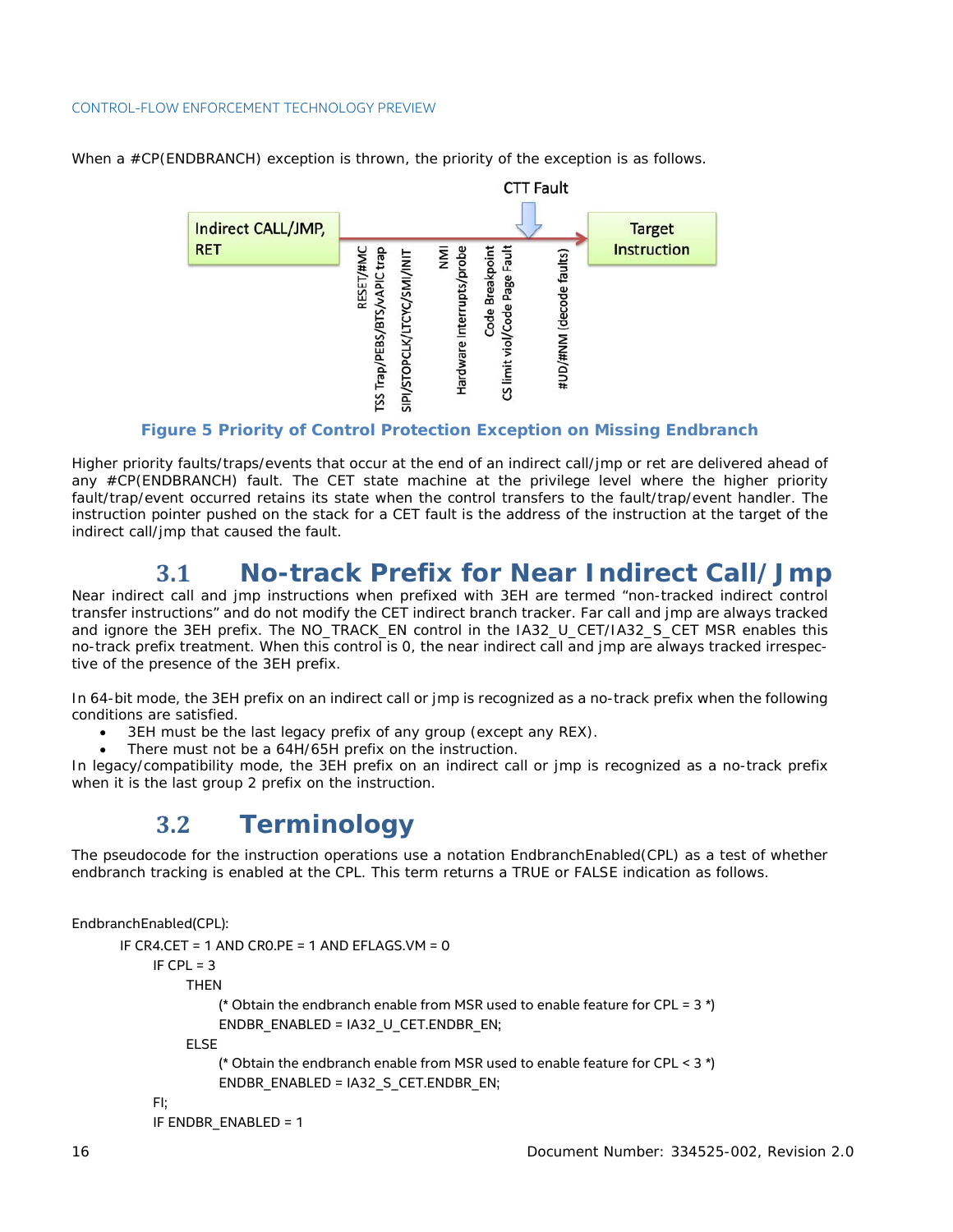```
 THEN 
      return TRUE; 
 ELSE
```
return FALSE;

 FI; ELSE

```
 (* Endbranch tracking is not enabled in real mode and virtual-8086 mode or if the master CET feature 
     enable in CR4 is disabled *)
```
return FALSE;

ENDIF

Likewise the notation EndbranchEnabledAndNotSuppressed is defined as follows:

```
EndbranchEnabledAndNotSuppressed(CPL):
```

```
IF CR4.CET = 1 AND CR0.PE = 1 AND EFLAGS.VM = 0
      IF CPL = 3 
          THFN
               (* Obtain the endbranch enable from MSR used to enable feature for CPL = 3 *)
               ENDBR_ENABLED = IA32_U_CET.ENDBR_EN;
               SUPPRESSED = IA32_U_CET.SUPPRESS;
           ELSE 
                (* Obtain the endbranch enable from MSR used to enable feature for CPL < 3 *) 
                ENDBR_ENABLED = IA32_S_CET.ENDBR_EN; 
               SUPPRESSED = IA32_S_CET.SUPPRESS;
      FI; 
      IF ENDBR_ENABLED = 1 AND SUPPRESSED = 0 
           THEN 
                return TRUE; 
           ELSE 
                return FALSE; 
      FI; 
ELSE 
      (* Endbranch tracking is not enabled in real mode and virtual-8086 mode or if the master CET feature 
         enable in CR4 is disabled *) 
      return FALSE;
```
ENDIF

## **3.3 Control Transfer Tracking**

The hardware implements two CET indirect branch tracker state machines, one for user mode (CPL  $=$  = 3) and one for supervisor mode (CPL < 3). At any time, which of the CET indirect branch trackers is in the active state depends on the CPL of the machine. When a user space program is executing, the CPL 3 CET indirect branch tracker is active. When supervisor mode software is executing, the CPL < 3 tracker is active. This section describes the various control transfer conditions and the tracker state on those transfers.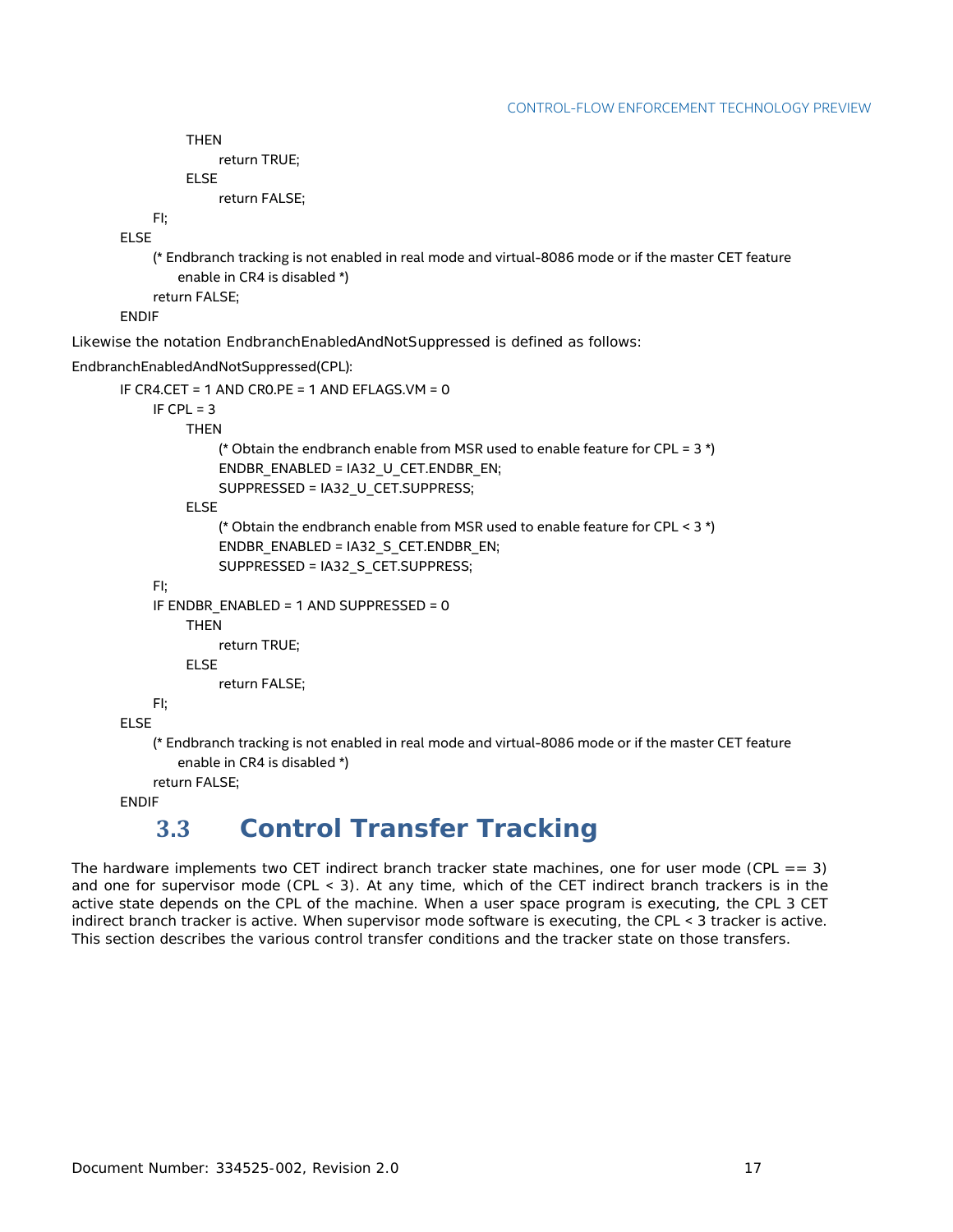## **3.3.1 Control Transfers between CPL 3 and CPL < 3**

Some events and instructions can cause control transfer to occur from CPL 3 to CPL < 3, and vice versa. As part of the CPL change the hardware also switches the active CET indirect branch tracker. For example, when an interrupt occurs during execution of a user mode (CPL  $=$  = 3) program and it causes the CPL to switch to supervisor mode (CPL < 3) then, as part of the CPL change, the user mode CET indirect branch tracker becomes inactive and the supervisor mode CET indirect branch tracker becomes active. A subsequent iret is used by the interrupt handler to return to the interrupted user mode program. This iret causes the processor to switch the CPL to user mode (CPL  $=$  = 3) and, as part of the CPL change, the supervisor mode CET indirect branch tracker becomes inactive and the user mode CET indirect branch tracker becomes active.

The CPL where the event or instruction that caused the control transfer occurs is termed the source CPL, and the CET indirect branch tracker state at that CPL is referred here as the source CET indirect branch tracker state. The CPL reached at the end of the control transfer is termed the destination CPL, and the CET indirect branch tracker state at that CPL is referred to as the destination CET indirect branch tracker state.

This section describes various cases of control transfers that occur between user mode (CPL 3) and supervisor mode (CPL < 3).

In all these cases the source CET indirect branch tracker state becomes not active and retains its state (IDLE, WAIT\_FOR\_ENDBRANCH), and the target CET indirect branch tracker state becomes active if there was no fault during the transfer.

- Case 1: FAR call/jmp, SYSCALL/SYSENTER
	- o If indirect branch tracking is enabled, the target indirect branch tracker state becomes active and is unsuppressed and goes to WAIT\_FOR\_ENDBRANCH. This enforces that the subroutine invoked by a far call/jmp must begin with an endbranch.
- Case 2: Hardware interrupt/trap/exception/NMI/Software interrupt/Machine Checks
	- o If indirect branch tracking is enabled, the target indirect branch tracker state becomes active and is unsuppressed and goes to WAIT\_FOR\_ENDBRANCH.
- Case 3: iret
	- o If indirect branch tracking enabled, the target indirect branch tracker becomes active and keeps its state. If the user mode was interrupted by a higher priority event, like an interrupt at the end of the indirect call/jmp, then when an iret is used to return to the interrupted user mode program, the user mode indirect branch tracker retains its state and a  $\#CP$  fault will occur if the next instruction decoded is not an endbr32/64 according to mode of machine.

## **3.3.2 Control Transfers within CPL 3 or CPL < 3**

Some events and instructions can cause control transfer to occur within CPL 3 or CPL < 3. For such transfers since the CPL class does not change, the same indirect branch tracker is used at the beginning and end of the control transfer.

- Case 1: FAR CALL/JMP, Near indirect call/jmp
	- o FAR CALL/JMP: If indirect branch tracking is enabled, active indirect branch tracker is unsuppressed and goes to WAIT\_FOR\_ENDBRANCH.
	- o Near indirect call/jmp: If indirect branch tracking is enabled and not suppressed, active indirect branch tracker goes to WAIT\_FOR\_ENDBRANCH.
	- Case 2: Hardware interrupt/trap/exception/NMI/Software interrupt/Machine Checks
		- o If indirect branch tracking is enabled, the active indirect branch tracker is unsuppressed and goes to WAIT\_FOR\_ENDBRANCH.
- Case 3: iret
	- o If indirect branch tracking is enabled, the active indirect branch tracker keeps its state.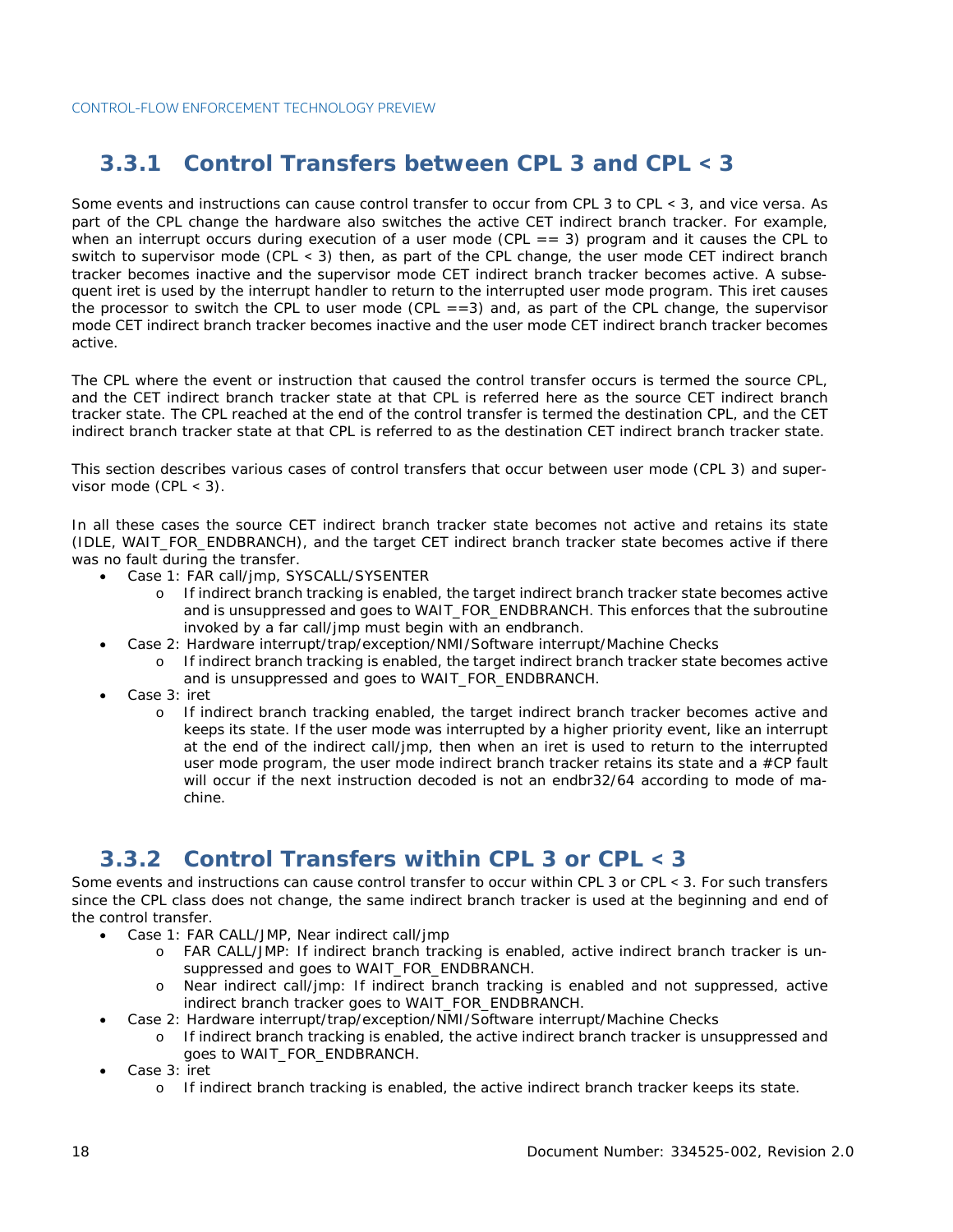# **3.4 ENDBRANCH State Machine**

The state machine is described by following table.

| <b>Current State</b>                  | Trigger                      | Next state                            |
|---------------------------------------|------------------------------|---------------------------------------|
|                                       | Instructions other than      |                                       |
|                                       |                              |                                       |
|                                       | indirect call/jmp or 3EH     | TRACKER=IDLE, SUPPRESS=0,             |
| TRACKER=IDLE, SUPPRESS=0,             | prefixed near indirect       | ENDBR_EN=1                            |
| ENDBR_EN=1                            | call/jmp and                 |                                       |
|                                       | NO_TRACK_EN=1                |                                       |
|                                       | Indirect call/jmp without    | TRACKER=WAIT_FOR_ENDBRANCH,           |
|                                       | 3EH prefix                   | SUPPRESS=0, ENDBR_EN=1                |
|                                       | Indirect call/jmp with       |                                       |
|                                       | 3EH prefix and               |                                       |
|                                       | NO_TRACK_EN=0                |                                       |
|                                       | Far call/jmp                 |                                       |
|                                       | INT3                         | TRACKER= WAIT_FOR_ENDBRANCH,          |
|                                       |                              | SUPPRESS=0, ENDBR_EN=1                |
|                                       | <b>Endbranch instruction</b> | TRACKER=IDLE, SUPPRESS=0,             |
|                                       |                              | ENDBR_EN=1                            |
| TRACKER= WAIT_FOR_ENDBRANCH,          | ENCLU[ERESUME]               | TRACKER=IDLE, SUPPRESS=0,             |
| SUPPRESS=0, ENDBR EN=1                |                              | ENDBR_EN=1                            |
|                                       | Instructions other than      | If legacy compatibility treatment is  |
|                                       |                              | not enabled or if not allowed by leg- |
|                                       | endbranch, ENCLU[ERE-        |                                       |
|                                       | SUME] or int3                | acy code page bitmap:                 |
|                                       |                              | No state change and deliver           |
|                                       |                              | #CP (ENDBRANCH)                       |
|                                       |                              |                                       |
|                                       |                              | If legacy compatibility treatment is  |
|                                       |                              | enabled and transfer allowed by leg-  |
|                                       |                              | acy code page bitmap:                 |
|                                       |                              | TRACKER=IDLE, SU-                     |
|                                       |                              | PRESS=!SUPPRESS DIS,                  |
|                                       |                              | ENDBR_EN=1                            |
| TRACKER=x, SUPPRESS=x,                | All instructions             | TRACKER=x, SUPPRESS=x,                |
| ENDBR_EN=0                            |                              | ENDBR_EN=0                            |
| TRACKER=IDLE, SUPPRESS=1,             | FAR CALL/JMP                 | TRACKER=WAIT_FOR_ENDBRANCH,           |
| <b>ENDBR EN=1</b>                     |                              | SUPPRESS=0, ENDBR EN=1                |
|                                       | Endbranch instruction        | TRACKER=IDLE, SUPPRESS=0,             |
|                                       | ENCLU[ERESUME]               | ENDBR_EN=1                            |
|                                       | All other instructions in-   | TRACKER=IDLE, SUPPRESS=1,             |
|                                       | cluding indirect call/jmp    | ENDBR_EN=1                            |
| TRACKER=1, SUPPRESS=1,                | N/A                          | N/A                                   |
| ENDBR_EN=1                            |                              |                                       |
| (This state cannot be reached by      |                              |                                       |
| hardware and is disallowed as a valid |                              |                                       |
| state by WRMSR/XRSTORS/VM en-         |                              |                                       |
| try/VM exit)                          |                              |                                       |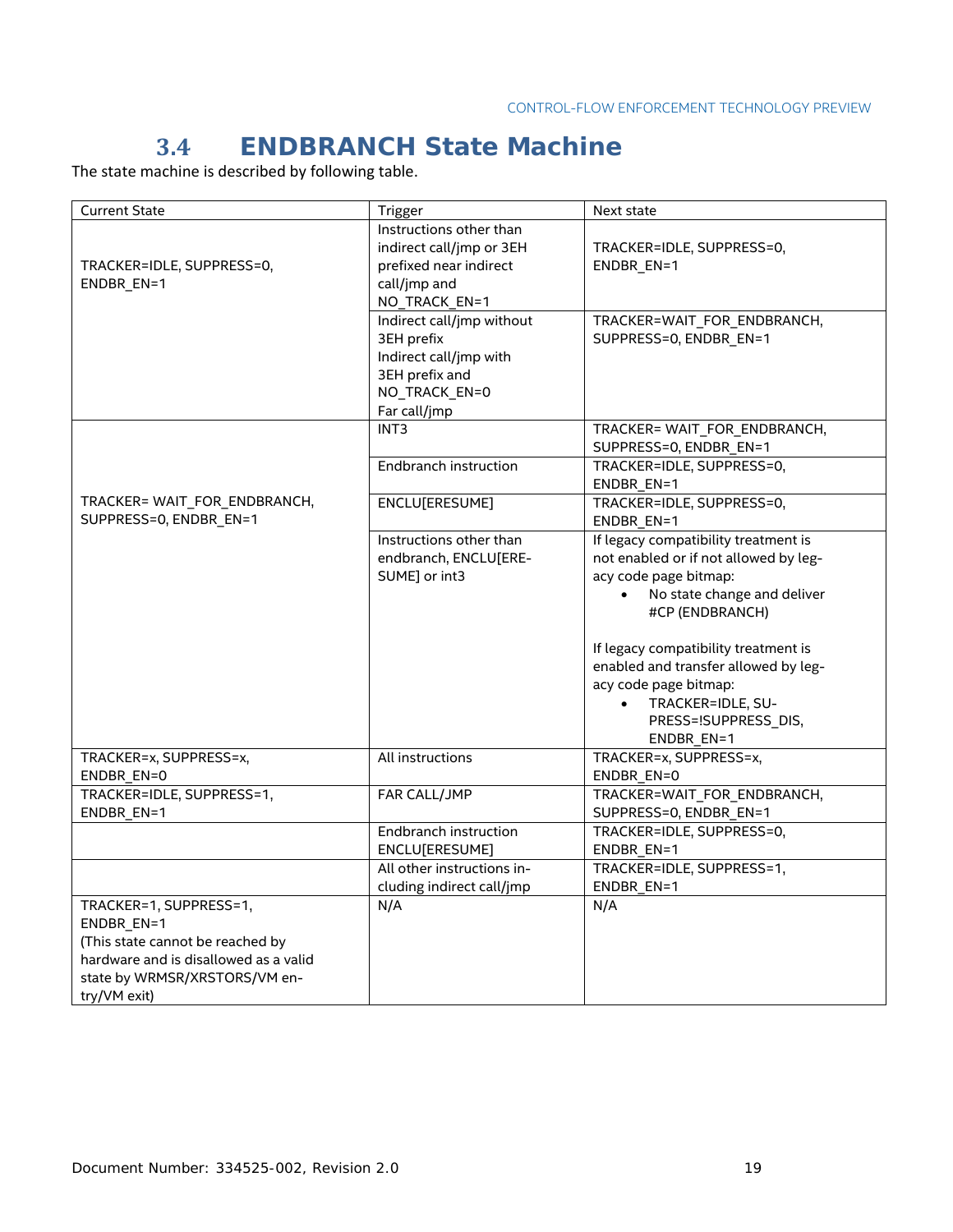# **3.5 INT3 Treatment**

INT3 are treated special in the WAIT\_FOR\_ENDBRANCH state. Occurrence of INT3 do not move the tracker to IDLE, but instead the #BP trap from the INT3 instructions respectively is delivered as a higher priority event than the #CP exception due to missing endbranch.

# **3.6 Legacy Compatibility Treatment**

Endbranch Legacy compatibility treatment allows a CET enabled program to be used with legacy software that was not compiled / instrumented with endbranch. A CET enabled program enters legacy compatibility treatment when all of the below conditions are met.

- 1. Legacy compatibility configuration is enabled in this CPL class by setting the LEG\_IW\_EN bit in IA32\_U\_CET/IA32\_S\_CET.
- 2. Control transfer is performed using an indirect call/jmp without no-track prefix to a non-endbranch instruction.
- 3. The legacy code page bitmap is setup to indicate that the target of the control transfer is a legacy code page.

The legacy code page bitmap is a data structure in program memory that is used by the hardware to determine if the code page to which a legacy transfer is being performed is allowed.

When a matching endbranch instruction is not decoded at the target of an indirect call/jmp when required, the processor performs the below actions.

## **CET State machine violation event handler:**

```
If LEG IW EN = 1LA = LIP;
     IF ENCLAVE_MODE == 1
           LA = LA – SECS.BASEADDR; 
      ENDIF 
     IF (EFER.LMA & CS.L) == 0
        BITMAP_BYTE = load.Asize_syslinaddr. Osize8(BITMAP_BASE + LA[31:15]]
      ELSE 
         IF CR4.LA57 == 1 
              BITMAP_BYTE = load.Asize_syslinaddr. Osize8(BITMAP_BASE + LA[56:15]]
         ELSE 
              BITMAP_BYTE = load.Asize_syslinaddr. Osize8(BITMAP_BASE + LA[47:15]]
      FI; 
      IF BITMAP_BYTE & (1 << LA[14:12]) == 0 then Deliver #CP(ENDBRANCH) fault 
      IF CPL = 3 
           IA32_U_CET.TRACKER = IDLE 
          IA32_U_CET.SUPPRESS = IA32_U_CET.SUPPRESS_DIS == 0 ? 1 : 0
      ELSE 
           IA32_S_CET.TRACKER = IDLE 
          IA32_S_CET.SUPPRESS = IA32_S_CET.SUPPRESS_DIS == 0 ? 1 : 0
      ENDIF 
      Restart the instruction (handle all arch. consistency around MOV SS state machines, STI etc.) 
      without opening up interrupt/trap window 
ELSE 
      Deliver #CP(ENDBRANCH) Fault
```
ENDIF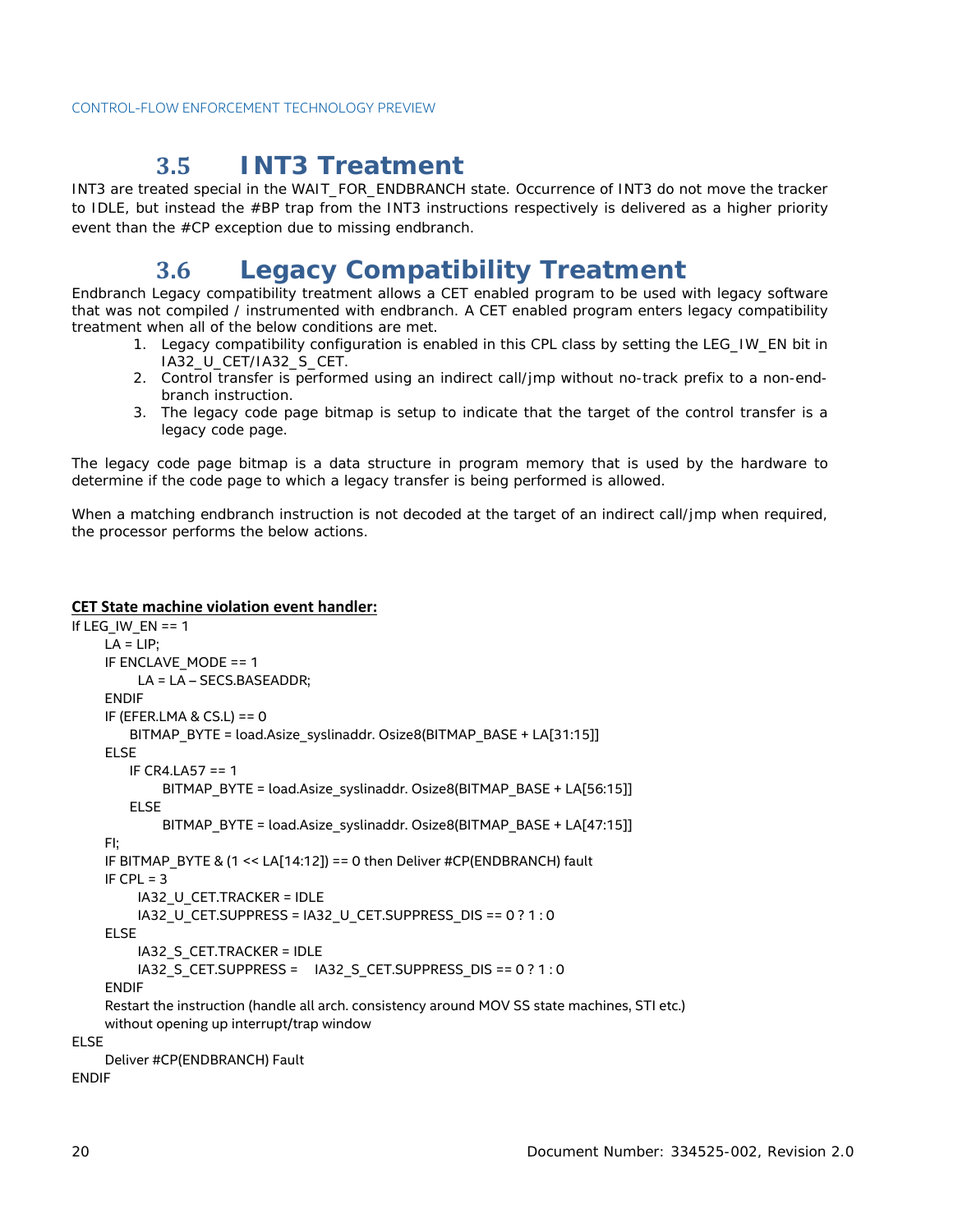Faults/traps in pseudocode are delivered normally (e.g. #PF, EPT violation). On fault, active tracker holds last value (WAIT\_FOR\_ENDBRANCH) and address saved on stack is current IP (instruction that wasn't the ENDBRANCH).

The CET endbranch state machine is suppressed in legacy compatibility mode if the SUPPRESS\_DIS control bit is 0.

Once the CET endbranch state machine has been suppressed, subsequent indirect call/jmp are not tracked for termination instruction.

Once CET has been suppressed, subsequent execution of endbranch instructions will do the following (see section 7 for details).

```
IF EndbranchEnabled(CPL) 
      NOP 
ELSE 
    SUPPRESS = 0 
    TRACKER = IDLE 
ENDIF
```
## **3.6.1 Legacy Code Page Bitmap Format**

The legacy code page bitmap is a flat bitmap whose linear address is pointed to by the EB\_LEG\_BIT-MAP\_BASE. Each bit in the bitmap represents a 4K page in linear memory. If the bit is 1 it indicates that the corresponding code page is a legacy code page; else it is a CET-enabled code page.

The processor uses the linear address of the instruction to which legacy transfer was attempted to lookup the bitmap. Bits of the linear address used as index in the bitmap are as follows.

- In legacy and compatibility mode Bits 31:12
- In 64-bit mode (EFER.LMA=1 and CS.L=1)
	- o If CR4.LA57 = 1, then Bits 56:12
	- o If CR4.LA57 = 0, then Bits  $47:12$

## **3.7 Other Considerations 3.7.1 Intel® Transactional Synchronization Extensions (Intel® TSX) Interactions**

The XBEGIN instruction encodes the relative offset to the abort handler and hence the fallback to the abort handler can be considered as a "direct" branch and the abort handler does not need to have an **ENDBRANCH** 

CET continues to enforce indirect call/jmp tracking within a transaction. Legacy compatibility treatment inside a transaction functions normally. If a transaction abort occurs then the processor sets the state of the indirect branch tracker to IDLE and not-suppressed.

## **3.7.2 #CP(ENDBRANCH) Priority w.r.t #NM and #UD**

#NM, #UD and #CP(ENDBRANCH) are in the same priority class. Both #NM and #UD are opcode based faults. The #CP(endbranch) is prioritized higher than #NM and #UD as CET architecturally requires an ENDBRANCH at target of indirect call/jmp.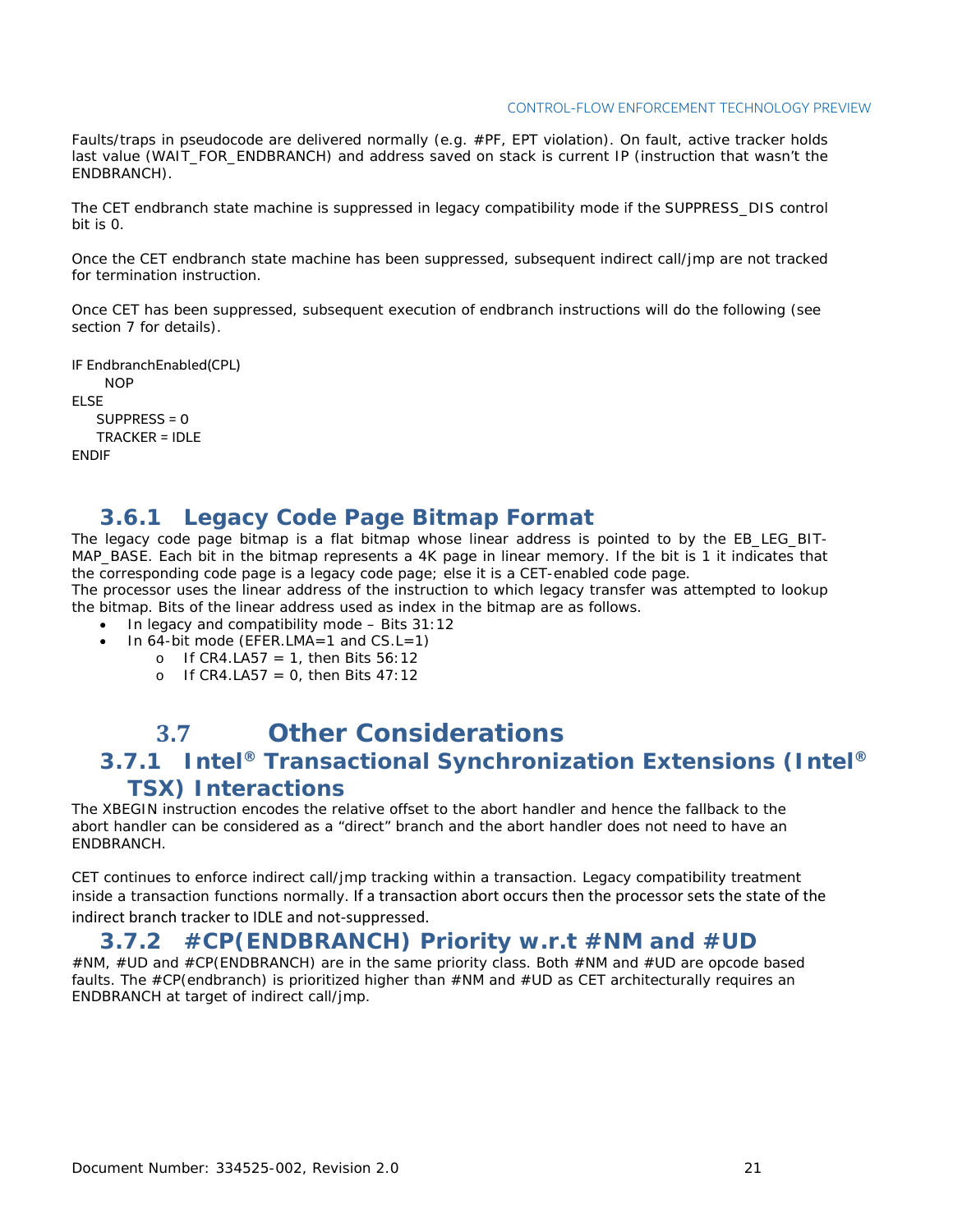## **3.7.3 #CP(ENDBRANCH) Priority w.r.t #BP**

Debug Exceptions priority is as follows.

- Traps delivered before any #CP(ENDBRANCH) fault: data breakpoint trap, IO breakpoint trap single step trap, task switch trap.
- Code Breakpoint fault detected before instruction decode and delivered before #CP(endbranch).
- GD condition fault lower priority than  $\#CP$ (endbranch).
- On IRET back from #DB/#BP the source indirect branch tracker becomes active if enabled and not suppressed.

INT3 does not cause #CP(endbranch) to support debugger usage of replacing bytes of ENDBRANCH with INT3 to set breakpoints. INT3 at target of a CALL-JMP(indirect) cause #BP(INT3) instead of #CP(endbranch), #CP(endbranch) fault is delayed. #BP caused by INT3 treated like other events that are higher priority than CET fault. On IRET back from #BP the source indirect tracker becomes active if enabled and not suppressed.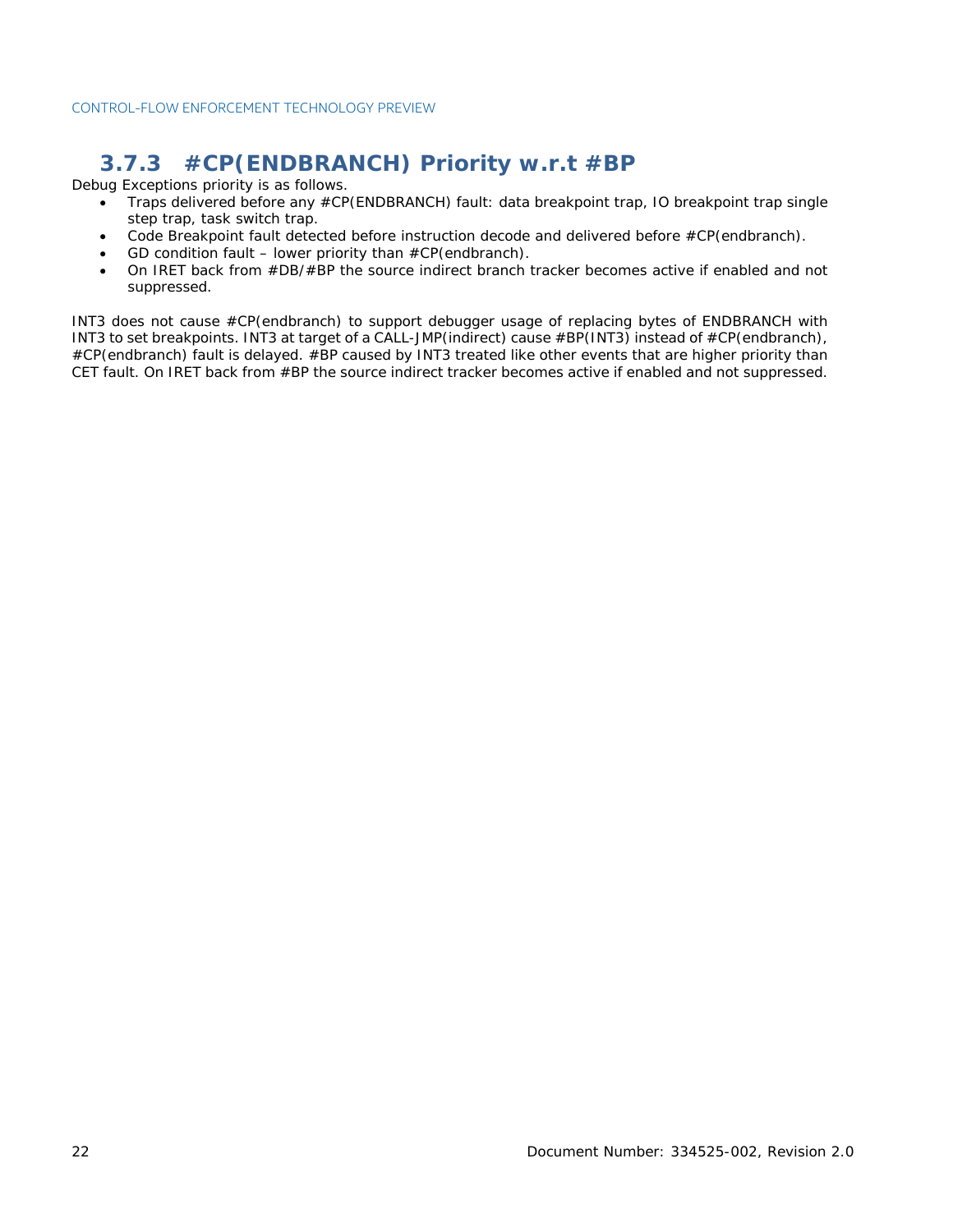# *4 Changes to Control Transfer Instructions Reference*

When CET is enabled, the changes in operation of traditional control transfer instructions are described in this section.

# **4.1 CALL— Call Procedure**

| <b>Opcode</b> | Instruction   | Op/<br>En | 64-bit<br>Mode | Compat/<br>Leg<br>Mode | <b>Description</b>                                                                                                                                                                                                                                                              |
|---------------|---------------|-----------|----------------|------------------------|---------------------------------------------------------------------------------------------------------------------------------------------------------------------------------------------------------------------------------------------------------------------------------|
| E8 cw         | CALL rel16    | M         | N.S.           | Valid                  | Call near, relative, displacement<br>relative to next instruction.                                                                                                                                                                                                              |
| E8 cd         | CALL rel32    | M         | Valid          | Valid                  | Call near, relative, displacement<br>relative to next instruction. 32-bit<br>displacement sign extended to<br>64-bits in 64-bit mode.                                                                                                                                           |
| FF/2          | CALL r/m16    | M         | N.E.           | Valid                  | Call near, absolute indirect,<br>address given in r/m16.                                                                                                                                                                                                                        |
| FF/2          | CALL r/m32    | M         | N.E.           | Valid                  | Call near, absolute indirect,<br>address given in r/m32.                                                                                                                                                                                                                        |
| FF/2          | CALL r/m64    | M         | Valid          | N.E.                   | Call near, absolute indirect,<br>address given in r/m64.                                                                                                                                                                                                                        |
| 9A cd         | CALL ptr16:16 | D         | Invalid        | Valid                  | Call far, absolute, address given<br>in operand.                                                                                                                                                                                                                                |
| 9A cp         | CALL ptr16:32 | D         | Invalid        | Valid                  | Call far, absolute, address given<br>in operand.                                                                                                                                                                                                                                |
| FF/3          | CALL m16:16   | M         | Valid          | Valid                  | Call far, absolute indirect address<br>given in m16:16.<br>In 32-bit mode: if selector points<br>to a gate, then RIP = 32-bit zero<br>extended displacement taken<br>from gate; else RIP = zero<br>extended 16-bit offset from far<br>pointer referenced in the<br>instruction. |
| FF/3          | CALL m16:32   | M         | Valid          | Valid                  | In 64-bit mode: If selector points<br>to a gate, then $RIP = 64$ -bit<br>displacement taken from gate;<br>else RIP = zero extended 32-bit<br>offset from far pointer referenced<br>in the instruction.                                                                          |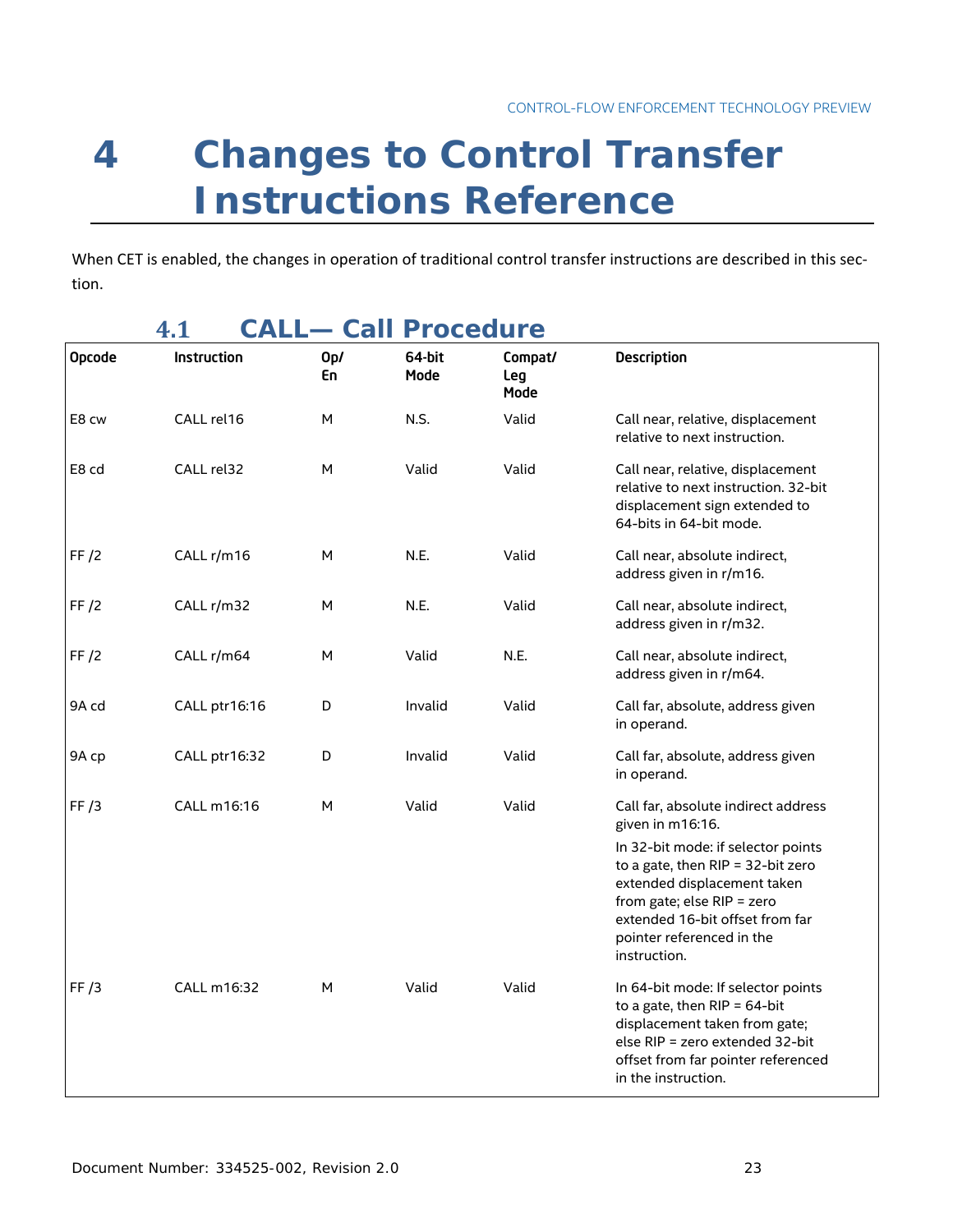| I REX.W<br>$+ FF/3$ | CALL m16:64 | м | Valid | N.E. | In 64-bit mode: If selector points<br>to a gate, then $RIP = 64$ -bit<br>displacement taken from gate;<br>else RIP = 64-bit offset from far<br>pointer referenced in the<br>instruction. |  |
|---------------------|-------------|---|-------|------|------------------------------------------------------------------------------------------------------------------------------------------------------------------------------------------|--|
|                     |             |   |       |      |                                                                                                                                                                                          |  |

### Instruction Operand Encoding

| Op<br>/En | Operand 1     | Operand 2 | Operand 3 | Operand 4 |
|-----------|---------------|-----------|-----------|-----------|
| - D       | Offset        | <b>NA</b> | <b>NA</b> | NA        |
| M         | ModRM:r/m (r) | NA        | NА        | ΝA        |

## **Description**

Saves procedure linking information on the stack and branches to the called procedure specified using the target operand. The target operand specifies the address of the first instruction in the called procedure. The operand can be an immediate value, a general-purpose register, or a memory location.

This instruction can be used to execute four types of calls.

- **Near Call** A call to a procedure in the current code segment (the segment currently pointed to by the CS register), sometimes referred to as an intra-segment call.
- **Far Call** A call to a procedure located in a different segment than the current code segment, sometimes referred to as an inter-segment call.
- **Inter-privilege-level far call** A far call to a procedure in a segment at a different privilege level than that of the currently executing program or procedure.
- **Task switch** A call to a procedure located in a different task.

The latter two call types (inter-privilege-level call and task switch) can only be executed in protected mode. See "Calling Procedures Using Call and RET" in Chapter 6 of the *Intel® 64 and IA-32 Architectures Software Developer's Manual, Volume 1*, for additional -information on near, far, and inter-privilege-level calls. See Chapter 7, "Task Management," in the *Intel® 64 and IA-32 Architectures Software Developer's Manual, Volume 3A*, for information on performing task switches with the CALL instruction.

**Near Call.** When executing a near call, the processor pushes the value of the EIP register (which contains the offset of the instruction following the CALL instruction) on the stack (for use later as a return-instruction pointer). The processor then branches to the address in the current code segment specified by the target operand. The target operand specifies either an absolute offset in the code segment (an offset from the base of the code segment) or a relative offset (a signed displacement relative to the current value of the instruction pointer in the EIP register; this value points to the instruction following the CALL instruction). The CS register is not changed on near calls.

For a near call absolute, an absolute offset is specified indirectly in a general-purpose register or a memory location (*r/m16*, *r/m32, or r/m64*). The operand-size attribute determines the size of the target operand (16, 32 or 64 bits). When in 64-bit mode, the operand size for near call (and all near branches) is forced to 64-bits. Absolute offsets are loaded directly into the EIP(RIP) register. If the operand size attribute is 16, the upper two bytes of the EIP register are cleared, resulting in a maximum instruction pointer size of 16 bits. When accessing an absolute offset indirectly using the stack pointer [ESP] as the base register, the base value used is the value of the ESP before the instruction executes.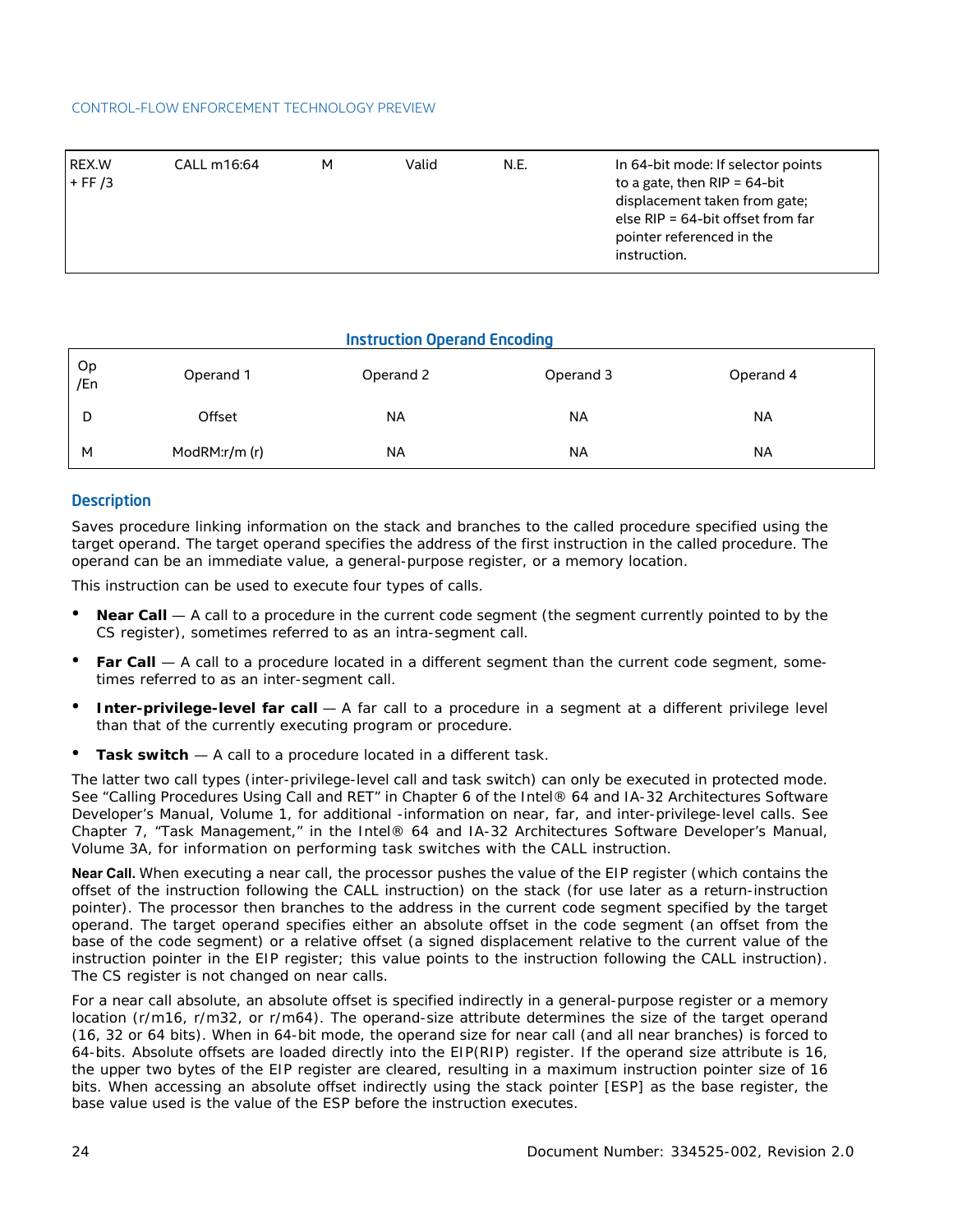A relative offset (*rel16* or *rel32*) is generally specified as a label in assembly code. But at the machine code level, it is encoded as a signed, 16- or 32-bit immediate value. This value is added to the value in the EIP(RIP) register. In 64-bit mode the relative offset is always a 32-bit immediate value which is sign extended to 64-bits before it is added to the value in the RIP register for the target calculation. As with absolute offsets, the operand-size attribute determines the size of the target operand (16, 32, or 64 bits). In 64-bit mode the target operand will always be 64-bits because the operand size is forced to 64-bits for near branches.

**Far Calls in Real-Address or Virtual-8086 Mode.** When executing a far call in real- address or virtual-8086 mode, the processor pushes the current value of both the CS and EIP registers on the stack for use as a return-instruction pointer. The processor then performs a "far branch" to the code segment and offset specified with the target operand for the called procedure. The target operand specifies an absolute far address either directly with a pointer (*ptr16:16* or *ptr16:32*) or indirectly with a memory location (*m16:16* or *m16:32*). With the pointer method, the segment and offset of the called procedure is encoded in the instruction using a 4-byte (16-bit operand size) or 6-byte (32-bit operand size) far address immediate. With the indirect method, the target operand specifies a memory location that contains a 4-byte (16-bit operand size) or 6-byte (32-bit operand size) far address. The operand-size attribute determines the size of the offset (16 or 32 bits) in the far address. The far address is loaded directly into the CS and EIP registers. If the operand-size attribute is 16, the upper two bytes of the EIP register are cleared.

**Far Calls in Protected Mode.** When the processor is operating in protected mode, the CALL instruction can be used to perform the following types of far calls.

- Far call to the same privilege level.
- Far call to a different privilege level (inter-privilege level call).
- Task switch (far call to another task).

In protected mode, the processor always uses the segment selector part of the far address to access the corresponding descriptor in the GDT or LDT. The descriptor type (code segment, call gate, task gate, or TSS) and access rights determine the type of call operation to be performed.

If the selected descriptor is for a code segment, a far call to a code segment at the same privilege level is performed. (If the selected code segment is at a different privilege level and the code segment is nonconforming, a general-protection exception is generated.) A far call to the same privilege level in protected mode is very similar to one carried out in real-address or virtual-8086 mode. The target operand specifies an absolute far address either directly with a pointer (*ptr16:16 or ptr16:32*) or indirectly with a memory location (*m16:16* or *m16:32*). The operand- size attribute determines the size of the offset (16 or 32 bits) in the far address. The new code segment selector and its descriptor are loaded into CS register; the offset from the instruction is loaded into the EIP register.

A call gate (described in the next paragraph) can also be used to perform a far call to a code segment at the same privilege level. Using this mechanism provides an extra level of indirection and is the preferred method of making calls between 16-bit and 32-bit code segments.

When executing an inter-privilege-level far call, the code segment for the procedure being called must be accessed through a call gate. The segment selector specified by the target operand identifies the call gate. The target operand can specify the call gate segment selector either directly with a pointer (*ptr16:16* or *ptr16:32*) or indirectly with a memory location (*m16:16* or *m16:32*). The processor obtains the segment selector for the new code segment and the new instruction pointer (offset) from the call gate descriptor. (The offset from the target operand is ignored when a call gate is used.)

On inter-privilege-level calls, the processor switches to the stack for the privilege level of the called procedure. The segment selector for the new stack segment is specified in the TSS for the currently running task. The branch to the new code segment occurs after the stack switch. (Note that when using a call gate to perform a far call to a segment at the same privilege level, no stack switch occurs.) On the new stack, the processor pushes the segment selector and stack pointer for the calling procedure's stack, an optional set of parameters from the calling procedures stack, and the segment selector and instruction pointer for the calling procedure's code segment. (A value in the call gate descriptor determines how many parameters to copy to the new stack.) Finally, the processor branches to the address of the procedure being called within the new code segment.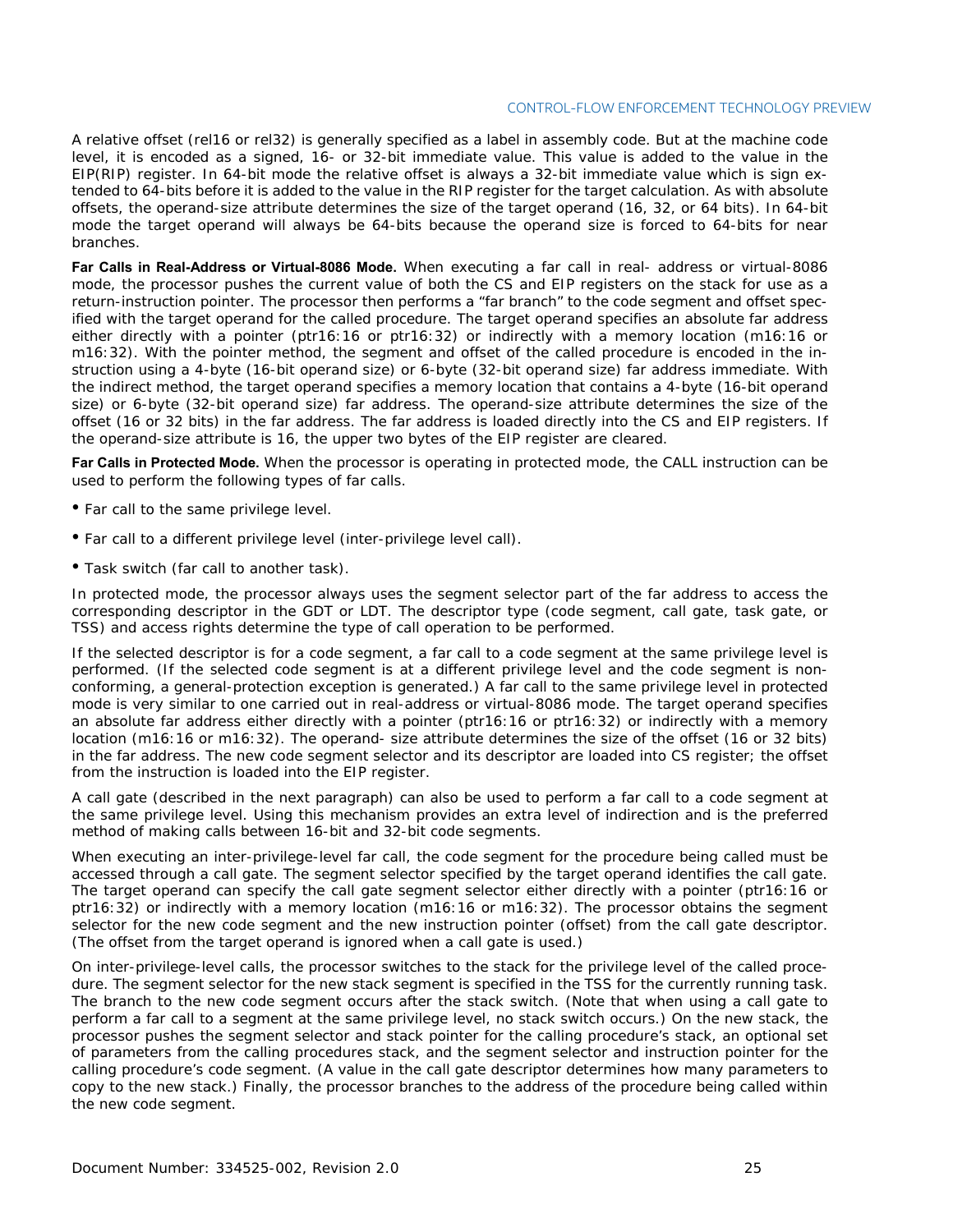Executing a task switch with the CALL instruction is similar to executing a call through a call gate. The target operand specifies the segment selector of the task gate for the new task activated by the switch (the offset in the target operand is ignored). The task gate in turn points to the TSS for the new task, which contains the segment selectors for the task's code and stack segments. Note that the TSS also contains the EIP value for the next instruction that was to be executed before the calling task was suspended. This instruction pointer value is loaded into the EIP register to re-start the calling task.

The CALL instruction can also specify the segment selector of the TSS directly, which eliminates the indirection of the task gate. See Chapter 7, "Task Management," in the *Intel® 64 and IA-32 Architectures Software Developer's Manual, Volume 3A*, for information on the mechanics of a task switch.

When you execute at task switch with a CALL instruction, the nested task flag (NT) is set in the EFLAGS register and the new TSS's previous task link field is loaded with the old task's TSS selector. Code is expected to suspend this nested task by executing an IRET instruction which, because the NT flag is set, automatically uses the previous task link to return to the calling task. (See "Task Linking" in Chapter 7 of the *Intel® 64 and IA-32 Architectures Software Developer's Manual, Volume 3A*, for information on nested tasks.) Switching tasks with the CALL instruction differs in this regard from JMP instruction. JMP does not set the NT flag and therefore does not expect an IRET instruction to suspend the task.

**Mixing 16-Bit and 32-Bit Calls.** When making far calls between 16-bit and 32-bit code segments, use a call gate. If the far call is from a 32-bit code segment to a 16-bit code segment, the call should be made from the first 64 KBytes of the 32-bit code segment. This is because the operand-size attribute of the instruction is set to 16, so only a 16-bit return address offset can be saved. Also, the call should be made using a 16 bit call gate so that 16-bit values can be pushed on the stack. See Chapter 21, "Mixing 16-Bit and 32-Bit Code," in the *Intel® 64 and IA-32 Architectures Software Developer's Manual, Volume 3B*, for more information.

**Far Calls in Compatibility Mode.** When the processor is operating in compatibility mode, the CALL instruction can be used to perform the following types of far calls.

- Far call to the same privilege level, remaining in compatibility mode.
- Far call to the same privilege level, transitioning to 64-bit mode.
- Far call to a different privilege level (inter-privilege level call), transitioning to 64-bit mode.

Note that a CALL instruction cannot be used to cause a task switch in compatibility mode since task switches are not supported in IA-32e mode.

In compatibility mode, the processor always uses the segment selector part of the far address to access the corresponding descriptor in the GDT or LDT. The descriptor type (code segment, call gate) and access rights determine the type of call operation to be performed.

If the selected descriptor is for a code segment, a far call to a code segment at the same privilege level is performed. (If the selected code segment is at a different privilege level and the code segment is nonconforming, a general-protection exception is generated.) A far call to the same privilege level in compatibility mode is very similar to one carried out in protected mode. The target operand specifies an absolute far address either directly with a pointer (*ptr16:16* or *ptr16:32*) or indirectly with a memory location (*m16:16* or *m16:32*). The operand-size attribute determines the size of the offset (16 or 32 bits) in the far address. The new code segment selector and its descriptor are loaded into CS register and the offset from the instruction is loaded into the EIP register. The difference is that 64-bit mode may be entered. This specified by the L bit in the new code segment descriptor.

Note that a 64-bit call gate (described in the next paragraph) can also be used to perform a far call to a code segment at the same privilege level. However, using this mechanism requires that the target code segment descriptor have the L bit set, causing an entry to 64-bit mode.

When executing an inter-privilege-level far call, the code segment for the procedure being called must be accessed through a 64-bit call gate. The segment selector specified by the target operand identifies the call gate. The target operand can specify the call gate segment selector either directly with a pointer (*ptr16:16* or *ptr16:32*) or indirectly with a memory location (*m16:16* or *m16:32*). The processor obtains the segment selector for the new code segment and the new instruction pointer (offset) from the 16-byte call gate descriptor. (The offset from the target operand is ignored when a call gate is used.)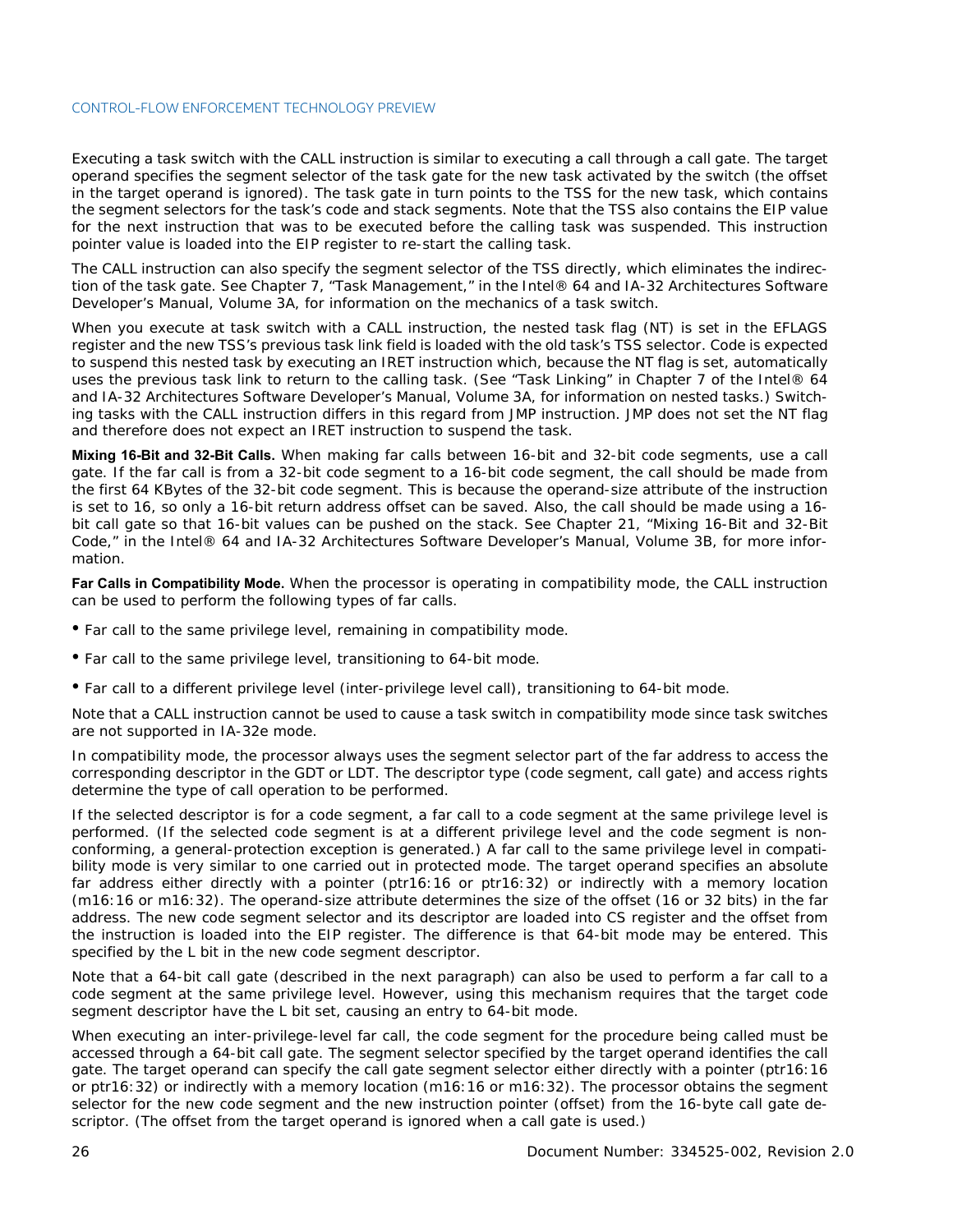On inter-privilege-level calls, the processor switches to the stack for the privilege level of the called procedure. The segment selector for the new stack segment is set to NULL. The new stack pointer is specified in the TSS for the currently running task. The branch to the new code segment occurs after the stack switch. (Note that when using a call gate to perform a far call to a segment at the same privilege level, an implicit stack switch occurs as a result of entering 64-bit mode. The SS selector is unchanged, but stack segment accesses use a segment base of 0x0, the limit is ignored, and the default stack size is 64-bits. The full value of RSP is used for the offset, of which the upper 32-bits are undefined.) On the new stack, the processor pushes the segment selector and stack pointer for the calling procedure's stack and the segment selector and instruction pointer for the calling procedure's code segment. (Parameter copy is not supported in IA-32e mode.) Finally, the processor branches to the address of the procedure being called within the new code segment.

**Near/(Far) Calls in 64-bit Mode.** When the processor is operating in 64-bit mode, the CALL instruction can be used to perform the following types of far calls

- Far call to the same privilege level, transitioning to compatibility mode.
- Far call to the same privilege level, remaining in 64-bit mode.
- Far call to a different privilege level (inter-privilege level call), remaining in 64-bit mode.

Note that in this mode the CALL instruction cannot be used to cause a task switch in 64-bit mode since task switches are not supported in IA-32e mode.

In 64-bit mode, the processor always uses the segment selector part of the far address to access the corresponding descriptor in the GDT or LDT. The descriptor type (code segment, call gate) and access rights determine the type of call operation to be performed.

If the selected descriptor is for a code segment, a far call to a code segment at the same privilege level is performed. (If the selected code segment is at a different privilege level and the code segment is nonconforming, a general-protection exception is generated.) A far call to the same privilege level in 64-bit mode is very similar to one carried out in compatibility mode. The target operand specifies an absolute far address indirectly with a memory location (*m16:16, m16:32* or *m16:64*). The form of CALL with a direct specification of absolute far address is not defined in 64-bit mode. The operand-size attribute determines the size of the offset (16, 32, or 64 bits) in the far address. The new code segment selector and its descriptor are loaded into the CS register; the offset from the instruction is loaded into the EIP register. The new code segment may specify entry either into compatibility or 64-bit mode, based on the L bit value.

A 64-bit call gate (described in the next paragraph) can also be used to perform a far call to a code segment at the same privilege level. However, using this mechanism requires that the target code segment descriptor have the L bit set.

When executing an inter-privilege-level far call, the code segment for the procedure being called must be accessed through a 64-bit call gate. The segment selector specified by the target operand identifies the call gate. The target operand can only specify the call gate segment selector indirectly with a memory location (*m16:16, m16:32* or *m16:64*). The processor obtains the segment selector for the new code segment and the new instruction pointer (offset) from the 16-byte call gate descriptor. (The offset from the target operand is ignored when a call gate is used.)

On inter-privilege-level calls, the processor switches to the stack for the privilege level of the called procedure. The segment selector for the new stack segment is set to NULL. The new stack pointer is specified in the TSS for the currently running task. The branch to the new code segment occurs after the stack switch.

Note that when using a call gate to perform a far call to a segment at the same privilege level, an implicit stack switch occurs as a result of entering 64-bit mode. The SS selector is unchanged, but stack segment accesses use a segment base of 0x0, the limit is ignored, and the default stack size is 64-bits. (The full value of RSP is used for the offset.) On the new stack, the processor pushes the segment selector and stack pointer for the calling procedure's stack and the segment selector and instruction pointer for the calling procedure's code segment. (Parameter copy is not supported in IA-32e mode.) Finally, the processor branches to the address of the procedure being called within the new code segment.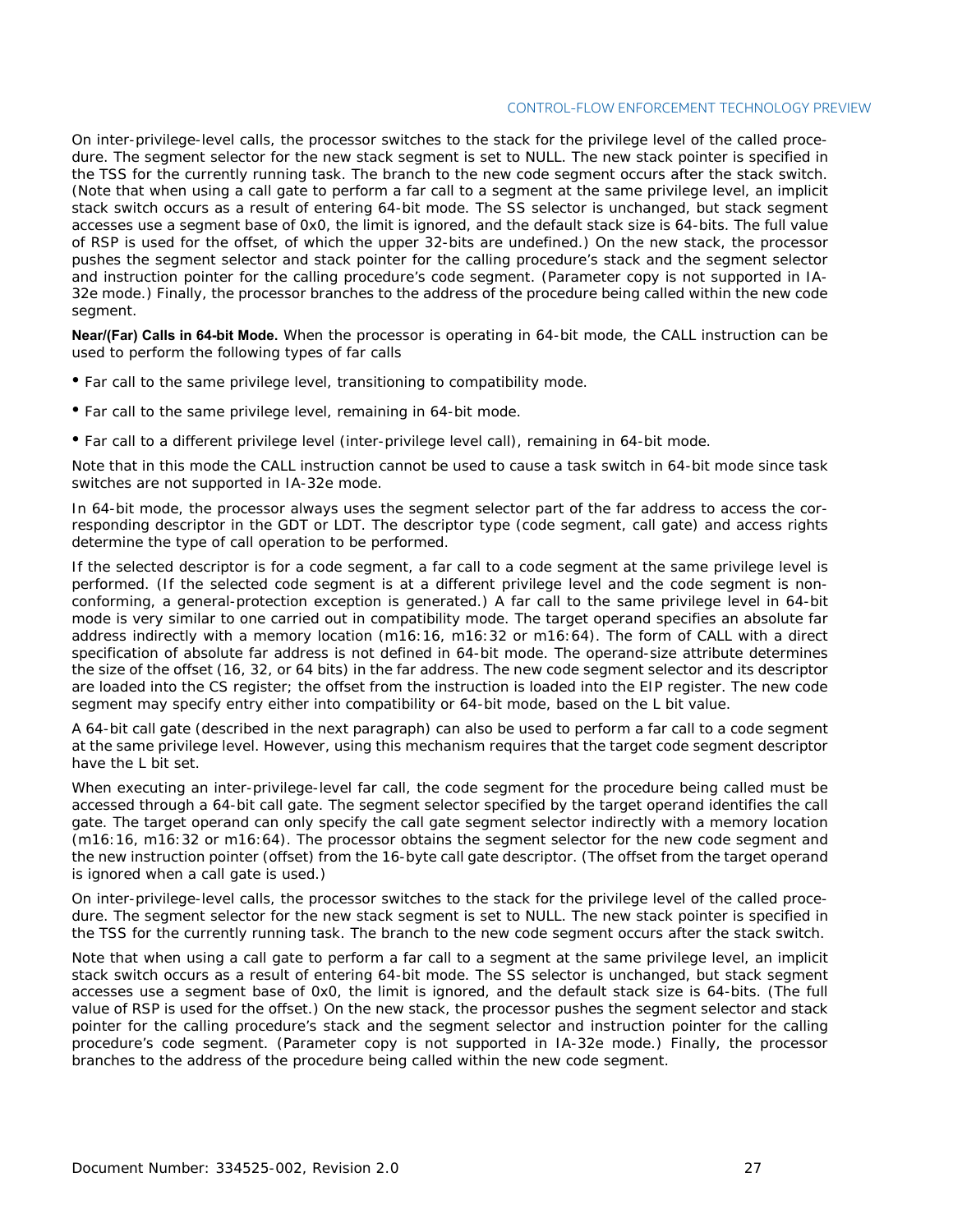## **Operation**

```
IF near call 
    THEN IF near relative call 
         THEN 
              IF OperandSize = 64 
                 THFN
                       tempDEST <-SignExtend(DEST); (* DEST is rel32 *) 
                      tempRIP <- RIP + tempDEST;
                       IF stack not large enough for a 8-byte return address 
                            THEN #SS(0); FI; 
                       Push(RIP);
                           IF ShadowStackEnabled(CPL) 
                                 ShadowStackPush8B(RIP); 
FI; and the state of the state of \mathsf{FI}^*_i RIP <- tempRIP; 
              FI; 
              IF OperandSize = 32 
                  THEN 
                       tempEIP <- EIP + DEST; (* DEST is rel32 *) 
                       IF tempEIP is not within code segment limit THEN #GP(0); FI; 
                       IF stack not large enough for a 4-byte return address 
                            THEN #SS(0); FI; 
                       Push(EIP); 
                           IF ShadowStackEnabled(CPL) 
                                 ShadowStackPush4B(EIP); 
FI; and the state of the state of \mathsf{FI}^*_i EIP <- tempEIP; 
              FI; 
              IF OperandSize = 16 
                  THEN 
                       tempEIP <- (EIP + DEST) AND 0000FFFFH; (* DEST is rel16 *) 
                       IF tempEIP is not within code segment limit THEN #GP(0); FI; 
                       IF stack not large enough for a 2-byte return address 
                            THEN #SS(0); FI; 
                       Push(IP); 
                           IF ShadowStackEnabled(CPL) 
                                 (* IP is zero extended and pushed as a 32 bit value on shadow stack *) 
                                 ShadowStackPush4B(IP); 
FI; and the state of the state of \mathsf{FI}^*_i EIP <- tempEIP; 
              FI; 
         ELSE (* Near absolute call *) 
              IF OperandSize = 64 
                  THEN 
                       tempRIP <- DEST; (* DEST is r/m64 *) 
                       IF stack not large enough for a 8-byte return address 
                            THEN #SS(0); FI; 
                       Push(RIP); 
                           IF ShadowStackEnabled(CPL)
```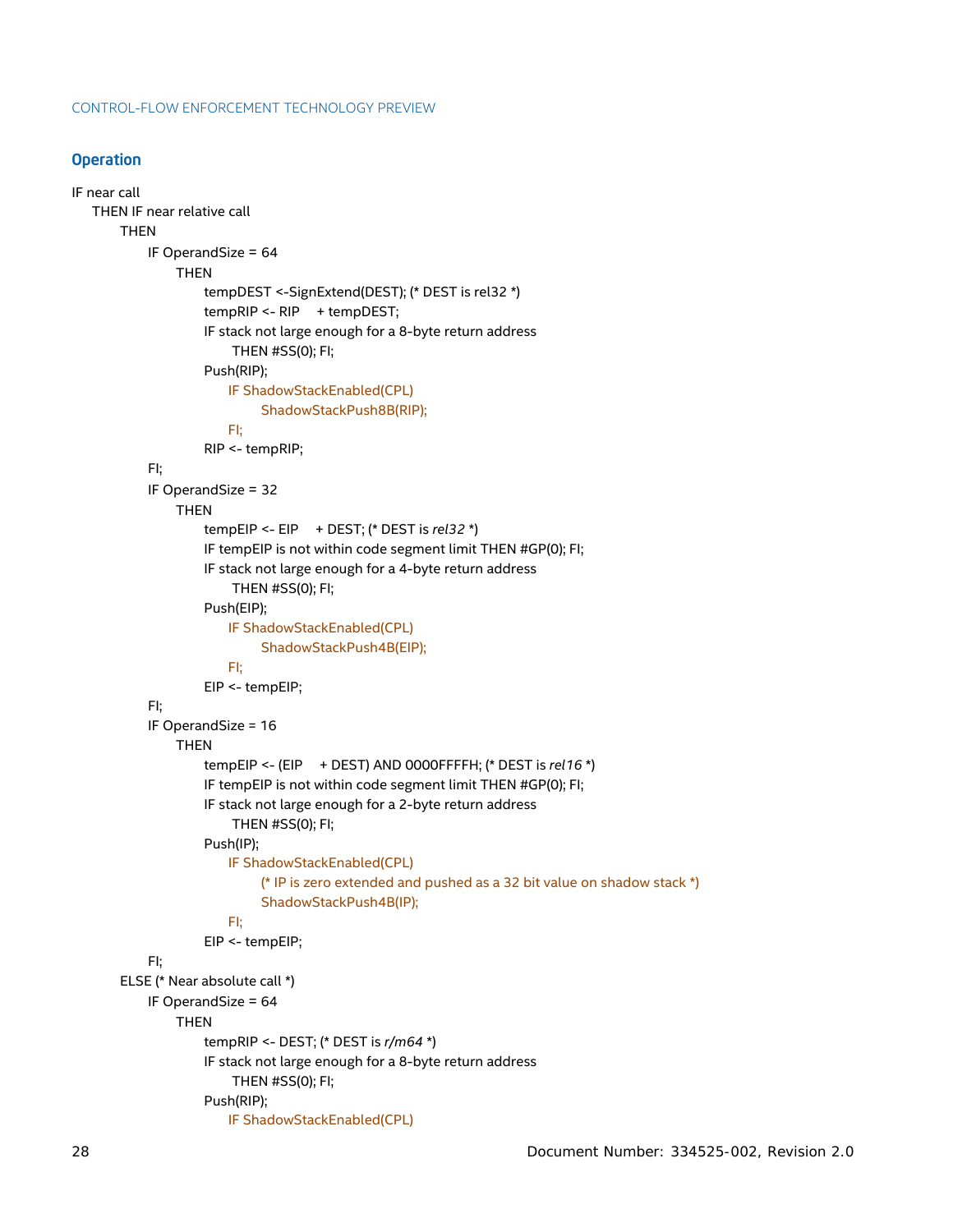```
 ShadowStackPush8B(RIP); 
FI; and the state of the state of \mathsf{FI}^*_i RIP <- tempRIP; 
             FI; 
             IF OperandSize = 32 
                  THEN 
                      tempEIP <- DEST; (* DEST is r/m32 *) 
                       IF tempEIP is not within code segment limit THEN #GP(0); FI; 
                       IF stack not large enough for a 4-byte return address 
                           THEN #SS(0); FI; 
                      Push(EIP); 
                          IF ShadowStackEnabled(CPL) 
                                ShadowStackPush4B(EIP); 
FI; and the state of the state of \mathsf{FI}^*_i EIP <- tempEIP; 
             FI; 
             IF OperandSize = 16 
                 THEN
                       tempEIP <- DEST AND 0000FFFFH; (* DEST is r/m16 *) 
                       IF tempEIP is not within code segment limit THEN #GP(0); FI; 
                       IF stack not large enough for a 2-byte return address 
                           THEN #SS(0); FI; 
                      Push(IP); 
                          IF ShadowStackEnabled(CPL) 
                                (* IP is zero extended and pushed as a 32 bit value on shadow stack *) 
                                ShadowStackPush4B(IP); 
FI; and the state of the state of \mathsf{FI}^*_i EIP <- tempEIP; 
             FI; 
    FI;rel/abs 
     IF (Call near indirect, absolute indirect ) 
        IF EndbranchEnabledAndNotSuppressed(CPL) 
             IF CPL = 3 
                  THEN 
                            IF ( no 3EH prefix OR IA32_U_CET.NO_TRACK_EN == 0 ) 
                                THEN 
                                IA32_U_CET.TRACKER = WAIT_FOR_ENDBRANCH
FIRST CONTRACTOR
                  ELSE 
                           IF ( no 3EH prefix OR IA32_S_CET.NO_TRACK_EN == 0 )
                                THEN 
                                 IA32_S_CET.TRACKER = WAIT_FOR_ENDBRANCH 
FIRST CONTRACTOR
                  FI; 
        FI; 
     FI; 
FI; near 
IF far call and (PE = 0 or (PE = 1 and VM = 1)) (* Real-address or virtual-8086 mode *)
```

```
THEN
```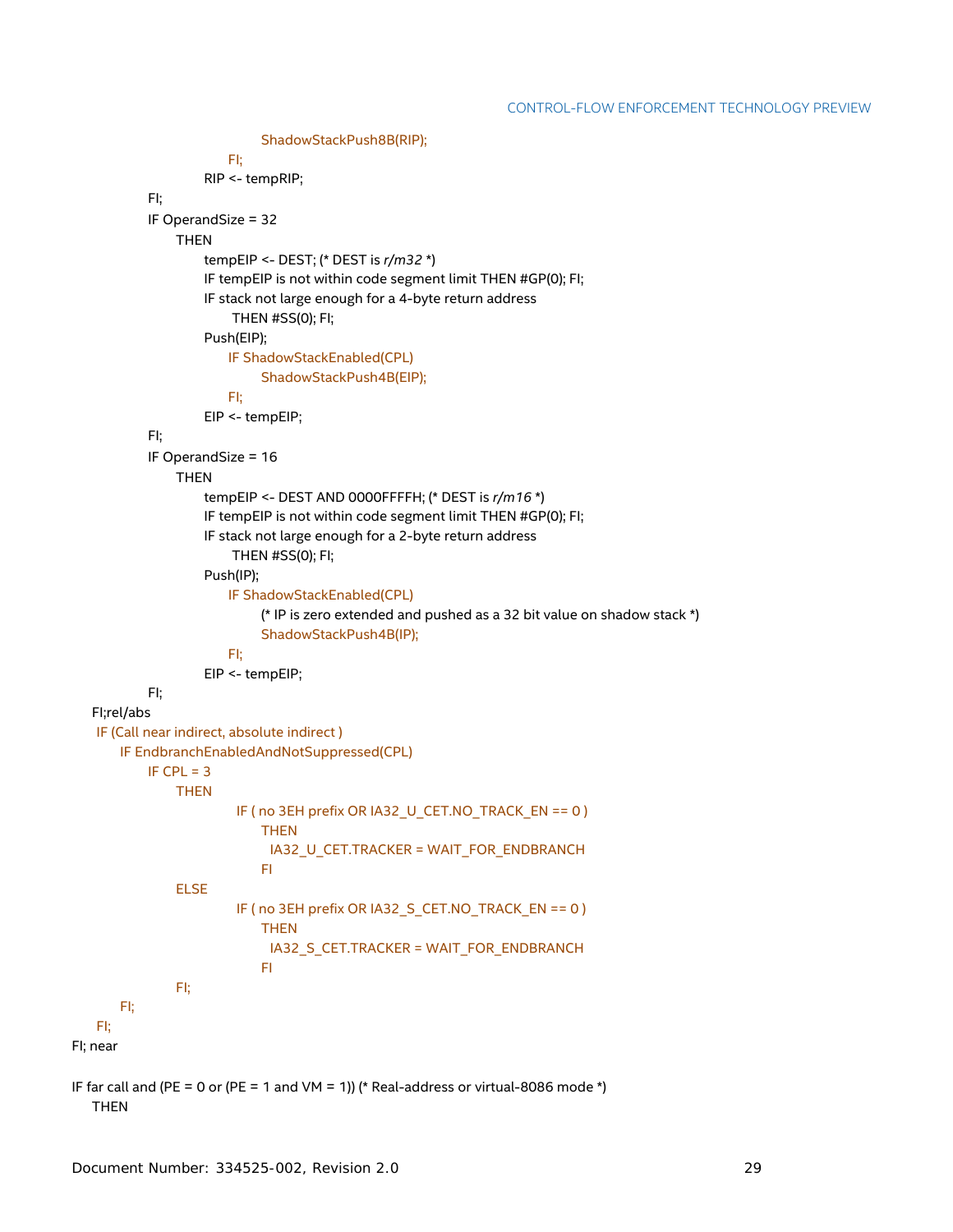```
 IF OperandSize = 32 
             THEN 
                 IF stack not large enough for a 6-byte return address 
                      THEN #SS(0); FI; 
                 IF DEST[31:16] is not zero THEN #GP(0); FI; 
                 Push(CS); (* Padded with 16 high-order bits *) 
                 Push(EIP); 
                 CS <- DEST[47:32]; (* DEST is ptr16:32 or [m16:32] *) 
                 EIP <- DEST[31:0]; (* DEST is ptr16:32 or [m16:32] *) 
             ELSE (* OperandSize = 16 *) 
                 IF stack not large enough for a 4-byte return address 
                      THEN #SS(0); FI; 
                 Push(CS); 
                 Push(IP); 
                 CS <- DEST[31:16]; (* DEST is ptr16:16 or [m16:16] *) 
                 EIP <- DEST[15:0]; (* DEST is ptr16:16 or [m16:16]; clear upper 16 bits *) 
        FI; 
IF far call and (PE = 1 and VM = 0) (* Protected mode or IA-32e Mode, not virtual-8086 mode*) 
    THEN 
        IF segment selector in target operand NULL 
             THEN #GP(0); FI; 
        IF segment selector index not within descriptor table limits 
             THEN #GP(new code segment selector); FI; 
        Read type and access rights of selected segment descriptor; 
        IF IA32_EFER.LMA = 0 
             THEN 
                 IF segment type is not a conforming or nonconforming code segment, call 
                 gate, task gate, or TSS 
                      THEN #GP(segment selector); FI; 
             ELSE 
                 IF segment type is not a conforming or nonconforming code segment or 
                 64-bit call gate, 
                     THEN #GP(segment selector); FI; 
        FI; 
        Depending on type and access rights: 
             GO TO CONFORMING-CODE-SEGMENT; 
             GO TO NONCONFORMING-CODE-SEGMENT; 
             GO TO CALL-GATE; 
             GO TO TASK-GATE; 
             GO TO TASK-STATE-SEGMENT; 
CONFORMING-CODE-SEGMENT: 
   IF L bit = 1 and D bit = 1 and IA32 EFER.LMA = 1
        THEN GP(new code segment selector); FI; 
    IF DPL > CPL 
        THEN #GP(new code segment selector); FI;
```
FI;

```
30 Document Number: 334525-002, Revision 2.0
```
IF segment not present

FI;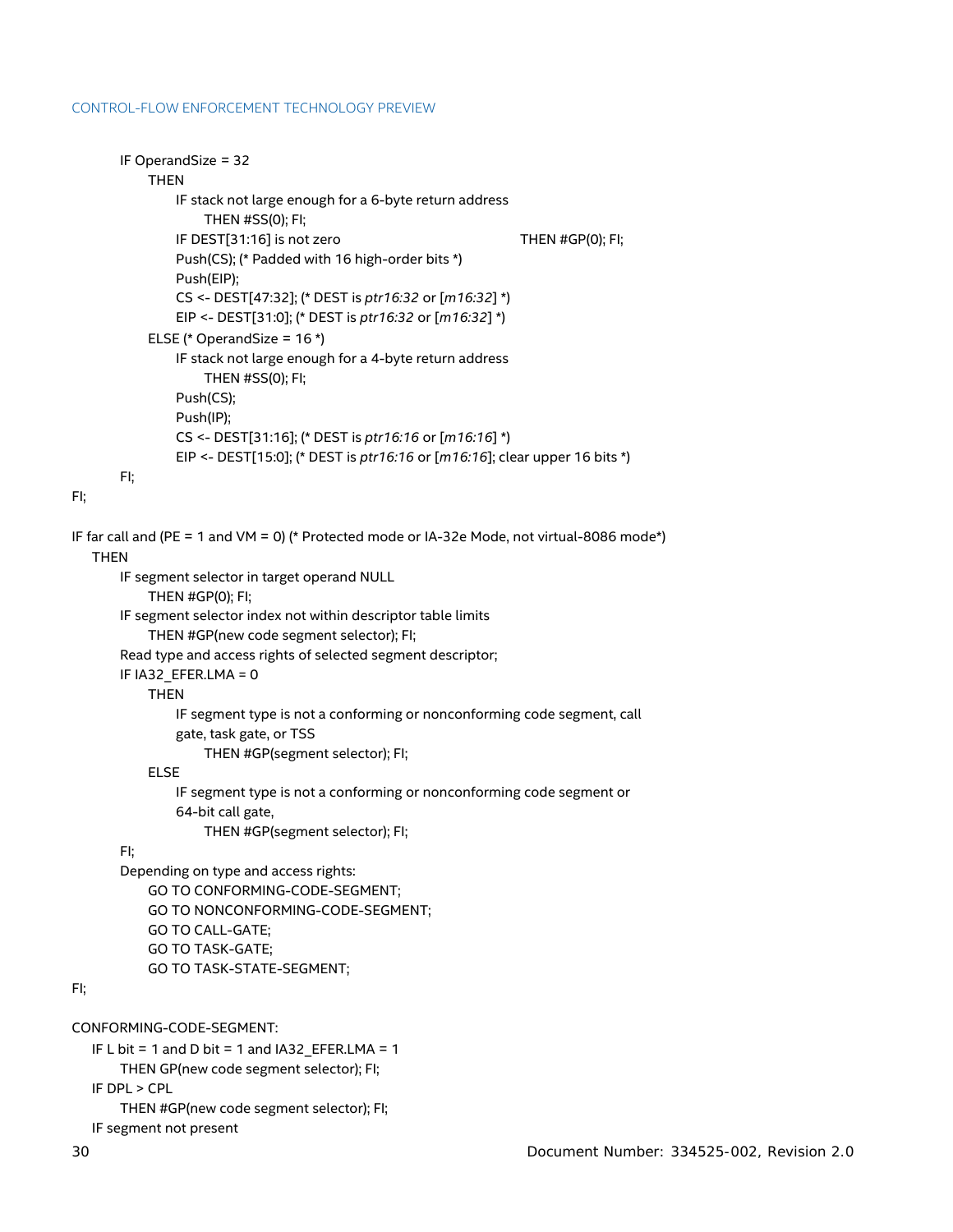```
 THEN #NP(new code segment selector); FI; 
 IF stack not large enough for return address 
     THEN #SS(0); FI; 
 tempEIP <-DEST(Offset); 
 IF OperandSize = 16 
    THEN
          tempEIP <- tempEIP AND 0000FFFFH; FI; (* Clear upper 16 bits *) 
 IF (EFER.LMA = 0 or target mode = Compatibility mode) and (tempEIP outside new code 
 segment limit) 
     THEN #GP(0); FI; 
 IF tempEIP is non-canonical 
     THEN #GP(0); FI; 
 IF ShadowStackEnabled(CPL) 
       IF OperandSize = 32 
           THEN
                  tempPushLIP = CSBASE + EIP; 
            ELSE 
                  IF OperandSIze = 16 
                      THEN
                             tempPushLIP = CSBASE + IP; 
                       ELSE (* OperandSize = 64 *) 
                            tempPushLIP = RIP; 
                  FI; 
       FI; 
     tempPushCS = CS; 
 FI; 
 IF OperandSize = 32 
     THEN 
          Push(CS); (* Padded with 16 high-order bits *) 
          Push(EIP); 
          CS <- DEST(CodeSegmentSelector); 
          (* Segment descriptor information also loaded *) 
          CS(RPL) <- CPL; 
          EIP <- tempEIP; 
     ELSE 
          IF OperandSize = 16 
              THEN 
                   Push(CS); 
                   Push(IP); 
                   CS <- DEST(CodeSegmentSelector); 
                   (* Segment descriptor information also loaded *) 
                   CS(RPL) <- CPL; 
                   EIP <- tempEIP; 
              ELSE (* OperandSize = 64 *) 
                   Push(CS); (* Padded with 48 high-order bits *) 
                   Push(RIP); 
                   CS <- DEST(CodeSegmentSelector); 
                   (* Segment descriptor information also loaded *) 
                   CS(RPL) <- CPL; 
                   RIP <- tempEIP;
```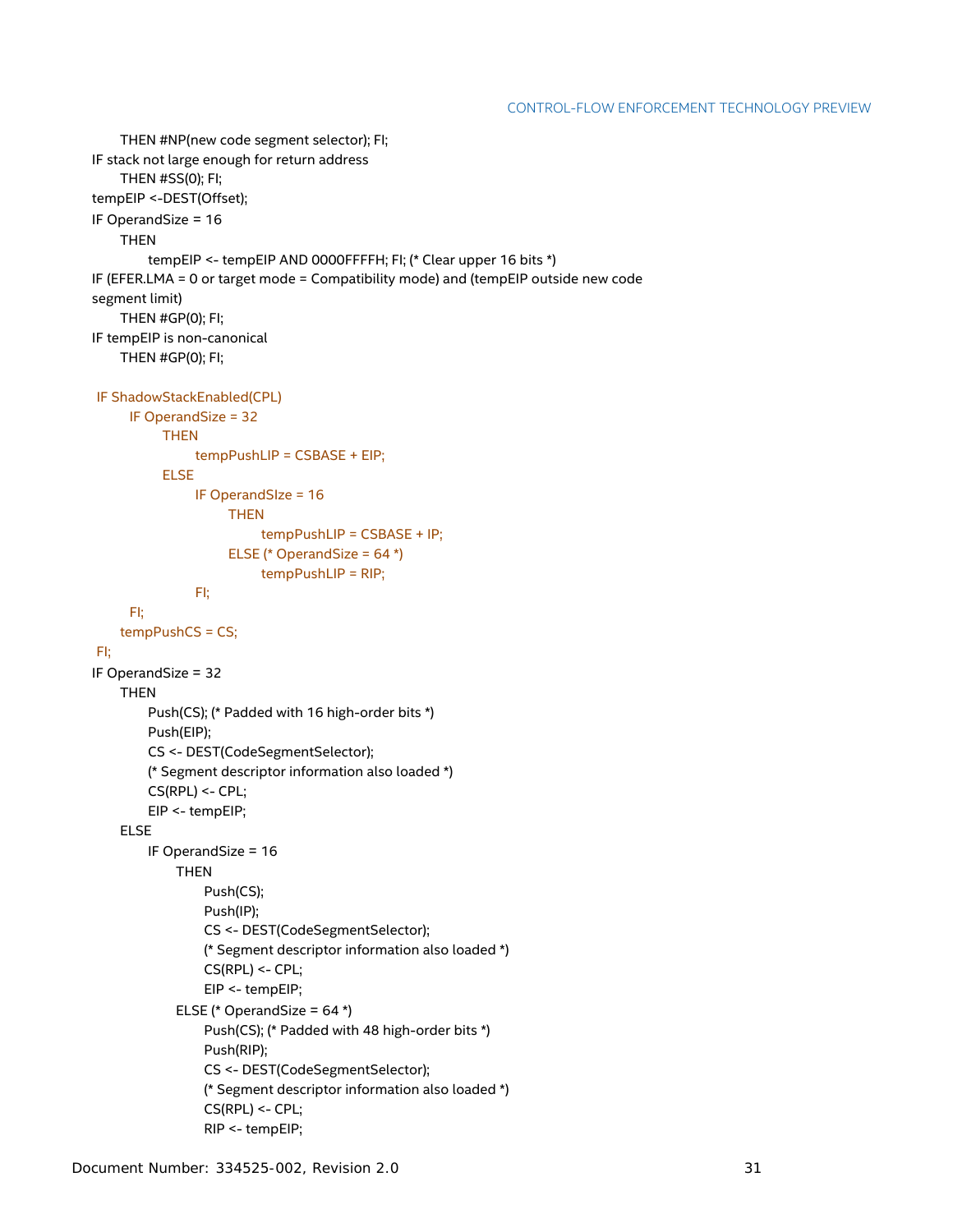FI;

```
 FI; 
    IF ShadowStackEnabled(CPL) 
         IF (EFER.LMA and DEST(CodeSegmentSelector).L) = 0 
               (* If target is legacy or compatibility mode then the SSP must be in low 4G *) 
            IF (SSP & 0xFFFFFFFF00000000 != 0) 
                 THEN #GP(0); FI; 
        FI; 
         (* align to 8 byte boundary if not already aligned *) 
        tempSSP = SSP; 
        Shadow stack store 4 bytes of 0 to (SSP – 4)
        SSP = SSP & 0xFFFFFFFFFFFFFFF8H 
        ShadowStackPush8B(tempPushCS); (* Padded with 48 high-order bits of 0 *) 
        ShadowStackPush8B(tempPushLIP); (* EIP padded with 32 high-order bits of 0 *) 
        ShadowStackPush8B(tempSSP); 
    FI; 
    IF EndbranchEnabled(CPL) 
        IF CPL = 3 
            THEN 
                IA32_U_CET.TRACKER = WAIT_FOR_ENDBRANCH
                 IA32_U_CET.SUPPRESS = 0 
            ELSE 
                IA32_S_CET.TRACKER = WAIT_FOR_ENDBRANCH
                 IA32_S_CET.SUPPRESS = 0 
        FI; 
    FI; 
END; 
NONCONFORMING-CODE-SEGMENT: 
   IF L-Bit = 1 and D-BIT = 1 and IA32 EFER.LMA = 1
        THEN GP(new code segment selector); FI; 
    IF (RPL > CPL) or (DPL != CPL) 
        THEN #GP(new code segment selector); FI; 
    IF segment not present 
        THEN #NP(new code segment selector); FI; 
    IF stack not large enough for return address 
        THEN #SS(0); FI; 
    tempEIP <- DEST(Offset); 
    IF OperandSize = 16 
        THEN tempEIP <- tempEIP AND 0000FFFFH; FI; (* Clear upper 16 bits *) 
    IF (EFER.LMA = 0 or target mode = Compatibility mode) and (tempEIP outside new code 
    segment limit) 
        THEN #GP(0); FI; 
    IF tempEIP is non-canonical 
        THEN #GP(0); FI; 
    IF ShadowStackEnabled(CPL) 
         IF OperandSize = 32 
               THEN 
                    tempPushLIP = CSBASE + EIP; 
               ELSE
```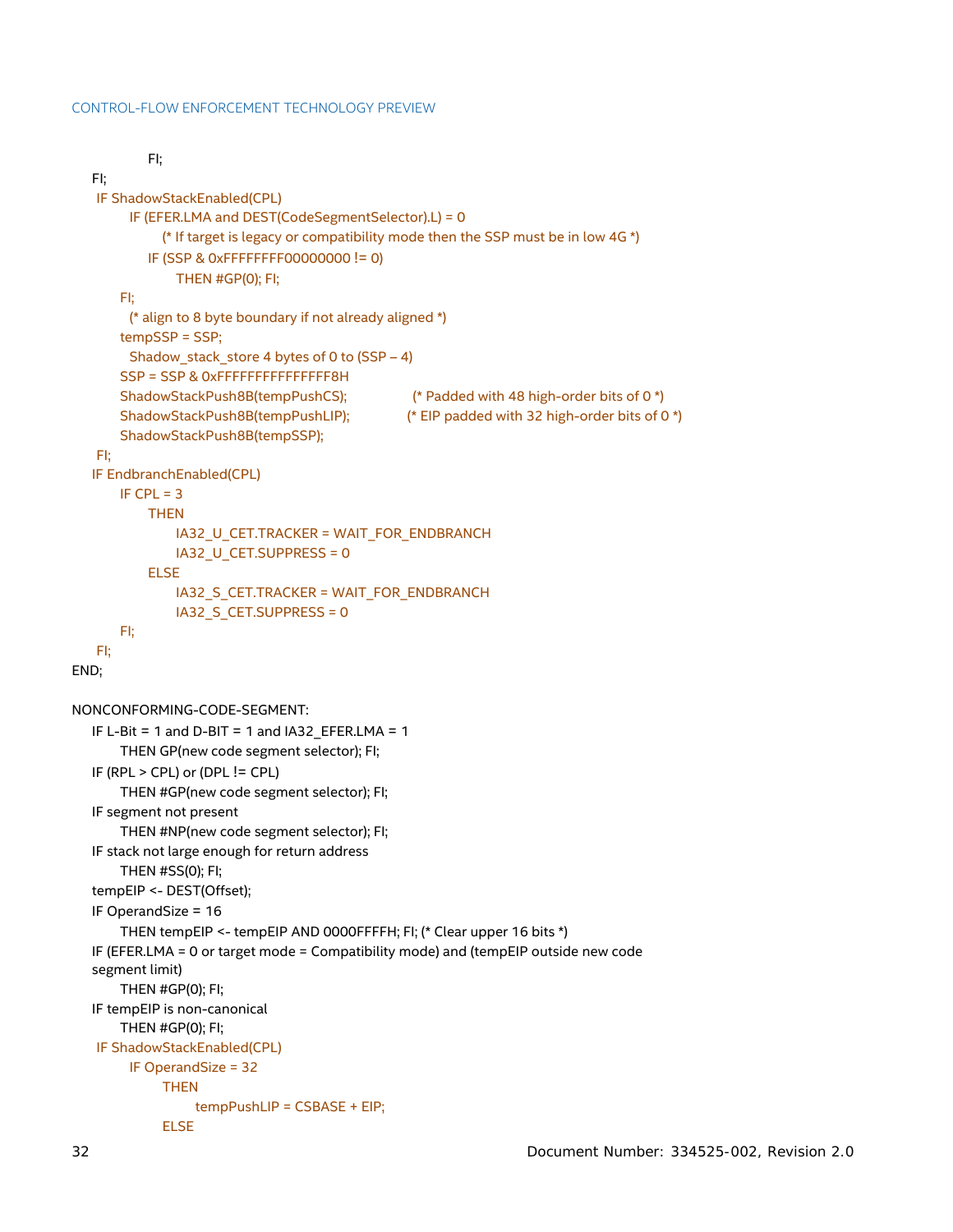```
 IF OperandSIze = 16 
                      THEN
                            tempPushLIP = CSBASE + IP; 
                       ELSE (* OperandSize = 64 *) 
                            tempPushLIP = RIP; 
                  FI; 
       FI; 
       tempPushCS = CS; 
 FI; 
 IF OperandSize = 32 
    THEN
          Push(CS); (* Padded with 16 high-order bits *) 
          Push(EIP); 
          CS <- DEST(CodeSegmentSelector); 
          (* Segment descriptor information also loaded *) 
          CS(RPL) <- CPL; 
          EIP <- tempEIP; 
     ELSE 
          IF OperandSize = 16 
              THEN 
                   Push(CS); 
                   Push(IP); 
                   CS <- DEST(CodeSegmentSelector); 
                   (* Segment descriptor information also loaded *) 
                   CS(RPL) <- CPL; 
                   EIP <- tempEIP; 
              ELSE (* OperandSize = 64 *) 
                   Push(CS); (* Padded with 48 high-order bits *) 
 Push(RIP); 
                   CS <- DEST(CodeSegmentSelector); 
                   (* Segment descriptor information also loaded *) 
                   CS(RPL) <- CPL; 
                   RIP <- tempEIP; 
          FI; 
 FI; 
IF ShadowStackEnabled(CPL) 
       IF (EFER.LMA and DEST(CodeSegmentSelector).L) = 0 
            (* If target is legacy or compatibility mode then the SSP must be in low 4G *) 
          IF (SSP & 0xFFFFFFFF00000000 != 0) 
              THEN #GP(0); FI; 
     FI; 
       (* align to 8 byte boundary if not already aligned *) 
     tempSSP = SSP; 
      Shadow stack store 4 bytes of 0 to (SSP – 4)
     SSP = SSP & 0xFFFFFFFFFFFFFFF8H 
     ShadowStackPush8B(tempPushCS); (* Padded with 48 high-order 0 bits *) 
     ShadowStackPush8B(tempPushLIP); 
     ShadowStackPush8B(tempSSP); 
 FI; 
 IF EndbranchEnabled(CPL)
```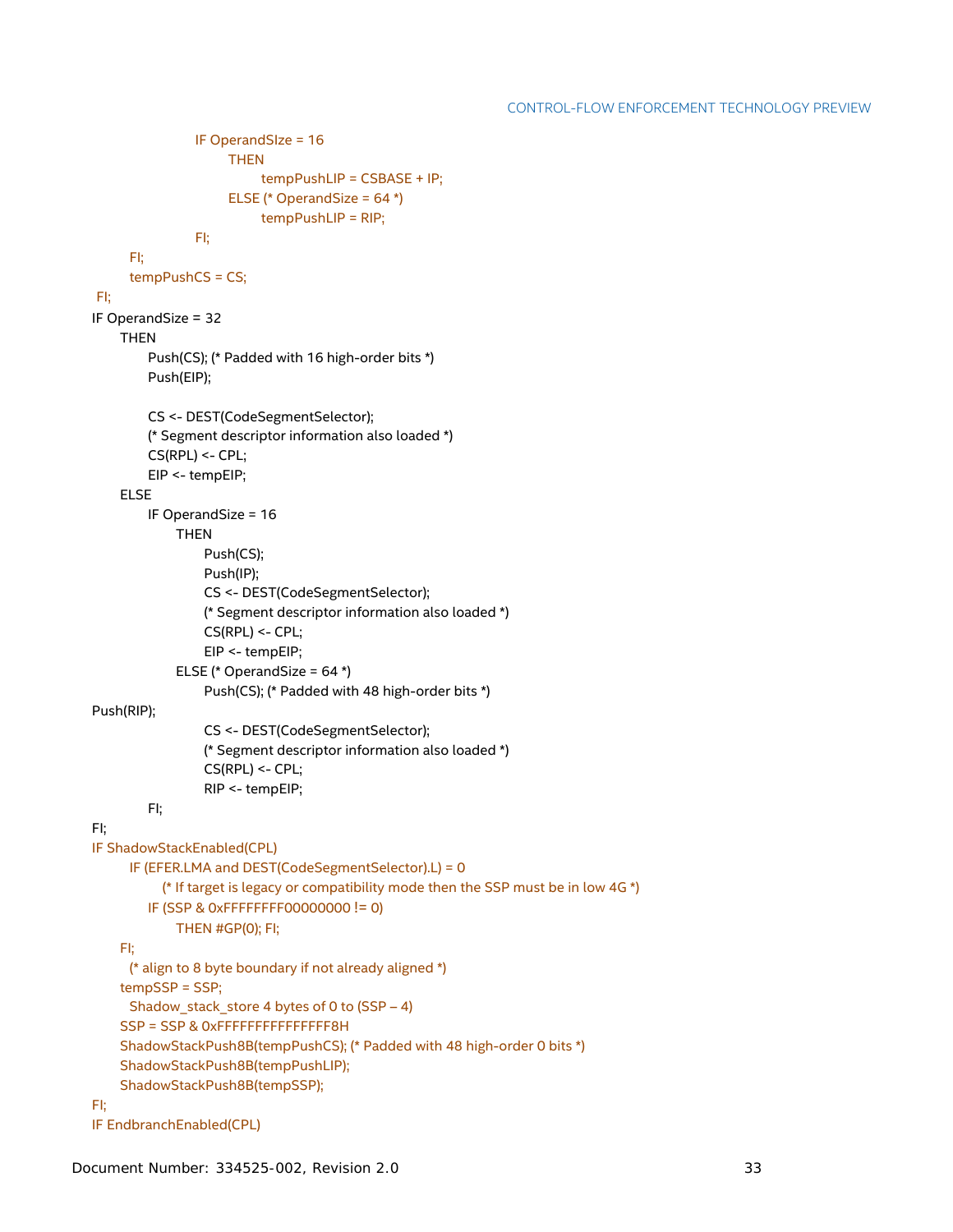```
 IF CPL = 3 
            THEN 
                 IA32_U_CET.TRACKER = WAIT_FOR_ENDBRANCH 
                 IA32_U_CET.SUPPRESS = 0 
             ELSE 
                IA32_S_CET.TRACKER = WAIT_FOR_ENDBRANCH
                IA32_S_CET.SUPPRESS = 0
        FI; 
    FI; 
END; 
CALL-GATE: 
    IF call gate (DPL < CPL) or (RPL > DPL) 
        THEN #GP(call-gate selector); FI; 
    IF call gate not present 
        THEN #NP(call-gate selector); FI; 
    IF call-gate code-segment selector is NULL 
        THEN #GP(0); FI; 
    IF call-gate code-segment selector index is outside descriptor table limits 
        THEN #GP(call-gate code-segment selector); FI; 
    Read call-gate code-segment descriptor; 
    IF call-gate code-segment descriptor does not indicate a code segment 
    or call-gate code-segment descriptor DPL > CPL 
        THEN #GP(call-gate code-segment selector); FI; 
    IF IA32_EFER.LMA = 1 AND (call-gate code-segment descriptor is 
   not a 64-bit code segment or call-gate code-segment descriptor has both L-bit and D-bit set)
        THEN #GP(call-gate code-segment selector); FI; 
    IF call-gate code segment not present 
        THEN #NP(call-gate code-segment selector); FI; 
    IF call-gate code segment is non-conforming and DPL < CPL 
        THEN go to MORE-PRIVILEGE; 
        ELSE go to SAME-PRIVILEGE; 
    FI; 
END; 
MORE-PRIVILEGE: 
    IF current TSS is 32-bit 
        THEN 
             TSSstackAddress <- (new code-segment DPL  8) + 4; 
            IF (TSSstackAddress + 5) > current TSS limit 
                 THEN #TS(current TSS selector); FI; 
            NewSS <- 2 bytes loaded from (TSS base + TSSstackAddress + 4);
             NewESP <- 4 bytes loaded from (TSS base + TSSstackAddress); 
        ELSE 
             IF current TSS is 16-bit 
                 THEN 
                     TSSstackAddress <- (new code-segment DPL  4) + 2 
                    IF (TSSstackAddress + 3) > current TSS limit
                          THEN #TS(current TSS selector); FI; 
                     NewSS <- 2 bytes loaded from (TSS base + TSSstackAddress + 2);
```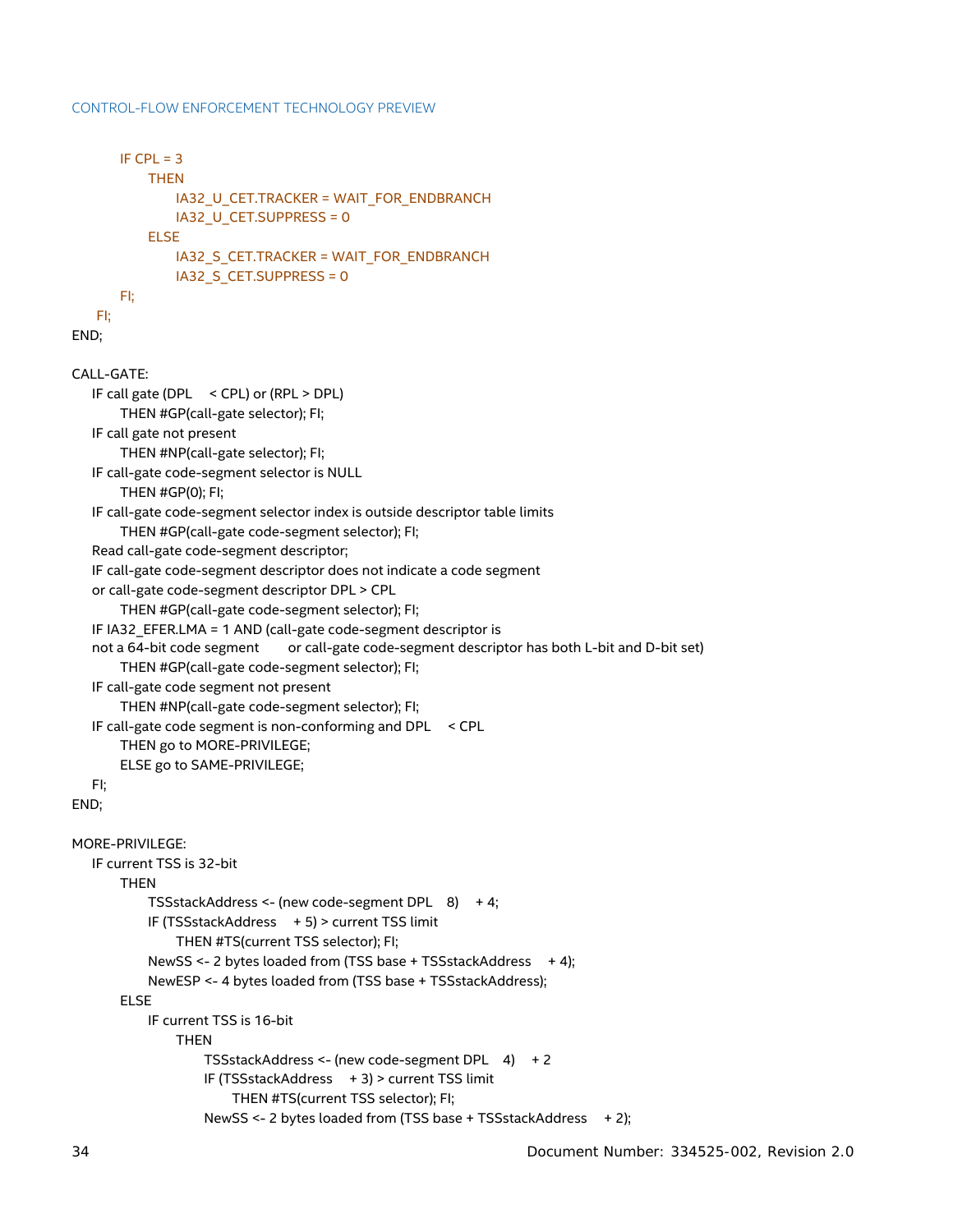```
 NewESP <- 2 bytes loaded from (TSS base + TSSstackAddress); 
              ELSE (* current TSS is 64-bit *) 
                  TSSstackAddress <- (new code-segment DPL  8) + 4; 
                  IF (TSSstackAddress + 7) > current TSS limit 
                       THEN #TS(current TSS selector); FI; 
                  NewSS <- new code-segment DPL; (* NULL selector with RPL = new CPL *) 
                  NewRSP <- 8 bytes loaded from (current TSS base + TSSstackAddress); 
         FI; 
 FI; 
 IF IA32_EFER.LMA = 0 and NewSS is NULL 
     THEN #TS(NewSS); FI; 
 Read new code-segment descriptor and new stack-segment descriptor; 
 IF IA32_EFER.LMA = 0 and (NewSS RPL != new code-segment DPL 
 or new stack-segment DPL != new code-segment DPL or new stack segment is not a 
 writable data segment) 
     THEN #TS(NewSS); FI 
 IF IA32_EFER.LMA = 0 and new stack segment not present 
     THEN #SS(NewSS); FI; 
 IF CallGateSize = 32 
     THEN 
         IF new stack does not have room for parameters plus 16 bytes 
              THEN #SS(NewSS); FI; 
         IF CallGate(InstructionPointer) not within new code-segment limit 
              THEN #GP(0); FI; 
         SS <- newSS; (* Segment descriptor information also loaded *) 
         ESP <- newESP; 
         CS:EIP <- CallGate(CS:InstructionPointer); 
         (* Segment descriptor information also loaded *) 
          Push(oldSS:oldESP); (* From calling procedure *) 
          temp <- parameter count from call gate, masked to 5 bits; 
          Push(parameters from calling procedure's stack, temp) 
          Push(oldCS:oldEIP); (* Return address to calling procedure *) 
     ELSE 
         IF CallGateSize = 16 
             THEN
                  IF new stack does not have room for parameters plus 8 bytes 
                       THEN #SS(NewSS); FI; 
                  IF (CallGate(InstructionPointer) AND FFFFH) not in new code-segment limit 
                       THEN #GP(0); FI; 
                  SS <- newSS; (* Segment descriptor information also loaded *) 
                  ESP <- newESP; 
                  CS:IP <- CallGate(CS:InstructionPointer); 
                  (* Segment descriptor information also loaded *) 
                  Push(oldSS:oldESP); (* From calling procedure *) 
                  temp <- parameter count from call gate, masked to 5 bits; 
                  Push(parameters from calling procedure's stack, temp) 
                  Push(oldCS:oldEIP); (* Return address to calling procedure *) 
              ELSE (* CallGateSize = 64 *) 
                  IF pushing 32 bytes on the stack would use a non-canonical address 
                       THEN #SS(NewSS); FI; 
                  IF (CallGate(InstructionPointer) is non-canonical)
```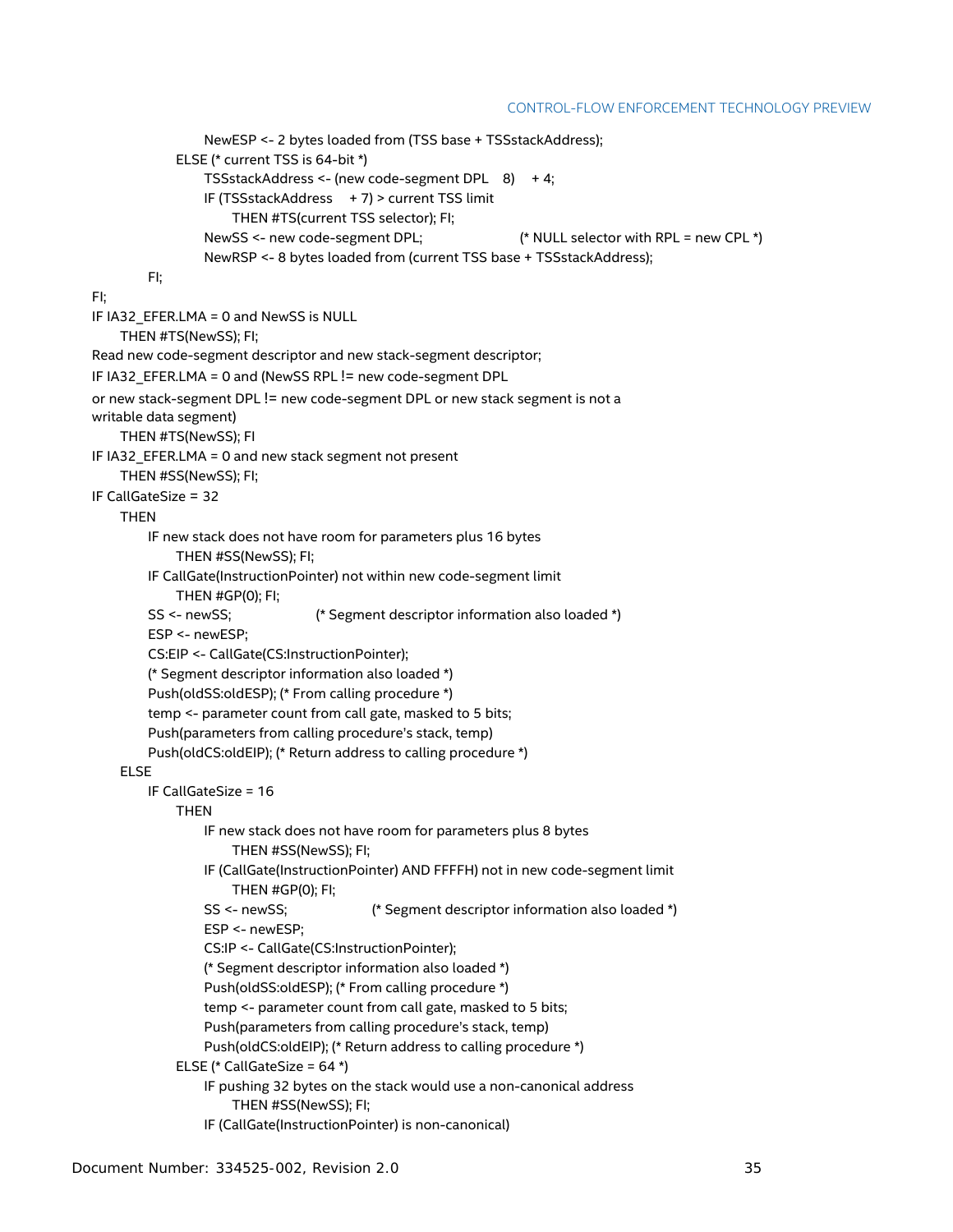```
 THEN #GP(0); FI; 
                      SS <- NewSS; (* NewSS is NULL) 
                      RSP <- NewESP; 
                      CS:IP <- CallGate(CS:InstructionPointer); 
                      (* Segment descriptor information also loaded *) 
                      Push(oldSS:oldESP); (* From calling procedure *) 
                      Push(oldCS:oldEIP); (* Return address to calling procedure *) 
             FI; 
    FI; 
    IF ShadowStackEnabled(CPL) 
       THEN
            IF CPL = 3 
                 THEN IA32_PL3_SSP <-SSP; FI; 
    FI; 
    CPL <- CodeSegment(DPL) 
    CS(RPL) <- CPL 
    IF ShadowStackEnabled(CPL) 
          oldSSP <- SSP 
          SSP <-IA32_PLi_SSP; (* where i is the CPL *) 
         IF SSP & 0x07 != 0 * if SSP not aligned to 8 bytes then #GP *)
             THEN #GP(0); FI; 
       Fault = 0 Atomic Start 
              SSPToken = 8 bytes locked loaded with shadow stack semantics from SSP
             IF (SSPToken AND 0x01) 
                     THEN fault <-1; FI;
                  IF ((EFER.LMA and CS.L) = 0 AND SSPToken[63:32] != 0) 
                      THEN fault <- 1; FI; 
               IF ((SSPToken AND 0xFFFFFFFFFFFFFFFE) != SSP) 
                      THEN fault <- 1; FI; 
            IF fault = 0 THEN SSPToken = SSPToken OR 0x01; FI; 
               Store 8 bytes of SSPToken and unlock with shadow stack semantics to SSP; 
           Atomic End 
          If fault = 1 THEN #GP(0); FI; 
           IF oldSS.DPL != 3 
              ShadowStackPush8B(oldCS); (* Padded with 48 high-order bits *) 
                ShadowStackPush8B(oldCSBASE+oldRIP); (* Padded with 32 high-order bits *) 
                ShadowStackPush8B(oldSSP); 
           FI; 
    FI 
    IF EndbranchEnabled (CPL) 
       IA32_S_CET.TRACKER = WAIT_FOR_ENDBRANCH
        IA32_S_CET.SUPPRESS = 0 
    FI; 
END; 
SAME-PRIVILEGE: 
    IF CallGateSize = 32
```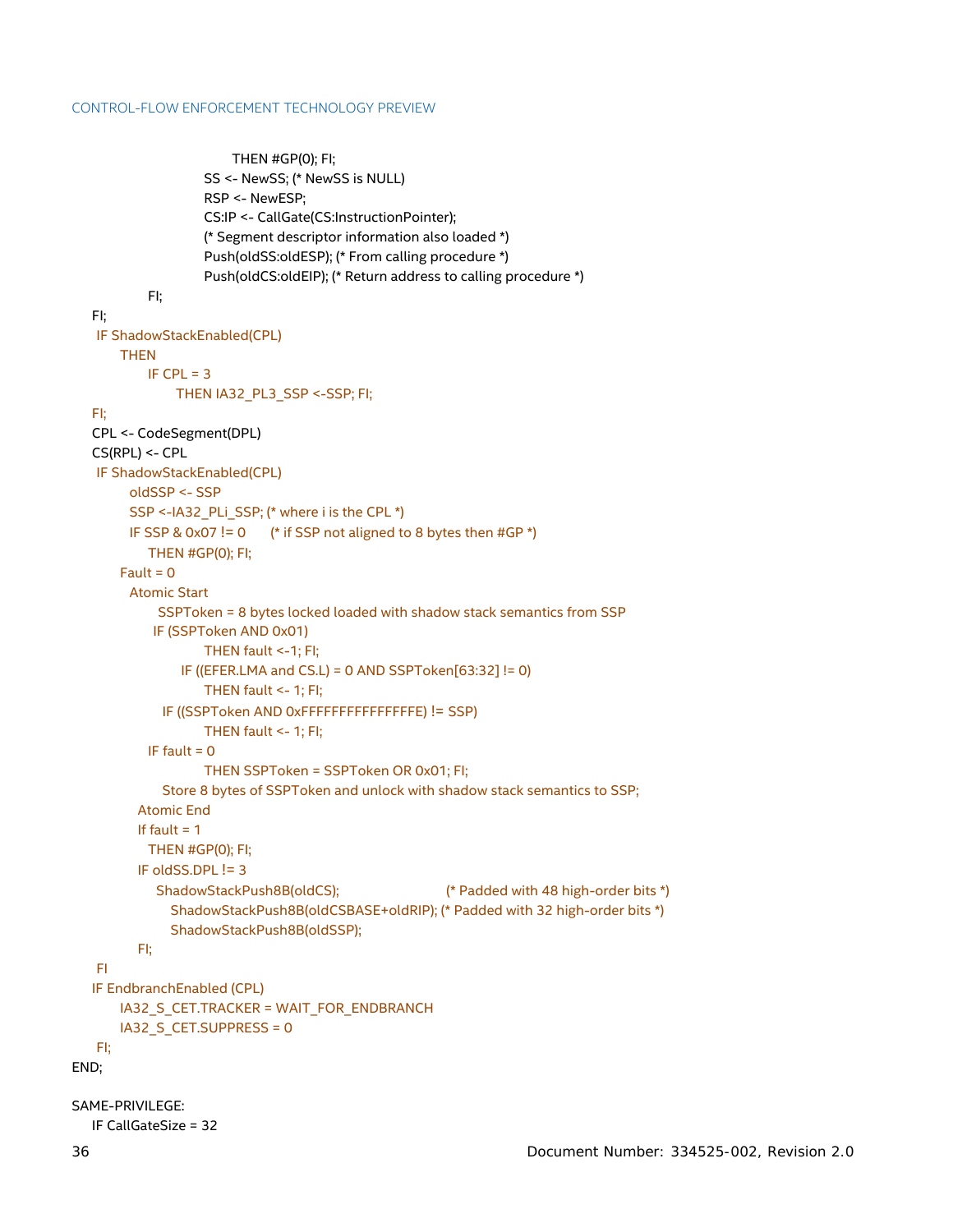```
THEN
     IF stack does not have room for 8 bytes 
          THEN #SS(0); FI; 
     IF CallGate(InstructionPointer) not within code segment limit 
          THEN #GP(0); FI; 
     CS:EIP <- CallGate(CS:EIP) (* Segment descriptor information also loaded *) 
     Push(oldCS:oldEIP); (* Return address to calling procedure *)
```
#### ELSE

```
 If CallGateSize = 16 
    THEN
          IF stack does not have room for 4 bytes 
               THEN #SS(0); FI; 
          IF CallGate(InstructionPointer) not within code segment limit 
               THEN #GP(0); FI; 
          CS:IP <- CallGate(CS:instruction pointer); 
          (* Segment descriptor information also loaded *) 
          Push(oldCS:oldIP); (* Return address to calling procedure *) 
     ELSE (* CallGateSize = 64) 
          IF pushing 16 bytes on the stack touches non-canonical addresses 
               THEN #SS(0); FI; 
          IF RIP non-canonical
```

```
 THEN #GP(0); FI;
```

```
 CS:RIP <- CallGate(CS:instruction pointer);
```
 (\* Segment descriptor information also loaded \*) Push(oldCS:oldRIP); (\* Return address to calling procedure \*) FI;

## FI;

```
 CS(RPL) <- CPL 
IF ShadowStackEnabled(CPL) 
      (* Align to next 8 byte boundary *) 
      tempSSP = SSP; 
     Shadow stack store 4 bytes of 0 to (SSP – 4)
      SSP = SSP & 0xFFFFFFFFFFFFFFF8H; 
       (* push cs:lip:ssp on shadow stack *) 
       ShadowStackPush8B(oldCS); (* Padded with 48 high-order bits *) 
      ShadowStackPush8B(oldCSBASE + oldRIP); 
      ShadowStackPush8B(tempSSP); 
 FI; 
 IF EndbranchEnabled (CPL) 
     IF CPL = 3
```

```
 THEN 
               IA32_U_CET.TRACKER = WAIT_FOR_ENDBRANCH;
                IA32_U_CET.SUPPRESS = 0 
           ELSE 
                IA32_S_CET.TRACKER = WAIT_FOR_ENDBRANCH; 
                IA32_S_CET.SUPPRESS = 0 
       FI; 
    FI; 
END;
```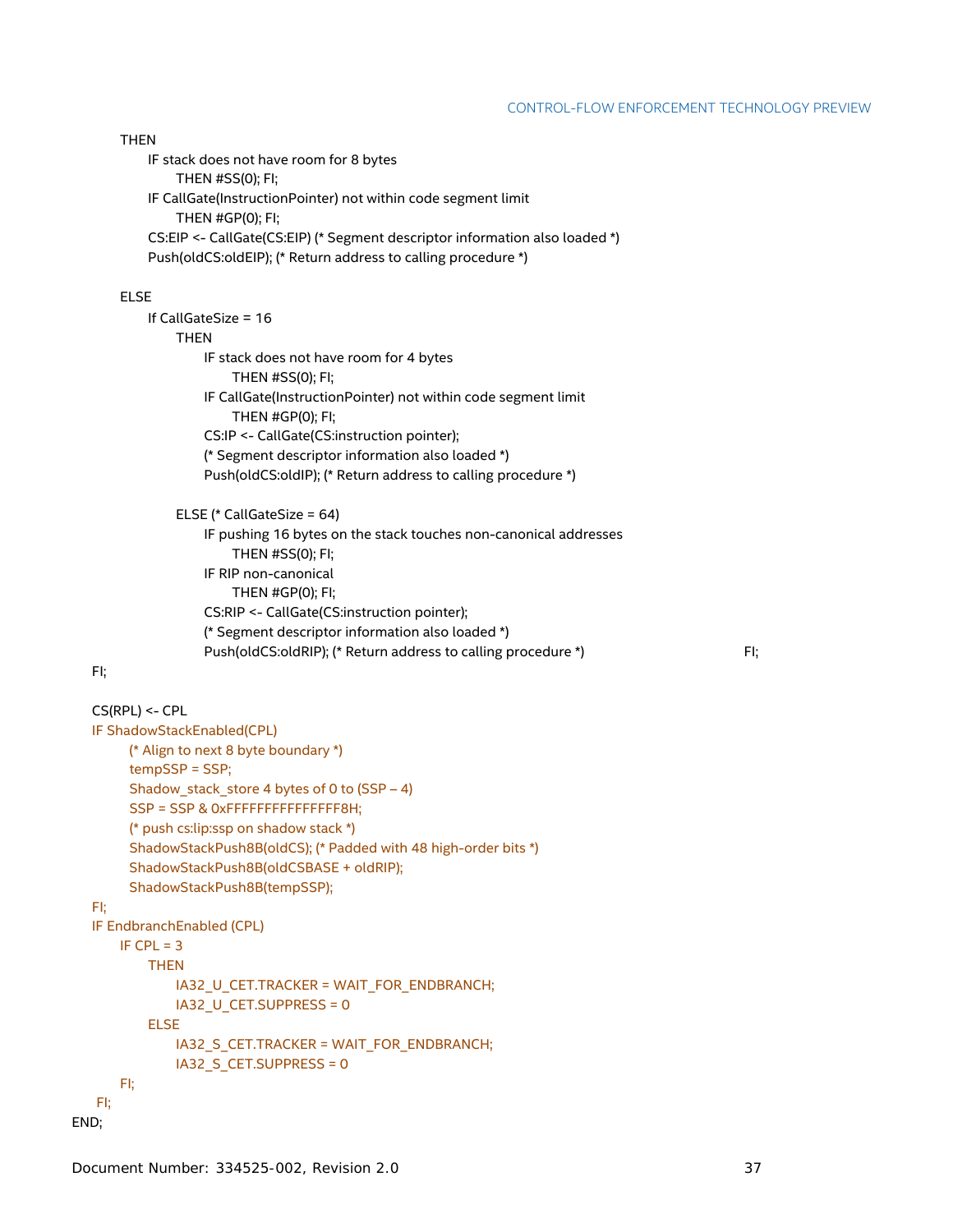```
TASK-GATE:
```

```
 IF task gate DPL < CPL or RPL 
         THEN #GP(task gate selector); FI; 
    IF task gate not present 
         THEN #NP(task gate selector); FI; 
    Read the TSS segment selector in the task-gate descriptor; 
    IF TSS segment selector local/global bit is set to local 
    or index not within GDT limits 
         THEN #GP(TSS selector); FI; 
    Access TSS descriptor in GDT; 
    IF TSS descriptor specifies that the TSS is busy (low-order 5 bits set to 00001) 
         THEN #GP(TSS selector); FI; 
    IF TSS not present 
         THEN #NP(TSS selector); FI; 
    SWITCH-TASKS (with nesting) to TSS; 
    IF EIP not within code segment limit 
         THEN #GP(0); FI; 
END;
```

```
TASK-STATE-SEGMENT: 
    IF TSS DPL < CPL or RPL 
    or TSS descriptor indicates TSS not available 
         THEN #GP(TSS selector); FI; 
    IF TSS is not present 
        THEN #NP(TSS selector); FI; 
    SWITCH-TASKS (with nesting) to TSS; 
    IF EIP not within code segment limit 
        THEN #GP(0); FI; 
END;
```
## Flags Affected

All flags are affected if a task switch occurs; no flags are affected if a task switch does not occur.

#### Protected Mode Exceptions

```
#GP(0) If the target offset in destination operand is beyond the new code segment limit.
                     If the segment selector in the destination operand is NULL. 
                     If the code segment selector in the gate is NULL. 
                    If a memory operand effective address is outside the CS, DS, ES, FS, or GS segment 
                    limit. 
                    If the DS, ES, FS, or GS register is used to access memory and it contains a NULL 
                    segment selector. 
                     If target mode is compatibility mode and SSP is not in low 4G. 
                  If SSP in IA32_PLi_SSP (where i is the new CPL) is not 8 byte aligned. 
                  If "supervisor Shadow Stack" token on new shadow stack is marked busy. 
                  If destination mode is 32-bit or compatibility mode, but SSP address in "supervisor 
                    shadow stack" token is beyond 4G.
```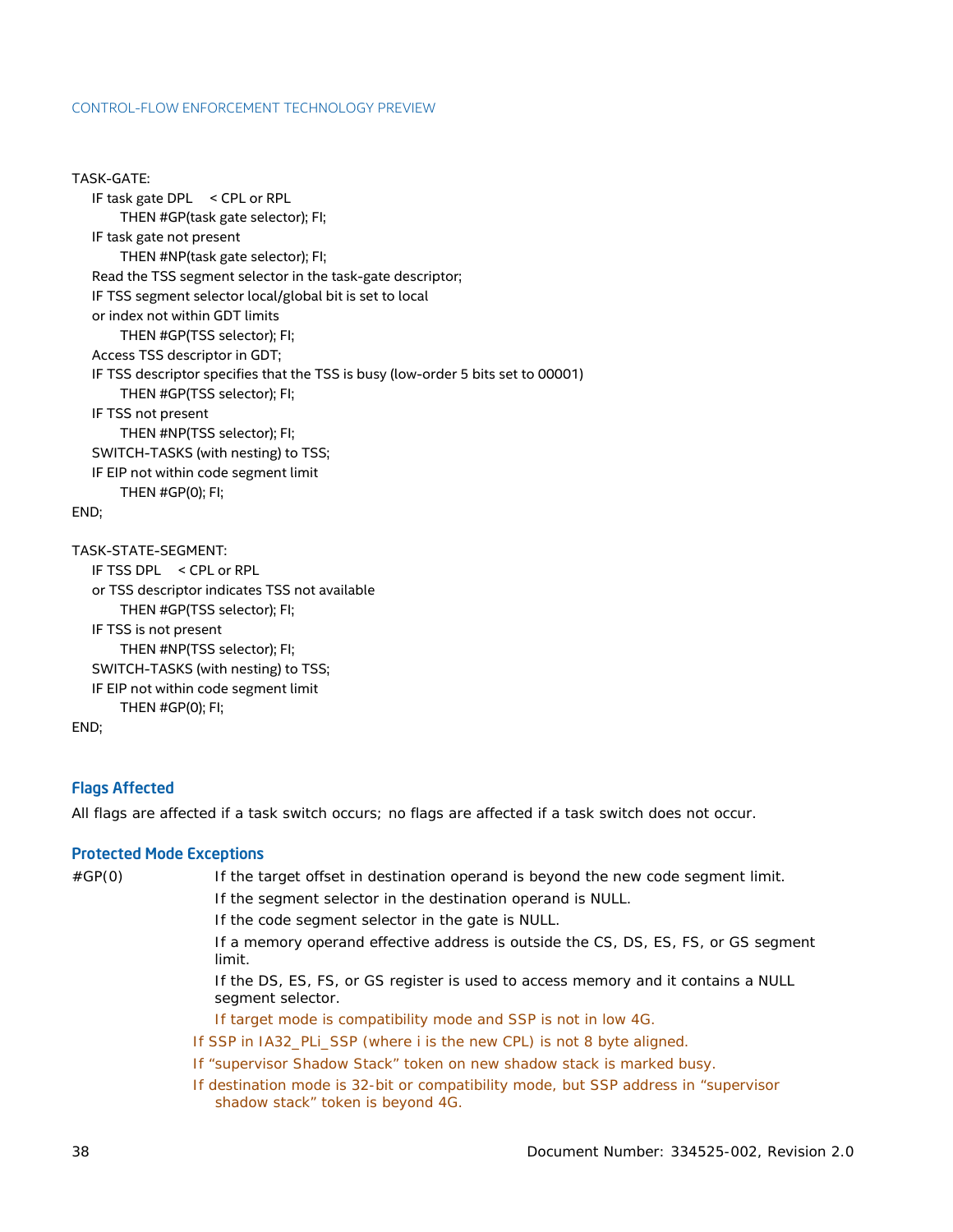|                                     | If SSP address in "supervisor shadow stack" token does not match SSP address in<br>IA32_PLi_SSP (where I is the new CPL).                                                                                      |
|-------------------------------------|----------------------------------------------------------------------------------------------------------------------------------------------------------------------------------------------------------------|
| #GP(selector)                       | If a code segment or gate or TSS selector index is outside descriptor table limits.                                                                                                                            |
|                                     | If the segment descriptor pointed to by the segment selector in the destination oper-<br>and is not for a conforming-code segment, nonconforming-code segment, call gate,<br>task gate, or task state segment. |
|                                     | If the DPL for a nonconforming-code segment is not equal to the CPL or the RPL for<br>the segment's segment selector is greater than the CPL.                                                                  |
|                                     | If the DPL for a conforming-code segment is greater than the CPL.                                                                                                                                              |
|                                     | If the DPL from a call-gate, task-gate, or TSS segment descriptor is less than the CPL<br>or than the RPL of the call-gate, task-gate, or TSS's segment selector.                                              |
|                                     | If the segment descriptor for a segment selector from a call gate does not indicate it<br>is a code segment.                                                                                                   |
|                                     | If the segment selector from a call gate is beyond the descriptor table limits.                                                                                                                                |
|                                     | If the DPL for a code-segment obtained from a call gate is greater than the CPL.                                                                                                                               |
|                                     | If the segment selector for a TSS has its local/global bit set for local.                                                                                                                                      |
|                                     | If a TSS segment descriptor specifies that the TSS is busy or not available.                                                                                                                                   |
| $\#SS(0)$                           | If pushing the return address, parameters, or stack segment pointer onto the stack<br>exceeds the bounds of the stack segment, when no stack switch occurs.                                                    |
|                                     | If a memory operand effective address is outside the SS segment limit.                                                                                                                                         |
| #SS(selector)                       | If pushing the return address, parameters, or stack segment pointer onto the stack<br>exceeds the bounds of the stack segment, when a stack switch occurs.                                                     |
|                                     | If the SS register is being loaded as part of a stack switch and the segment pointed to<br>is marked not present.                                                                                              |
|                                     | If stack segment does not have room for the return address, parameters, or stack<br>segment pointer, when stack switch occurs.                                                                                 |
| $#NP$ (selector)<br>present.        | If a code segment, data segment, stack segment, call gate, task gate, or TSS is not                                                                                                                            |
| #TS(selector)                       | If the new stack segment selector and ESP are beyond the end of the TSS.<br>If the new stack segment selector is NULL.                                                                                         |
|                                     | If the RPL of the new stack segment selector in the TSS is not equal to the DPL of the<br>code segment being accessed.                                                                                         |
|                                     | If DPL of the stack segment descriptor for the new stack segment is not equal to the<br>DPL of the code segment descriptor.                                                                                    |
|                                     | If the new stack segment is not a writable data segment.                                                                                                                                                       |
|                                     | If segment-selector index for stack segment is outside descriptor table limits.                                                                                                                                |
| #PF(fault-code)                     | If a page fault occurs.                                                                                                                                                                                        |
| #AC(0)                              | If alignment checking is enabled and an unaligned memory reference is made while<br>the current privilege level is 3.                                                                                          |
| #UD                                 | If the LOCK prefix is used.                                                                                                                                                                                    |
| <b>Real-Address Mode Exceptions</b> |                                                                                                                                                                                                                |

| #GP | If a memory operand effective address is outside the CS, DS, ES, FS, or GS segment<br>limit. |
|-----|----------------------------------------------------------------------------------------------|
|     | If the target offset is beyond the code segment limit.                                       |
| #UD | If the LOCK prefix is used.                                                                  |
|     |                                                                                              |

# Virtual-8086 Mode Exceptions

#GP(0) If a memory operand effective address is outside the CS, DS, ES, FS, or GS segment limit.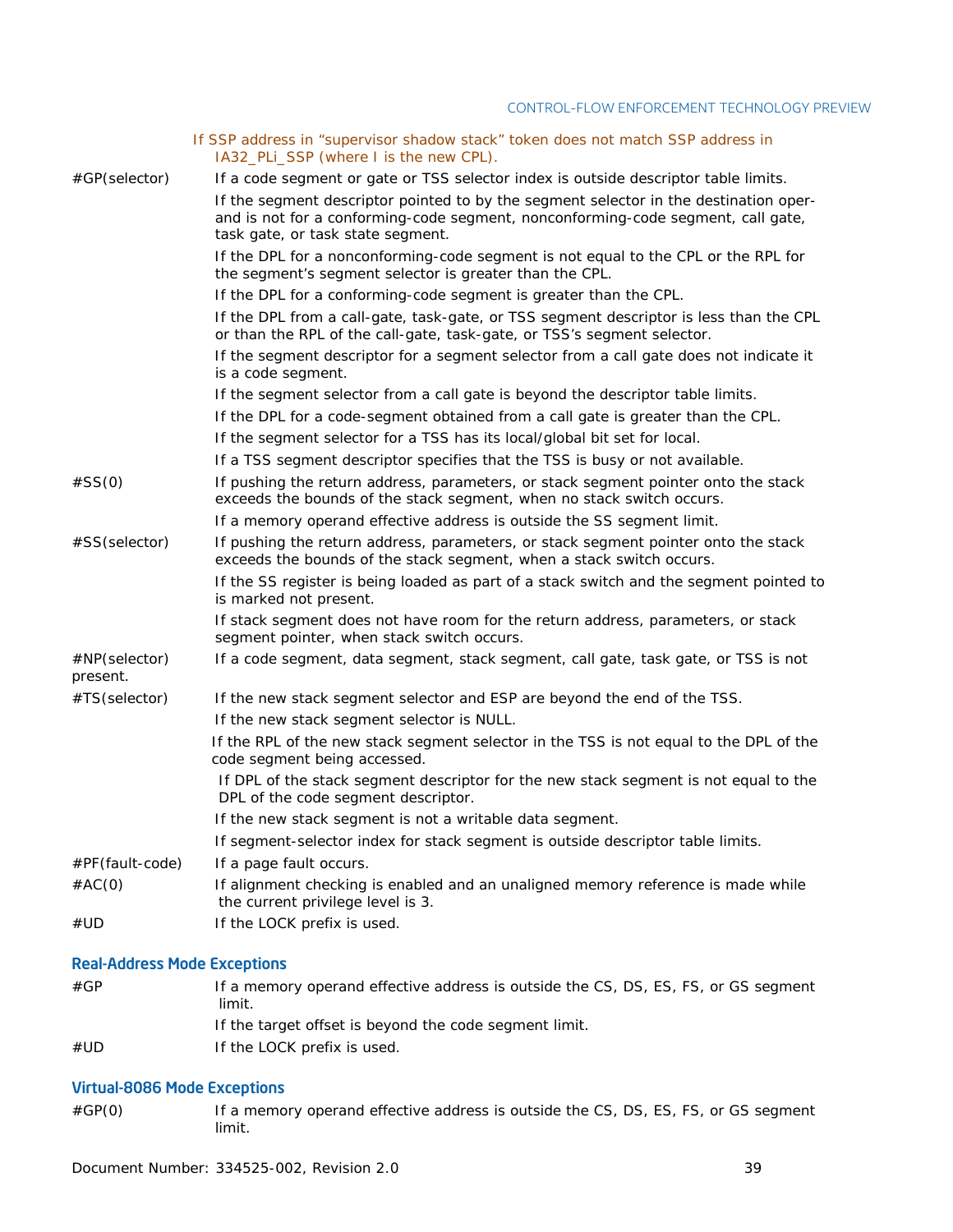| If the target offset is beyond the code segment limit.                      |
|-----------------------------------------------------------------------------|
| If a page fault occurs.                                                     |
| If alignment checking is enabled and an unaligned memory reference is made. |
| If the LOCK prefix is used.                                                 |
|                                                                             |

# Compatibility Mode Exceptions

Same exceptions as in protected mode.

| $\#GP$ (selector) | If a memory address accessed by the selector is in non-canonical space. |
|-------------------|-------------------------------------------------------------------------|
| $\#GP(0)$         | If the target offset in the destination operand is non-canonical.       |

# 64-Bit Mode Exceptions

| $\#GP(0)$     | If a memory address is non-canonical.                                                                                                                                                  |  |  |  |  |  |
|---------------|----------------------------------------------------------------------------------------------------------------------------------------------------------------------------------------|--|--|--|--|--|
|               | If target offset in destination operand is non-canonical.                                                                                                                              |  |  |  |  |  |
|               | If the segment selector in the destination operand is NULL.                                                                                                                            |  |  |  |  |  |
|               | If the code segment selector in the 64-bit gate is NULL.                                                                                                                               |  |  |  |  |  |
|               | If target mode is compatibility mode and SSP is not in low 4G.                                                                                                                         |  |  |  |  |  |
|               | If SSP in IA32_PLi_SSP (where i is the new CPL) is not 8 byte aligned.                                                                                                                 |  |  |  |  |  |
|               | If "supervisor Shadow Stack" token on new shadow stack is marked busy.                                                                                                                 |  |  |  |  |  |
|               | If destination mode is 32-bit mode or compatibility mode, but SSP address in "super-<br>visor shadow" stack token is beyond 4G.                                                        |  |  |  |  |  |
|               | If SSP address in "supervisor shadow stack" token does not match SSP address in<br>IA32_PLi_SSP (where i is the new CPL).                                                              |  |  |  |  |  |
| #GP(selector) | If code segment or 64-bit call gate is outside descriptor table limits.                                                                                                                |  |  |  |  |  |
|               | If code segment or 64-bit call gate overlaps non-canonical space.                                                                                                                      |  |  |  |  |  |
|               | If the segment descriptor pointed to by the segment selector in the destination oper-<br>and is not for a conforming-code segment, nonconforming-code segment, or 64-bit<br>call gate. |  |  |  |  |  |
|               | If the segment descriptor pointed to by the segment selector in the destination oper-<br>and is a code segment and has both the D-bit and the L- bit set.                              |  |  |  |  |  |
|               | If the DPL for a nonconforming-code segment is not equal to the CPL, or the RPL for<br>the segment's segment selector is greater than the CPL.                                         |  |  |  |  |  |
|               | If the DPL for a conforming-code segment is greater than the CPL.                                                                                                                      |  |  |  |  |  |
|               | If the DPL from a 64-bit call-gate is less than the CPL or than the RPL of the 64-bit<br>call-gate.                                                                                    |  |  |  |  |  |
|               | If the upper type field of a 64-bit call gate is not 0x0.                                                                                                                              |  |  |  |  |  |
|               | If the segment selector from a 64-bit call gate is beyond the descriptor table limits.                                                                                                 |  |  |  |  |  |
|               | If the DPL for a code-segment obtained from a 64-bit call gate is greater than the<br>CPL.                                                                                             |  |  |  |  |  |
|               | If the code segment descriptor pointed to by the selector in the 64-bit gate doesn't<br>have the L-bit set and the D-bit clear.                                                        |  |  |  |  |  |
|               | If the segment descriptor for a segment selector from the 64-bit call gate does not<br>indicate it is a code segment.                                                                  |  |  |  |  |  |
| $\#SS(0)$     | If pushing the return offset or CS selector onto the stack exceeds the bounds of the<br>stack segment when no stack switch occurs.                                                     |  |  |  |  |  |
|               | If a memory operand effective address is outside the SS segment limit.                                                                                                                 |  |  |  |  |  |
|               | If the stack address is in a non-canonical form.                                                                                                                                       |  |  |  |  |  |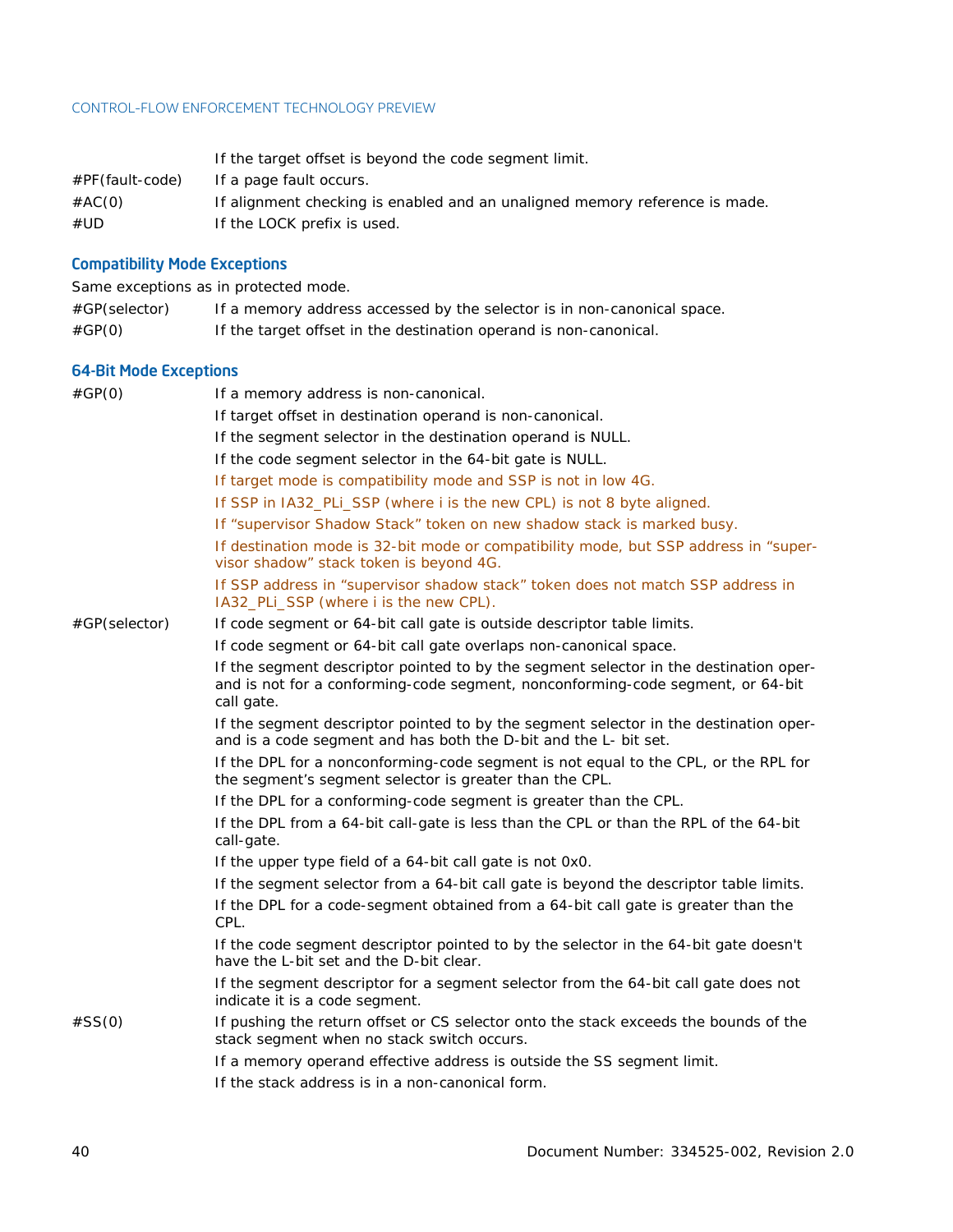| #SS(selector)   | If pushing the old values of SS selector, stack pointer, EFLAGS, CS selector, offset, or<br>error code onto the stack violates the canonical boundary when a stack switch occurs. |
|-----------------|-----------------------------------------------------------------------------------------------------------------------------------------------------------------------------------|
| #NP(selector)   | If a code segment or 64-bit call gate is not present.                                                                                                                             |
| #TS(selector)   | If the load of the new RSP exceeds the limit of the TSS.                                                                                                                          |
| #UD             | (64-bit mode only) If a far call is direct to an absolute address in memory.                                                                                                      |
|                 | If the LOCK prefix is used.                                                                                                                                                       |
| #PF(fault-code) | If a page fault occurs.                                                                                                                                                           |
| #AC(0)          | If alignment checking is enabled and an unaligned memory reference is made while<br>the current privilege level is 3.                                                             |
|                 |                                                                                                                                                                                   |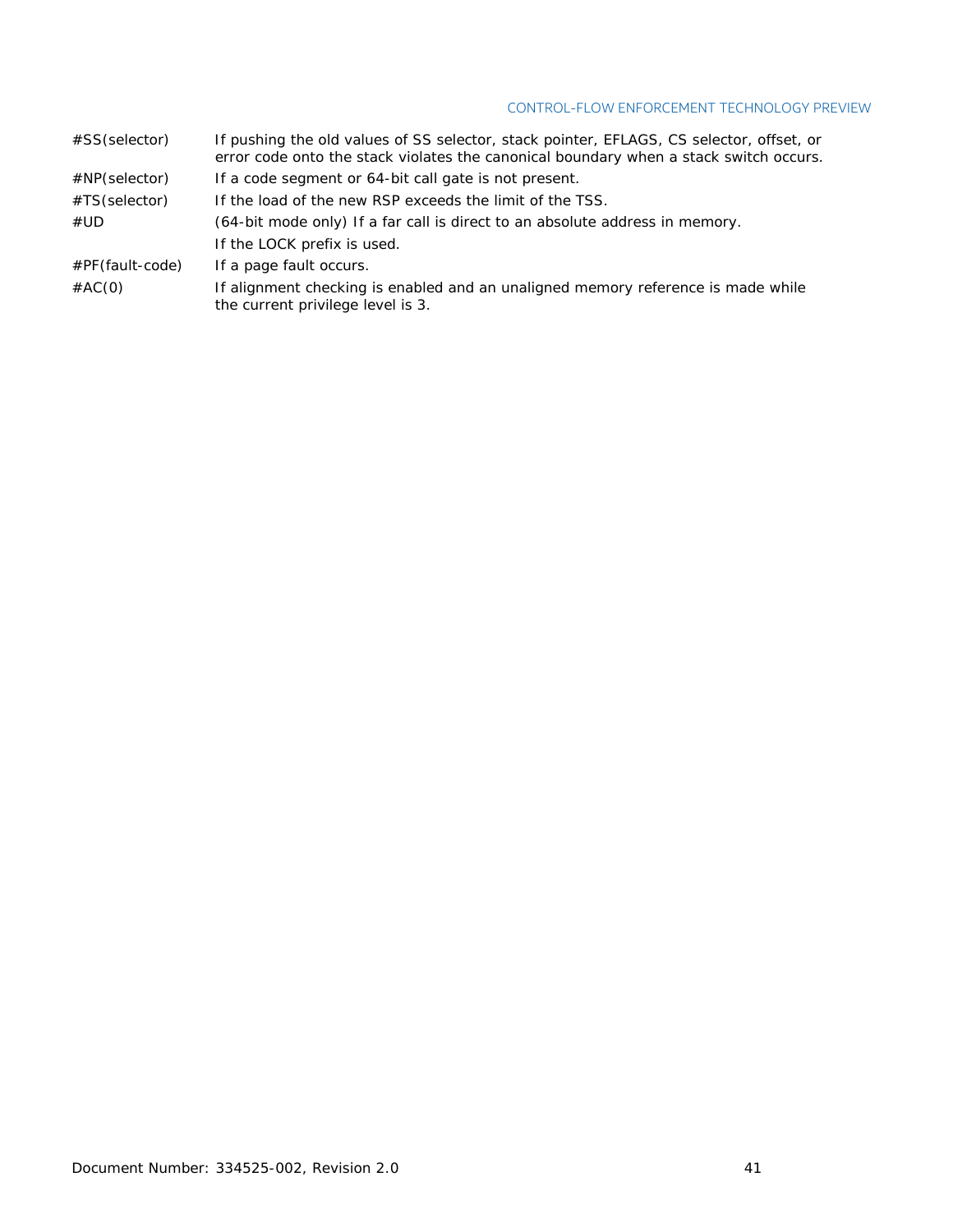# **4.2 INT n/INTO/INT3 – Call to Interrupt Procedure**

| <b>Opcode</b>    | <b>Instruction</b> | Op/En     | 64-Bit<br>Mode | Compat/<br>Leg Mode | <b>Description</b>                               |
|------------------|--------------------|-----------|----------------|---------------------|--------------------------------------------------|
| <b>CC</b>        | INT <sub>3</sub>   | <b>NP</b> | Valid          | Valid               | Interrupt $3$ – trap to<br>debugger.             |
| CD <sub>ib</sub> | INT <i>imm8</i>    |           | Valid          | Valid               | Interrupt vector specified by<br>immediate byte. |
| <b>CE</b>        | <b>INTO</b>        | <b>NP</b> | Invalid        | Valid               | Interrupt 4 - if overflow flag<br>is 1.          |

## Instruction Operand Encoding

| Op/<br>En | Operand 1 | Operand 2 | Operand 3 | Operand 4 |
|-----------|-----------|-----------|-----------|-----------|
| <b>NP</b> | <b>NA</b> | <b>NA</b> | <b>NA</b> | <b>NA</b> |
|           | lmm8      | <b>NA</b> | <b>NA</b> | <b>NA</b> |

## **Description**

The INT n instruction generates a call to the interrupt or exception handler specified with the destination operand (see the section titled "Interrupts and Exceptions" in Chapter 6 of the Intel® 64 and IA-32 Architectures Software Developer's Manual, Volume 1). The destination operand specifies a vector from 0 to 255, encoded as an 8-bit unsigned intermediate value. Each vector provides an index to a gate descriptor in the IDT. The first 32 vectors are reserved by Intel for system use. Some of these vectors are used for internally generated exceptions.

The INT n instruction is the general mnemonic for executing a software-generated call to an interrupt handler. The INTO instruction is a special mnemonic for calling overflow exception (#OF), exception 4. The overflow interrupt checks the OF flag in the EFLAGS register and calls the overflow interrupt handler if the OF flag is set to 1. (The INTO instruction cannot be used in 64-bit mode.)

The INT 3 instruction generates a special one byte opcode (CC) that is intended for calling the debug exception handler. (This one byte form is valuable because it can be used to replace the first byte of any instruction with a breakpoint, including other one byte instructions, without over-writing other code). To further support its function as a debug breakpoint, the interrupt generated with the CC opcode also differs from the regular software interrupts as follows.

- Interrupt redirection does not happen when in VME mode; the interrupt is handled by a protected-mode handler.
- The virtual-8086 mode IOPL checks do not occur. The interrupt is taken without faulting at any IOPL level.

Note that the "normal" 2-byte opcode for INT 3 (CD03) does not have these special features. Intel and Microsoft assemblers will not generate the CD03 opcode from any mnemonic, but this opcode can be created by direct numeric code definition or by self-modifying code.

The action of the INT n instruction (including the INTO and INT 3 instructions) is similar to that of a far call made with the CALL instruction. The primary difference is that with the INT n instruction, the EFLAGS register is pushed onto the stack before the return address. (The return address is a far address consisting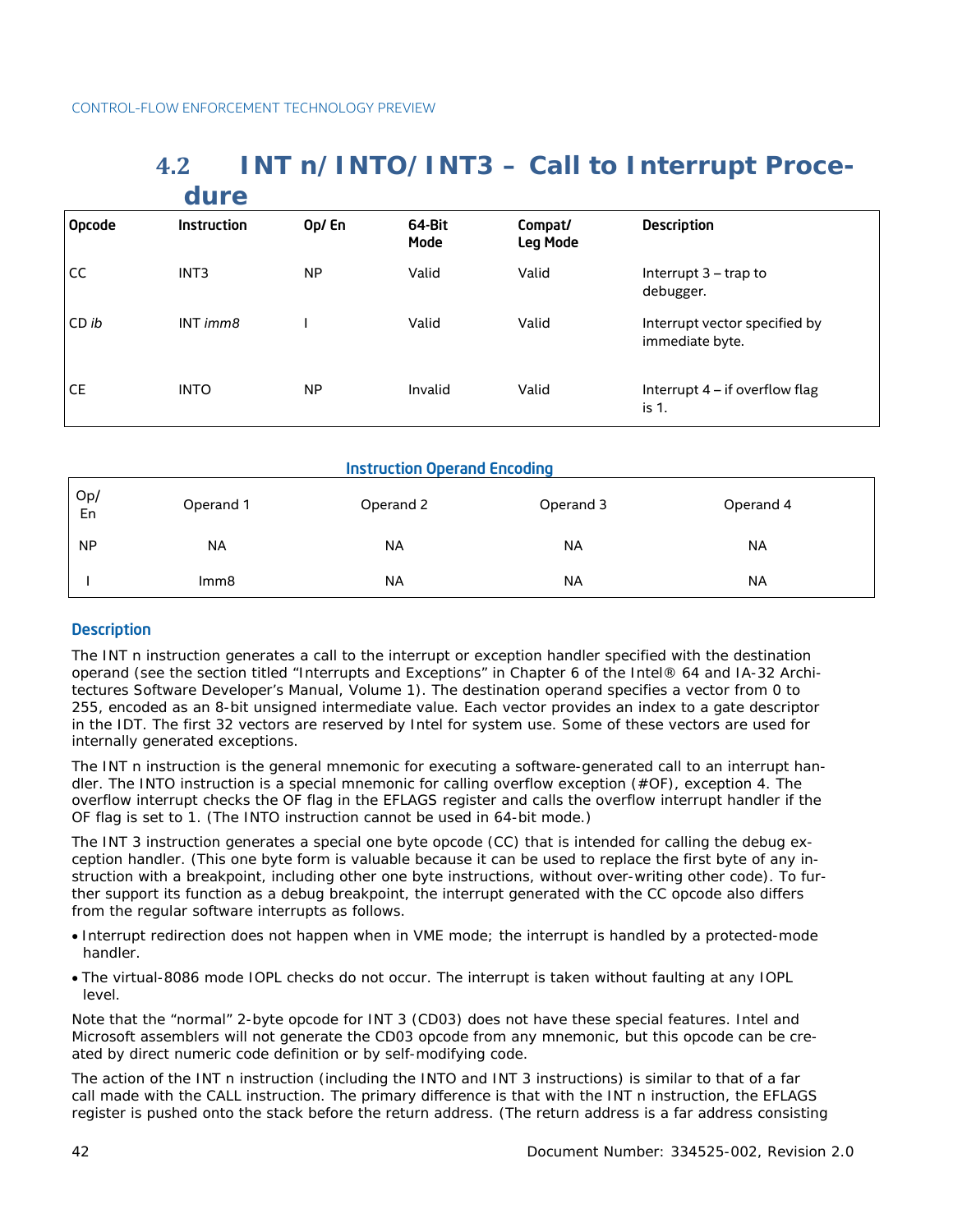of the current values of the CS and EIP registers.) Returns from interrupt procedures are handled with the IRET instruction, which pops the EFLAGS information and return address from the stack.

The vector specifies an interrupt descriptor in the interrupt descriptor table (IDT); that is, it provides index into the IDT. The selected interrupt descriptor in turn contains a pointer to an interrupt or exception handler procedure. In protected mode, the IDT contains an array of 8-byte descriptors, each of which is an interrupt gate, trap gate, or task gate. In real-address mode, the IDT is an array of 4-byte far pointers (2 byte code segment selector and a 2-byte instruction pointer), each of which point directly to a procedure in the selected segment. (Note that in real-address mode, the IDT is called the interrupt vector table, and its pointers are called interrupt vectors.)

The following decision table indicates which action in the lower portion of the table is taken given the conditions in the upper portion of the table. Each Y in the lower section of the decision table represents a procedure defined in the "Operation" section for this instruction (except #GP).

Decision Table

|                                             |   |                                                                                                                                                                                                                                                         | DECISIVII TODIE          |                          |                          |                      |                          |                          |
|---------------------------------------------|---|---------------------------------------------------------------------------------------------------------------------------------------------------------------------------------------------------------------------------------------------------------|--------------------------|--------------------------|--------------------------|----------------------|--------------------------|--------------------------|
| PE                                          | 0 |                                                                                                                                                                                                                                                         |                          |                          |                          |                      |                          |                          |
| VM                                          | ۰ | $\blacksquare$                                                                                                                                                                                                                                          | $\overline{\phantom{a}}$ | $\overline{\phantom{a}}$ | $\overline{\phantom{a}}$ | 0                    |                          |                          |
| <b>IOPL</b>                                 | ۰ | $\blacksquare$                                                                                                                                                                                                                                          | $\overline{\phantom{a}}$ | $\blacksquare$           | $\overline{\phantom{a}}$ | $\blacksquare$       | $\leq$ 3                 | $<$ 3                    |
| <b>DPL/CPL RELATIONSHIP</b>                 | ۰ | DPL <cpl< th=""><th><math display="inline">\blacksquare</math></th><th>DPL&gt;CPL</th><th>DPL=CPL<br/>or C</th><th>DPL &lt; CPL<br/>&amp; NC</th><th><math display="inline">\blacksquare</math></th><th><math>\overline{\phantom{a}}</math></th></cpl<> | $\blacksquare$           | DPL>CPL                  | DPL=CPL<br>or C          | DPL < CPL<br>& NC    | $\blacksquare$           | $\overline{\phantom{a}}$ |
| <b>INTERRUPT TYPE</b>                       |   | S/W                                                                                                                                                                                                                                                     | $\overline{\phantom{a}}$ | ÷                        | $\blacksquare$           | $\blacksquare$       | $\overline{\phantom{a}}$ | ۰                        |
| <b>GATE TYPE</b>                            |   |                                                                                                                                                                                                                                                         | Task                     | Trap or<br>Interrupt     | Trap or<br>Interrupt     | Trap or<br>Interrupt | Trap or<br>Interrupt     | Trap or<br>Interrupt     |
| <b>REAL-ADDRESS-MODE</b>                    | γ |                                                                                                                                                                                                                                                         |                          |                          |                          |                      |                          |                          |
| PROTECTED-MODE                              |   | v                                                                                                                                                                                                                                                       | Y                        | Y                        | γ                        | γ                    | γ                        | γ                        |
| INTER-PRIVILEGE-LEVEL-INTERRUPT             |   |                                                                                                                                                                                                                                                         |                          |                          |                          | Υ                    |                          |                          |
| INTRA-PRIVILEGE-LEVEL-INTERRUPT             |   |                                                                                                                                                                                                                                                         |                          |                          | Υ                        |                      |                          |                          |
| <b>INTERRUPT-FROM-VIRTUAL-</b><br>8086-MODE |   |                                                                                                                                                                                                                                                         |                          |                          |                          |                      |                          | γ                        |
| <b>TASK-GATE</b>                            |   |                                                                                                                                                                                                                                                         | γ                        |                          |                          |                      |                          |                          |
| #GP                                         |   | v                                                                                                                                                                                                                                                       |                          | Y                        |                          |                      | Υ                        |                          |

## NOTES:

- Don't Care
- Y Yes, Action taken

Blank Action not taken

When the processor is executing in virtual-8086 mode, the IOPL determines the action of the INT n instruction. If the IOPL is less than 3, the processor generates a #GP(selector) exception; if the IOPL is 3, the processor executes a protected mode interrupt to privilege level 0. The interrupt gate's DPL must be set to 3 and the target CPL of the interrupt handler procedure must be 0 to execute the protected mode interrupt to privilege level 0.

The interrupt descriptor table register (IDTR) specifies the base linear address and limit of the IDT. The initial base address value of the IDTR after the processor is powered up or reset is 0.

## **Operation**

The following operational description applies not only to the INT n and INTO instructions, but also to external interrupts, nonmaskable interrupts (NMIs), and exceptions. Some of these events push onto the stack an error code.

The operational description specifies numerous checks whose failure may result in delivery of a nested exception. In these cases, the original event is not delivered.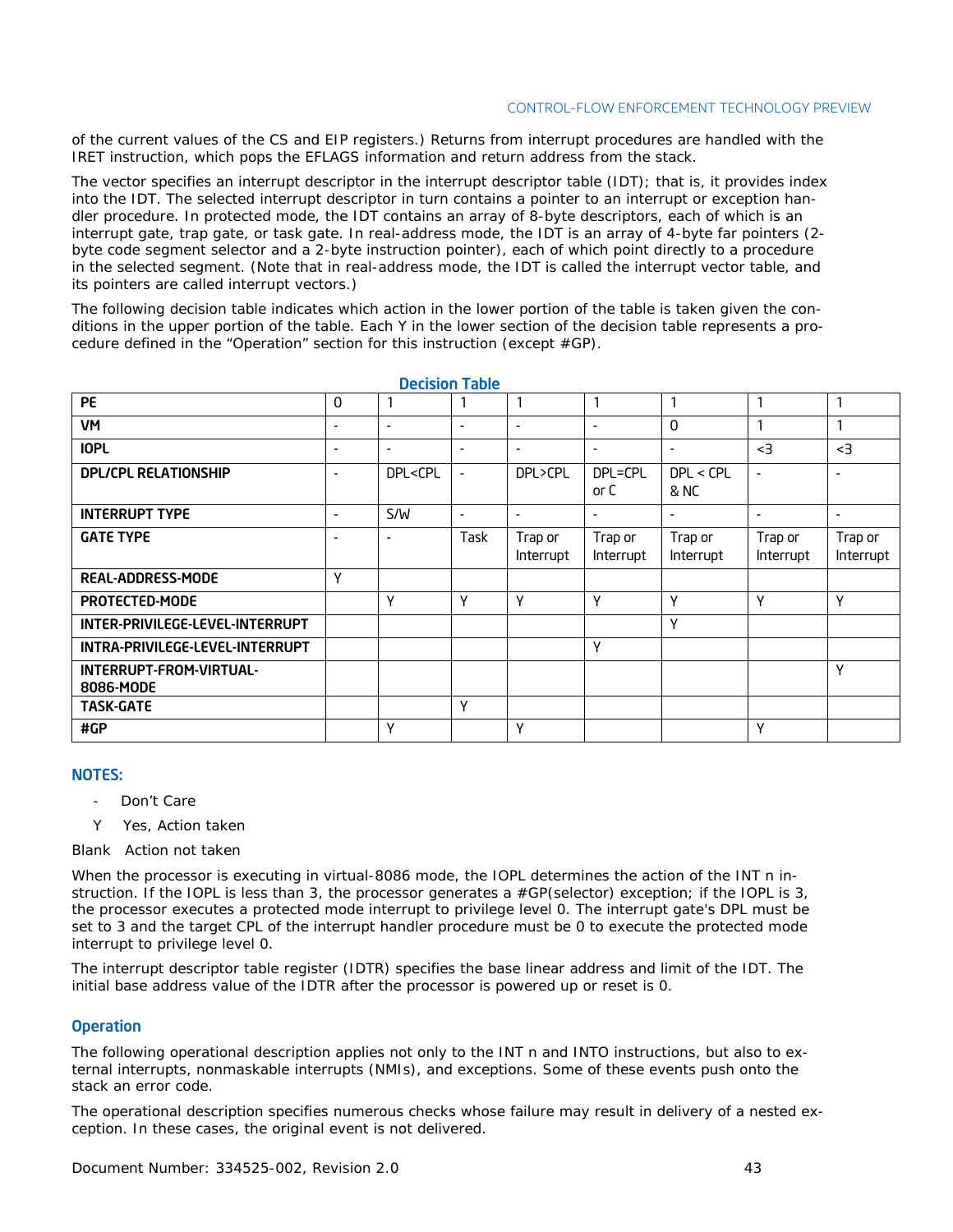The operational description specifies the error code delivered by any nested exception. In some cases, the error code is specified with a pseudofunction error\_code(num,idt,ext), where idt and ext are bit values. The pseudofunction produces an error code as follows: (1) if idt is 0, the error code is (num & FCH) | ext; (2) if idt is 1, the error code is (num  $\ll$  3) | 2 | ext.

In many cases, the pseudofunction error code is invoked with a pseudovariable EXT. The value of EXT depends on the nature of the event whose delivery encountered a nested exception: if that event is a software interrupt, EXT is 0; otherwise, EXT is 1.

```
IF PF = 0THFN
            GOTO REAL-ADDRESS-MODE; 
      ELSE (* PE = 1 *) 
            IF (VM = 1 and IOPL < 3 AND INT n) 
               THFN
                      #GP(0); (* Bit 0 of error code is 0 because INT n *) 
                ELSE (* Protected mode, IA-32e mode, or virtual-8086 mode interrupt *) 
                      IF (IA32_EFER.LMA = 0) 
                           THEN (* Protected mode, or virtual-8086 mode interrupt *) 
                                  GOTO PROTECTED-MODE; 
                      ELSE (* IA-32e mode interrupt *) 
                             GOTO IA-32e-MODE; 
                      FI; 
            FI; 
FI; 
REAL-ADDRESS-MODE: 
     IF ((vector_number « 2) + 3) is not within IDT limit
            THEN #GP; FI; 
      IF stack not large enough for a 6-byte return information 
            THEN #SS; FI; 
      Push (EFLAGS[15:0]); 
     IF \leftarrow 0; (* Clear interrupt flag *)
     TF \leftarrow 0; (* Clear trap flag *)
     AC \leftarrow O; (* Clear AC flag *)
      Push(CS); 
      Push(IP); 
      (* No error codes are pushed in real-address mode*) 
     CS \leftarrow IDT(Description (vector number <math>\alpha</math> 2), selector); EIP ← IDT(Descriptor (vector_number « 2), offset)); (* 16 bit offset AND 0000FFFFH *) 
END; 
PROTECTED-MODE: 
     IF ((vector_number « 3) + 7) is not within IDT limits
      or selected IDT descriptor is not an interrupt-, trap-, or task-gate type 
          THEN #GP(error_code(vector_number,1,EXT)); FI;
          (* idt operand to error_code set because vector is used *) 
      IF software interrupt (* Generated by INT n, INT3, or INTO *) 
         THEN
                IF gate DPL < CPL (* PE = 1, DPL < CPL, software interrupt *) 
                      THEN #GP(error_code(vector_number,1,0)); FI;
                       (* idt operand to error_code set because vector is used *) 
                       (* ext operand to error_code is 0 because INT n, INT3, or INTO*)
```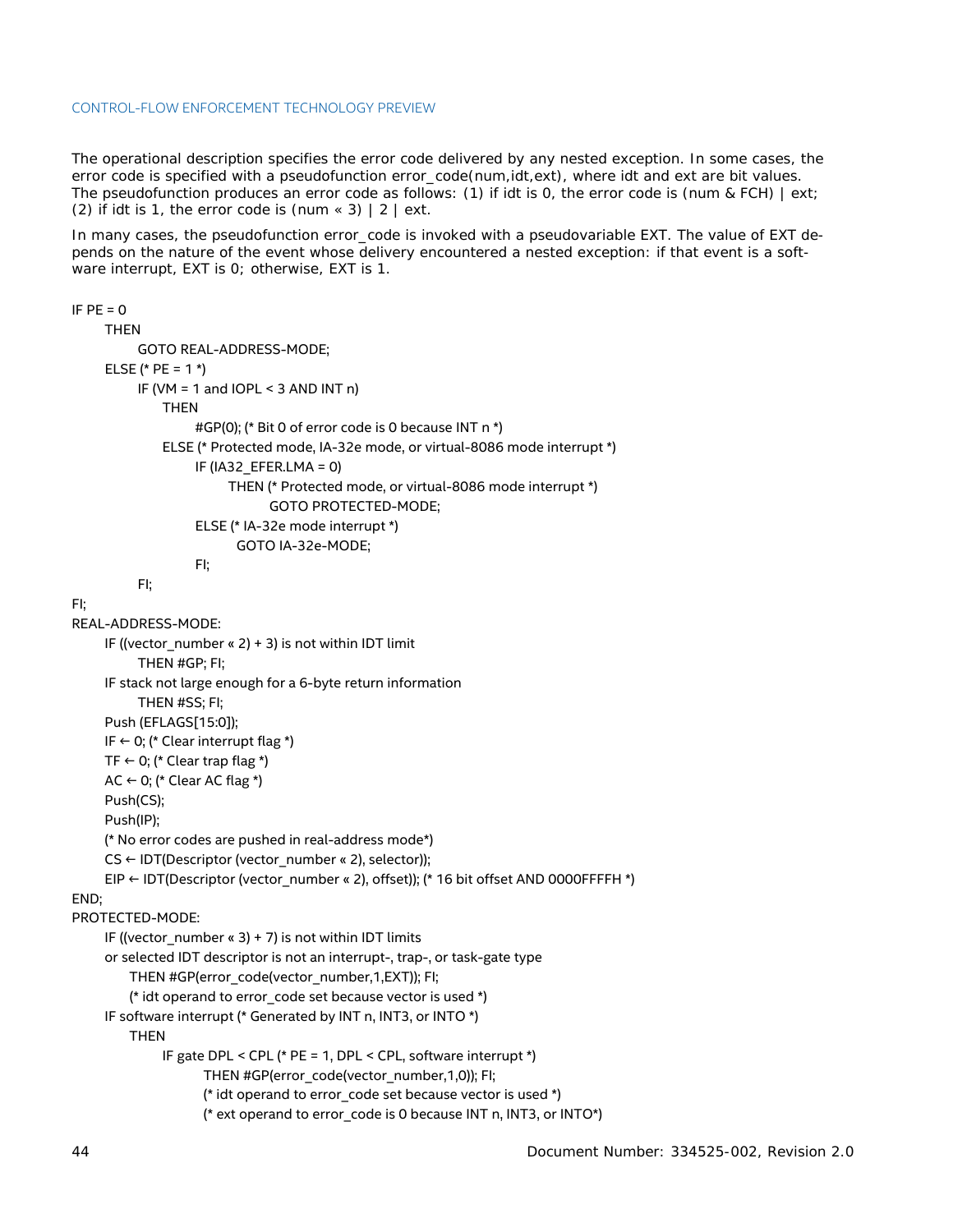```
FI; 
IF gate not present 
      THEN #NP(error_code(vector_number,1,EXT)); FI; 
      (* idt operand to error_code set because vector is used *) 
IF task gate (* Specified in the selected interrupt table descriptor *) 
      THEN GOTO TASK-GATE; 
      ELSE GOTO TRAP-OR-INTERRUPT-GATE; (* PE = 1, trap/interrupt gate *) 
FI; 
END; 
IA-32e-MODE: 
    IF INTO and CS.L = 1 (64-bit mode) 
         THEN #UD; 
     FI; 
   IF ((vector_number « 4) + 15) is not in IDT limits
    or selected IDT descriptor is not an interrupt-, or trap-gate type 
        THEN #GP(error_code(vector_number,1,EXT));
         (* idt operand to error_code set because vector is used *) 
    FI; 
    IF software interrupt (* Generated by INT n, INT 3, or INTO *) 
         THEN 
             IF gate DPL < CPL (* PE = 1, DPL < CPL, software interrupt *) 
                      THEN #GP(error_code(vector_number,1,0));
                     (* idt operand to error_code set because vector is used *) 
                  (* ext operand to error_code is 0 because INT n, INT3, or INTO*) 
             FI; 
    FI; 
    IF gate not present 
        THEN #NP(error_code(vector_number,1,EXT));
        (* idt operand to error_code set because vector is used *) 
    FI; 
    GOTO TRAP-OR-INTERRUPT-GATE; (* Trap/interrupt gate *) 
END; 
TASK-GATE: (* PE = 1, task gate *) Read TSS selector in task gate (IDT descriptor); 
    IF local/global bit is set to local or index not within GDT limits 
         THEN #GP(error_code(TSS selector,0,EXT)); FI; 
        (* idt operand to error_code is 0 because selector is used *) 
        Access TSS descriptor in GDT; 
        IF TSS descriptor specifies that the TSS is busy (low-order 5 bits set to 00001) 
             THEN #GP(TSS selector,0,EXT)); FI; 
             (* idt operand to error_code is 0 because selector is used *) 
        IF TSS not present 
             THEN #NP(TSS selector,0,EXT)); FI; 
             (* idt operand to error_code is 0 because selector is used *) 
        SWITCH-TASKS (with nesting) to TSS; 
        IF interrupt caused by fault with error code 
             THEN 
                  IF stack limit does not allow push of error code 
                       THEN #SS(EXT); FI; 
                  Push(error code); 
         FI;
```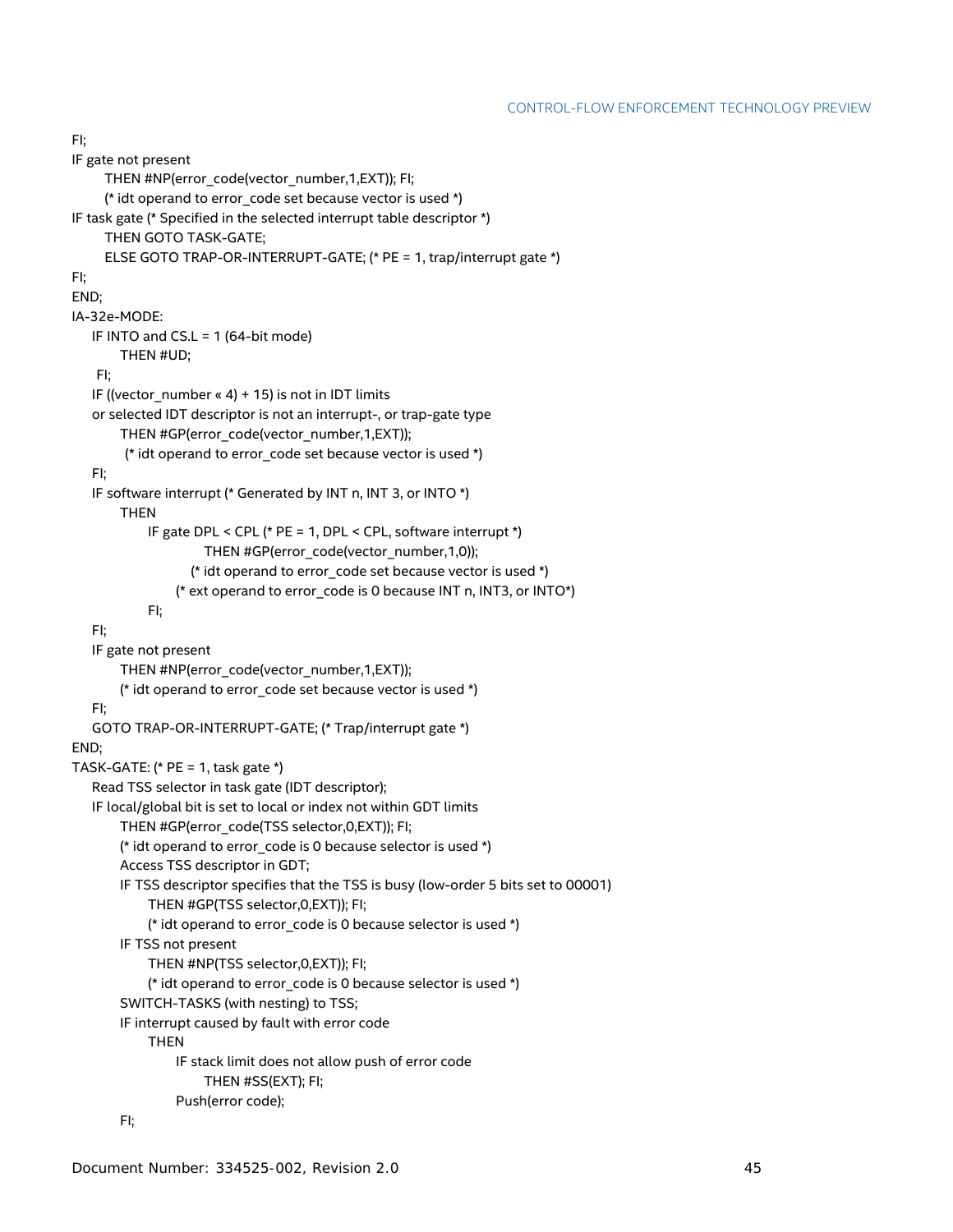```
 IF EIP not within code segment limit 
             THEN #GP(EXT); FI; 
END; 
TRAP-OR-INTERRUPT-GATE: 
    Read new code-segment selector for trap or interrupt gate (IDT descriptor); 
    IF new code-segment selector is NULL 
        THEN #GP(EXT); FI; (* Error code contains NULL selector *) 
    IF new code-segment selector is not within its descriptor table limits 
        THEN #GP(error_code(new code-segment selector,0,EXT)); FI; 
        (* idt operand to error_code is 0 because selector is used *) 
    Read descriptor referenced by new code-segment selector; 
    IF descriptor does not indicate a code segment or new code-segment DPL > CPL 
         THEN #GP(error_code(new code-segment selector,0,EXT)); FI; 
        (* idt operand to error_code is 0 because selector is used *) 
    IF new code-segment descriptor is not present, 
        THEN #NP(error_code(new code-segment selector,0,EXT)); FI; 
        (* idt operand to error_code is 0 because selector is used *) 
    IF new code segment is non-conforming with DPL < CPL 
        THEN 
            IF VM = 0 THEN 
                      GOTO INTER-PRIVILEGE-LEVEL-INTERRUPT; 
                      (* PE = 1, VM = 0, interrupt or trap gate, nonconforming code segment, 
                      DPL < CPL *) 
                 ELSE (* VM = 1 *) 
                      IF new code-segment DPL != 0 
                          THEN #GP(error_code(new code-segment selector,0,EXT)); 
                          (* idt operand to error_code is 0 because selector is used *) 
                      GOTO INTERRUPT-FROM-VIRTUAL-8086-MODE; FI; 
                     (* PE = 1, interrupt or trap gate, DPL < CPL, VM = 1)
             FI; 
       ELSE (* PE = 1, interrupt or trap gate, DPL \ge CPL *)
            IF VM = 1 THEN #GP(error_code(new code-segment selector,0,EXT)); 
                 (* idt operand to error_code is 0 because selector is used *) 
             IF new code segment is conforming or new code-segment DPL = CPL 
             THEN 
                 GOTO INTRA-PRIVILEGE-LEVEL-INTERRUPT; 
             ELSE (* PE = 1, interrupt or trap gate, nonconforming code segment, DPL > CPL *) 
                #GP(error_code(new code-segment selector,0,EXT));
                 (* idt operand to error_code is 0 because selector is used *) 
             FI; 
    FI; 
END; 
INTER-PRIVILEGE-LEVEL-INTERRUPT: 
    (* PE = 1, interrupt or trap gate, non-conforming code segment, DPL < CPL *) 
    IF (IA32_EFER.LMA = 0) (* Not IA-32e mode *) 
        THEN 
        (* Identify stack-segment selector for new privilege level in current TSS *) 
             IF current TSS is 32-bit
```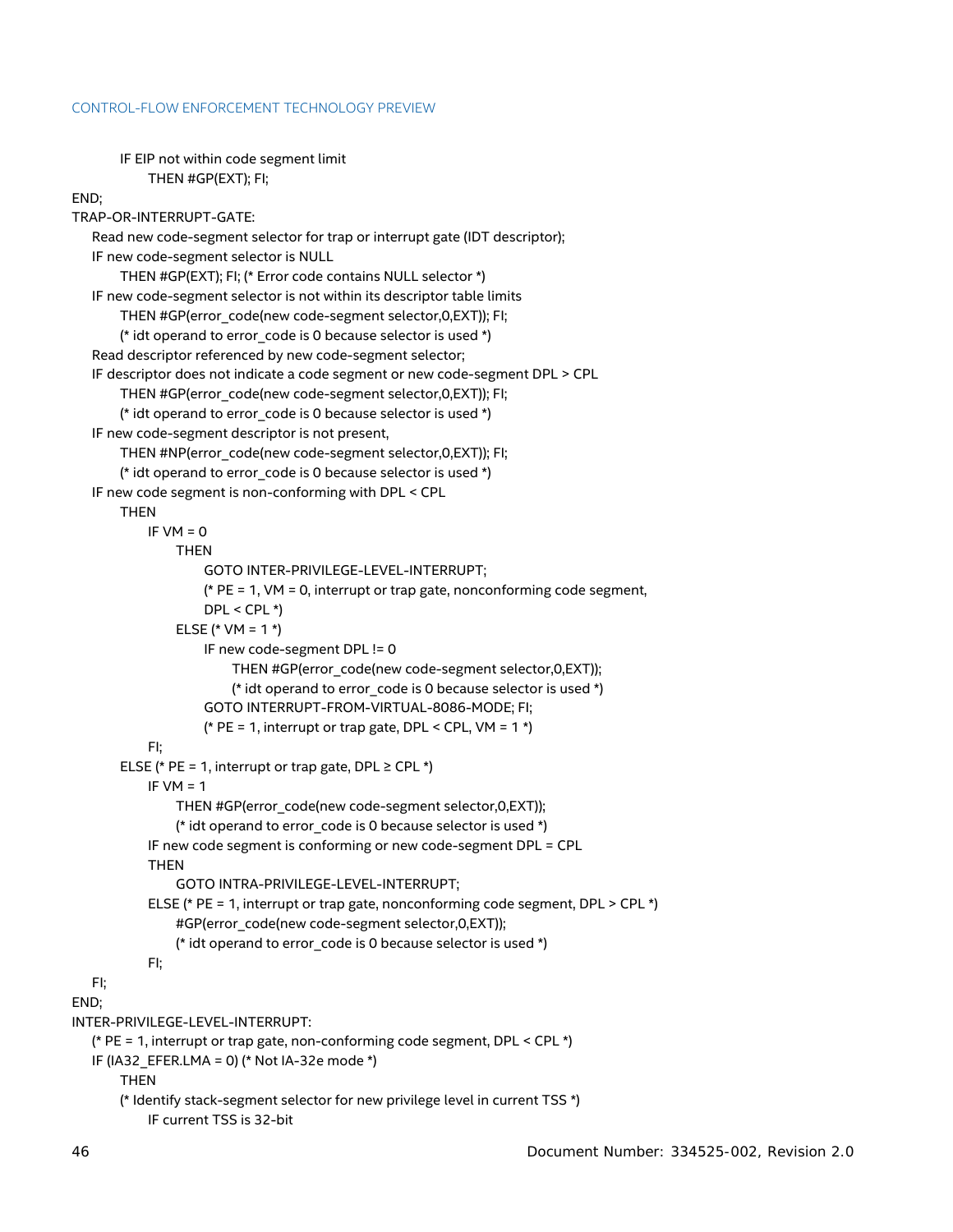```
 THEN 
                  TSSstackAddress ← (new code-segment DPL « 3) + 4; 
                  IF (TSSstackAddress + 5) > current TSS limit 
                       THEN #TS(error_code(current TSS selector,0,EXT)); FI; 
                       (* idt operand to error_code is 0 because selector is used *) 
                  NewSS ← 2 bytes loaded from (TSS base + TSSstackAddress + 4); 
                  NewESP ← 4 bytes loaded from (TSS base + TSSstackAddress); 
              ELSE (* current TSS is 16-bit *) 
                  TSSstackAddress ← (new code-segment DPL « 2) + 2 
                  IF (TSSstackAddress + 3) > current TSS limit 
                       THEN #TS(error_code(current TSS selector,0,EXT)); FI; 
                       (* idt operand to error_code is 0 because selector is used *) 
                  NewSS ← 2 bytes loaded from (TSS base + TSSstackAddress + 2); 
                  NewESP ← 2 bytes loaded from (TSS base + TSSstackAddress); 
         FI; 
         IF NewSS is NULL 
              THEN #TS(EXT); FI; 
         IF NewSS index is not within its descriptor-table limits 
         or NewSS RPL != new code-segment DPL 
              THEN #TS(error_code(NewSS,0,EXT)); FI; 
              (* idt operand to error_code is 0 because selector is used *) 
         Read new stack-segment descriptor for NewSS in GDT or LDT; 
         IF new stack-segment DPL != new code-segment DPL 
         or new stack-segment Type does not indicate writable data segment 
              THEN #TS(error_code(NewSS,0,EXT)); FI; 
              (* idt operand to error_code is 0 because selector is used *) 
         IF NewSS is not present 
              THEN #SS(error_code(NewSS,0,EXT)); FI; 
              (* idt operand to error_code is 0 because selector is used *) 
            NewSSP <- IA32_PLi_SSP (* where i = new code-segment DPL *) 
     ELSE (* IA-32e mode *) 
         IF IDT-gate IST = 0 
              THEN TSSstackAddress ← (new code-segment DPL « 3) + 4; 
              ELSE TSSstackAddress ← (IDT gate IST « 3) + 28; 
         FI; 
         IF (TSSstackAddress + 7) > current TSS limit 
              THEN #TS(error_code(current TSS selector,0,EXT); FI; 
              (* idt operand to error_code is 0 because selector is used *) 
         NewRSP ← 8 bytes loaded from (current TSS base + TSSstackAddress); 
         NewSS ← new code-segment DPL; (* NULL selector with RPL = new CPL *) 
            IF IDT-gate IST = 0 
                 THEN 
                      NewSSP <- IA32_PLi_SSP (* where i = new code-segment DPL *) 
                 ELSE 
                     NewSSPAddress = IA32_INTERRUPT_SSP_TABLE_ADDR + (IDT-gate IST « 3) 
                      (* Check if shadow stacks are enabled at CPL 0 *) 
                      IF ShadowStackEnabled(CPL 0) 
                            THEN NewSSP <- 8 bytes loaded from NewSSPAddress; FI; 
            FI; 
 IF IDT gate is 32-bit 
    THEN
```
FI;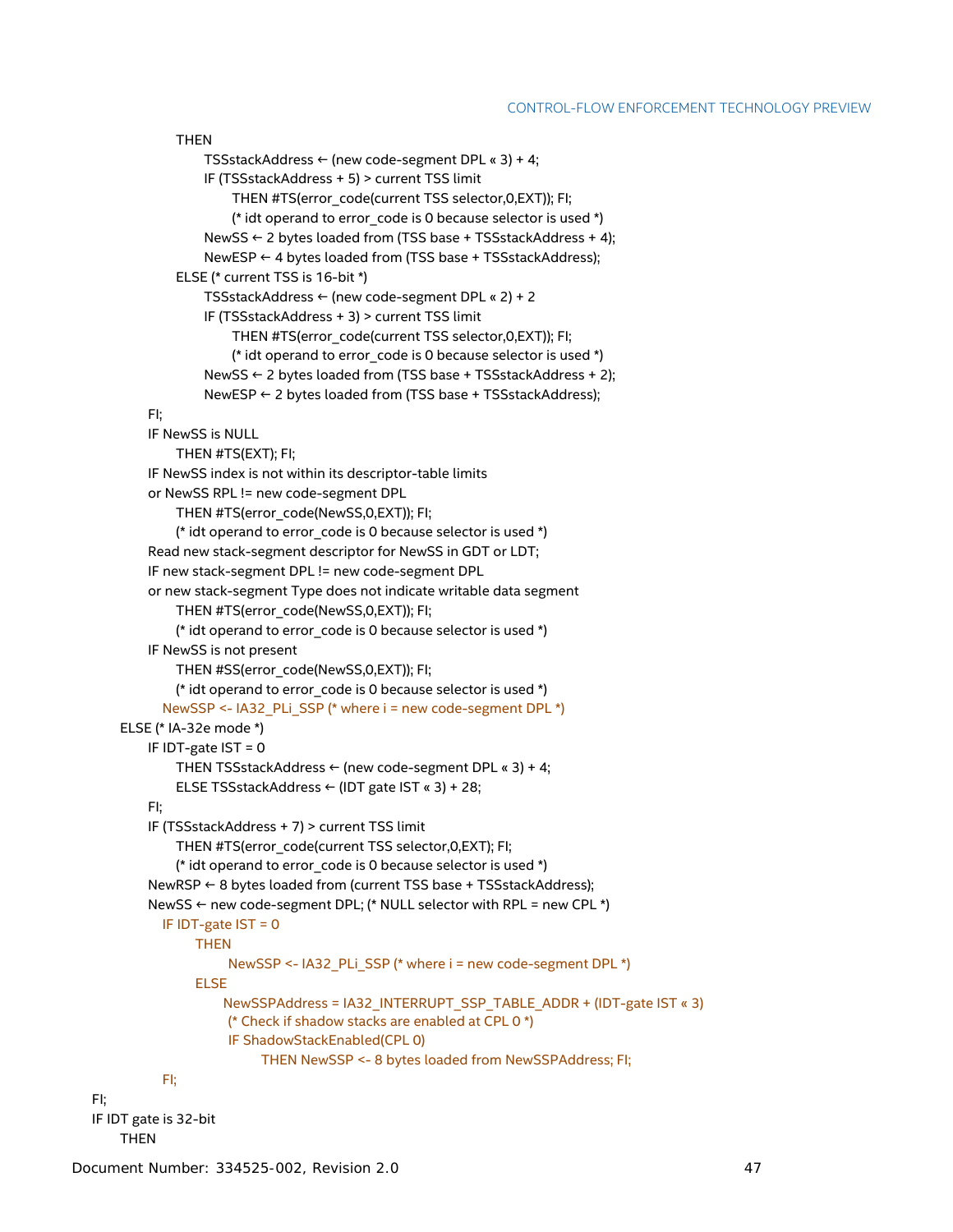```
 IF new stack does not have room for 24 bytes (error code pushed) 
          or 20 bytes (no error code pushed) 
              THEN #SS(error_code(NewSS,0,EXT)); FI; 
              (* idt operand to error_code is 0 because selector is used *) 
          FI 
     ELSE 
          IF IDT gate is 16-bit 
              THEN 
                   IF new stack does not have room for 12 bytes (error code pushed) 
                   or 10 bytes (no error code pushed); 
                        THEN #SS(error_code(NewSS,0,EXT)); FI; 
                        (* idt operand to error_code is 0 because selector is used *) 
              ELSE (* 64-bit IDT gate*) 
                   IF StackAddress is non-canonical 
                        THEN #SS(EXT); FI; (* Error code contains NULL selector *) 
     FI; 
 FI; 
 IF (IA32_EFER.LMA = 0) (* Not IA-32e mode *) 
     THEN 
          IF instruction pointer from IDT gate is not within new code-segment limits 
              THEN #GP(EXT); FI; (* Error code contains NULL selector *) 
          ESP ← NewESP; 
          SS ← NewSS; (* Segment descriptor information also loaded *) 
     ELSE (* IA-32e mode *) 
          IF instruction pointer from IDT gate contains a non-canonical address 
               THEN #GP(EXT); FI; (* Error code contains NULL selector *) 
         RSP \leftarrow NewRSP & FFFFFFFFFFFFFFFF0H;
          SS ← NewSS; 
     FI; 
 IF IDT gate is 32-bit 
     THEN 
          CS:EIP ← Gate(CS:EIP); (* Segment descriptor information also loaded *) 
     ELSE 
          IF IDT gate 16-bit 
             THEN
                   CS:IP ← Gate(CS:IP); 
                   (* Segment descriptor information also loaded *) 
              ELSE (* 64-bit IDT gate *) 
                   CS:RIP ← Gate(CS:RIP); 
                   (* Segment descriptor information also loaded *) 
          FI; 
 FI; 
 IF IDT gate is 32-bit 
     THEN 
          Push(far pointer to old stack); 
          (* Old SS and ESP, 3 words padded to 4 *) 
          Push(EFLAGS); 
          Push(far pointer to return instruction); 
          (* Old CS and EIP, 3 words padded to 4 *) 
          Push(ErrorCode); (* If needed, 4 bytes *)
```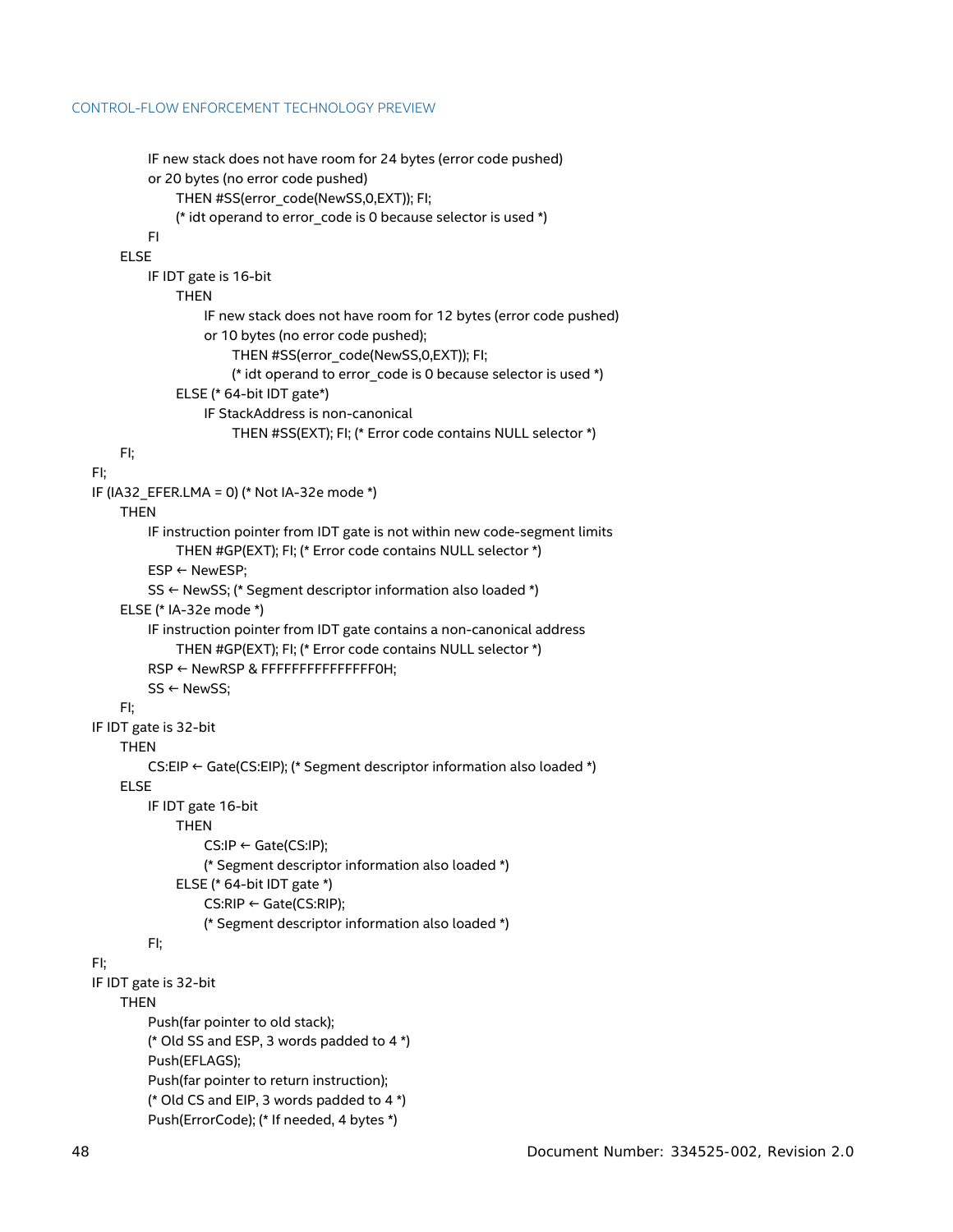```
 ELSE 
          IF IDT gate 16-bit 
              THEN 
                   Push(far pointer to old stack); 
                   (* Old SS and SP, 2 words *) 
                   Push(EFLAGS(15-0]); 
                   Push(far pointer to return instruction); 
                   (* Old CS and IP, 2 words *) 
                   Push(ErrorCode); (* If needed, 2 bytes *) 
              ELSE (* 64-bit IDT gate *) 
                   Push(far pointer to old stack); 
                   (* Old SS and SP, each an 8-byte push *) 
                   Push(RFLAGS); (* 8-byte push *) 
                   Push(far pointer to return instruction); 
                   (* Old CS and RIP, each an 8-byte push *) 
                   Push(ErrorCode); (* If needed, 8-bytes *) 
          FI; 
 FI; 
 IF ShadowStackEnabled(CPL) 
     THEN 
          IF CPL = 3 
              THEN IA32_PL3_SSP <-SSP; FI; 
 FI; 
 CPL ← new code-segment DPL; 
CS(RPL) \leftarrow CPL; IF ShadowStackEnabled(CPL) 
       oldSSP <- SSP 
       SSP <-NewSSP 
       IF SSP & 0x07 != 0 
          THEN #GP(0); FI; 
    Fault = 0 Atomic Start 
           SSPToken = 8 bytes locked loaded with shadow stack semantics from SSP
           IF (SSPToken AND 0x01) 
                   THEN fault <-1; FI;
          IF ((EFER.LMA and CS.L) = 0 AND SSPToken[63:32] != 0) 
                   THEN fault <- 1; FI; 
          IF ((SSPToken AND 0xFFFFFFFFFFFFFFFE) != SSP) 
                   THEN fault <- 1; FI; 
         IF fault = 0 THEN SSPToken = SSPToken OR 0x01; FI; 
             Store 8 bytes of SSPToken and unlock with shadow stack semantics to SSP; 
        Atomic End 
       If fault = 1 THEN #GP(0); FI; 
        IF oldSS.DPL != 3 
             ShadowStackPush8B(oldCS); 
             ShadowStackPush8B(oldCSBASE + oldRIP); 
             ShadowStackPush8B(oldSSP); 
        FI; 
 FI
```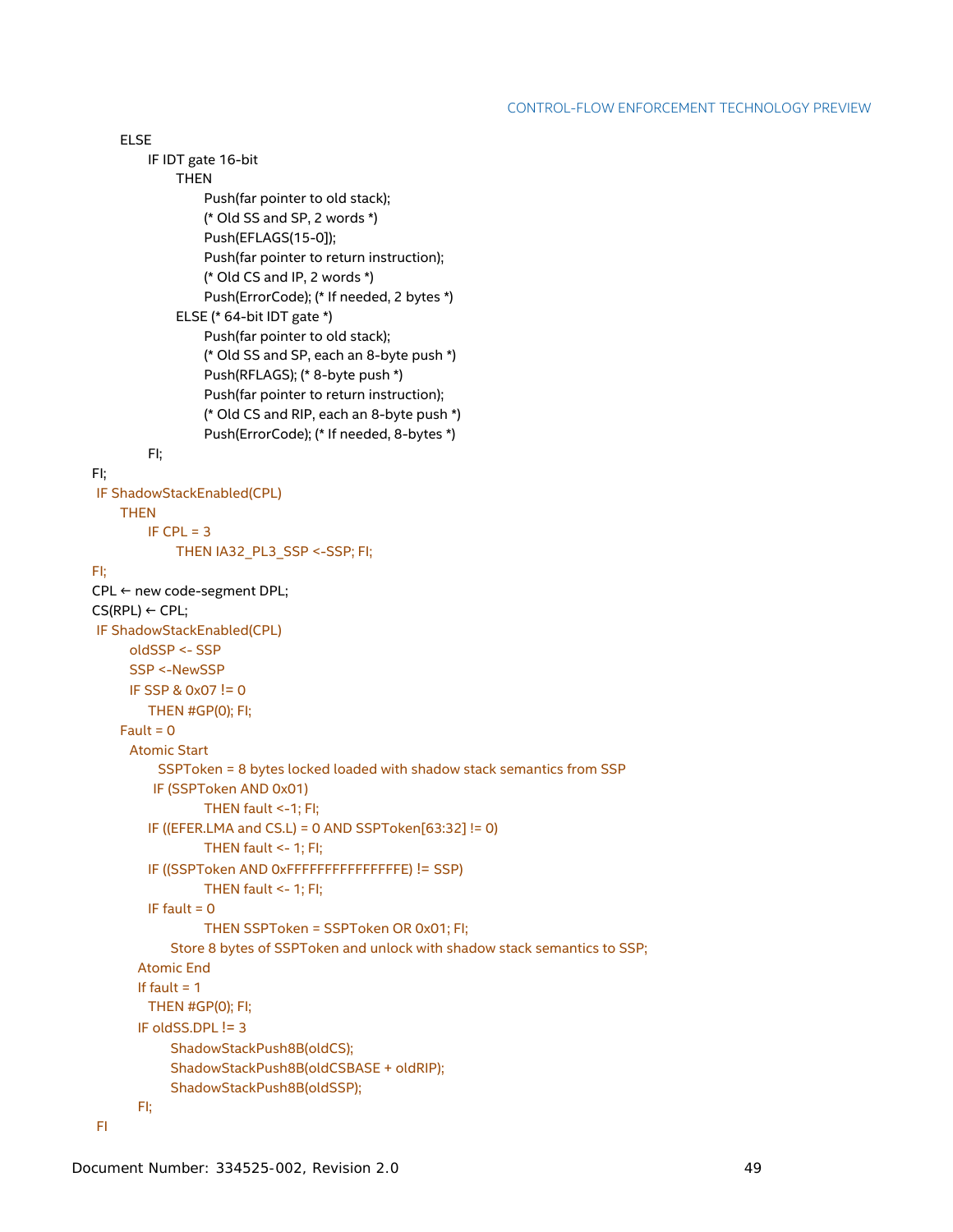```
 IF EndbranchEnabled (CPL) 
         IA32_S_CET.TRACKER = WAIT_FOR_ENDBRANCH; 
         IA32_S_CET.SUPPRESS = 0 
     FI; 
    IF IDT gate is interrupt gate 
        THEN IF \leftarrow 0 (* Interrupt flag set to 0, interrupts disabled *); FI;
   TF \leftarrow 0:
    VM ← 0; 
   RF \leftarrow 0;NT \leftarrow 0:
END; 
INTERRUPT-FROM-VIRTUAL-8086-MODE: 
    (* Identify stack-segment selector for privilege level 0 in current TSS *) 
    IF current TSS is 32-bit 
        THEN
             IF TSS limit < 9 
                  THEN #TS(error_code(current TSS selector,0,EXT)); FI; 
                  (* idt operand to error_code is 0 because selector is used *) 
             NewSS ← 2 bytes loaded from (current TSS base + 8); 
            NewESP \leftarrow 4 bytes loaded from (current TSS base + 4);
         ELSE (* current TSS is 16-bit *) 
             IF TSS limit < 5 
                  THEN #TS(error_code(current TSS selector,0,EXT)); FI; 
                  (* idt operand to error_code is 0 because selector is used *) 
             NewSS ← 2 bytes loaded from (current TSS base + 4); 
            NewESP \leftarrow 2 bytes loaded from (current TSS base + 2);
    FI; 
    IF NewSS is NULL 
         THEN #TS(EXT); FI; (* Error code contains NULL selector *) 
    IF NewSS index is not within its descriptor table limits 
    or NewSS RPL != 0 
         THEN #TS(error_code(NewSS,0,EXT)); FI; 
         (* idt operand to error_code is 0 because selector is used *) 
    Read new stack-segment descriptor for NewSS in GDT or LDT; 
    IF new stack-segment DPL != 0 or stack segment does not indicate writable data segment 
         THEN #TS(error_code(NewSS,0,EXT)); FI; 
         (* idt operand to error_code is 0 because selector is used *) 
    IF new stack segment not present 
         THEN #SS(error_code(NewSS,0,EXT)); FI; 
         (* idt operand to error_code is 0 because selector is used *) 
    NewSSP <- IA32_PLi_SSP (* where i = new code-segment DPL *)
    IF IDT gate is 32-bit 
         THEN 
             IF new stack does not have room for 40 bytes (error code pushed) 
             or 36 bytes (no error code pushed) 
                  THEN #SS(error_code(NewSS,0,EXT)); FI; 
                  (* idt operand to error_code is 0 because selector is used *) 
             ELSE (* IDT gate is 16-bit) 
                  IF new stack does not have room for 20 bytes (error code pushed)
```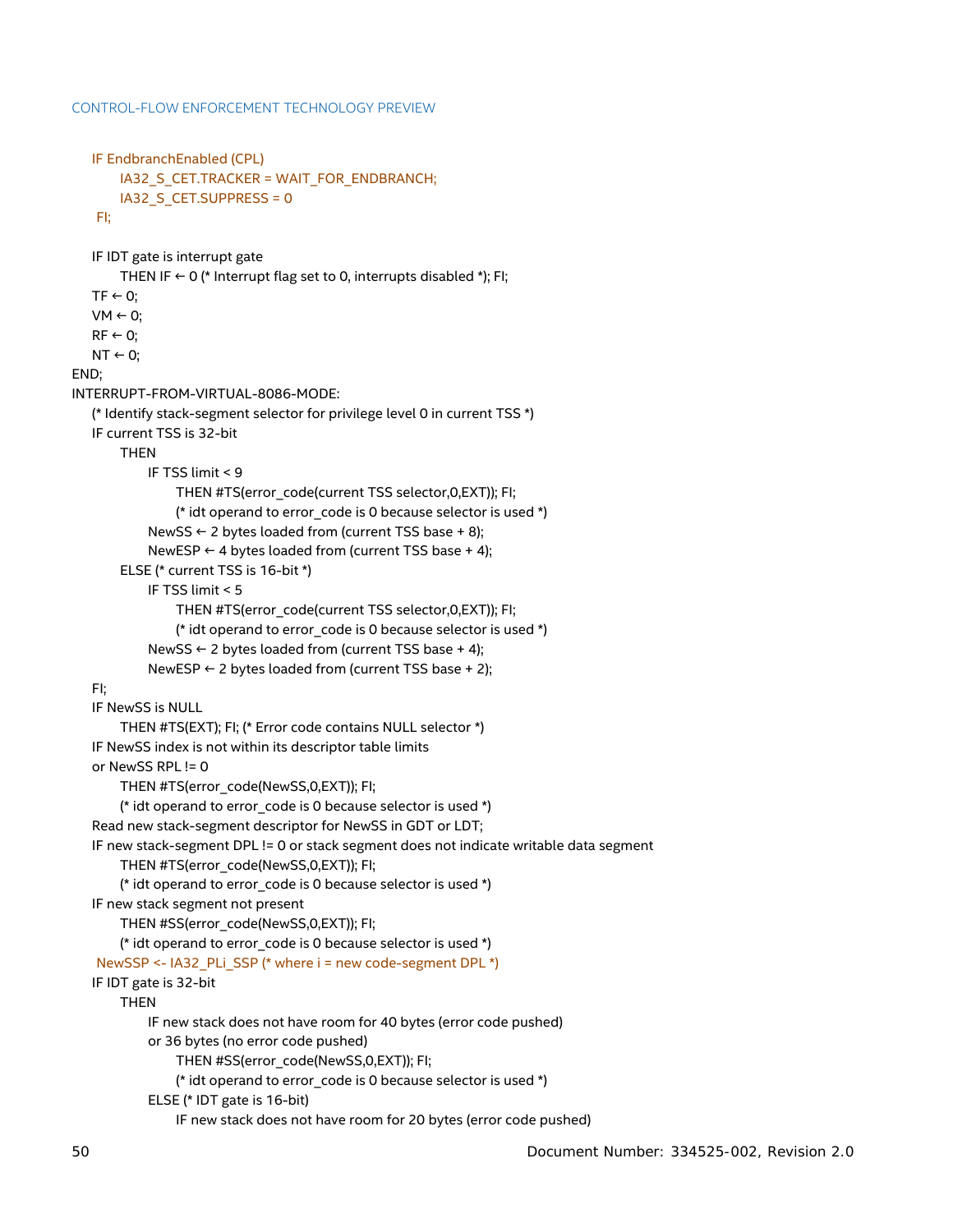```
 or 18 bytes (no error code pushed) 
                       THEN #SS(error_code(NewSS,0,EXT)); FI; 
                       (* idt operand to error_code is 0 because selector is used *) 
    FI; 
    IF instruction pointer from IDT gate is not within new code-segment limits 
         THEN #GP(EXT); FI; (* Error code contains NULL selector *) 
    tempEFLAGS ← EFLAGS; 
VM ← 0; 
TF \leftarrow 0;
RF \leftarrow 0;
NT \leftarrow 0; IF service through interrupt gate 
        THEN IF = 0; FI;
    TempSS ← SS; 
TempESP ← ESP; 
SS ← NewSS; 
ESP ← NewESP; 
(* Following pushes are 16 bits for 16-bit IDT gates and 32 bits for 32-bit IDT gates; 
Segment selector pushes in 32-bit mode are padded to two words *) 
Push(GS); 
Push(FS); 
Push(DS); 
Push(ES); 
Push(TempSS); 
Push(TempESP); 
    Push(TempEFlags); 
Push(CS); 
Push(EIP); 
GS \leftarrow 0; (* Segment registers made NULL, invalid for use in protected mode *)
FS \leftarrow 0;
DS ← 0; 
ES \leftarrow 0:
CS:IP ← Gate(CS); (* Segment descriptor information also loaded *) 
IF OperandSize = 32 
    THEN 
        EIP \leftarrow Gate(instruction pointer);
    ELSE (* OperandSize is 16 *) 
         EIP ← Gate(instruction pointer) AND 0000FFFFH; 
FI; 
     IF ShadowStackEnabled(CPL) 
          oldSSP <- SSP 
          SSP <-NewSSP 
          IF SSP & 0x07 != 0 
              THEN #GP(0); FI; 
        Fault = 0 Atomic Start 
               SSPToken = 8 bytes locked loaded with shadow stack semantics from SSP
               IF (SSPToken AND 0x01) 
                       THEN fault <-1; FI;
              IF ((EFER.LMA and CS.L) = 0 AND SSPToken[63:32] != 0) 
                       THEN fault <- 1; FI;
```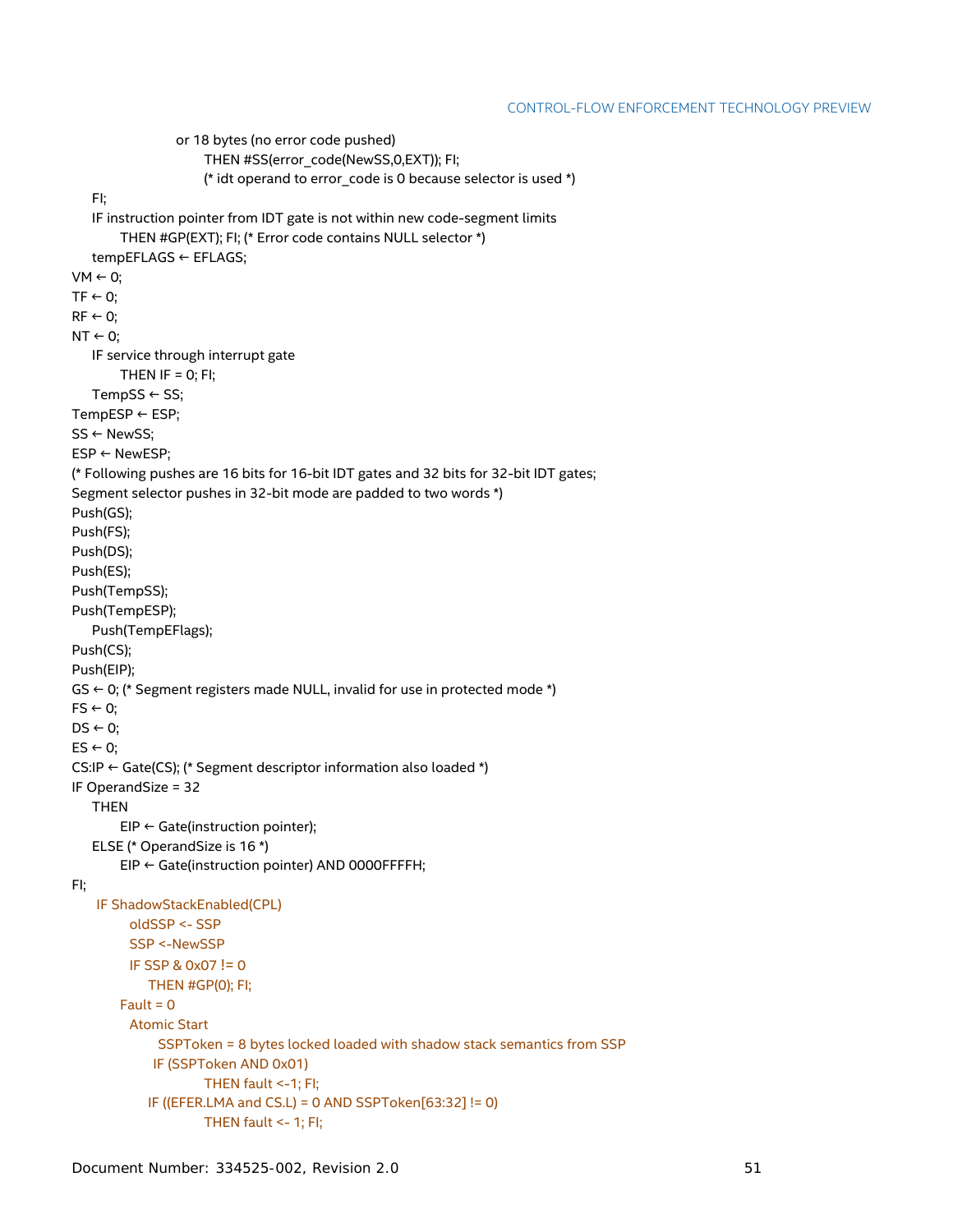```
 IF ((SSPToken AND 0xFFFFFFFFFFFFFFFE) != SSP) 
                     THEN fault <- 1; FI; 
           IF fault = 0 THEN SSPToken = SSPToken OR 0x01; FI; 
                Store 8 bytes of SSPToken and unlock with shadow stack semantics to SSP; 
           Atomic End 
          If fault = 1 THEN #GP(0); FI; 
           IF oldSS.DPL != 3 
                ShadowStackPush8B(oldCS); 
                ShadowStackPush8B(oldCSBASE + oldRIP); 
                ShadowStackPush8B(oldSSP); 
           FI; 
    FI 
    IF EndbranchEnabled (CPL) 
        IA32_S_CET.TRACKER = WAIT_FOR_ENDBRANCH; 
        IA32_S_CET.SUPPRESS = 0 
    FI; 
(* Start execution of new routine in Protected Mode *) 
END; 
INTRA-PRIVILEGE-LEVEL-INTERRUPT: 
NewSSP = SSP; 
(* PE = 1, DPL = CPL or conforming segment *) 
IF IA32_EFER.LMA = 1 (* IA-32e mode *) 
    IF IDT-descriptor IST != 0 
        THEN 
             TSSstackAddress ← (IDT-descriptor IST « 3) + 28; 
            IF (TSSstackAddress + 7) > TSS limit 
                 THEN #TS(error_code(current TSS selector,0,EXT)); FI; 
                 (* idt operand to error_code is 0 because selector is used *) 
             NewRSP ← 8 bytes loaded from (current TSS base + TSSstackAddress); 
               If ShadowStackEnabled(CPL) 
                    THEN 
                        NewSSPAddress = IA32_INTERRUPT_SSP_TABLE_ADDR + (IDT gate IST « 3) 
                         NewSSP <- 8 bytes loaded from NewSSPAddress 
                         IF SSP & 0x07 != 0 
                            THEN #GP(0); FI; 
                       Fault = 0 Atomic Start 
                             SSPToken = 8 bytes loaded with shadow stack semantics from SSP
                            IF (SSPToken AND 0x01) 
                                  THEN fault <-1; FI;
                           IF ((EFER.LMA and CS.L) = 0 AND SSPToken[63:32] != 0) 
                                   THEN fault <- 1; FI; 
                           IF ((SSPToken AND 0xFFFFFFFFFFFFFFFE) != SSP) 
                                  THEN fault <- 1; FI; 
                          IF fault = 0 THEN SSPToken = SSPToken OR 0x01; FI; 
                             Store 8 bytes of SSPToken with shadow stack semantics to SSP; 
                          Atomic End
```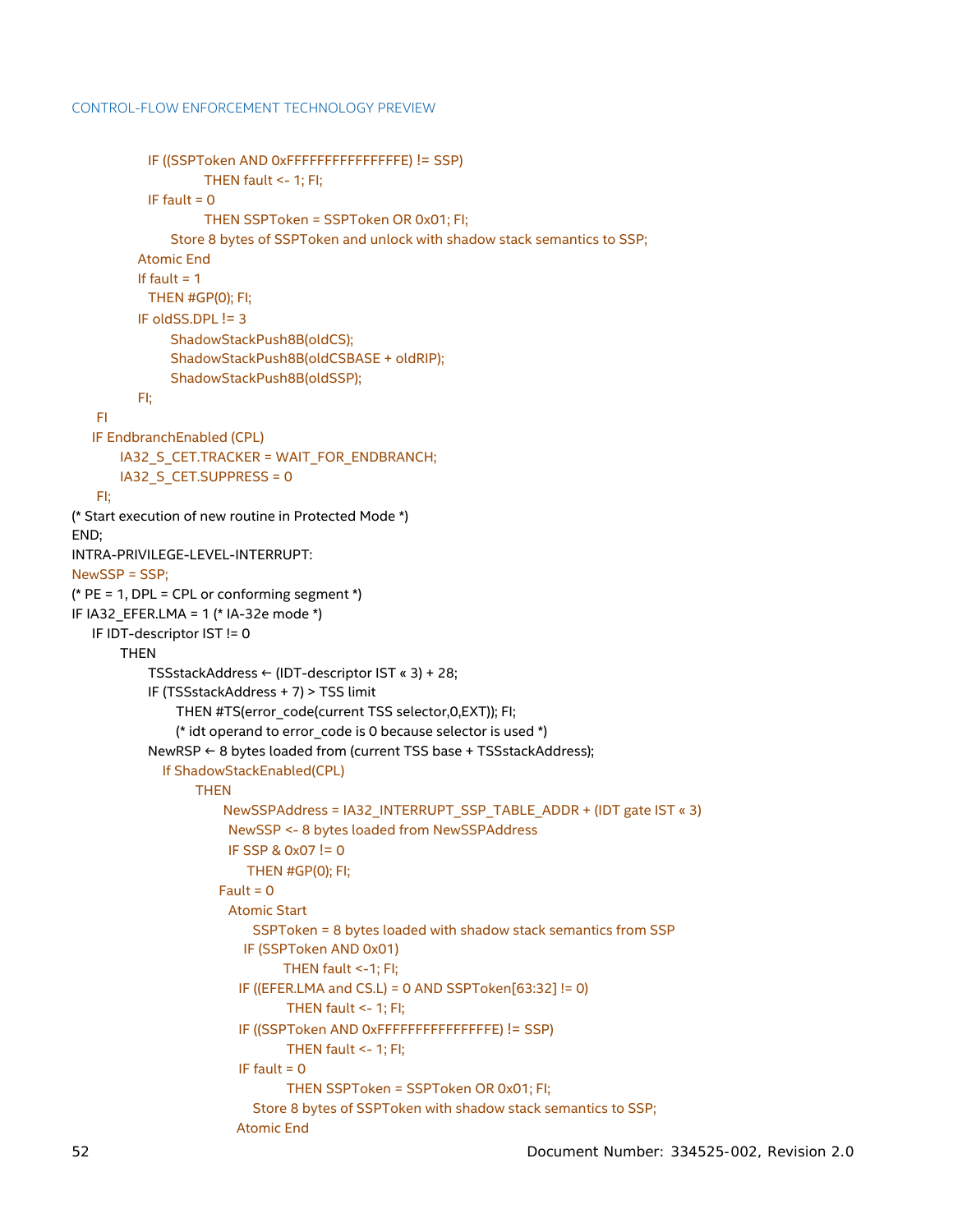```
If fault = 1 THEN #GP(0); FI; 
                FI; 
    FI; 
IF 32-bit gate (* implies IA32_EFER.LMA = 0 *)
   THEN
         IF current stack does not have room for 16 bytes (error code pushed) 
         or 12 bytes (no error code pushed) 
             THEN #SS(EXT); FI; (* Error code contains NULL selector *) 
         ELSE IF 16-bit gate (* implies IA32_EFER.LMA = 0 *) 
             IF current stack does not have room for 8 bytes (error code pushed) 
             or 6 bytes (no error code pushed) 
                  THEN #SS(EXT); FI; (* Error code contains NULL selector *) 
            ELSE (* IA32 EFER.LMA = 1, 64-bit gate*)
                  IF NewRSP contains a non-canonical address 
                       THEN #SS(EXT); (* Error code contains NULL selector *) 
    FI; 
FI; 
IF (IA32_EFER.LMA = 0) (* Not IA-32e mode *) 
    THEN 
         IF instruction pointer from IDT gate is not within new code-segment limit 
             THEN #GP(EXT); FI; (* Error code contains NULL selector *) 
    ELSE 
         IF instruction pointer from IDT gate contains a non-canonical address 
             THEN #GP(EXT); FI; (* Error code contains NULL selector *) 
        RSP \leftarrow NewRSP & FFFFFFFFFFFFFFFF0H:
FI; 
IF IDT gate is 32-bit (* implies IA32_EFER.LMA = 0 *)
    THEN 
         Push (EFLAGS); 
         Push (far pointer to return instruction); (* 3 words padded to 4 *) 
         CS:EIP ← Gate(CS:EIP); (* Segment descriptor information also loaded *) 
         Push (ErrorCode); (* If any *) 
    ELSE 
        IF IDT gate is 16-bit (* implies IA32 EFER.LMA = 0 *)
             THEN 
                  Push (FLAGS); 
                  Push (far pointer to return location); (* 2 words *) 
                 CS:IP \leftarrow Gate(CS:IP); (* Segment descriptor information also loaded *) 
                  Push (ErrorCode); (* If any *) 
            ELSE (* IA32 EFER.LMA = 1, 64-bit gate*)
                  Push(far pointer to old stack); 
                  (* Old SS and SP, each an 8-byte push *) 
                  Push(RFLAGS); (* 8-byte push *) 
                  Push(far pointer to return instruction); 
                  (* Old CS and RIP, each an 8-byte push *) 
                  Push(ErrorCode); (* If needed, 8 bytes *) 
                  CS:RIP ← GATE(CS:RIP); 
                  (* Segment descriptor information also loaded *)
```

```
 FI;
```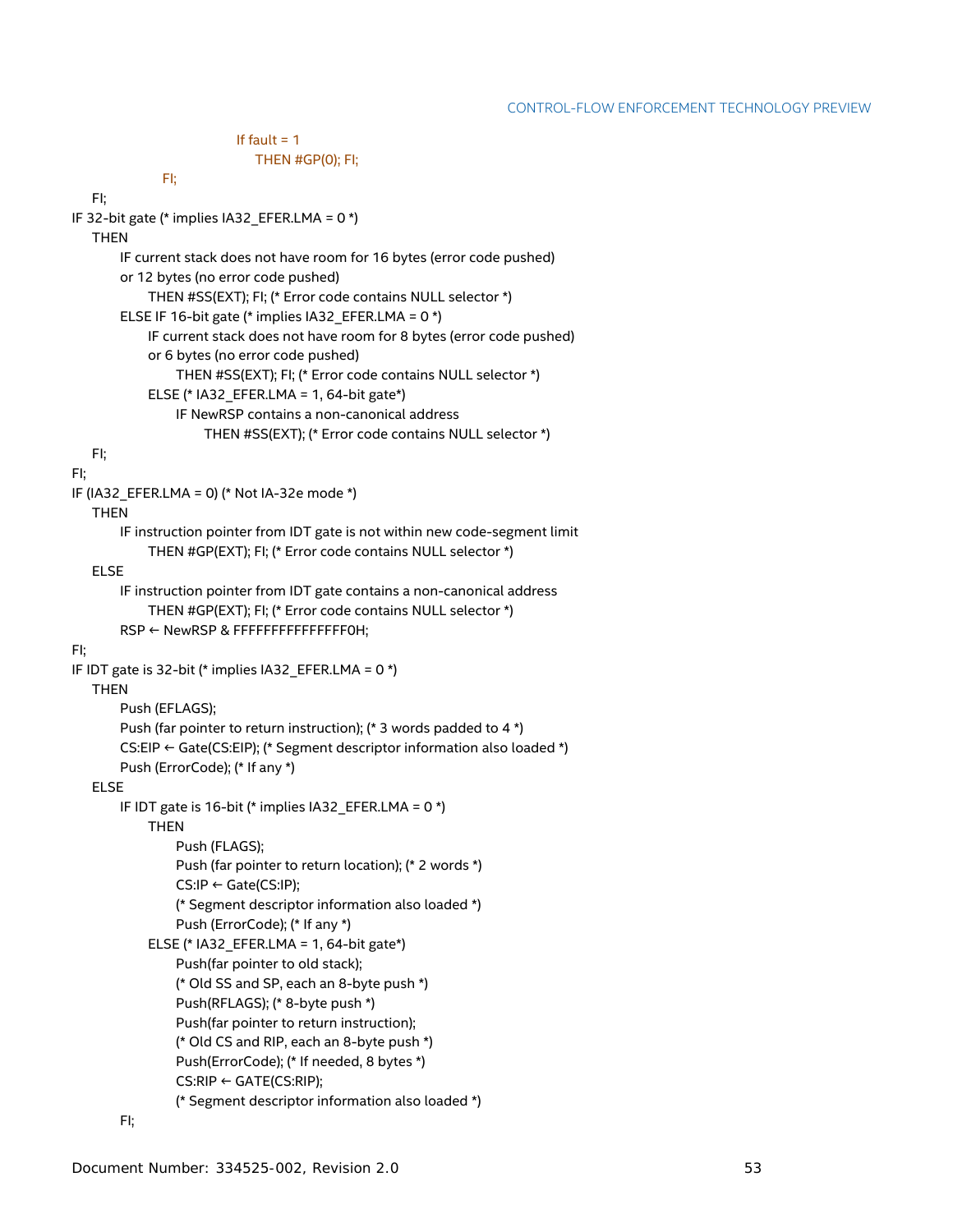```
FI; 
CS(RPL) \leftarrow CPL;IF ShadowStackEnabled(CPL) 
      (* Align to next 8 byte boundary *) 
      tempSSP = SSP; 
     Shadow stack store 4 bytes of 0 to (SSP – 4)
      SSP = newSSP & 0xFFFFFFFFFFFFFFF8H; 
      (* push cs:lip:ssp on shadow stack *) 
      ShadowStackPush8B(oldCS); 
      ShadowStackPush8B(oldCSBASE + oldRIP); 
      ShadowStackPush8B(tempSSP); 
FI; 
IF EndbranchEnabled (CPL) 
     IF CPL = 3 THEN 
              IA32_U_CET.TRACKER = WAIT_FOR_ENDBRANCH
            IA32_U_CET.SUPPRESS = 0
         ELSE 
               IA32_S_CET.TRACKER = WAIT_FOR_ENDBRANCH 
             IA32_S_CET.SUPPRESS = 0 
      FI; 
FI;
```
IF IDT gate is interrupt gate

THEN IF  $\leftarrow$  0; FI; (\* Interrupt flag set to 0; interrupts disabled \*)

 $TF \leftarrow 0$ ;  $NT \leftarrow 0;$ VM ← 0;  $RF \leftarrow 0$ : END;

## Flags Affected

The EFLAGS register is pushed onto the stack. The IF, TF, NT, AC, RF, and VM flags may be cleared, depending on the mode of operation of the processor when the INT instruction is executed (see the "Operation" section). If the interrupt uses a task gate, any flags may be set or cleared, controlled by the EFLAGS image in the new task's TSS.

## Protected Mode Exceptions

| #GP(error_code) | If the instruction pointer in the IDT or in the interrupt-, trap-, or task gate is beyond<br>the code segment limits.                                  |
|-----------------|--------------------------------------------------------------------------------------------------------------------------------------------------------|
|                 | If the segment selector in the interrupt-, trap-, or task gate is NULL.                                                                                |
|                 | If an interrupt-, trap-, or task gate, code segment, or TSS segment selector index is<br>outside its descriptor table limits.                          |
|                 | If the vector selects a descriptor outside the IDT limits.                                                                                             |
|                 | If an IDT descriptor is not an interrupt-, trap-, or task-descriptor.                                                                                  |
|                 | If an interrupt is generated by the INT n, INT 3, or INTO instruction and the DPL of an<br>interrupt-, trap-, or task-descriptor is less than the CPL. |
|                 | If the segment selector in an interrupt- or trap-gate does not point to a segment de-<br>scriptor for a code segment.                                  |
|                 | If the segment selector for a TSS has its local/global bit set for local.                                                                              |
|                 |                                                                                                                                                        |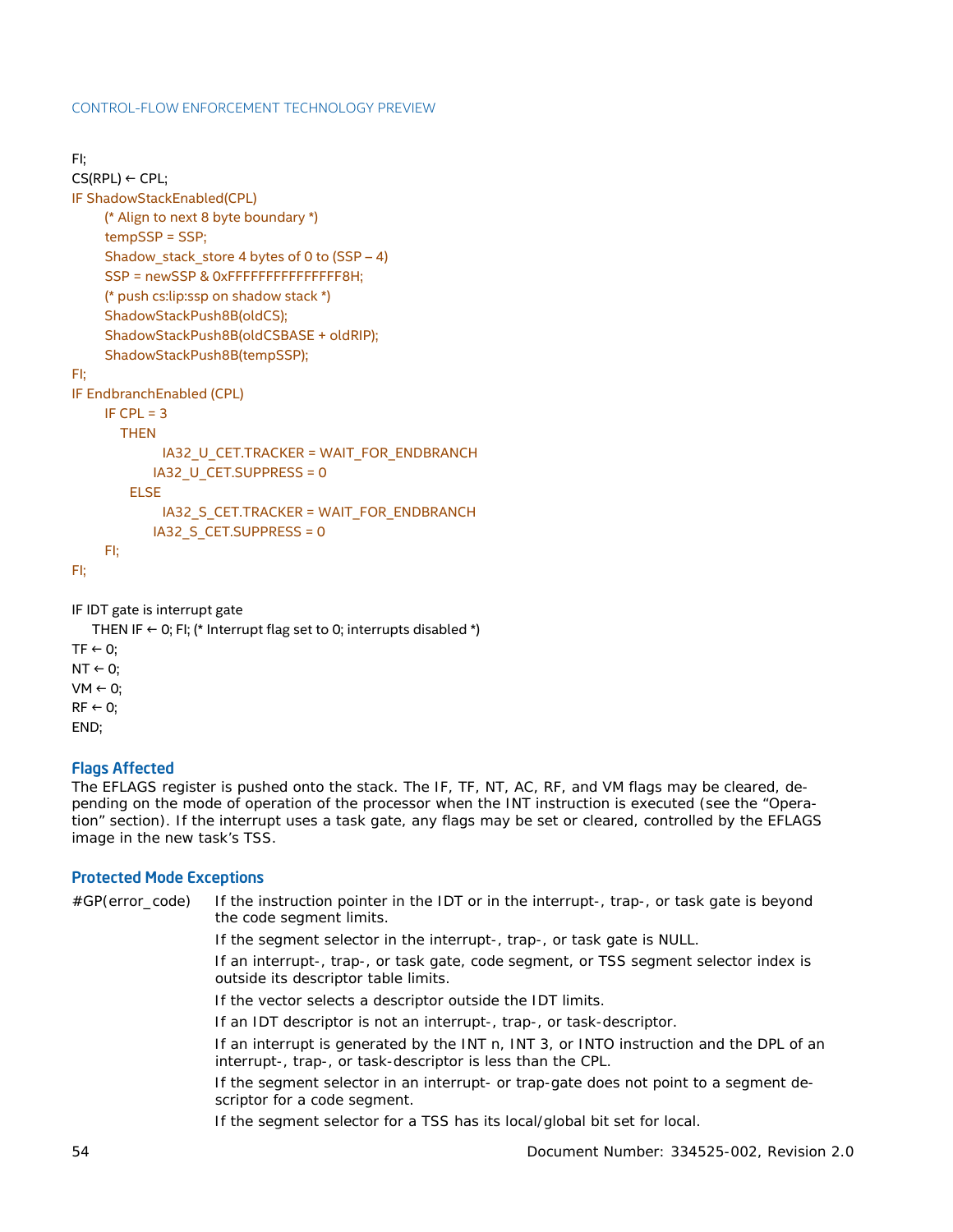|                     | If a TSS segment descriptor specifies that the TSS is busy or not available.                                                                                                            |
|---------------------|-----------------------------------------------------------------------------------------------------------------------------------------------------------------------------------------|
|                     | If SSP in IA32_PLi_SSP (where i is the new CPL) is not 8 byte aligned.                                                                                                                  |
|                     | If "supervisor Shadow Stack" token on new shadow stack is marked busy.                                                                                                                  |
|                     | If destination mode is 32-bit or compatibility mode, but SSP address in "supervisor<br>shadow stack" token is beyond 4G.                                                                |
|                     | If SSP address in "supervisor shadow stack" token does not match SSP address in<br>IA32_PLI_SSP (where i is the new CPL).                                                               |
| #SS(error_code)     | If pushing the return address, flags, or error code onto the stack exceeds the bounds<br>of the stack segment and no stack switch occurs.                                               |
|                     | If the SS register is being loaded and the segment pointed to is marked not present.                                                                                                    |
|                     | If pushing the return address, flags, error code, or stack segment pointer exceeds the<br>bounds of the new stack segment when a stack switch occurs.                                   |
| #NP(error_code)     | If code segment, interrupt-, trap-, or task gate, or TSS is not present.                                                                                                                |
| $\#TS$ (error_code) | If the RPL of the stack segment selector in the TSS is not equal to the DPL of the code<br>segment being accessed by the interrupt or trap gate.                                        |
|                     | If DPL of the stack segment descriptor pointed to by the stack segment selector in the<br>TSS is not equal to the DPL of the code segment descriptor for the interrupt or trap<br>gate. |
|                     | If the stack segment selector in the TSS is NULL.                                                                                                                                       |
|                     | If the stack segment for the TSS is not a writable data segment.                                                                                                                        |
|                     | If segment-selector index for stack segment is outside descriptor table limits.                                                                                                         |
| #PF(fault-code)     | If a page fault occurs.                                                                                                                                                                 |
| #UD                 | If the LOCK prefix is used.                                                                                                                                                             |
| #AC(EXT)            | If alignment checking is enabled, the gate DPL is 3, and a stack push is unaligned.                                                                                                     |

#### Real-Address Mode Exceptions

| #GP<br>limit. | If a memory operand effective address is outside the CS, DS, ES, FS, or GS segment                             |
|---------------|----------------------------------------------------------------------------------------------------------------|
|               | If the interrupt vector number is outside the IDT limits.                                                      |
| #SS           | If stack limit violation on push.                                                                              |
|               | If pushing the return address, flags, or error code onto the stack exceeds the bounds<br>of the stack segment. |
| #UD           | If the LOCK prefix is used.                                                                                    |

## Virtual-8086 Mode Exceptions

#GP(error\_code) (For INT n, INTO, or BOUND instruction) If the IOPL is less than 3 or the DPL of the interrupt-, trap-, or task-gate descriptor is not equal to 3. If the instruction pointer in the IDT or in the interrupt-, trap-, or task gate is beyond the code segment limits. If the segment selector in the interrupt-, trap-, or task gate is NULL. If a interrupt-, trap-, or task gate, code segment, or TSS segment selector index is outside its descriptor table limits. If the vector selects a descriptor outside the IDT limits. If an IDT descriptor is not an interrupt-, trap-, or task-descriptor. If an interrupt is generated by the INT n instruction and the DPL of an interrupt-, trap-, or task-descriptor is less than the CPL. If the segment selector in an interrupt- or trap-gate does not point to a segment descriptor for a code segment. If the segment selector for a TSS has its local/global bit set for local.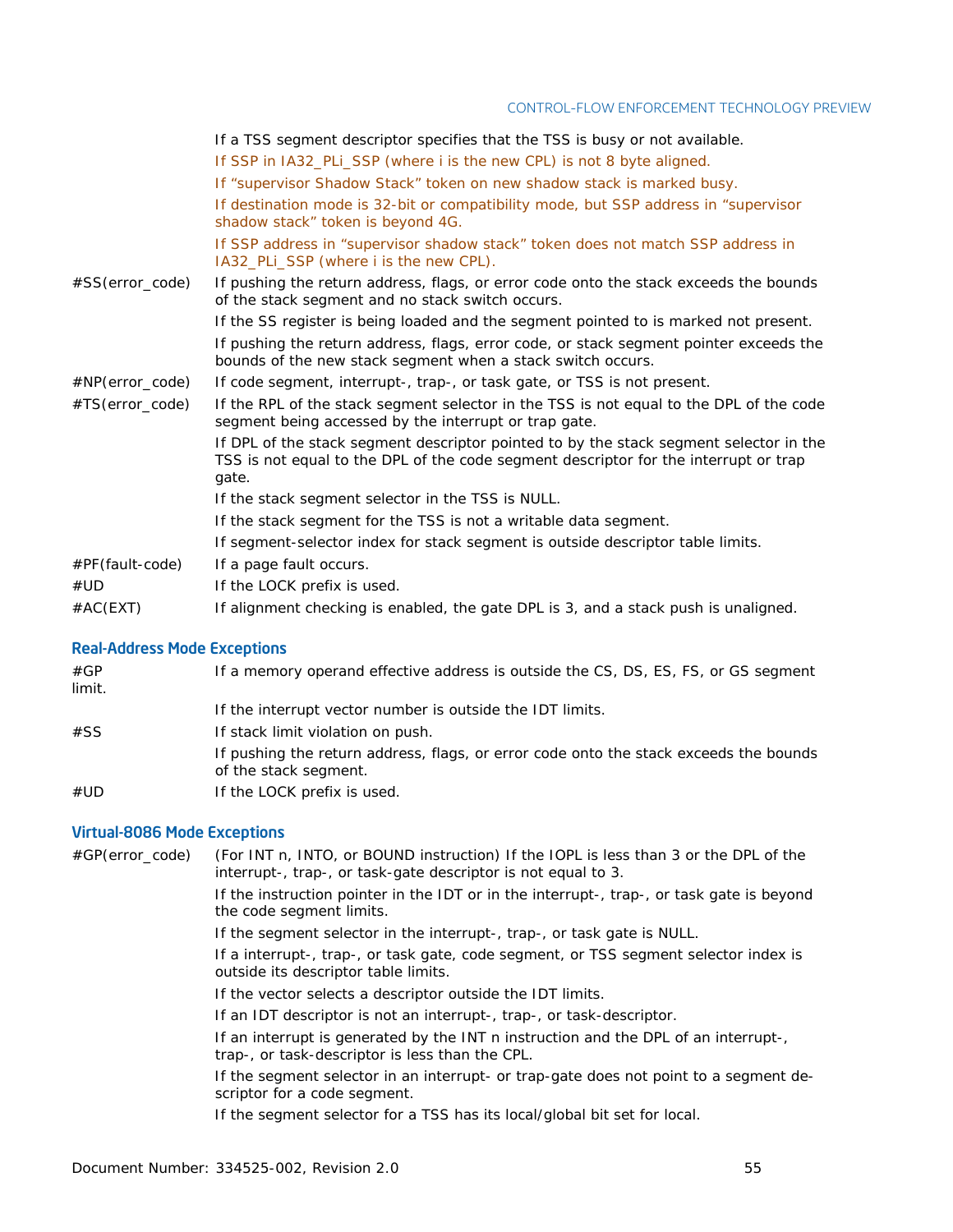| $\#SS(error\_code)$ | If the SS register is being loaded and the segment pointed to is marked not present.                                                                         |
|---------------------|--------------------------------------------------------------------------------------------------------------------------------------------------------------|
|                     | If pushing the return address, flags, error code, stack segment pointer, or data seg-<br>ments exceeds the bounds of the stack segment.                      |
| #NP(error_code)     | If code segment, interrupt-, trap-, or task gate, or TSS is not present.                                                                                     |
| $\#TS$ (error_code) | If the RPL of the stack segment selector in the TSS is not equal to the DPL of the code<br>segment being accessed by the interrupt or trap gate.             |
|                     | If DPL of the stack segment descriptor for the TSS's stack segment is not equal to the<br>DPL of the code segment descriptor for the interrupt or trap gate. |
|                     | If the stack segment selector in the TSS is NULL.                                                                                                            |
|                     | If the stack segment for the TSS is not a writable data segment.                                                                                             |
|                     | If segment-selector index for stack segment is outside descriptor table limits.                                                                              |
| $#PF(fault-code)$   | If a page fault occurs.                                                                                                                                      |
| #BP                 | If the INT 3 instruction is executed.                                                                                                                        |
| #OF                 | If the INTO instruction is executed and the OF flag is set.                                                                                                  |
| #UD                 | If the LOCK prefix is used.                                                                                                                                  |
| #AC(EXT)            | If alignment checking is enabled, the gate DPL is 3, and a stack push is unaligned.                                                                          |

# Compatibility Mode Exceptions

Same exceptions as in protected mode.

## 64-Bit Mode Exceptions

| #GP(error_code)     | If the instruction pointer in the 64-bit interrupt gate or 64-bit trap gate is non-canoni-<br>cal.                                                                    |  |  |  |
|---------------------|-----------------------------------------------------------------------------------------------------------------------------------------------------------------------|--|--|--|
|                     | If the segment selector in the 64-bit interrupt or trap gate is NULL.                                                                                                 |  |  |  |
|                     | If the vector selects a descriptor outside the IDT limits.                                                                                                            |  |  |  |
|                     | If the vector points to a gate which is in non-canonical space.                                                                                                       |  |  |  |
|                     | If the vector points to a descriptor which is not a 64-bit interrupt gate or 64-bit trap<br>gate.                                                                     |  |  |  |
|                     | If the descriptor pointed to by the gate selector is outside the descriptor table limit.                                                                              |  |  |  |
|                     | If the descriptor pointed to by the gate selector is in non-canonical space.                                                                                          |  |  |  |
|                     | If the descriptor pointed to by the gate selector is not a code segment.                                                                                              |  |  |  |
|                     | If the descriptor pointed to by the gate selector doesn't have the L-bit set, or has both<br>the Lbit and D-bit set.                                                  |  |  |  |
|                     | If the descriptor pointed to by the gate selector has $DPL > CPL$ .                                                                                                   |  |  |  |
|                     | If SSP in IA32_PLi_SSP (where i is the new CPL) is not 8 byte aligned.                                                                                                |  |  |  |
|                     | If "supervisor shadow stack" token on new shadow stack is marked busy.                                                                                                |  |  |  |
|                     | If destination mode is 32-bit or compatibility mode, but SSP address in "supervisor<br>shadow stack" token is beyond 4G.                                              |  |  |  |
|                     | If SSP address in "supervisor shadow stack" token does not match SSP address in<br>IA32_PLi_SSP (where i is the new CPL).                                             |  |  |  |
| #SS(error_code)     | If a push of the old EFLAGS, CS selector, EIP, or error code is in non-canonical space<br>with no stack switch.                                                       |  |  |  |
|                     | If a push of the old SS selector, ESP, EFLAGS, CS selector, EIP, or error code is in<br>non-canonical space on a stack switch (either CPL change or no-CPL with IST). |  |  |  |
| $#NP(error\_code)$  | If the 64-bit interrupt-gate, 64-bit trap-gate, or code segment is not present.                                                                                       |  |  |  |
| $\#TS$ (error_code) | If an attempt to load RSP from the TSS causes an access to non-canonical space.                                                                                       |  |  |  |
|                     | If the RSP from the TSS is outside descriptor table limits.                                                                                                           |  |  |  |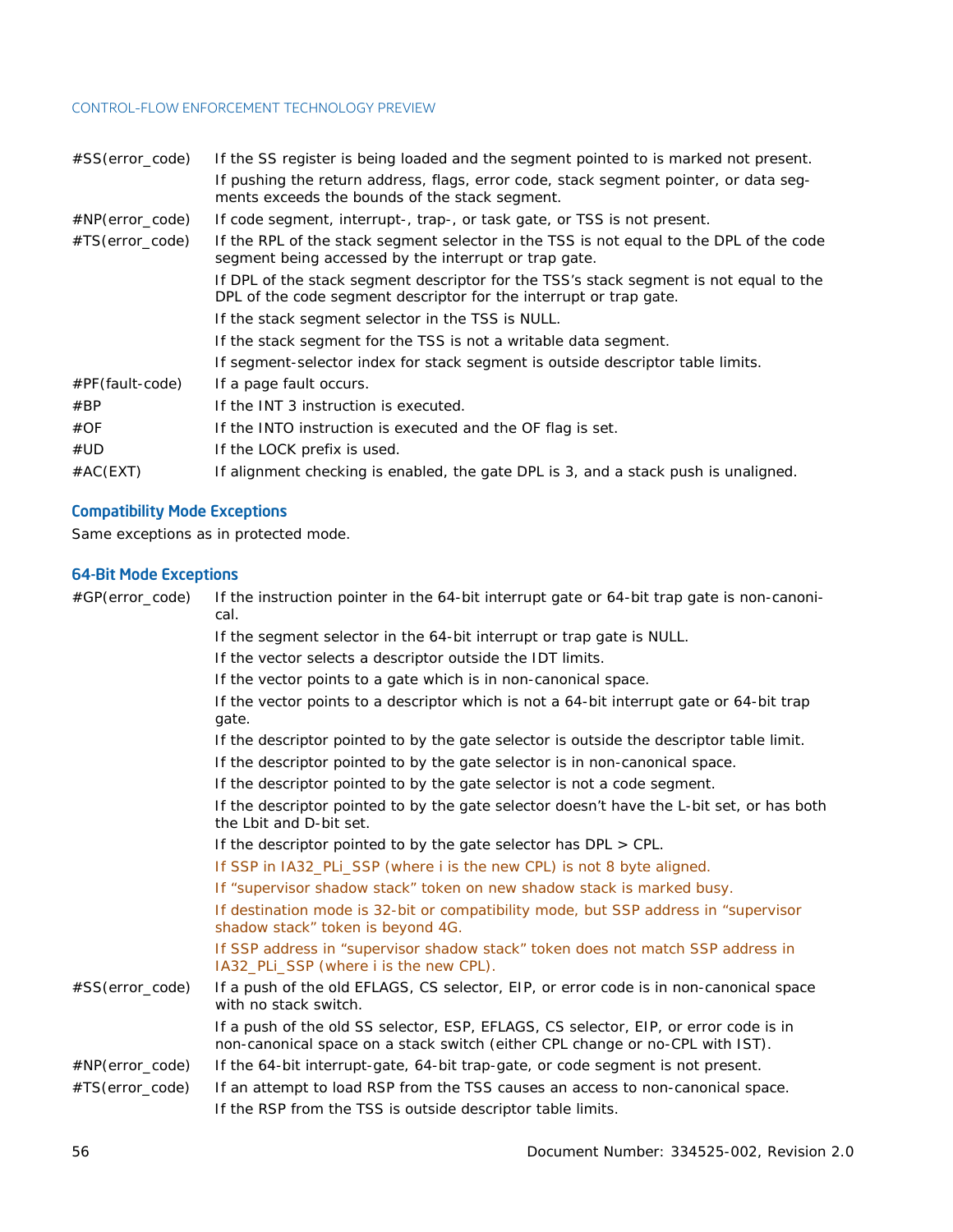#PF(fault-code) If a page fault occurs. #UD If the LOCK prefix is used. #AC(EXT) If alignment checking is enabled, the gate DPL is 3, and a stack push is unaligned.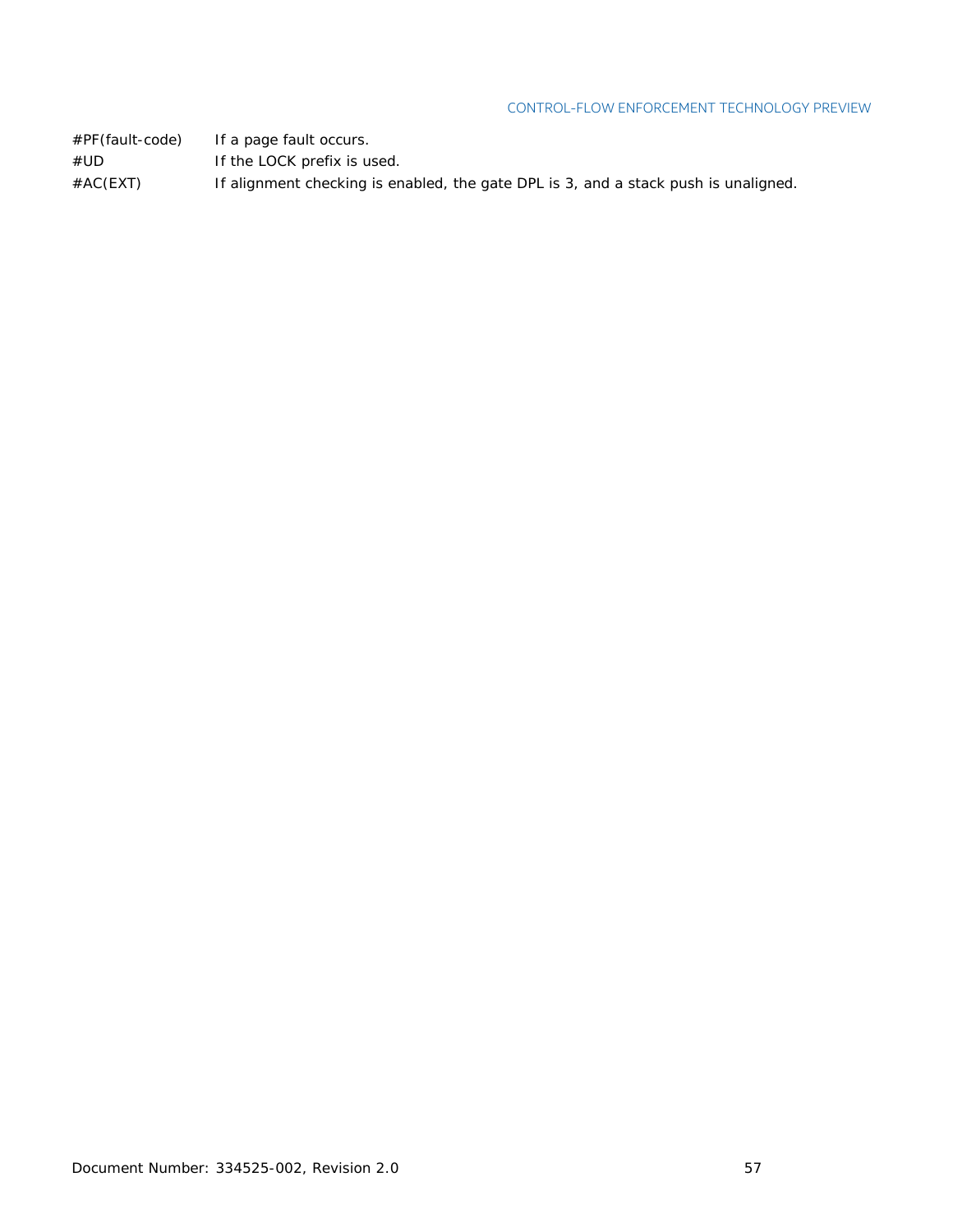# **4.3 JMP — Jump**

| <b>Opcode</b>      | Instruction  | Op/<br>En | 64-<br><b>Bit</b><br>Mode | Compat/<br><b>Leg</b><br>Mode | <b>Description</b>                                                                                     |
|--------------------|--------------|-----------|---------------------------|-------------------------------|--------------------------------------------------------------------------------------------------------|
| EB cb              | JMP rel8     | D         | Valid                     | Valid                         | Jump short, RIP = RIP + 8-bit<br>displacement sign extended<br>to 64-bits.                             |
| E9 cw              | JMP rel16    | D         | N.S.                      | Valid                         | Jump near, relative,<br>displacement relative to next<br>instruction. Not supported in<br>64-bit mode. |
| E9 cd              | JMP rel32    | D         | Valid                     | Valid                         | Jump near, relative, RIP = RIP<br>+ 32-bit displacement sign<br>extended to 64-bits.                   |
| FF/4               | JMP $r/m16$  | ${\sf M}$ | N.S.                      | Valid                         | Jump near, absolute indirect,<br>address = zero-extended<br>r/m16. Not supported in 64-<br>bit mode.   |
| FF/4               | JMP $r/m32$  | М         | N.S.                      | Valid                         | Jump near, absolute indirect,<br>address given in r/m32. Not<br>supported in 64-bit mode.              |
| FF/4               | JMP r/m64    | M         | Valid                     | N.E.                          | Jump near, absolute indirect,<br>RIP = 64-Bit offset from<br>register or memory.                       |
| EA cd              | JMP ptr16:16 | D         | Inv.                      | Valid                         | Jump far, absolute, address<br>given in operand.                                                       |
| EA cp              | JMP ptr16:32 | D         | Inv.                      | Valid                         | Jump far, absolute, address<br>given in operand.                                                       |
| FF/5               | JMP m16:16   | D         | Valid                     | Valid                         | Jump far, absolute indirect,<br>address given in m16:16.                                               |
| FF/5               | JMP m16:32   | D         | Valid                     | Valid                         | Jump far, absolute indirect,<br>address given in m16:32.                                               |
| $REX.W + FF$<br>/5 | JMP m16:64   | D         | Valid                     | N.E.                          | Jump far, absolute indirect,<br>address given in m16:64.                                               |

# Instruction Operand Encoding

| Op/En | Operand 1        | Operand 2 | Operand 3 | Operand 4 |
|-------|------------------|-----------|-----------|-----------|
| D     | Offset           | <b>NA</b> | <b>NA</b> | <b>NA</b> |
| M     | ModRM:r/m<br>(r) | <b>NA</b> | <b>NA</b> | <b>NA</b> |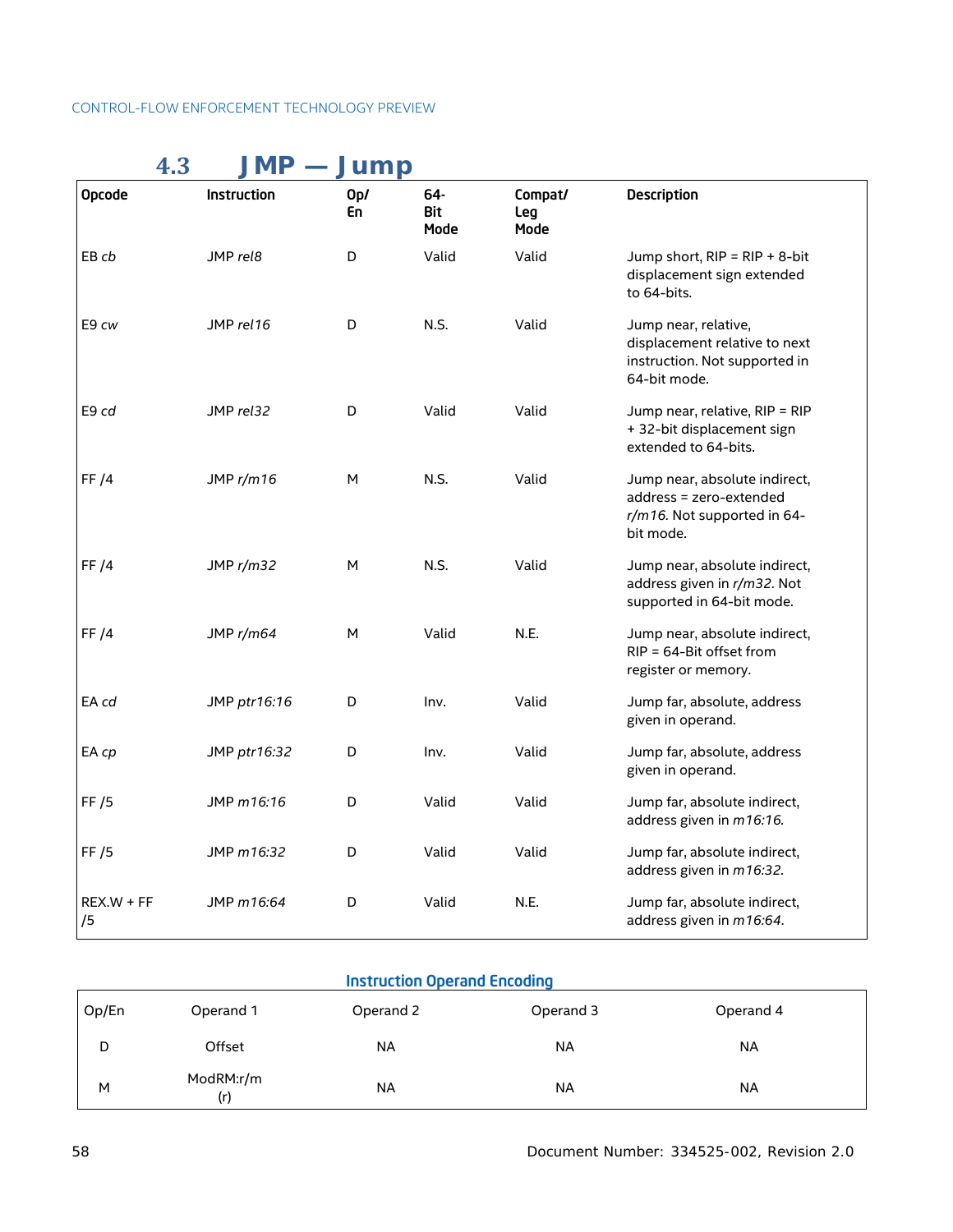## **Description**

Transfers program control to a different point in the instruction stream without recording return information. The destination (target) operand specifies the address of the instruction being jumped to. This operand can be an immediate value, a general-purpose register, or a memory location.

This instruction can be used to execute four different types of jumps:

- Near jump—A jump to an instruction within the current code segment (the segment currently pointed to by the CS register), sometimes referred to as an intrasegment jump.
- Short jump—A near jump where the jump range is limited to –128 to +127 from the current EIP value.
- Far jump—A jump to an instruction located in a different segment than the current code segment but at the same privilege level, sometimes referred to as an intersegment jump.
- Task switch—A jump to an instruction located in a different task.

A task switch can only be executed in protected mode (see Chapter 7, in the *Intel® 64 and IA-32 Architectures Software Developer's Manual, Volume 3A*, for information on performing task switches with the JMP instruction).

**Near and Short Jumps.** When executing a near jump, the processor jumps to the address (within the current code segment) that is specified with the target operand. The target operand specifies either an absolute offset (that is an offset from the base of the code segment) or a relative offset (a signed displacement relative to the current value of the instruction pointer in the EIP register). A near jump to a relative offset of 8-bits (*rel8*) is referred to as a short jump. The CS register is not changed on near and short jumps.

An absolute offset is specified indirectly in a general-purpose register or a memory location (*r/m16* or *r/m32*). The operand-size attribute determines the size of the target operand (16 or 32 bits). Absolute offsets are loaded directly into the EIP register. If the operand-size attribute is 16, the upper two bytes of the EIP register are cleared, resulting in a maximum instruction pointer size of 16 bits.

A relative offset (*rel8, rel16*, or *rel32*) is generally specified as a label in assembly code, but at the machine code level, it is encoded as a signed 8-, 16-, or 32-bit immediate value. This value is added to the value in the EIP register. (Here, the EIP register contains the address of the instruction following the JMP instruction). When using relative offsets, the opcode (for short vs. near jumps) and the operand-size attribute (for near relative jumps) determines the size of the target operand (8, 16, or 32 bits).

**Far Jumps in Real-Address or Virtual-8086 Mode.** When executing a far jump in real-address or virtual-8086 mode, the processor jumps to the code segment and offset specified with the target operand. Here the target operand specifies an absolute far address either directly with a pointer (*ptr16:16* or *ptr16:32*) or indirectly with a memory location (*m16:16* or *m16:32*). With the pointer method, the segment and address of the called procedure is encoded in the instruction, using a 4-byte (16-bit operand size) or 6-byte (32-bit operand size) far address immediate. With the indirect method, the target operand specifies a memory location that contains a 4-byte (16-bit operand size) or 6-byte (32-bit operand size) far address. The far address is loaded directly into the CS and EIP registers. If the operand-size attribute is 16, the upper two bytes of the EIP register are cleared.

**Far Jumps in Protected Mode.** When the processor is operating in protected mode, the JMP instruction can be used to perform the following three types of far jumps.

- A far jump to a conforming or non-conforming code segment.
- A far jump through a call gate.
- A task switch.

(The JMP instruction cannot be used to perform inter-privilege-level far jumps.)

In protected mode, the processor always uses the segment selector part of the far address to access the corresponding descriptor in the GDT or LDT. The descriptor type (code segment, call gate, task gate, or TSS) and access rights determine the type of jump to be performed.

If the selected descriptor is for a code segment, a far jump to a code segment at the same privilege level is performed. (If the selected code segment is at a different privilege level and the code segment is nonconforming, a general-protection exception is generated.) A far jump to the same privilege level in protected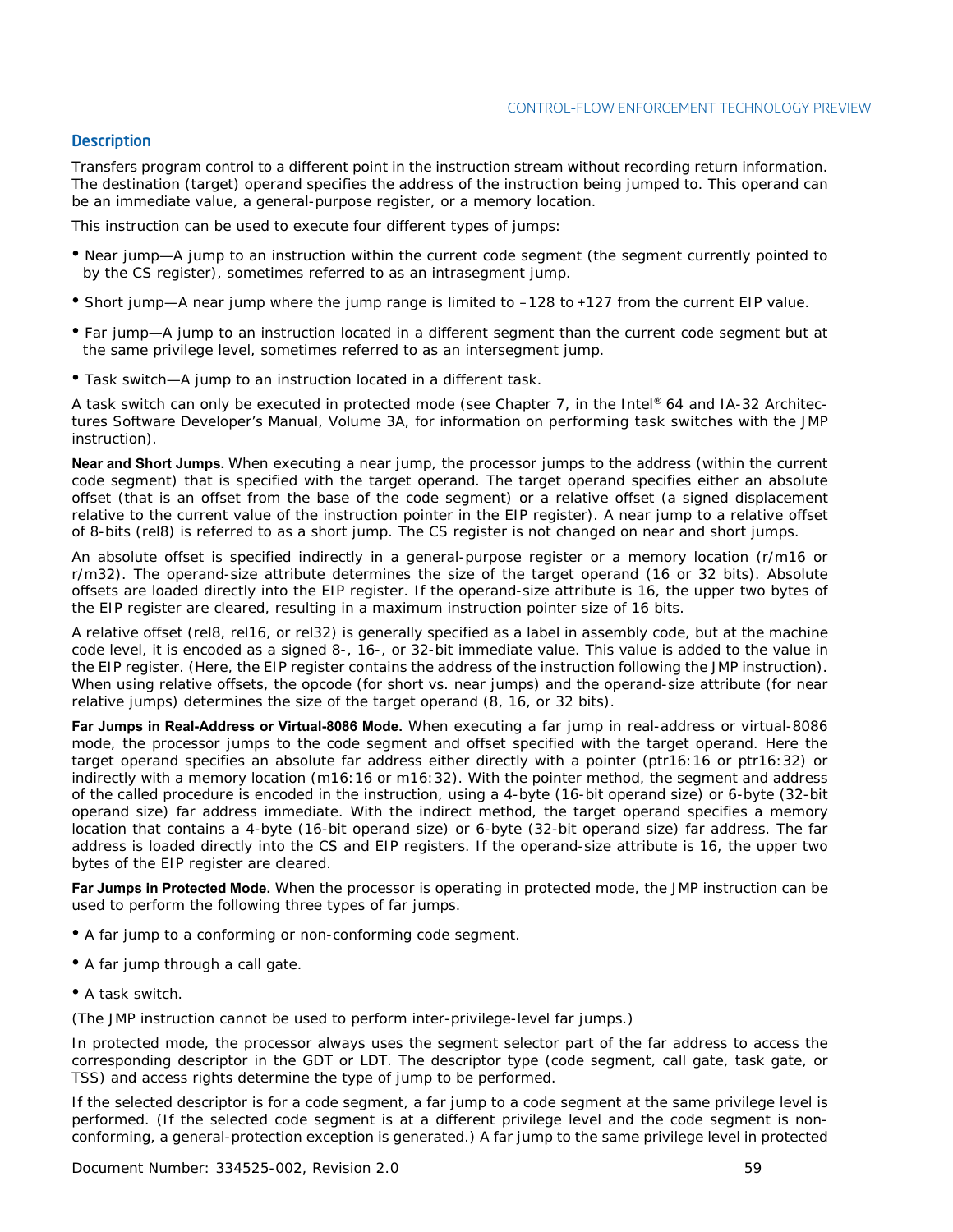mode is very similar to one carried out in real-address or virtual-8086 mode. The target operand specifies an absolute far address either directly with a pointer (*ptr16:16* or *ptr16:32*) or indirectly with a memory location (*m16:16* or *m16:32*). The operand-size attribute determines the size of the offset (16 or 32 bits) in the far address. The new code segment selector and its descriptor are loaded into CS register, and the offset from the instruction is loaded into the EIP register. Note that a call gate (described in the next paragraph) can also be used to perform far call to a code segment at the same privilege level. Using this mechanism provides an extra level of indirection and is the preferred method of making jumps between 16-bit and 32-bit code segments.

When executing a far jump through a call gate, the segment selector specified by the target operand identifies the call gate. (The offset part of the target operand is ignored.) The processor then jumps to the code segment specified in the call gate descriptor and begins executing the instruction at the offset specified in the call gate. No stack switch occurs. Here again, the target operand can specify the far address of the call gate either directly with a pointer (*ptr16:16* or *ptr16:32*) or indirectly with a memory location (*m16:16* or *m16:32*).

Executing a task switch with the JMP instruction is somewhat similar to executing a jump through a call gate. Here the target operand specifies the segment selector of the task gate for the task being switched to (and the offset part of the target operand is ignored). The task gate in turn points to the TSS for the task, which contains the segment selectors for the task's code and stack segments. The TSS also contains the EIP value for the next instruction that was to be executed before the task was suspended. This instruction pointer value is loaded into the EIP register so that the task begins executing again at this next instruction.

The JMP instruction can also specify the segment selector of the TSS directly, which eliminates the indirection of the task gate. See Chapter 7 in *Intel® 64 and IA-32 Architectures Software Developer's Manual, Volume 3A*, for detailed information on the mechanics of a task switch.

Note that when you execute at task switch with a JMP instruction, the nested task flag (NT) is not set in the EFLAGS register and the new TSS's previous task link field is not loaded with the old task's TSS selector. A return to the previous task can thus not be carried out by executing the IRET instruction. Switching tasks with the JMP instruction differs in this regard from the CALL instruction which does set the NT flag and save the previous task link information, allowing a return to the calling task with an IRET instruction.

In 64-Bit Mode — The instruction's operation size is fixed at 64 bits. If a selector points to a gate, then RIP equals the 64-bit displacement taken from gate; else RIP equals the zero-extended offset from the far pointer referenced in the instruction.

See the summary chart at the beginning of this section for encoding data and limits.

#### Operation

```
IF near jump 
    IF 64-bit Mode 
         THEN 
             IF near relative jump 
               THEN 
                  tempRIP <- RIP + DEST; (* RIP is instruction following JMP instruction*) 
               ELSE (* Near absolute jump *) 
                  tempRIP <- DEST; 
              FI; 
         ELSE 
             IF near relative jump 
              THFN
                  tempEIP <- EIP + DEST; (* EIP is instruction following JMP instruction*) 
               ELSE (* Near absolute jump *) 
                  tempEIP <- DEST; 
              FI; 
    FI;
```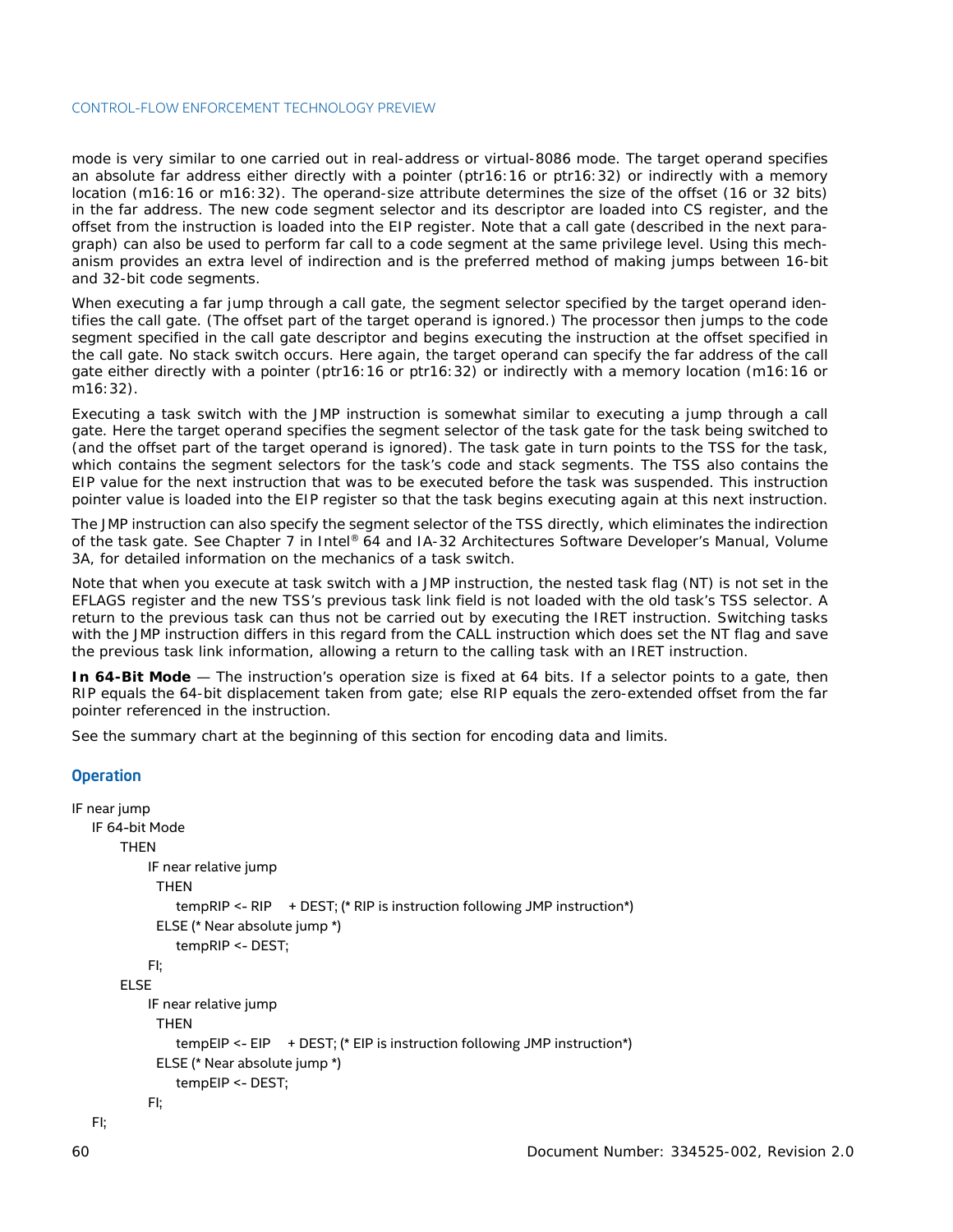```
 IF (IA32_EFER.LMA = 0 or target mode = Compatibility mode) 
    and tempEIP outside code segment limit 
        THEN #GP(0); FI 
    IF 64-bit mode and tempRIP is not canonical 
        THEN #GP(0); 
    FI; 
    IF OperandSize = 32 
         THEN 
            EIP <- tempEIP; 
         ELSE 
            IF OperandSize = 16 
                THEN (* OperandSize = 16 *)
                     EIP <- tempEIP AND 0000FFFFH; 
                  ELSE (* OperandSize = 64) 
                     RIP <- tempRIP; 
            FI; 
     FI; 
      IF (JMP near indirect, absolute indirect) 
        IF EndbranchEnabledAndNotSuppressed(CPL) 
            IF CPL = 3 
                 THEN 
                          IF ( no 3EH prefix OR IA32_U_CET.NO_TRACK_EN == 0 ) 
                              THEN 
                                IA32_U_CET.TRACKER = WAIT_FOR_ENDBRANCH 
FIRST CONTRACTOR
                 ELSE 
                          IF ( no 3EH prefix OR IA32_S_CET.NO_TRACK_EN == 0 ) 
                             THEN
                                IA32_S_CET.TRACKER = WAIT_FOR_ENDBRANCH 
FIRST CONTRACTOR
            FI; 
        FI; 
      FI; 
FI; 
IF far jump and (PE = 0 or (PE = 1 AND VM = 1)) (* Real-address or virtual-8086 mode *)
     THEN 
         tempEIP <- DEST(Offset); (* DEST is ptr16:32 or [m16:32] *) 
         IF tempEIP is beyond code segment limit 
             THEN #GP(0); FI; 
         CS <- DEST(segment selector); (* DEST is ptr16:32 or [m16:32] *) 
         IF OperandSize = 32 
              THEN 
                 EIP <- tempEIP; (* DEST is ptr16:32 or [m16:32] *) 
              ELSE (* OperandSize = 16 *) 
                 EIP <- tempEIP AND 0000FFFFH; (* Clear upper 16 bits *) 
         FI; 
FI; 
IF far jump and (PE = 1 and VM = 0)
(* IA-32e mode or protected mode, not virtual-8086 mode *) 
     THEN
```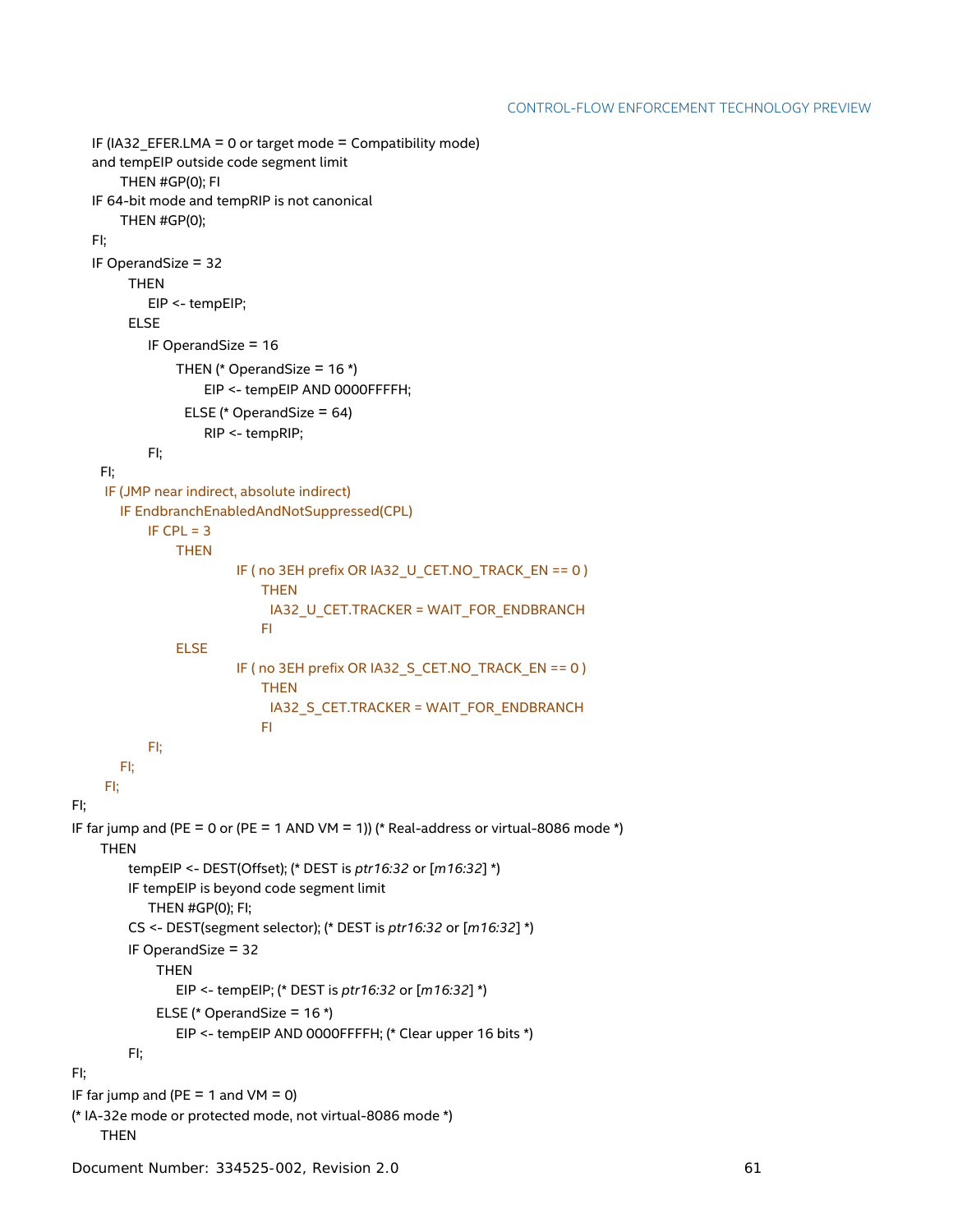```
 IF effective address in the CS, DS, ES, FS, GS, or SS segment is illegal 
         or segment selector in target operand NULL 
                 THEN #GP(0); FI; 
          IF segment selector index not within descriptor table limits 
             THEN #GP(new selector); FI; 
        Read type and access rights of segment descriptor; 
       IF (EFER.LMA = 0)
             THEN 
                 IF segment type is not a conforming or nonconforming code 
                 segment, call gate, task gate, or TSS 
                      THEN #GP(segment selector); FI; 
             ELSE 
                 IF segment type is not a conforming or nonconforming code segment 
                 call gate 
                      THEN #GP(segment selector); FI; 
        FI; 
        Depending on type and access rights: 
             GO TO CONFORMING-CODE-SEGMENT; 
             GO TO NONCONFORMING-CODE-SEGMENT; 
             GO TO CALL-GATE; 
             GO TO TASK-GATE; 
             GO TO TASK-STATE-SEGMENT; 
     ELSE 
          #GP(segment selector); 
CONFORMING-CODE-SEGMENT: 
   IF L-Bit = 1 and D-BIT = 1 and IA32 EFER.LMA = 1 THEN GP(new code segment selector); FI; 
     IF DPL > CPL 
        THEN #GP(segment selector); FI; 
     IF segment not present 
         THEN #NP(segment selector); FI; 
    tempEIP <- DEST(Offset); 
    IF OperandSize = 16 
          THEN tempEIP <- tempEIP AND 0000FFFFH; 
    FI; 
   IF (IA32 EFER.LMA = 0 or target mode = Compatibility mode) and
    tempEIP outside code segment limit 
        THEN #GP(0); FI 
    IF tempEIP is non-canonical 
        THEN #GP(0); FI; 
    IF ShadowStackEnabled(CPL) 
          IF (EFER.LMA and DEST(segment selector).L) = 0 
               (* If target is legacy or compatibility mode then the SSP must be in low 4G *) 
             IF (SSP & 0xFFFFFFFF00000000 != 0) 
                   THEN #GP(0); FI; 
        FI; 
    FI;
```
CS <- DEST[segment selector]; (\* Segment descriptor information also loaded \*)

FI;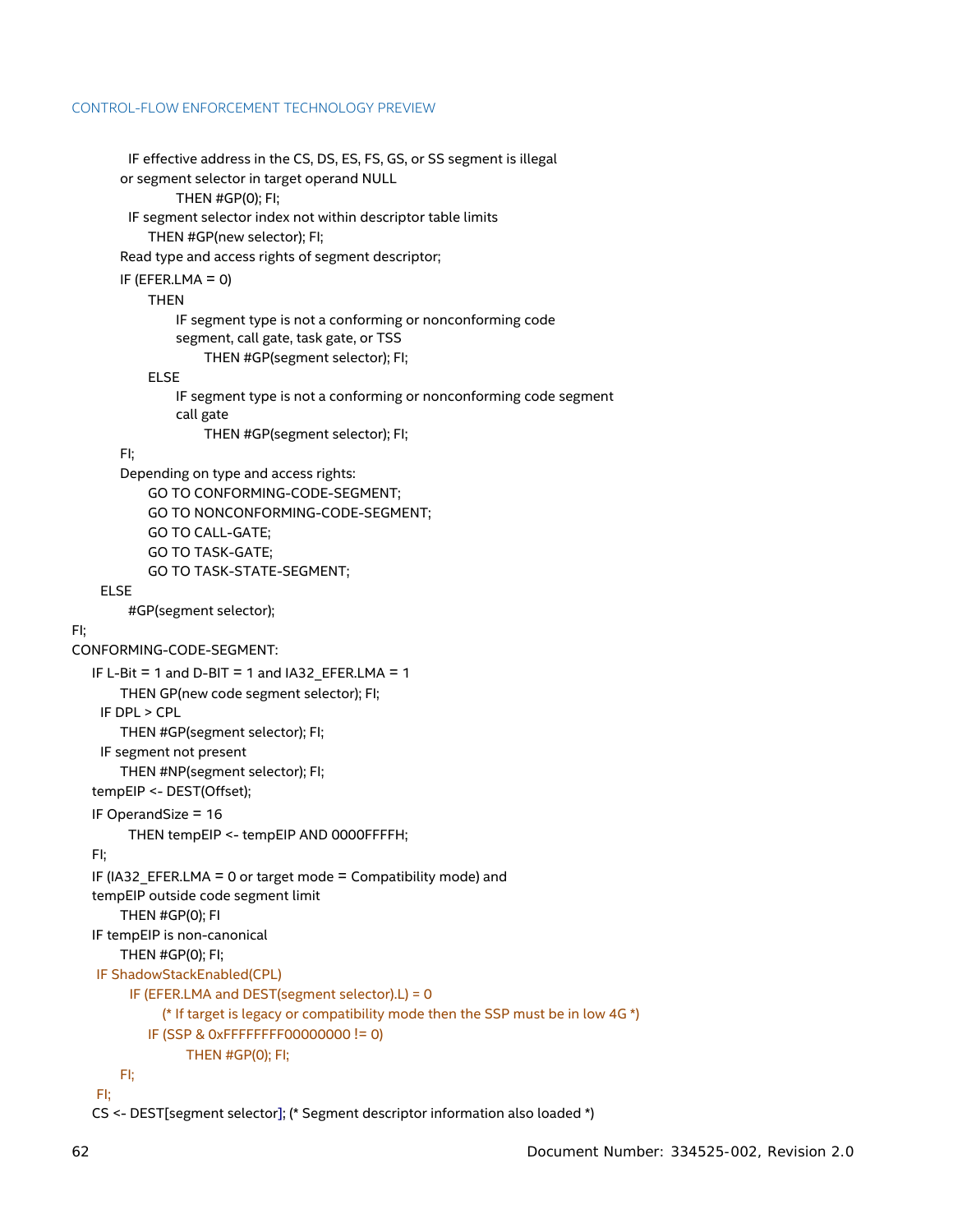```
 CS(RPL) <- CPL 
    EIP <- tempEIP; 
    IF EndbranchEnabled(CPL) 
       IF CPL = 3 THEN 
                IA32_U_CET.TRACKER = WAIT_FOR_ENDBRANCH
                  IA32_U_CET.SUPPRESS = 0 
            ELSE 
                 IA32_S_CET.TRACKER = WAIT_FOR_ENDBRANCH 
                 IA32 S CET.SUPPRESS = 0
        FI; 
    FI;
END; 
NONCONFORMING-CODE-SEGMENT: 
   IF L-Bit = 1 and D-BIT = 1 and IA32 EFER.LMA = 1 THEN GP(new code segment selector); FI; 
    IF (RPL > CPL) OR (DPL != CPL) 
        THEN #GP(code segment selector); FI; 
    IF segment not present 
        THEN #NP(segment selector); FI; 
    tempEIP <- DEST(Offset); 
    IF OperandSize = 16 
         THEN tempEIP <- tempEIP AND 0000FFFFH; FI; 
    IF (IA32_EFER.LMA = 0 OR target mode = Compatibility mode) 
    and tempEIP outside code segment limit 
        THEN #GP(0); FI 
    IF tempEIP is non-canonical THEN #GP(0); FI; 
    IF ShadowStackEnabled(CPL) 
         IF (EFER.LMA and DEST(segment selector).L) = 0 
               (* If target is legacy or compatibility mode then the SSP must be in low 4G *) 
            IF (SSP & 0xFFFFFFFF00000000 != 0) 
                  THEN #GP(0); FI; 
        FI; 
    FI; 
    CS <- DEST[segment selector]; (* Segment descriptor information also loaded *) 
    CS(RPL) <- CPL; 
    EIP <- tempEIP; 
    IF EndbranchEnabled(CPL) 
        IF CPL = 3 
            THEN 
                 IA32_U_CET.TRACKER = WAIT_FOR_ENDBRANCH 
                  IA32_U_CET.SUPPRESS = 0 
            ELSE 
                 IA32_S_CET.TRACKER = WAIT_FOR_ENDBRANCH 
                 IA32_S_CET.SUPPRESS = 0
        FI; 
    FI;
END; 
CALL-GATE: 
    IF call gate DPL < CPL
```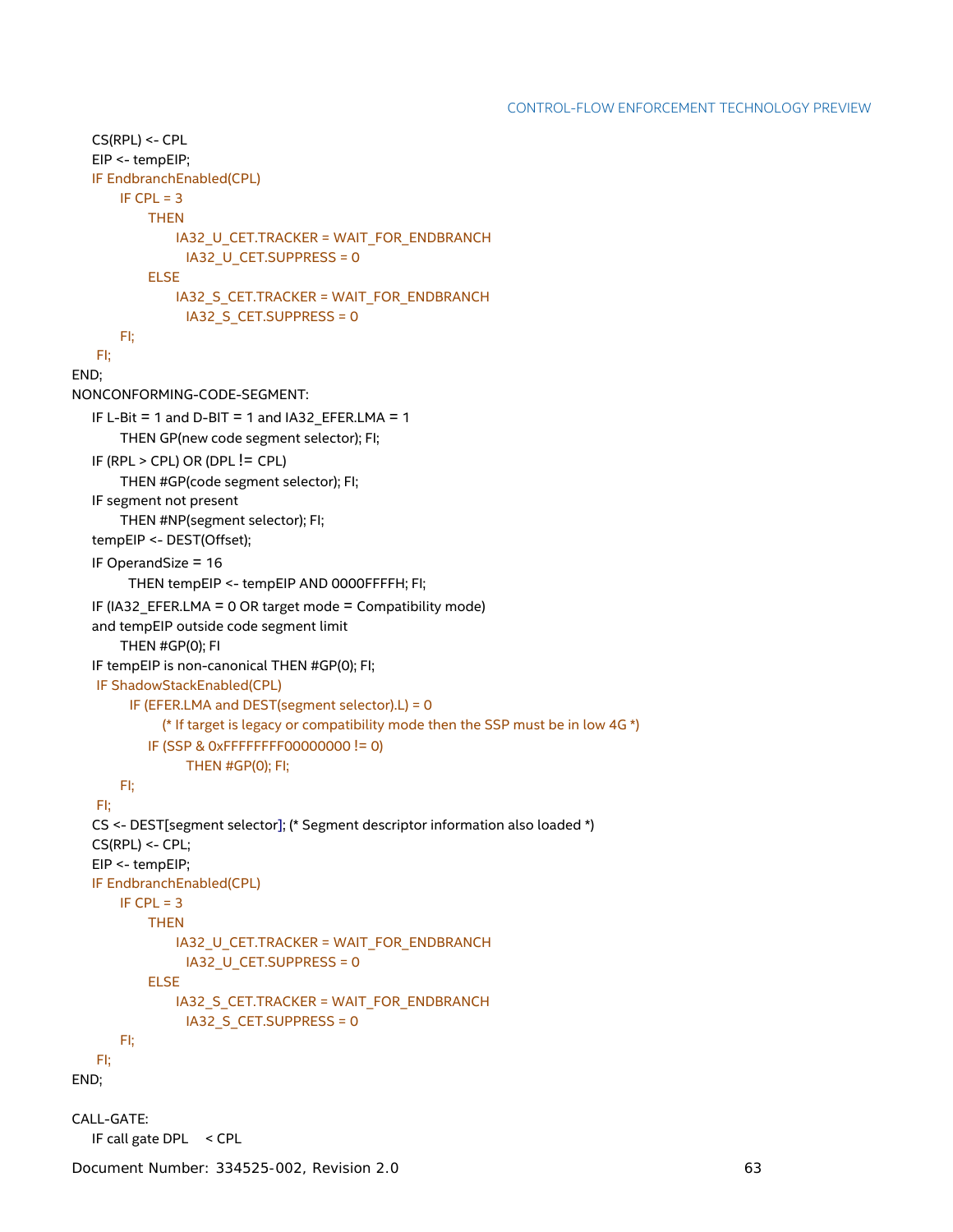```
 or call gate DPL < call gate segment-selector RPL 
             THEN #GP(call gate selector); FI; 
    IF call gate not present 
        THEN #NP(call gate selector); FI; 
    IF call gate code-segment selector is NULL 
        THEN #GP(0); FI; 
    IF call gate code-segment selector index outside descriptor table limits 
         THEN #GP(code segment selector); FI; 
    Read code segment descriptor; 
    IF code-segment segment descriptor does not indicate a code segment 
    or code-segment segment descriptor is conforming and DPL > CPL 
    or code-segment segment descriptor is non-conforming and DPL != CPL 
             THEN #GP(code segment selector); FI; 
    IF IA32_EFER.LMA = 1 and (code-segment descriptor is not a 64-bit code segment 
    or code-segment segment descriptor has both L-Bit and D-bit set) 
             THEN #GP(code segment selector); FI; 
    IF code segment is not present 
        THEN #NP(code-segment selector); FI; 
     IF instruction pointer is not within code-segment limit 
         THEN #GP(0); FI; 
     tempEIP <- DEST(Offset); 
     IF GateSize = 16 
          THEN tempEIP <- tempEIP AND 0000FFFFH; FI; 
    IF (IA32_EFER.LMA = 0 OR target mode = Compatibility mode) AND tempEIP 
    outside code segment limit 
        THEN #GP(0); FI 
    CS <- DEST[SegmentSelector); (* Segment descriptor information also loaded *) 
    CS(RPL) <- CPL; 
    EIP <- tempEIP; 
    IF EndbranchEnabled(CPL) 
        IF CPL = 3 
             THEN 
                IA32_U_CET.TRACKER = WAIT_FOR_ENDBRANCH;
                   IA32_U_CET.SUPPRESS = 0 
             ELSE 
                IA32_S_CET.TRACKER = WAIT_FOR_ENDBRANCH;
                   IA32_S_CET.SUPPRESS = 0 
        FI; 
    FI;
END; 
TASK-GATE: 
    IF task gate DPL < CPL 
    or task gate DPL < task gate segment-selector RPL 
        THEN #GP(task gate selector); FI; 
    IF task gate not present 
        THEN #NP(gate selector); FI; 
    Read the TSS segment selector in the task-gate descriptor; 
    IF TSS segment selector local/global bit is set to local 
    or index not within GDT limits
```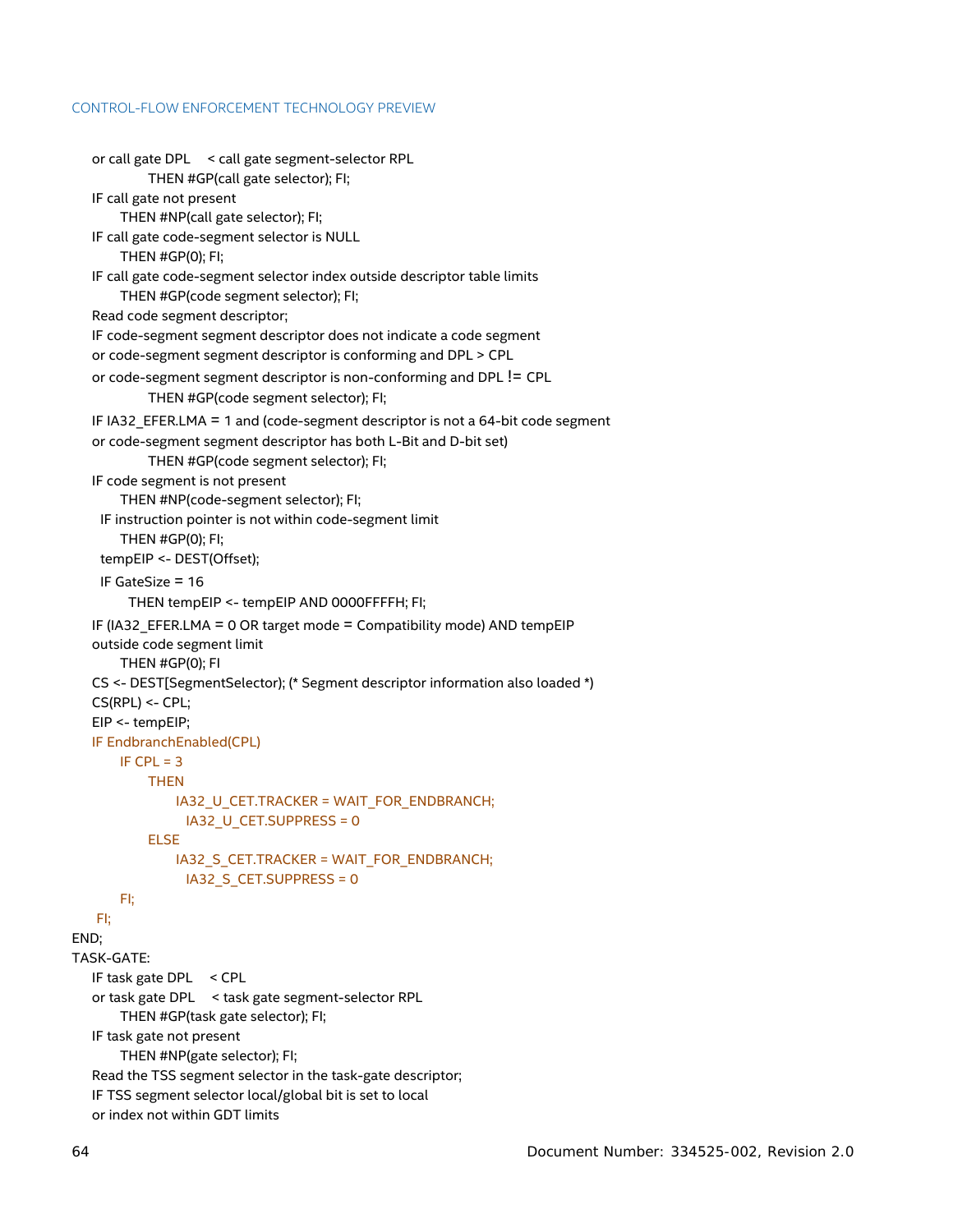```
 or TSS descriptor specifies that the TSS is busy 
        THEN #GP(TSS selector); FI; 
     IF TSS not present 
        THEN #NP(TSS selector); FI; 
     SWITCH-TASKS to TSS; 
     IF EIP not within code segment limit 
        THEN #GP(0); FI; 
END; 
TASK-STATE-SEGMENT: 
    IF TSS DPL < CPL 
    or TSS DPL < TSS segment-selector RPL 
    or TSS descriptor indicates TSS not available 
        THEN #GP(TSS selector); FI; 
    IF TSS is not present 
        THEN #NP(TSS selector); FI; 
    SWITCH-TASKS to TSS; 
    IF EIP not within code segment limit 
        THEN #GP(0); FI;
```
END;

## Flags Affected

All flags are affected if a task switch occurs; no flags are affected if a task switch does not occur.

## Protected Mode Exceptions

| $\#GP(0)$         | If offset in target operand, call gate, or TSS is beyond the code segment limits.                                                                                                                               |  |  |  |  |  |
|-------------------|-----------------------------------------------------------------------------------------------------------------------------------------------------------------------------------------------------------------|--|--|--|--|--|
|                   | If the segment selector in the destination operand, call gate, task gate, or TSS is<br>NULL.                                                                                                                    |  |  |  |  |  |
|                   | If a memory operand effective address is outside the CS, DS, ES, FS, or GS segment<br>limit.                                                                                                                    |  |  |  |  |  |
|                   | If the DS, ES, FS, or GS register is used to access memory and it contains a NULL<br>segment selector.                                                                                                          |  |  |  |  |  |
|                   | If target mode is compatibility mode and SSP is not in low 4G.                                                                                                                                                  |  |  |  |  |  |
| $\#GP$ (selector) | If the segment selector index is outside descriptor table limits.                                                                                                                                               |  |  |  |  |  |
|                   | If the segment descriptor pointed to by the segment selector in the -destination oper-<br>and is not for a conforming-code segment, nonconforming-code segment, call gate,<br>task gate, or task state segment. |  |  |  |  |  |
|                   | If the DPL for a nonconforming-code segment is not equal to the CPL                                                                                                                                             |  |  |  |  |  |
|                   | (When not using a call gate.) If the RPL for the segment's segment selector is greater<br>than the CPL.                                                                                                         |  |  |  |  |  |
|                   | If the DPL for a conforming-code segment is greater than the CPL.                                                                                                                                               |  |  |  |  |  |
|                   | If the DPL from a call-gate, task-gate, or TSS segment descriptor is less than the CPL<br>or than the RPL of the call-gate, task-gate, or TSS's segment selector.                                               |  |  |  |  |  |
|                   | If the segment descriptor for selector in a call gate does not indicate it is a code seg-<br>ment.                                                                                                              |  |  |  |  |  |
|                   | If the segment descriptor for the segment selector in a task gate does not indicate an<br>available TSS.                                                                                                        |  |  |  |  |  |
|                   | If the segment selector for a TSS has its local/global bit set for local.                                                                                                                                       |  |  |  |  |  |
|                   | If a TSS segment descriptor specifies that the TSS is busy or not available.                                                                                                                                    |  |  |  |  |  |
| $\#SS(0)$         | If a memory operand effective address is outside the SS segment limit.                                                                                                                                          |  |  |  |  |  |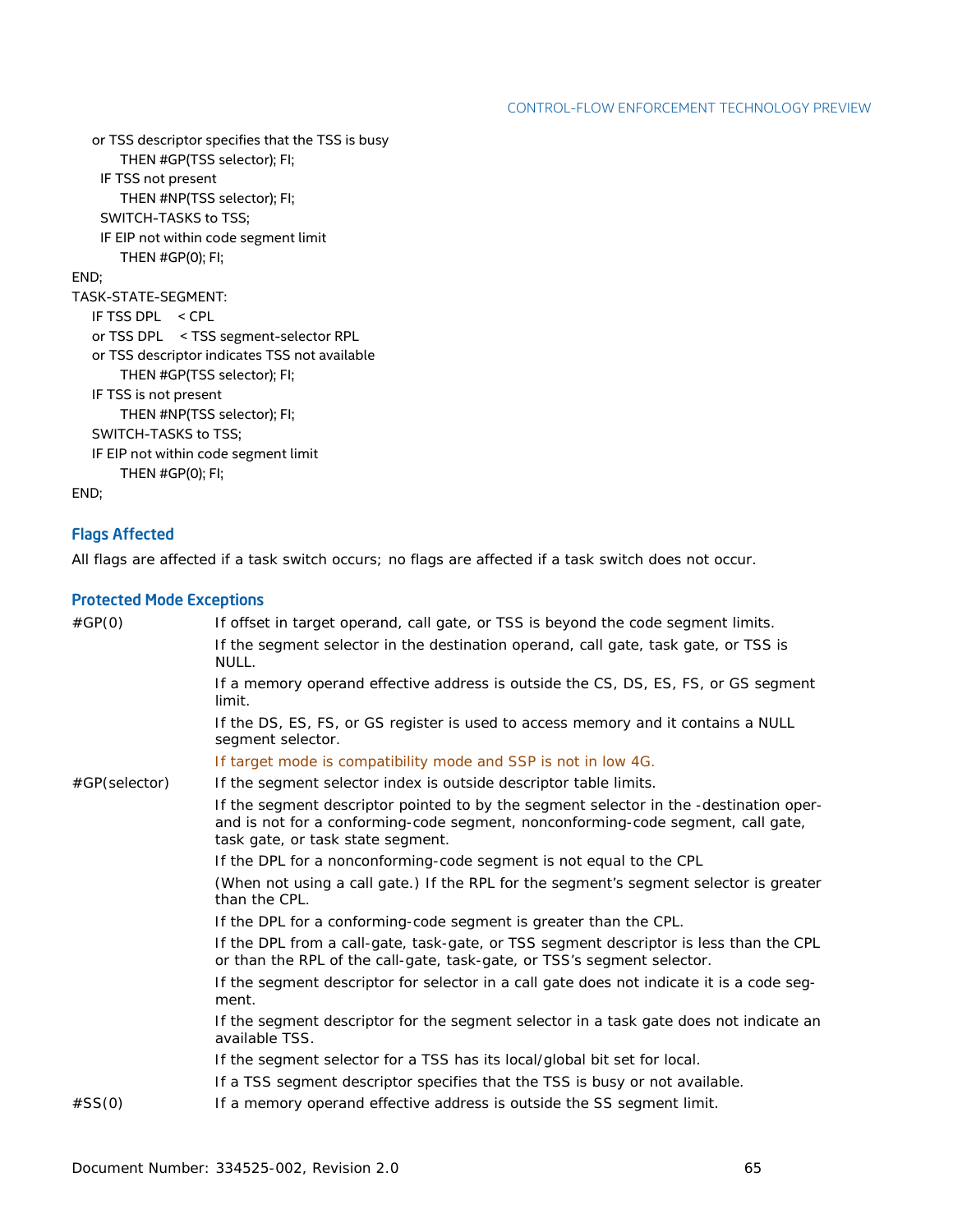| #NP (selector)  | If the code segment being accessed is not present.                                                                                                                    |
|-----------------|-----------------------------------------------------------------------------------------------------------------------------------------------------------------------|
|                 | If call gate, task gate, or TSS not present.                                                                                                                          |
| #PF(fault-code) | If a page fault occurs.                                                                                                                                               |
| $\#AC(0)$       | If alignment checking is enabled and an unaligned memory reference is made while<br>the current privilege level is 3. (Only occurs when fetching target from memory.) |
| #UD             | If the LOCK prefix is used.                                                                                                                                           |

# Real-Address Mode Exceptions

| #GP | If a memory operand effective address is outside the CS, DS, ES, FS, or GS segment<br>limit. |
|-----|----------------------------------------------------------------------------------------------|
|     | If a memory operand effective address is outside the CS, DS, ES, FS, or GS segment<br>limit. |
| #SS | If a memory operand effective address is outside the SS segment limit.                       |
| #UD | If the LOCK prefix is used.                                                                  |

# Virtual-8086 Mode Exceptions

| $\#GP(0)$         | If the target operand is beyond the code segment limits.                                                                       |  |  |  |
|-------------------|--------------------------------------------------------------------------------------------------------------------------------|--|--|--|
|                   | If a memory operand effective address is outside the CS, DS, ES, FS, or GS segment<br>limit.                                   |  |  |  |
| $\#SS(0)$         | If a memory operand effective address is outside the SS segment limit.                                                         |  |  |  |
| $#PF(fault-code)$ | If a page fault occurs.                                                                                                        |  |  |  |
| $\#AC(0)$         | If alignment checking is enabled and an unaligned memory reference is made. (Only<br>occurs when fetching target from memory.) |  |  |  |
| #UD               | If the LOCK prefix is used.                                                                                                    |  |  |  |

# Compatibility Mode Exceptions

Same as 64-bit mode exceptions.

# 64-Bit Mode Exceptions

| $\#GP(0)$     | If a memory address is non-canonical.                                                                                                                                                |
|---------------|--------------------------------------------------------------------------------------------------------------------------------------------------------------------------------------|
|               | If target offset in destination operand is non-canonical.                                                                                                                            |
|               | If target offset in destination operand is beyond the new code segment limit.                                                                                                        |
|               | If the segment selector in the destination operand is NULL.                                                                                                                          |
|               | If the code segment selector in the 64-bit gate is NULL.                                                                                                                             |
|               | If transitioning to compatibility mode and the SSP is beyond 4G.                                                                                                                     |
| #GP(selector) | If the code segment or 64-bit call gate is outside descriptor table limits.                                                                                                          |
|               | If the code segment or 64-bit call gate overlaps non-canonical space.                                                                                                                |
|               | If the segment descriptor from a 64-bit call gate is in non-canonical space.                                                                                                         |
|               | If the segment descriptor pointed to by the segment selector in the -destination oper-<br>and is not for a conforming-code segment, nonconforming-code segment, 64-bit call<br>gate. |
|               | If the segment descriptor pointed to by the segment selector in the -destination oper-<br>and is a code segment, and has both the D-bit and the L-bit set.                           |
|               | If the DPL for a nonconforming-code segment is not equal to the CPL, or the RPL for<br>the segment's segment selector is greater than the CPL.                                       |
|               | If the DPL for a conforming-code segment is greater than the CPL.                                                                                                                    |
|               | If the DPL from a 64-bit call-gate is less than the CPL or than the RPL of the 64-bit call-<br>gate.                                                                                 |
|               |                                                                                                                                                                                      |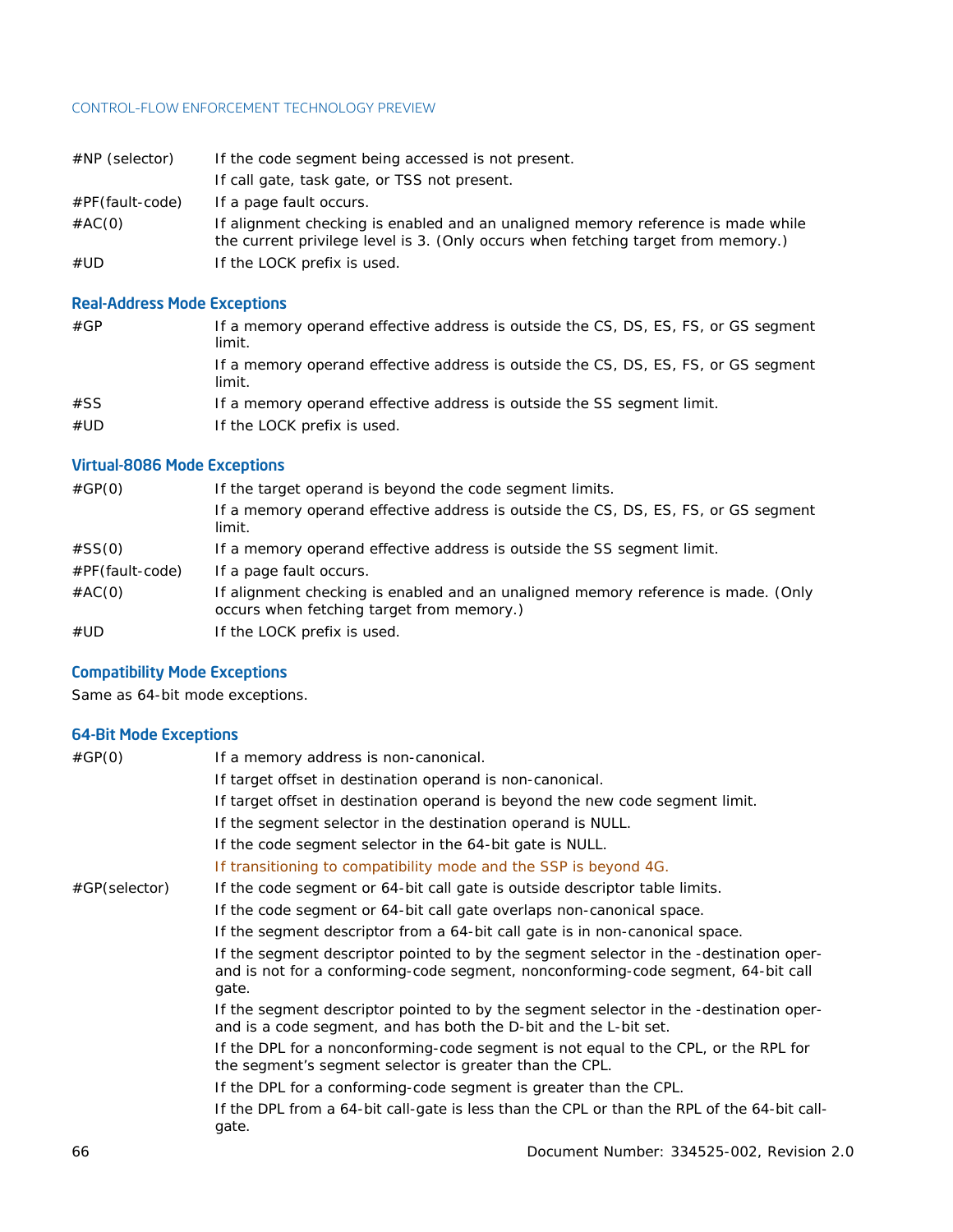|                 | If the upper type field of a 64-bit call gate is not 0x0.                                                                       |
|-----------------|---------------------------------------------------------------------------------------------------------------------------------|
|                 | If the segment selector from a 64-bit call gate is beyond the descriptor table limits.                                          |
|                 | If the code segment descriptor pointed to by the selector in the 64-bit gate doesn't<br>have the L-bit set and the D-bit clear. |
|                 | If the segment descriptor for a segment selector from the 64-bit call gate does not<br>indicate it is a code segment.           |
|                 | If the code segment is non-confirming and CPL != DPL.                                                                           |
|                 | If the code segment is confirming and CPL < DPL.                                                                                |
| #NP(selector)   | If a code segment or 64-bit call gate is not present.                                                                           |
| #UD             | (64-bit mode only) If a far jump is direct to an absolute address in memory.                                                    |
|                 | If the LOCK prefix is used.                                                                                                     |
| #PF(fault-code) | If a page fault occurs.                                                                                                         |
| #AC(0)          | If alignment checking is enabled and an unaligned memory reference is made while<br>the current privilege level is 3.           |
|                 | If CPUID.01H: ECX.MONITOR[bit 3] = 0.                                                                                           |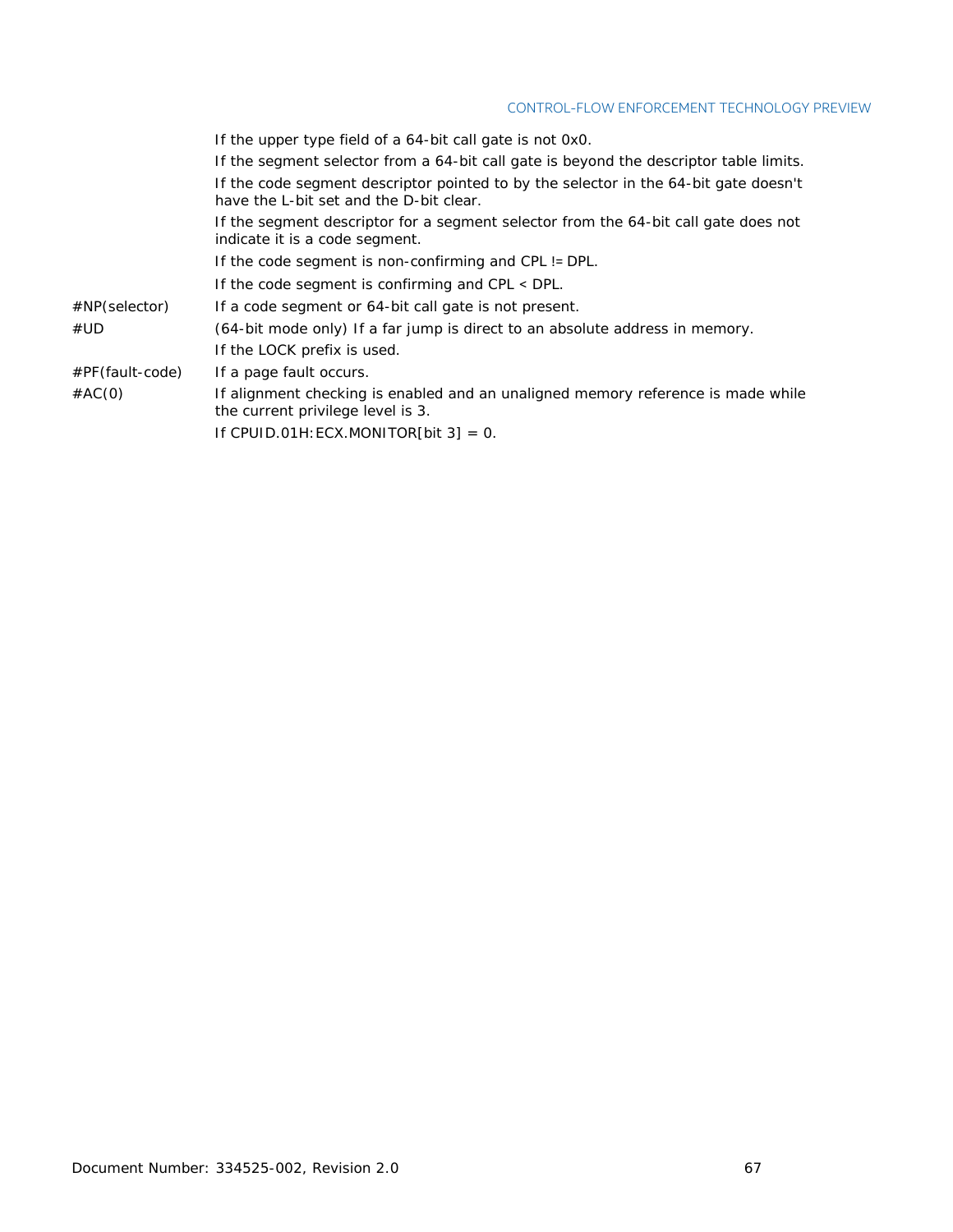# **4.4 RET—Return from Procedure**

| Opcode*        | Instruction | Op/<br>En | 64-<br>Bit<br>Mode | Compat/<br>Leg<br>Mode | <b>Description</b>                                                     |
|----------------|-------------|-----------|--------------------|------------------------|------------------------------------------------------------------------|
| C <sub>3</sub> | <b>RET</b>  | <b>NP</b> | Valid              | Valid                  | Near return to calling<br>procedure.                                   |
| CB             | <b>RET</b>  | <b>NP</b> | Valid              | Valid                  | Far return to calling procedure.                                       |
| $C2$ iw        | RET imm16   |           | Valid              | Valid                  | Near return to calling<br>procedure and pop imm16<br>bytes from stack. |
| CA iw          | RET imm16   |           | Valid              | Valid                  | Far return to calling procedure<br>and pop imm16 bytes from<br>stack.  |

| <b>Instruction Operand Encoding</b> |           |           |           |           |  |  |
|-------------------------------------|-----------|-----------|-----------|-----------|--|--|
| Op/<br>En                           | Operand 1 | Operand 2 | Operand 3 | Operand 4 |  |  |
| <b>NP</b>                           | <b>NA</b> | NA        | <b>NA</b> | <b>NA</b> |  |  |
|                                     | imm16     | <b>NA</b> | <b>NA</b> | <b>NA</b> |  |  |

## **Description**

Transfers program control to a return address located on the top of the stack. The address is usually placed on the stack by a CALL instruction, and the return is made to the instruction that follows the CALL instruction.

The optional source operand specifies the number of stack bytes to be released after the return address is popped; the default is none. This operand can be used to release parameters from the stack that were passed to the called procedure and are no longer needed. It must be used when the CALL instruction used to switch to a new procedure uses a call gate with a non-zero word count to access the new procedure. Here, the source operand for the RET instruction must specify the same number of bytes as is specified in the word count field of the call gate.

The RET instruction can be used to execute three different types of returns.

- **Near return** A return to a calling procedure within the current code segment (the segment currently pointed to by the CS register), sometimes referred to as an intrasegment return.
- **Far return** A return to a calling procedure located in a different segment than the current code segment, sometimes referred to as an intersegment return.
- **Inter-privilege-level far return** A far return to a different privilege level than that of the currently executing program or procedure.

The inter-privilege-level return type can only be executed in protected mode. See the section titled "Calling Procedures Using Call and RET" in Chapter 6 of the *Intel® 64 and IA-32 Architectures Software Developer's Manual, Volume 1*, for detailed information on near, far, and inter-privilege-level returns.

When executing a near return, the processor pops the return instruction pointer (offset) from the top of the stack into the EIP register and begins program execution at the new instruction pointer. The CS register is unchanged.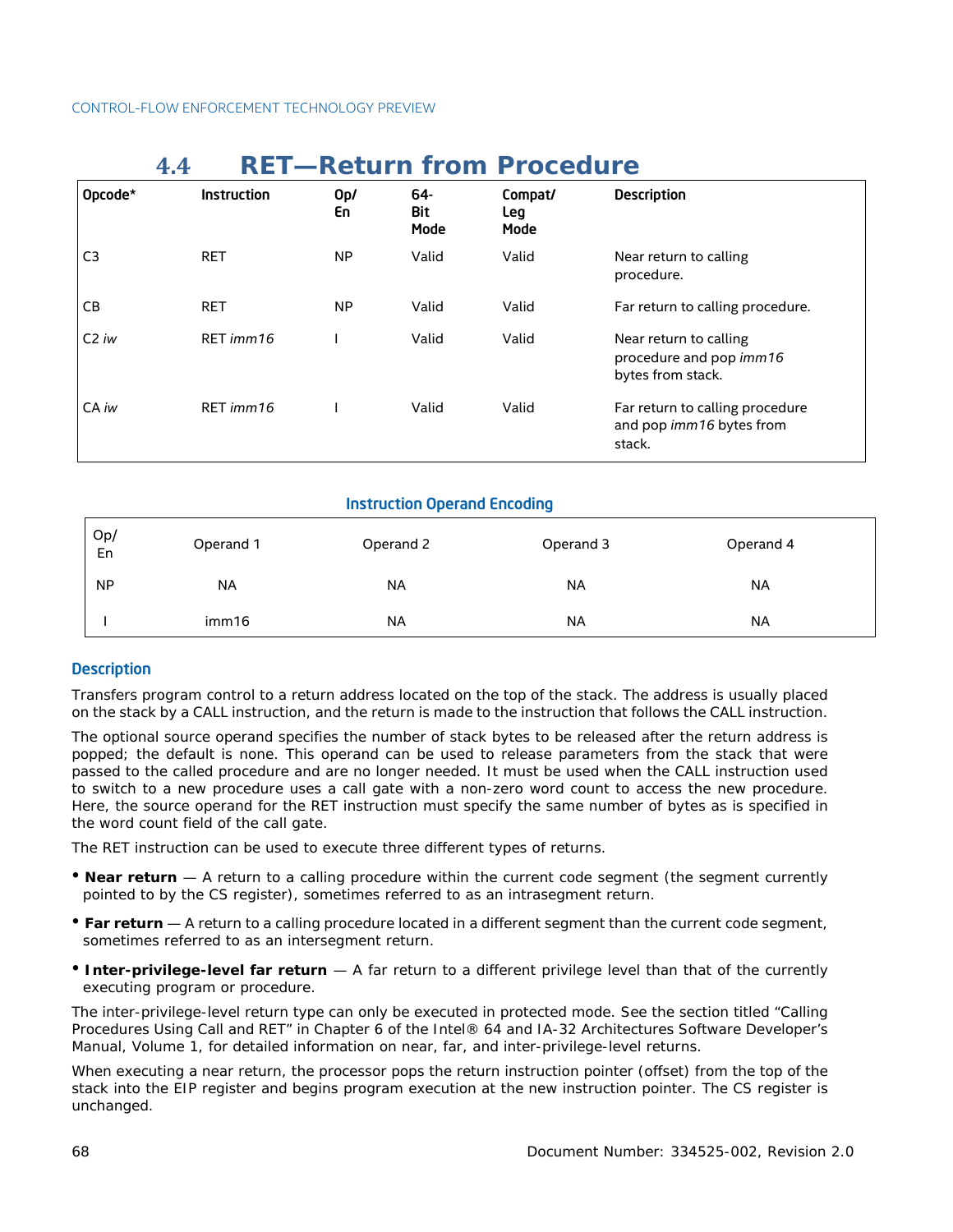When executing a far return, the processor pops the return instruction pointer from the top of the stack into the EIP register, then pops the segment selector from the top of the stack into the CS register. The processor then begins program execution in the new code segment at the new instruction pointer.

The mechanics of an inter-privilege-level far return are similar to an intersegment return, except that the processor examines the privilege levels and access rights of the code and stack segments being returned to determine if the control transfer is allowed to be made. The DS, ES, FS, and GS segment registers are cleared by the RET instruction during an inter-privilege-level return if they refer to segments that are not allowed to be accessed at the new privilege level. Since a stack switch also occurs on an inter-privilege level return, the ESP and SS registers are loaded from the stack.

If parameters are passed to the called procedure during an inter-privilege level call, the optional source operand must be used with the RET instruction to release the parameters on the return. Here, the parameters are released both from the called procedure's stack and the calling procedure's stack (that is, the stack being returned to).

In 64-bit mode, the default operation size of this instruction is the stack-address size, i.e. 64 bits. This applies to near returns, not far returns; the default operation size of far returns is 32 bits.

#### **Operation**

```
(* Near return *) 
IF instruction = near return 
    THEN; 
         IF OperandSize = 32 
            THEN
                  IF top 4 bytes of stack not within stack limits 
                       THEN #SS(0); FI; 
                 EIP < Pop();
                     IF ShadowStackEnabled(CPL) 
                           tempSsEIP = PopShadowStack4B(); 
                           IF EIP != TempSsEIP 
                                THEN #CP(NEAR_RET); FI; 
                     FI; 
             ELSE 
                  IF OperandSize = 64 
                       THEN 
                           IF top 8 bytes of stack not within stack limits 
                                THEN #SS(0); FI; 
                           RIP <- Pop(); 
                                IF ShadowStackEnabled(CPL) 
                                      tempSsEIP = PopShadowStack8B(); 
                                      IF RIP != tempSsEIP 
                                           THEN #CP(NEAR_RET); FI; 
FI; and the state of the state of the FI;
                       ELSE (* OperandSize = 16 *) 
                           IF top 2 bytes of stack not within stack limits 
                                THEN #SS(0); FI; 
                           tempEIP <- Pop(); 
                           tempEIP <- tempEIP AND 0000FFFFH; 
                           IF tempEIP not within code segment limits 
                                THEN #GP(0); FI; 
                           EIP <- tempEIP; 
                                IF ShadowStackEnabled(CPL) 
                                      tempSsEip = PopShadowStack4B();
```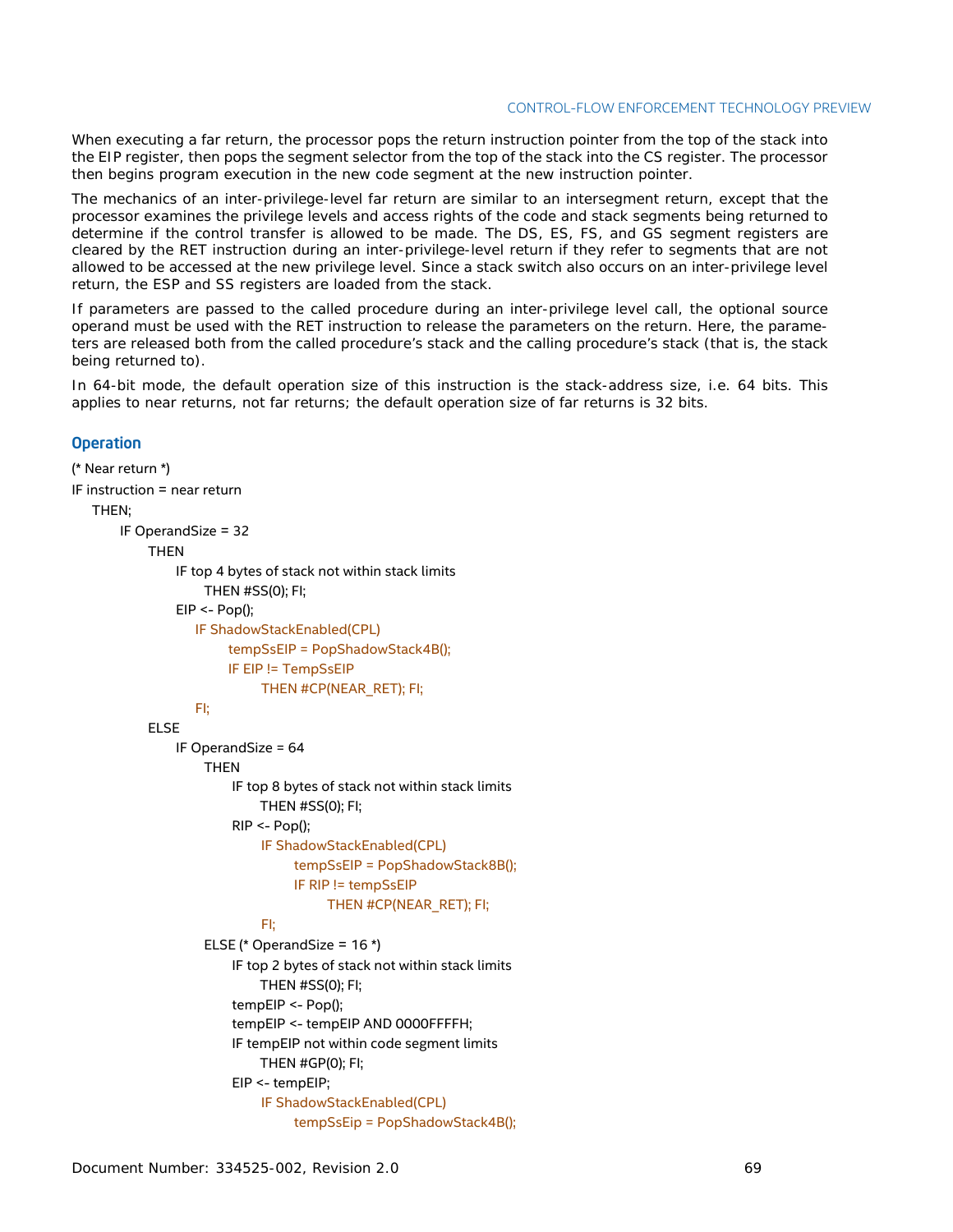```
 IF EIP != tempSsEIP 
                                           THEN #CP(NEAR_RET); FI; 
FI; and the state of the state of the FI;
                  FI; 
        FI; 
    IF instruction has immediate operand 
         THEN (* Release parameters from stack *) 
             IF StackAddressSize = 32 
                 THEN
                      ESP < -ESP + SRC;
                  ELSE 
                       IF StackAddressSize = 64 
                           THEN 
                                RSP <- RSP + SRC; 
                           ELSE (* StackAddressSize = 16 *) 
                               SP < - SP + SRC;
                       FI; 
             FI; 
    FI; 
FI; 
(* Real-address mode or virtual-8086 mode *) 
IF ((PE = 0) or (PE = 1 AND VM = 1)) and instruction = far return
    THEN 
         IF OperandSize = 32 
             THEN 
                  IF top 8 bytes of stack not within stack limits 
                       THEN #SS(0); FI; 
                 EIP < Pop();
                  CS <- Pop(); (* 32-bit pop, high-order 16 bits discarded *) 
             ELSE (* OperandSize = 16 *) 
                  IF top 4 bytes of stack not within stack limits 
                       THEN #SS(0); FI; 
                  tempEIP <- Pop(); 
                  tempEIP <- tempEIP AND 0000FFFFH; 
                  IF tempEIP not within code segment limits 
                       THEN #GP(0); FI; 
                  EIP <- tempEIP; 
                  CS <- Pop(); (* 16-bit pop *) 
        FI; 
    IF instruction has immediate operand 
         THEN (* Release parameters from stack *) 
            SP < - SP + (SRC AND FFFFH);
    FI; 
FI; 
(* Protected mode, not virtual-8086 mode *) 
IF (PE = 1 and VM = 0 and IA32_EFER.LMA = 0) and instruction = far return 
    THEN
```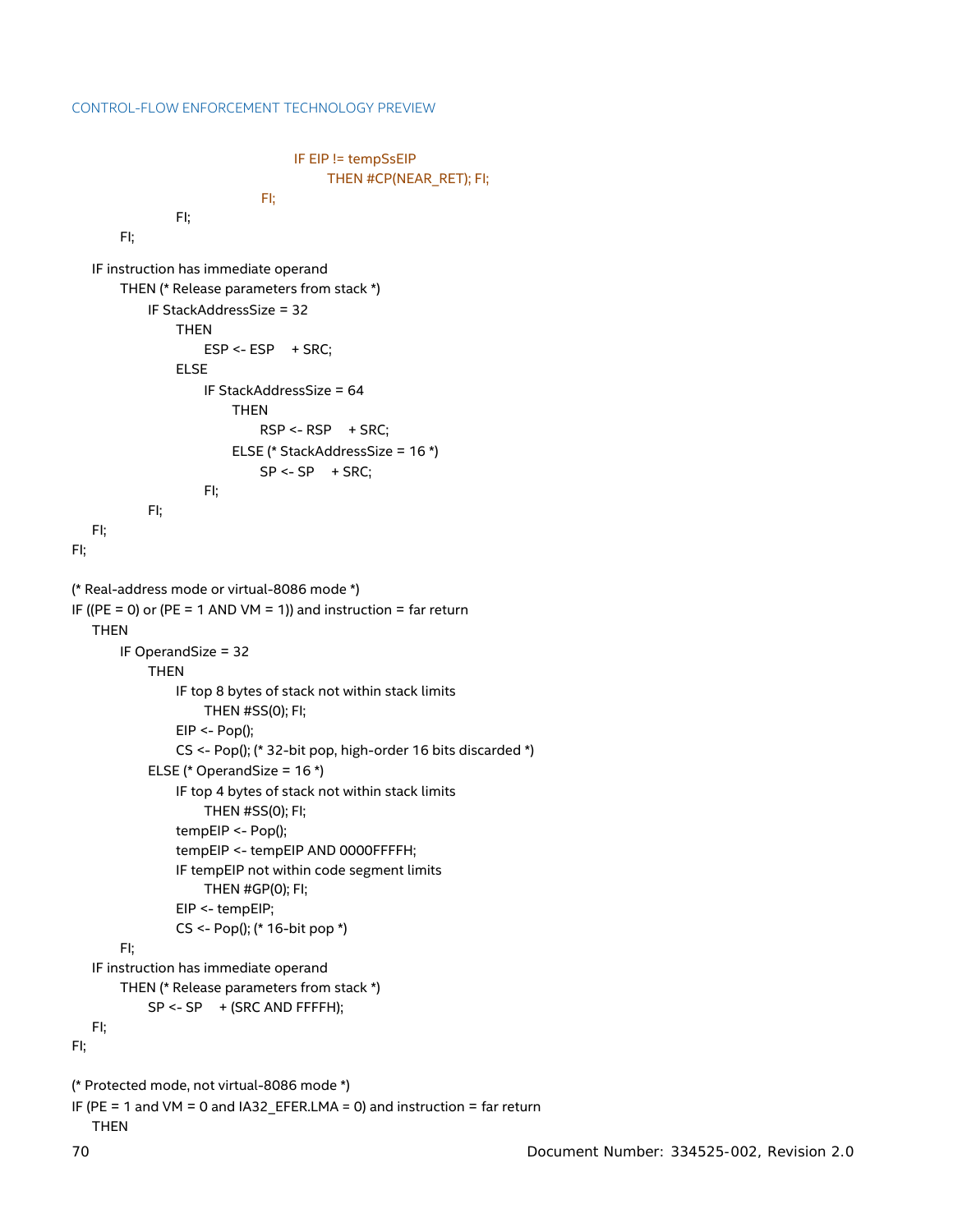```
 IF OperandSize = 32 
             THEN 
                 IF second doubleword on stack is not within stack limits 
                      THEN #SS(0); FI; 
             ELSE (* OperandSize = 16 *) 
                 IF second word on stack is not within stack limits 
                      THEN #SS(0); FI; 
        FI; 
    IF return code segment selector is NULL 
         THEN #GP(0); FI; 
    IF return code segment selector addresses descriptor beyond descriptor table limit 
         THEN #GP(selector); FI; 
    Obtain descriptor to which return code segment selector points from descriptor table; 
    IF return code segment descriptor is not a code segment 
         THEN #GP(selector); FI; 
    IF return code segment selector RPL < CPL 
         THEN #GP(selector); FI; 
    IF return code segment descriptor is conforming 
    and return code segment DPL > return code segment selector RPL 
         THEN #GP(selector); FI; 
    IF return code segment descriptor is non-conforming and return code 
   segment DPL<sup>1</sup> return code segment selector RPL
         THEN #GP(selector); FI; 
    IF return code segment descriptor is not present 
         THEN #NP(selector); FI: 
    IF return code segment selector RPL > CPL 
         THEN GOTO RETURN-OUTER-PRIVILEGE-LEVEL; 
         ELSE GOTO RETURN-TO-SAME-PRIVILEGE-LEVEL; 
    FI; 
FI; 
RETURN-SAME-PRIVILEGE-LEVEL: 
    IF the return instruction pointer is not within the return code segment limit 
         THEN #GP(0); FI; 
    IF OperandSize = 32 
       THEN
            EIP < Pop();
             CS <- Pop(); (* 32-bit pop, high-order 16 bits discarded *) 
        ELSE (* OperandSize = 16 *) 
            EIP < Pop();
             EIP <- EIP AND 0000FFFFH; 
             CS <- Pop(); (* 16-bit pop *) FI; 
    IF instruction has immediate operand 
         THEN (* Release parameters from stack *) 
             IF StackAddressSize = 32 
                 THEN 
                      ESP <- ESP + SRC; 
                 ELSE (* StackAddressSize = 16 *) 
                     SP < - SP + SRC;
             FI; 
    FI;
```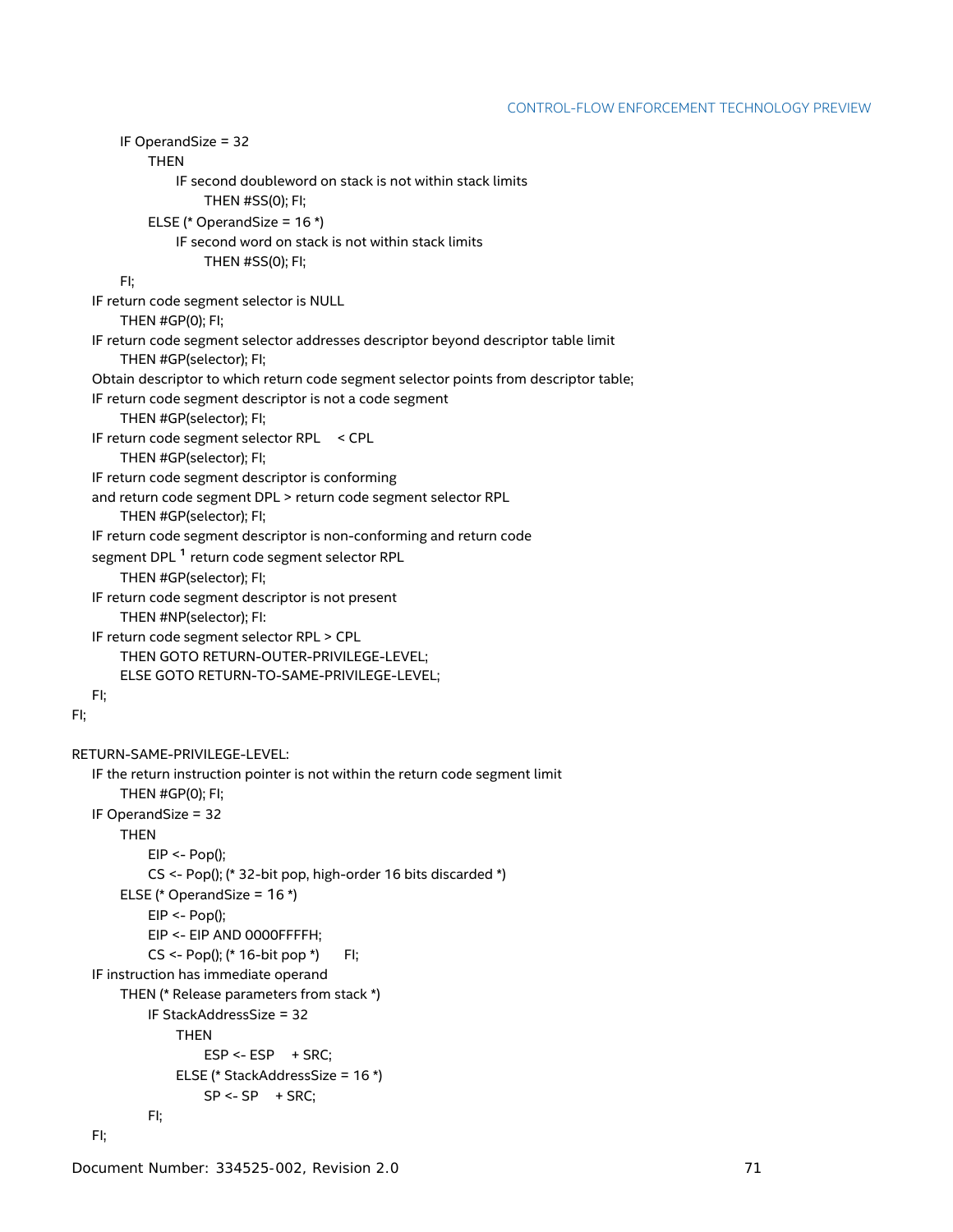```
 IF ShadowStackEnabled(CPL) 
          (* SSP must be 8 byte aligned *) 
         IF SSP AND 0x7 != 0 THEN #CP(FAR-RET/IRET); FI; 
          prevSSP = PopShadowStack8B(); 
          tempSsLIP = PopShadowStack8B(); 
          tempSsCS = PopShadowStack8B(); 
          (* do a 64 bit-compare to check if any bits beyond bit 15 are set *) 
          tempCS = CS; (* zero extended to 64 bit *) 
          IF tempCS != tempSsCS 
               THEN #CP(FAR-RET/IRET); FI; 
          (* do a 64 bit-compare *) 
          IF CSBASE + RIP != tempSsLIP 
               THEN #CP(FAR-RET/IRET); FI; 
          (* prevSSP must be 4 byte aligned *) 
          IF prevSSP AND 0x3 != 0 
               THEN #CP(FAR-RET/IRET); FI; 
          (* If returning to compatibility mode then SSP must be in low 4G *) 
       IF ((EFER.LMA and CS.L) = 0 AND prevSSP[63:32] != 0)
               THEN #GP(0); FI; 
          SSP <-prevSSP 
    FI; 
END;
```

```
RETURN-OUTER-PRIVILEGE-LEVEL:
```

```
IF top (16 + SRC) bytes of stack are not within stack limits (OperandSize = 32)
or top (8 + \text{SRC}) bytes of stack are not within stack limits (OperandSize = 16)
          THEN #SS(0); FI; 
 Read return segment selector; 
 IF stack segment selector is NULL 
     THEN #GP(0); FI; 
 IF return stack segment selector index is not within its descriptor table limits 
     THEN #GP(selector); FI; 
 Read segment descriptor pointed to by return segment selector; 
 IF stack segment selector RPL != RPL of the return code segment selector 
 or stack segment is not a writable data segment 
 or stack segment descriptor DPL != RPL of the return code segment selector 
          THEN #GP(selector); FI; 
 IF stack segment not present 
     THEN #SS(StackSegmentSelector); FI; 
 IF the return instruction pointer is not within the return code segment limit 
     THEN #GP(0); FI; 
 IF OperandSize = 32 
     THEN 
         EIP < Pop();
          CS <- Pop(); (* 32-bit pop, high-order 16 bits discarded; segment descriptor loaded *) 
          CS(RPL) <- CPL; 
          IF instruction has immediate operand 
              THEN (* Release parameters from called procedure's stack *)
```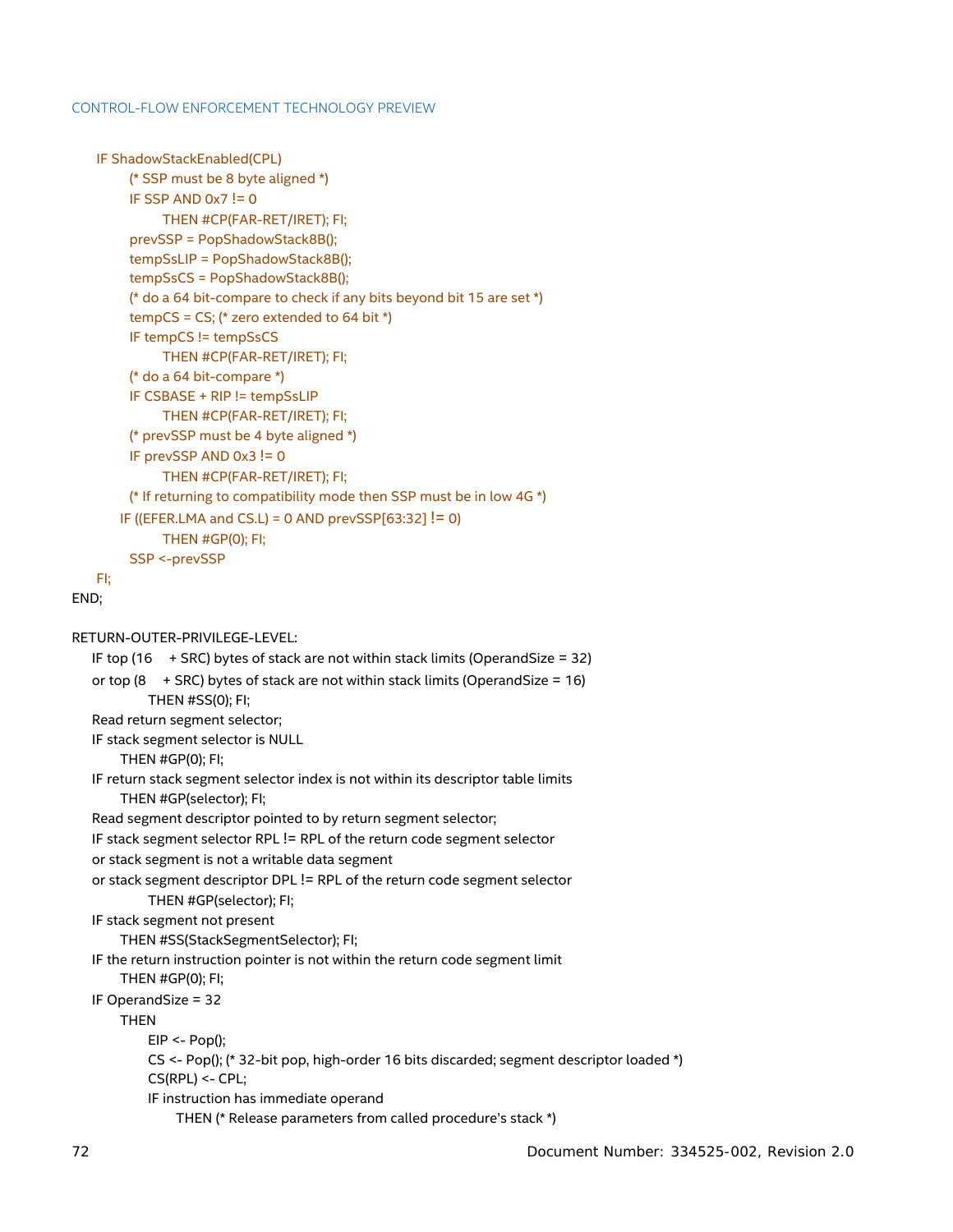```
 IF StackAddressSize = 32 
                       THEN 
                           ESP < -ESP + SRC;
                       ELSE (* StackAddressSize = 16 *) 
                           SP < - SP + SRC; FI; 
         FI; 
         tempESP <- Pop(); 
         tempSS <- Pop(); (* 32-bit pop, high-order 16 bits discarded; seg. descriptor loaded *) 
     ELSE (* OperandSize = 16 *) 
        EIP < Pop();
         EIP <- EIP AND 0000FFFFH; 
         CS <- Pop(); (* 16-bit pop; segment descriptor loaded *) 
         CS(RPL) <- CPL; 
         IF instruction has immediate operand 
              THEN (* Release parameters from called procedure's stack *) 
                   IF StackAddressSize = 32 
                       THEN 
                            ESP <- ESP + SRC; 
                       ELSE (* StackAddressSize = 16 *) 
                           SP < - SP + SRC;
                   FI; 
         FI; 
         tempESP <- Pop(); 
          tempSS <- Pop(); (* 16-bit pop; segment descriptor loaded *) 
 FI; 
 IF ShadowStackEnabled(CPL) 
        (* check if 8 byte aligned *) 
       IF SSP AND 0x7 != 0 THEN #CP(FAR-RET/IRET); FI; 
        IF ReturnCodeSegmentSelector(RPL) !=3 
           THEN
                   tempSSP = PopShadowStack8B(); 
                   tempSsEIP = PopShadowStack8B(); 
                   tempSsCS = PopShadowStack8B(); 
                   (* Do 64 bit compare to detect bits beyond 15 being set *) 
                   tempCS = CS; (* zero extended to 64 bit *) 
                   IF tempCS != tempSsCS 
                        THEN #CP(FAR-RET/IRET); FI; 
                   (* Do 64 bit compare *) 
                   IF CSBASE + RIP != tempSsEIP 
                        THEN #CP(FAR-RET/IRET); FI; 
                   (* check if 4 byte aligned *) 
                   IF tempSSP AND 0x3 != 0 
                        THEN #CP(FAR-RET/IRET); FI; 
    FI; 
 FI; 
 tempOldCPL = CPL;
```
 CPL <- ReturnCodeSegmentSelector(RPL); (\* update SS:ESP after CPL broadcast complete \*)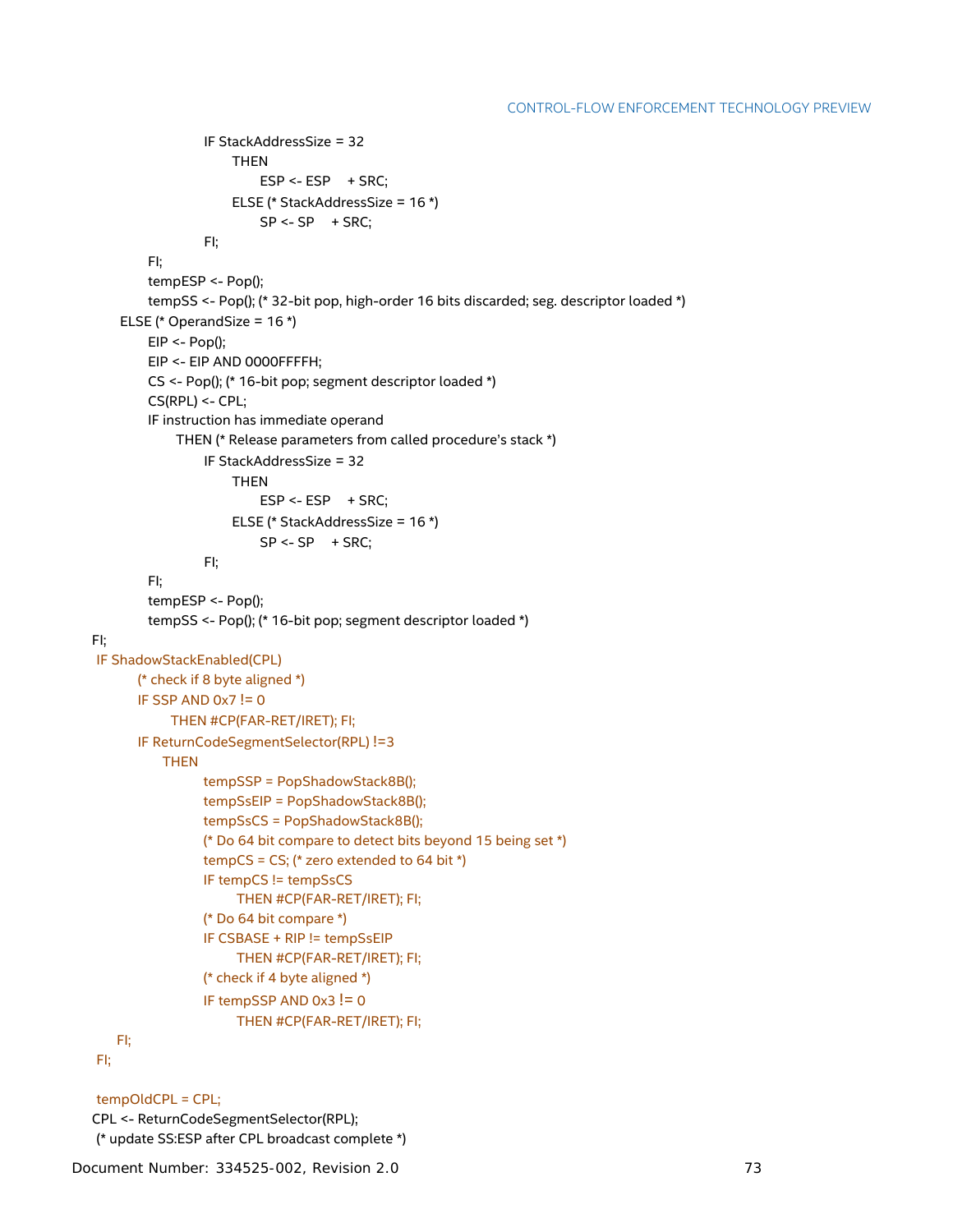```
 ESP <- tempESP; 
    SS <- tempSS; 
    tempOldSSP = SSP;
    IF ShadowStackEnabled(CPL) 
         IF CPL = 3 
               THEN tempSSP <- IA32_PL3_SSP; FI; 
        IF ((EFER.LMA AND CS.L) = 0 AND tempSSP[63:32] != 0)
               THEN #GP(0); FI; 
          SSP <-tempSSP 
    FI; 
    (* Now past all faulting points; safe to free the token. The token free is done using the old SSP 
      * and using a supervisor override as old CPL was a supervisor privilege level *) 
    IF ShadowStackEnabled(tempOldCPL) 
         Atomic Start 
              SSPToken <- Load 8 bytes with shadow stack semantics and supervisor override from tempOldSSP 
              invalidToken <- 0 
              IF ((SSPToken AND 0x01) = 0) (* If busy bit not set then invalid token*) 
                   THEN invalidToken <- 1; FI; 
              IF ((SSPToken AND 0xFFFFFFFFFFFFFFFE) != tempOldSSP ) (* If current SSP does not match token *) 
                   THEN invalidToken <- 1; FI; 
              (* Valid token found; clear its busy bit *) 
              IF invalidToken = 0 
                   THEN SSPToken <- SSPToken XOR 0x01; 
              Store 8 bytes of SSPToken with shadow stack semantics and supervisor override to tempOldSSP; 
          Atomic End 
    FI; 
    FOR each of segment register (ES, FS, GS, and DS) 
        DO 
             IF segment register points to data or non-conforming code segment 
             and CPL > segment descriptor DPL (* DPL in hidden part of segment register *) 
                 THEN SegmentSelector <- 0; (* Segment selector invalid *) 
             FI; 
        OD; 
    IF instruction has immediate operand 
        THEN (* Release parameters from calling procedure's stack *) 
             IF StackAddressSize = 32 
                 THEN 
                      ESP <- ESP + SRC; 
                 ELSE (* StackAddressSize = 16 *) 
                     SP < - SP + SRC;
             FI; 
    FI; 
END; 
(* IA-32e Mode *) 
    IF (PE =1 and VM = 0 and IA32_EFER.LMA = 1) and instruction = far return
```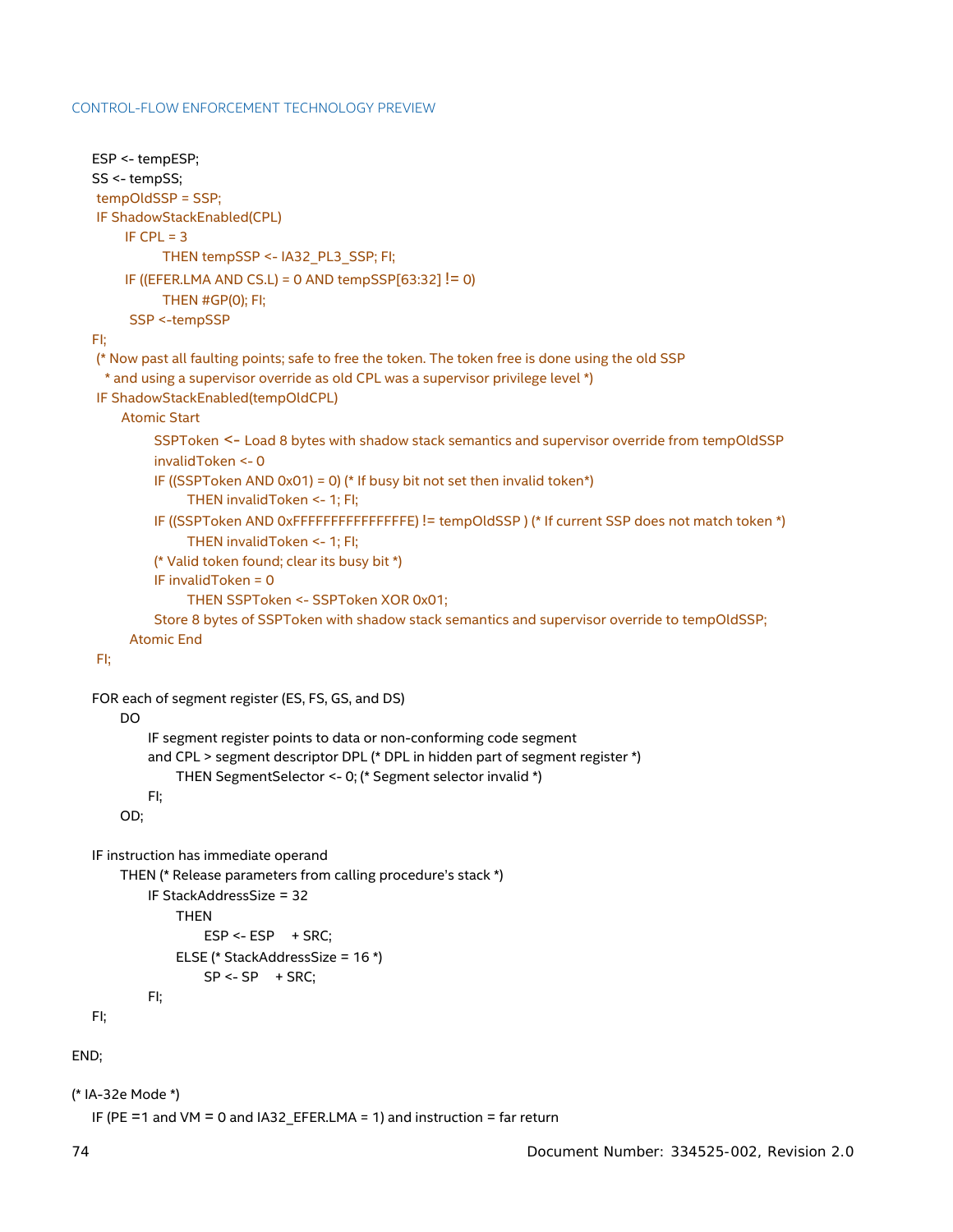```
 THEN 
             IF OperandSize =32 
                 THEN 
                      IF second doubleword on stack is not within stack limits 
                          THEN #SS(0); FI; 
                      IF first or second doubleword on stack is not in canonical space 
                          THEN #SS(0); FI; 
                 ELSE 
                      IF OperandSize = 16 
                         THEN
                               IF second word on stack is not within stack limits 
                                    THEN #SS(0); FI; 
                               IF first or second word on stack is not in canonical space 
                                   THEN #SS(0); FI; 
                          ELSE (* OperandSize = 64 *) 
                               IF first or second quadword on stack is not in canonical space 
                                    THEN #SS(0); FI; 
FI FI
             FI; 
        IF return code segment selector is NULL 
             THEN GP(0); FI; 
        IF return code segment selector addresses descriptor beyond descriptor table limit 
             THEN GP(selector); FI; 
        IF return code segment selector addresses descriptor in non-canonical space 
             THEN GP(selector); FI; 
        Obtain descriptor to which return code segment selector points from descriptor table; 
        IF return code segment descriptor is not a code segment 
             THEN #GP(selector); FI; 
        IF return code segment descriptor has L-bit = 1 and D-bit = 1 
             THEN #GP(selector); FI; 
        IF return code segment selector RPL < CPL 
             THEN #GP(selector); FI; 
        IF return code segment descriptor is conforming 
        and return code segment DPL > return code segment selector RPL 
             THEN #GP(selector); FI; 
        IF return code segment descriptor is non-conforming 
       and return code segment DPL<sup>1</sup> return code segment selector RPL
             THEN #GP(selector); FI; 
        IF return code segment descriptor is not present 
             THEN #NP(selector); FI: 
        IF return code segment selector RPL > CPL 
             THEN GOTO IA-32E-MODE-RETURN-OUTER-PRIVILEGE-LEVEL; 
             ELSE GOTO IA-32E-MODE-RETURN-SAME-PRIVILEGE-LEVEL; 
        FI; 
    FI; 
IA-32E-MODE-RETURN-SAME-PRIVILEGE-LEVEL: 
IF the return instruction pointer is not within the return code segment limit
```

```
 THEN #GP(0); FI;
```
IF the return instruction pointer is not within canonical address space THEN #GP(0); FI;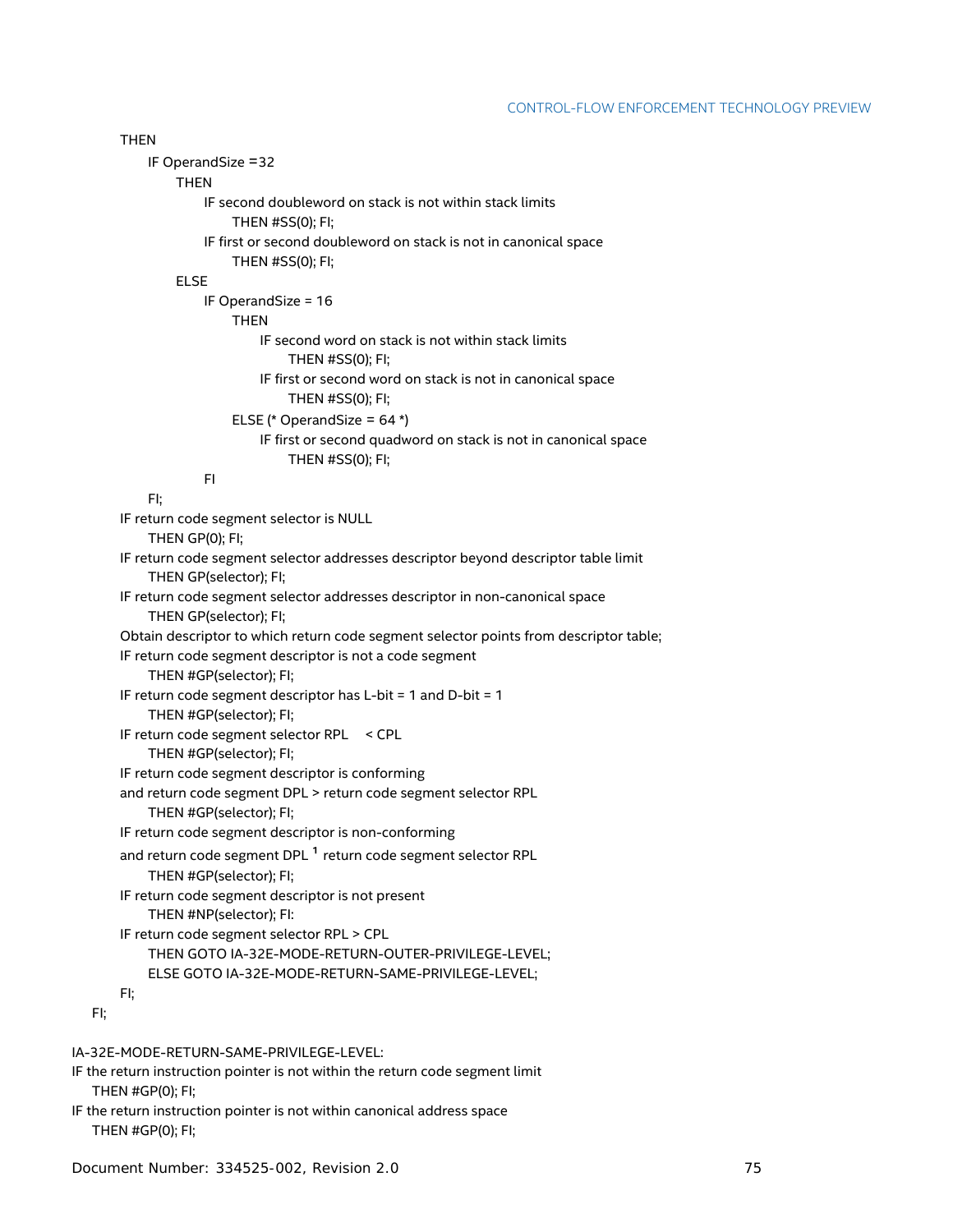```
IF OperandSize = 32 
    THEN 
        EIP <- Pop(); 
        CS <- Pop(); (* 32-bit pop, high-order 16 bits discarded *) 
    ELSE 
        IF OperandSize = 16 
             THEN 
                  EIP <- Pop(); 
                  EIP <- EIP AND 0000FFFFH; 
                  CS <- Pop(); (* 16-bit pop *) 
             ELSE (* OperandSize = 64 *) 
                  RIP <- Pop(); 
                  CS <- Pop(); (* 64-bit pop, high-order 48 bits discarded *) 
        FI; 
FI; 
IF instruction has immediate operand 
    THEN (* Release parameters from stack *) 
        IF StackAddressSize = 32 
             THEN 
                 ESP < -ESP + SRC;
             ELSE 
                  IF StackAddressSize = 16 
                      THEN 
                          SP < - SP + SRC;
                      ELSE (* StackAddressSize = 64 *) 
                           RSP <- RSP + SRC; 
                  FI; 
        FI; 
FI; 
IF ShadowStackEnabled(CPL) 
     IF SSP AND 0x7 != 0 (* check if aligned to 8 bytes *)
           THEN #CP(FAR-RET/IRET); FI; 
      tempSSP = PopShadowStack8B(); 
      tempSsLIP = PopShadowStack8B(); 
      tempSsCS = PopShadowStack8B(); 
      tempCS = CS; (* zero extended to 64 bit *) 
      IF tempCS != tempSsCS (* 64 bit compare; CS zero padded to 64 bits *) 
           THEN #CP(FAR-RET/IRET); FI; 
      IF CSBASE + RIP != tempSsLIP (* 64 bit compare; *) 
           THEN #CP(FAR-RET/IRET); FI; 
     IF tempSSP AND 0x3 != 0 (* check if aligned to 4 bytes *)
           THEN #CP(FAR-RET/IRET); FI; 
     IF ((EFER.LMA AND CS.L) = 0 AND tempSSP[63:32] != 0) 
        THEN #GP(0); FI; 
      SSP <-tempSSP 
FI; 
END;
```

```
IA-32E-MODE-RETURN-OUTER-PRIVILEGE-LEVEL:
```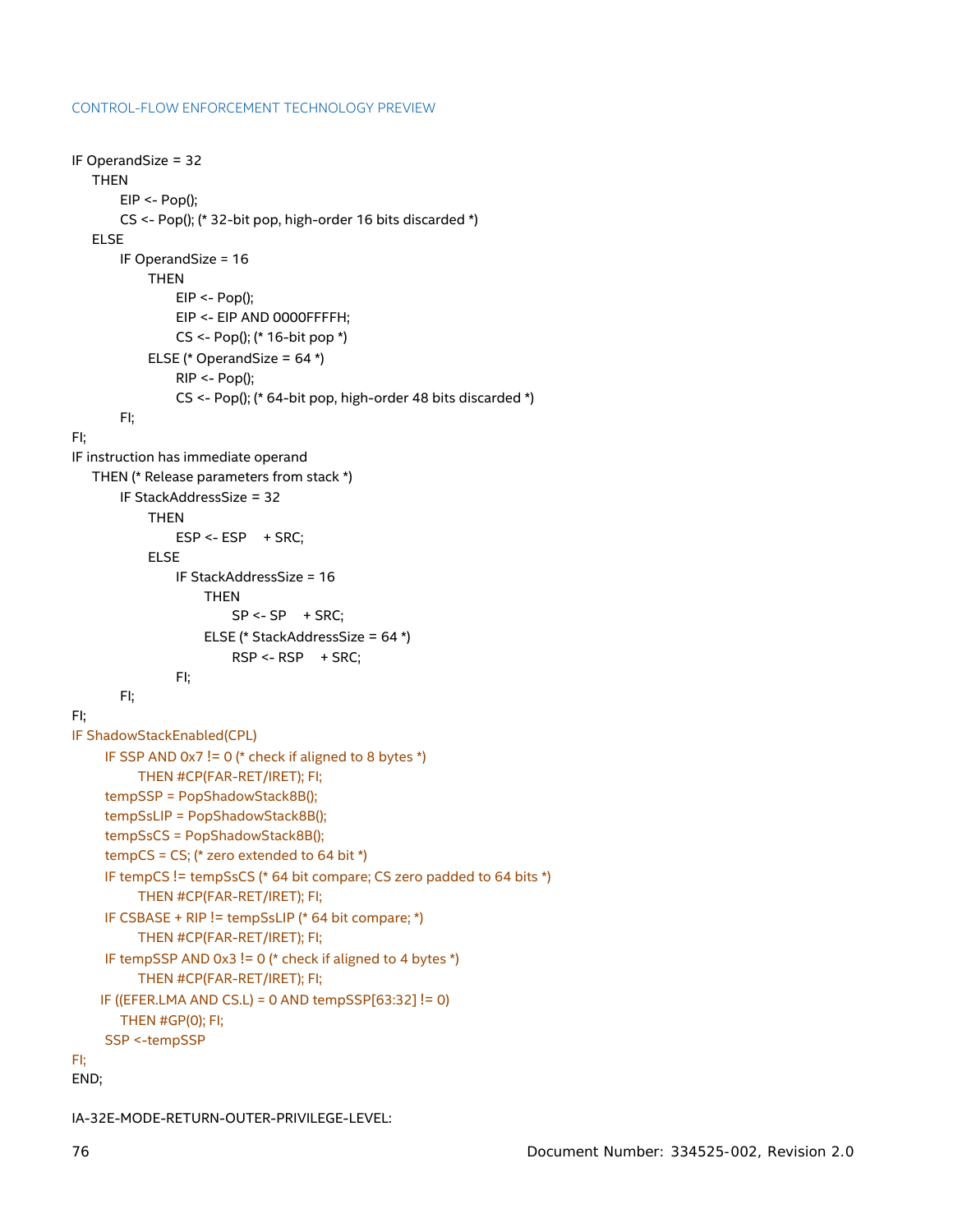```
IF top (16 + SRC) bytes of stack are not within stack limits (OperandSize = 32)
or top (8 + SRC) bytes of stack are not within stack limits (OperandSize = 16)
    THEN #SS(0); FI; 
IF top (16 + SRC) bytes of stack are not in canonical address space (OperandSize =32) 
or top (8 + SRC) bytes of stack are not in canonical address space (OperandSize = 16)
or top (32 + SRC) bytes of stack are not in canonical address space (OperandSize = 64) 
    THEN #SS(0); FI; 
Read return stack segment selector; 
IF stack segment selector is NULL 
    THEN 
        IF new CS descriptor L-bit = 0 
             THEN #GP(selector); 
        IF stack segment selector RPL = 3 
             THEN #GP(selector); 
FI; 
IF return stack segment descriptor is not within descriptor table limits 
        THEN #GP(selector); FI; 
IF return stack segment descriptor is in non-canonical address space 
         THEN #GP(selector); FI; 
Read segment descriptor pointed to by return segment selector; 
IF stack segment selector RPL != RPL of the return code segment selector 
or stack segment is not a writable data segment 
or stack segment descriptor DPL != RPL of the return code segment selector 
    THEN #GP(selector); FI; 
IF stack segment not present 
    THEN #SS(StackSegmentSelector); FI; 
IF the return instruction pointer is not within the return code segment limit 
    THEN #GP(0); FI: 
IF the return instruction pointer is not within canonical address space 
    THEN #GP(0); FI; 
IF OperandSize = 32 
    THEN 
       EIP < -Poo():
        CS <- Pop(); (* 32-bit pop, high-order 16 bits discarded, segment descriptor loaded *) 
        CS(RPL) <- CPL; 
        IF instruction has immediate operand 
             THEN (* Release parameters from called procedure's stack *) 
                 IF StackAddressSize = 32 
                     THEN
                          ESP <- ESP + SRC; 
                      ELSE 
                          IF StackAddressSize = 16 
                               THEN 
                                  SP < - SP + SRC;
                               ELSE (* StackAddressSize = 64 *) 
                                   RSP <- RSP + SRC; 
 FI; 
                 FI; 
        FI;
```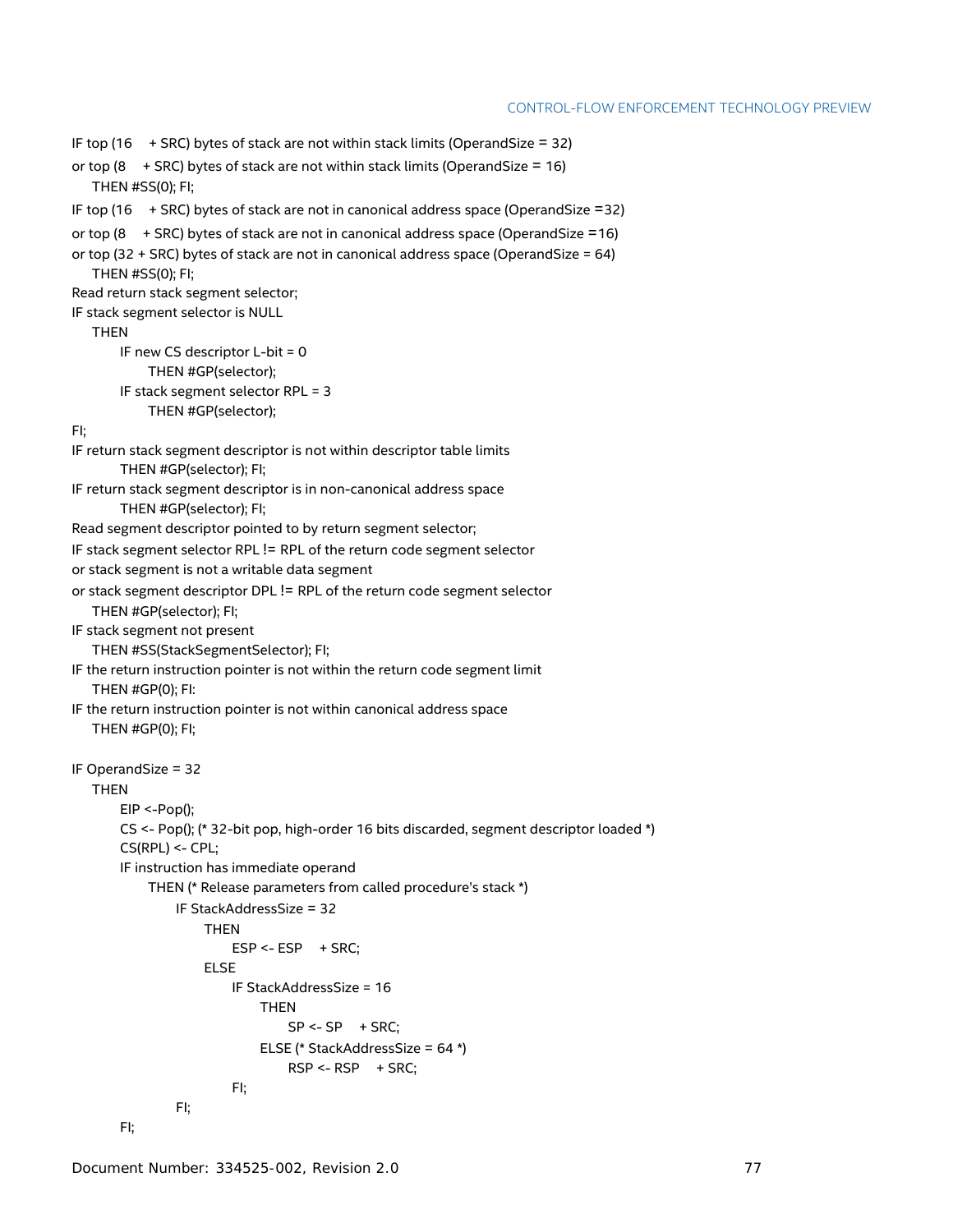```
 tempESP <- Pop(); 
        tempSS <- Pop(); (* 32-bit pop, high-order 16 bits discarded, segment descriptor loaded *) 
    ELSE 
        IF OperandSize = 16 
            THEN 
               EIP < Pop();
                EIP <- EIP AND 0000FFFFH; 
                CS <- Pop(); (* 16-bit pop; segment descriptor loaded *) 
                CS(RPL) <- CPL; 
                IF instruction has immediate operand 
                     THEN (* Release parameters from called procedure's stack *) 
                         IF StackAddressSize = 32 
                            THEN
                                 ESP <- ESP + SRC; 
                             ELSE 
                                 IF StackAddressSize = 16 
THEN
                                         SP < - SP + SRC;
                                      ELSE (* StackAddressSize = 64 *) 
                                          RSP <- RSP + SRC; 
 FI; 
 FI; 
                FI; 
                tempESP <- Pop(); 
                tempSS <- Pop(); (* 16-bit pop; segment descriptor loaded *) 
            ELSE (* OperandSize = 64 *) 
                RIP <- Pop(); 
                CS <- Pop(); (* 64-bit pop; high-order 48 bits discarded; seg. descriptor loaded *) 
                CS(RPL) <- CPL; 
                IF instruction has immediate operand 
                     THEN (* Release parameters from called procedure's stack *) 
                         RSP <- RSP + SRC; 
                FI; 
                tempESP <- Pop(); 
                tempSS <-Pop(); (* 64-bit pop; high-order 48 bits discarded; seg. desc. loaded *) 
        FI; 
FI; 
IF ShadowStackEnabled(CPL) 
    (* check if 8 byte aligned *) 
   IF SSP AND 0x7 != 0 THEN #CP(FAR-RET/IRET); FI; 
    IF ReturnCodeSegmentSelector(RPL) !=3 
        THEN 
             tempSSP = PopShadowStack8B(); 
             tempSsLIP = PopShadowStack8B(); 
             tempSsCS = PopShadowStack8B(); 
             (* Do 64 bit compare to detect bits beyond 15 being set *) 
            tempCS = CS; (* zero extended to 64 bit *)
             IF tempCS != tempSsCS
```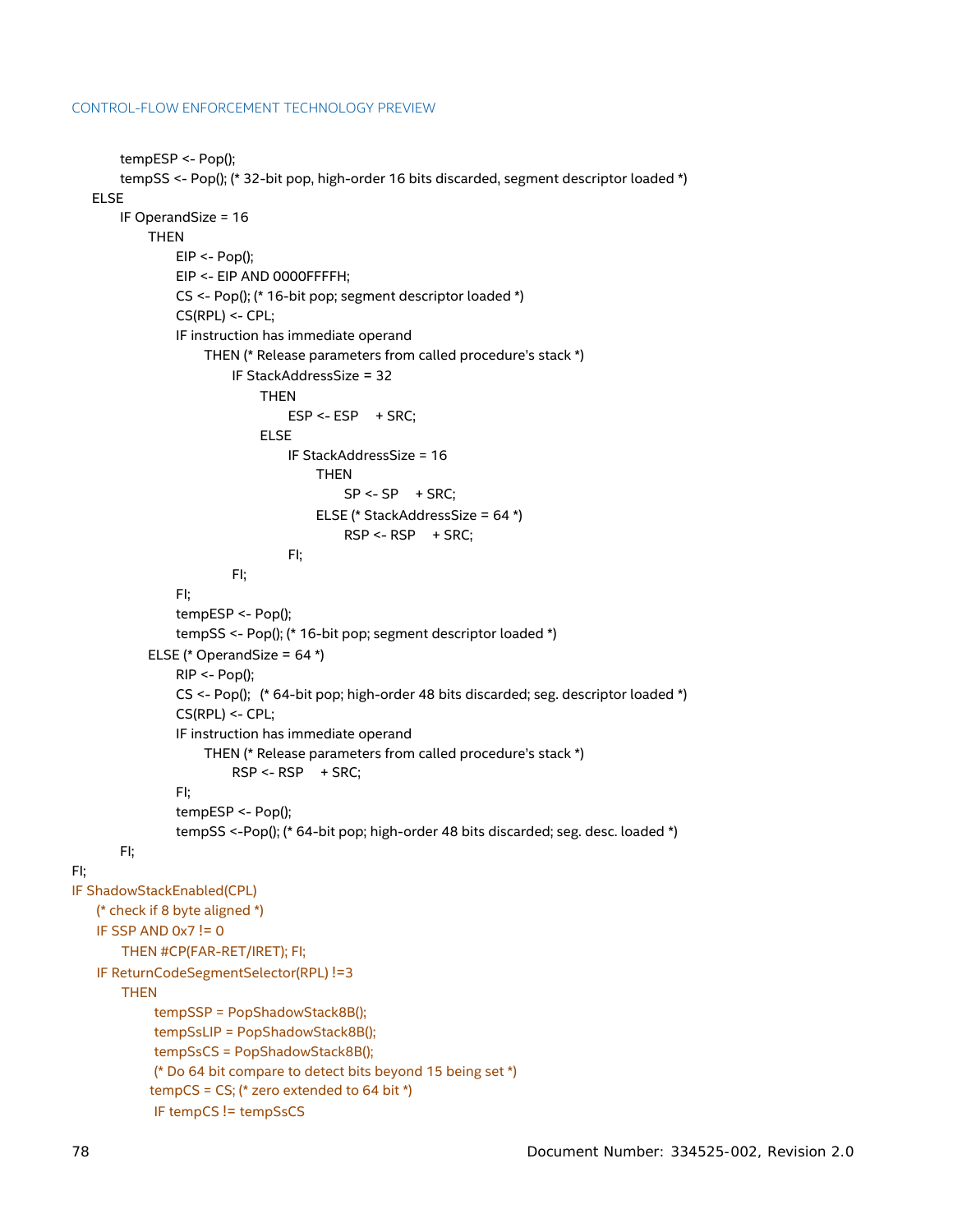```
 THEN #CP(FAR-RET/IRET); FI; 
              (* Do 64 bit compare *) 
              IF CSBASE + RIP != tempSsLIP 
                   THEN #CP(FAR-RET/IRET); FI; 
              (* check if 4 byte aligned *) 
              IF tempSSP AND 0x3 != 0 
                    THEN #CP(FAR-RET/IRET); FI; 
    FI; 
FI; 
tempOldCPL = CPL; 
CPL <- ReturnCodeSegmentSelector(RPL); 
(* update SS:ESP after CPL broadcast complete *) 
ESP <- tempESP; 
SS <- tempSS; 
tempOldSSP = SSP; 
IF ShadowStackEnabled(CPL) 
      IF CPL = 3 
           THEN tempSSP <- IA32_PL3_SSP; FI; 
    IF ((EFER.LMA AND CS.L) = 0 AND tempSSP[63:32] != 0)
           THEN #GP(0); FI; 
    SSP <-tempSSP 
FI; 
(* Now past all faulting points; safe to free the token. The token free is done using the old SSP 
  * and using a supervisor override as old CPL was a supervisor privilege level *) 
IF ShadowStackEnabled(tempOldCPL) 
    Atomic Start 
         SSPToken <- Load 8 bytes with shadow stack semantics and supervisor override from tempOldSSP
          invalidToken <-0 
          IF ((SSPToken AND 0x01) = 0) (* If busy bit not set then invalid token*) 
              THEN invalidToken <-1; FI; 
          IF ((SSPToken AND 0xFFFFFFFFFFFFFFFE) != tempOldSSP) (* If current SSP does not match token *) 
               THEN invalidToken <-1; FI; 
          (* Valid token found; clear its busy bit *) 
          IF invalidToken = 0 
               THEN SSPToken <-SSPToken XOR 0x01; 
          Store 8 bytes of SSPToken with shadow stack semantics and supervisor override to tempOldSSP; 
    Atomic End 
FI;
FOR each of segment register (ES, FS, GS, and DS) 
    DO 
        IF segment register points to data or non-conforming code segment 
        and CPL > segment descriptor DPL; (* DPL in hidden part of segment register *) 
             THEN SegmentSelector <-0; (* SegmentSelector invalid *) 
        FI; 
    OD; 
IF instruction has immediate operand 
    THEN (* Release parameters from calling procedure's stack *) 
        IF StackAddressSize = 32
```

```
THEN
```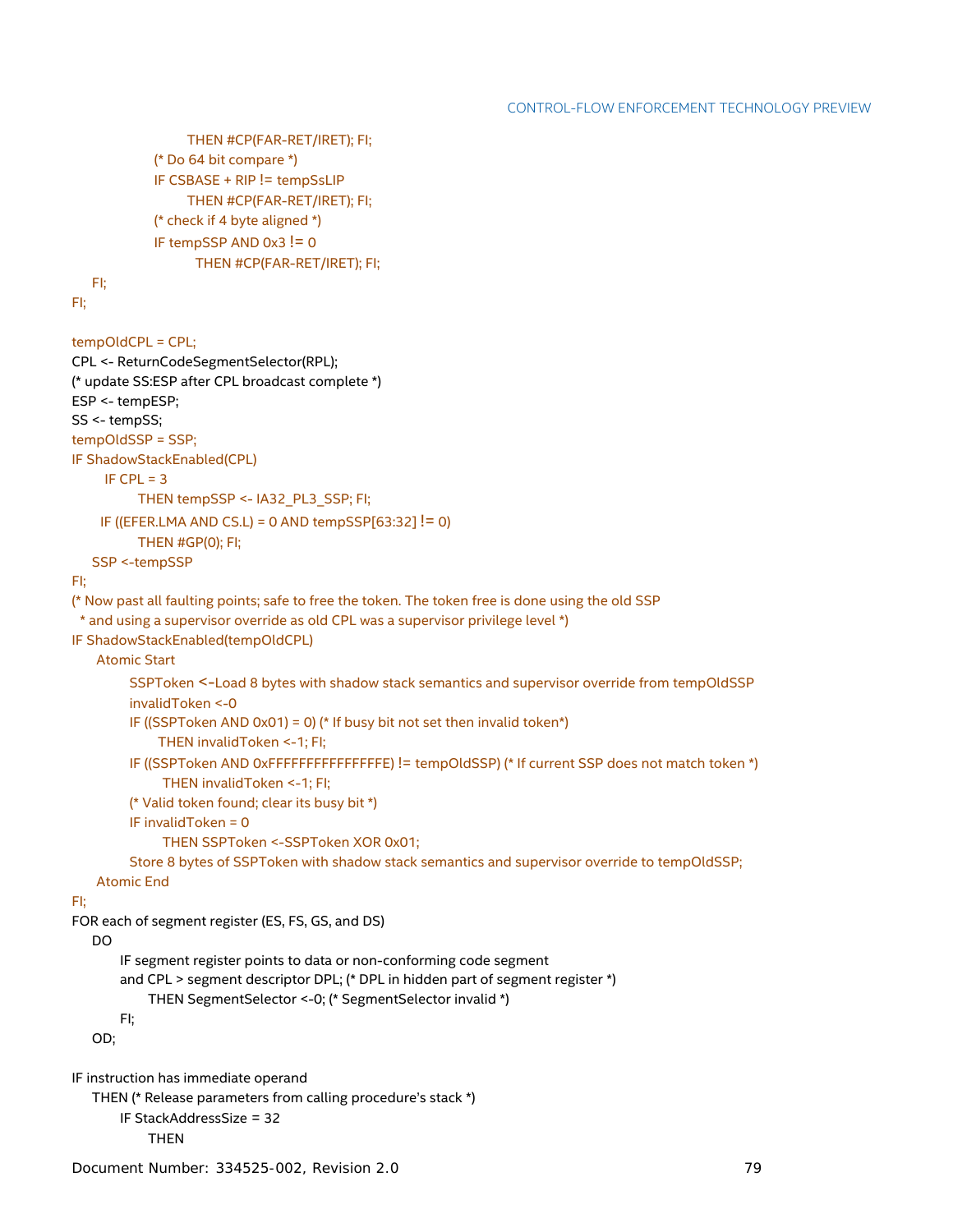```
ESP < -ESP + SRC;
 ELSE 
     IF StackAddressSize = 16 
         THEN 
             SP < - SP + SRC;
         ELSE (* StackAddressSize = 64 *) 
              RSP <- RSP + SRC; 
     FI;
```
# Flags Affected

FI;

None.

FI; END;

#### Protected Mode Exceptions

| $\#GP(0)$       | If the return code or stack segment selector NULL.                                                                                                     |  |  |  |  |
|-----------------|--------------------------------------------------------------------------------------------------------------------------------------------------------|--|--|--|--|
|                 | If the return instruction pointer is not within the return code segment limit.                                                                         |  |  |  |  |
|                 | If returning to 32-bit or compatibility mode and the previous SSP from shadow stack                                                                    |  |  |  |  |
|                 | (when returning to CPL <3) or from IA32_PL3_SSP (returning to CPL 3) is beyond 4G.                                                                     |  |  |  |  |
| #GP(selector)   | If the RPL of the return code segment selector is less than the CPL.                                                                                   |  |  |  |  |
|                 | If the return code or stack segment selector index is not within its descriptor table<br>limits.                                                       |  |  |  |  |
|                 | If the return code segment descriptor does not indicate a code segment.                                                                                |  |  |  |  |
|                 | If the return code segment is non-conforming and the segment selector's DPL is not<br>equal to the RPL of the code segment's segment selector.         |  |  |  |  |
|                 | If the return code segment is conforming and the segment selector's DPL greater than<br>the RPL of the code segment's segment selector.                |  |  |  |  |
|                 | If the stack segment is not a writable data segment.                                                                                                   |  |  |  |  |
|                 | If the stack segment selector RPL is not equal to the RPL of the return code segment<br>selector.                                                      |  |  |  |  |
|                 | If the stack segment descriptor DPL is not equal to the RPL of the return code seg-<br>ment selector.                                                  |  |  |  |  |
| $\#SS(0)$       | If the top bytes of stack are not within stack limits.                                                                                                 |  |  |  |  |
|                 | If the return stack segment is not present.                                                                                                            |  |  |  |  |
| #NP(selector)   | If the return code segment is not present.                                                                                                             |  |  |  |  |
| #PF(fault-code) | If a page fault occurs.                                                                                                                                |  |  |  |  |
| #AC(0)          | If an unaligned memory access occurs when the CPL is 3 and alignment checking is<br>enabled.                                                           |  |  |  |  |
|                 | #CP(FAR-RET/IRET) If the previous SSP from shadow stack (when returning to CPL <3) or from<br>IA32_PL3_SSP (returning to CPL 3) is not 4 byte aligned. |  |  |  |  |

If return instruction pointer from stack and shadow stack do not match.

# Real-Address Mode Exceptions

| #GP | If the return instruction pointer is not within the return code segment limit. |
|-----|--------------------------------------------------------------------------------|
| #SS | If the top bytes of stack are not within stack limits.                         |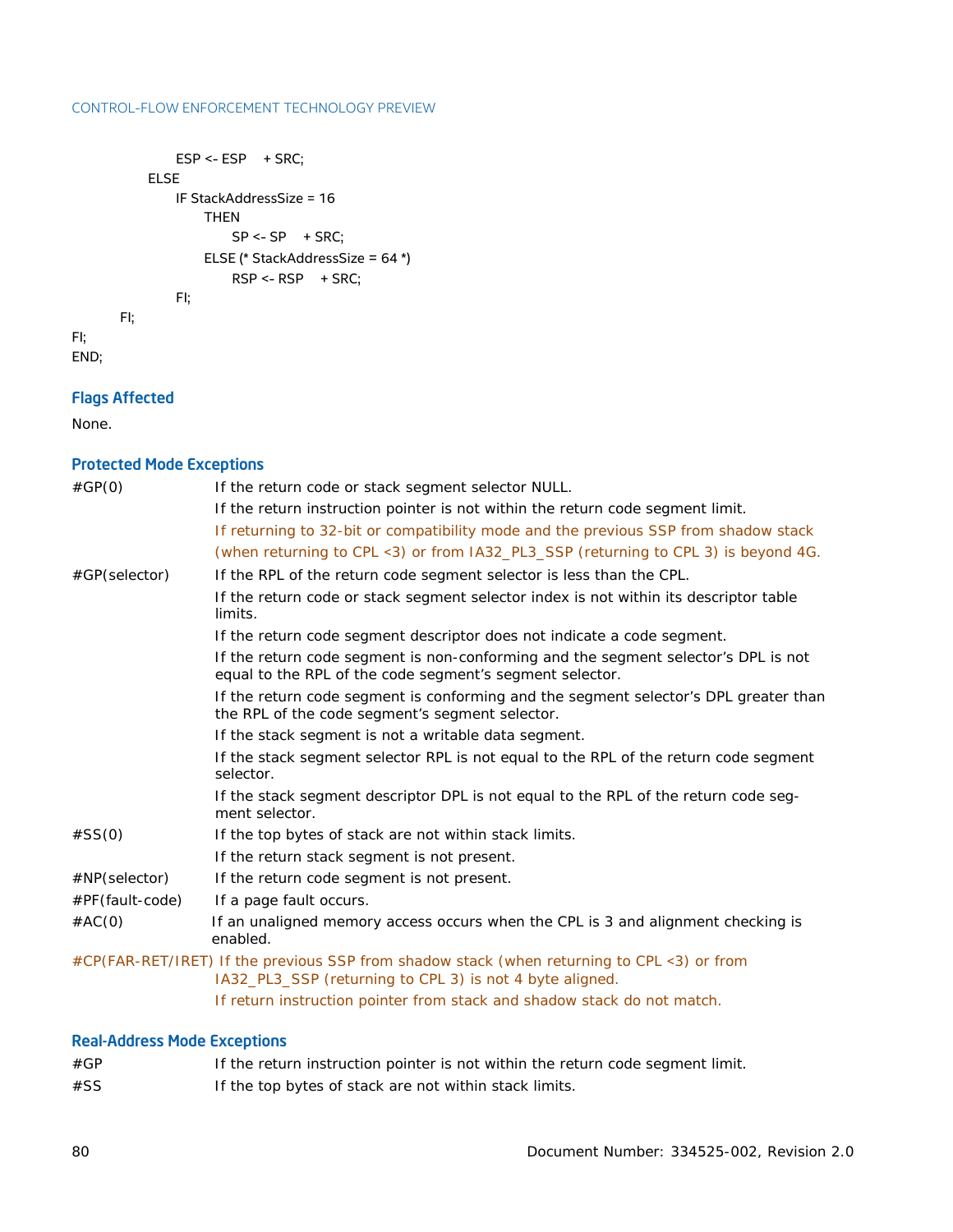# Virtual-8086 Mode Exceptions

| $\#GP(0)$           | If the return instruction pointer is not within the return code segment limit. |
|---------------------|--------------------------------------------------------------------------------|
| $\#SS(0)$           | If the top bytes of stack are not within stack limits.                         |
| $\#PF$ (fault-code) | If a page fault occurs.                                                        |
| #AC(0)              | If an unaligned memory access occurs when alignment checking is enabled.       |

# Compatibility Mode Exceptions

Same as 64-bit mode exceptions.

# 64-Bit Mode Exceptions

| $\#GP(0)$       | If the return instruction pointer is non-canonical.                                                                                                    |  |  |  |
|-----------------|--------------------------------------------------------------------------------------------------------------------------------------------------------|--|--|--|
|                 | If the return instruction pointer is not within the return code segment limit.                                                                         |  |  |  |
|                 | If the stack segment selector is NULL going back to compatibility mode.                                                                                |  |  |  |
|                 | If the stack segment selector is NULL going back to CPL3 64-bit mode.                                                                                  |  |  |  |
|                 | If a NULL stack segment selector RPL is not equal to CPL going back to non-CPL3 64-<br>bit mode.                                                       |  |  |  |
|                 | If the return code segment selector is NULL.                                                                                                           |  |  |  |
|                 | If returning to 32-bit or compatibility mode and the previous SSP from shadow stack                                                                    |  |  |  |
|                 | (when returning to CPL <3) or from IA32_PL3_SSP (returning to CPL 3) is beyond 4G.                                                                     |  |  |  |
| #GP(selector)   | If the proposed segment descriptor for a code segment does not indicate it is a code<br>segment.                                                       |  |  |  |
|                 | If the proposed new code segment descriptor has both the D-bit and L-bit set.                                                                          |  |  |  |
|                 | If the DPL for a nonconforming-code segment is not equal to the RPL of the code seg-<br>ment selector.                                                 |  |  |  |
|                 | If CPL is greater than the RPL of the code segment selector.                                                                                           |  |  |  |
|                 | If the DPL of a conforming-code segment is greater than the return code segment se-<br>lector RPL.                                                     |  |  |  |
|                 | If a segment selector index is outside its descriptor table limits.                                                                                    |  |  |  |
|                 | If a segment descriptor memory address is non-canonical.                                                                                               |  |  |  |
|                 | If the stack segment is not a writable data segment.                                                                                                   |  |  |  |
|                 | If the stack segment descriptor DPL is not equal to the RPL of the return code seg-<br>ment selector.                                                  |  |  |  |
|                 | If the stack segment selector RPL is not equal to the RPL of the return code segment<br>selector.                                                      |  |  |  |
| $\#SS(0)$       | If an attempt to pop a value off the stack violates the SS limit.                                                                                      |  |  |  |
|                 | If an attempt to pop a value off the stack causes a non-canonical address to be refer-<br>enced.                                                       |  |  |  |
| #NP(selector)   | If the return code or stack segment is not present.                                                                                                    |  |  |  |
| #PF(fault-code) | If a page fault occurs.                                                                                                                                |  |  |  |
| #AC(0)          | If alignment checking is enabled and an unaligned memory reference is made while<br>the current privilege level is 3.                                  |  |  |  |
|                 | #CP(FAR-RET/IRET) If the previous SSP from shadow stack (when returning to CPL <3) or from<br>IA32_PL3_SSP (returning to CPL 3) is not 4 byte aligned. |  |  |  |
|                 | If return instruction pointer from stack and shadow stack do not match.                                                                                |  |  |  |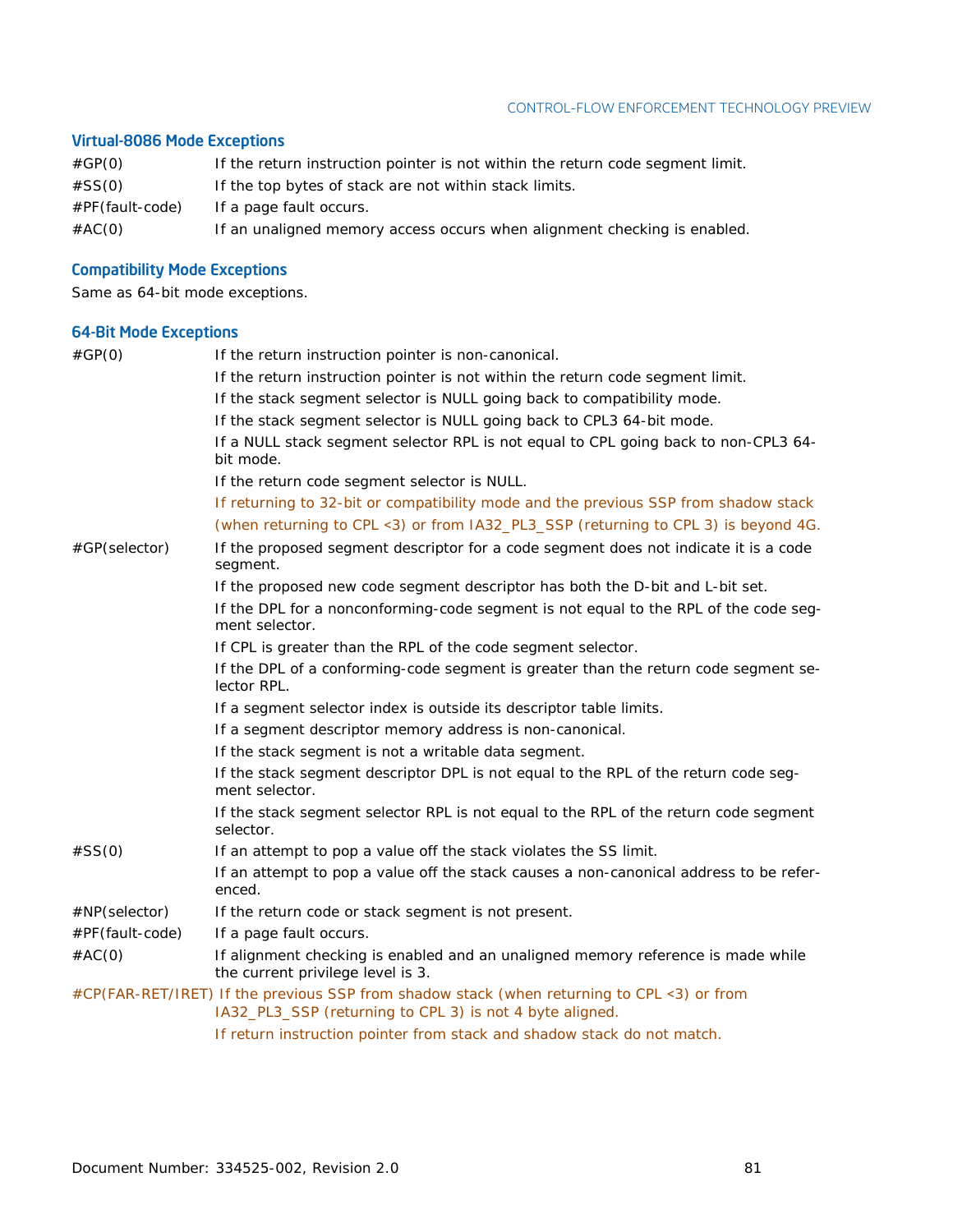# **4.5 SYSCALL—Fast System Call**

| <b>Opcode</b> | <b>Instructi</b><br>ΟN | Op/<br>En | 64-Bit<br>Mode | Compat/<br>Leq<br>Mode | <b>Description</b>                                   |
|---------------|------------------------|-----------|----------------|------------------------|------------------------------------------------------|
| <b>OF 05</b>  | <b>SYSCALL</b>         | NP        | Valid          | Invalid                | Fast call to privilege level 0 system<br>procedures. |

#### Instruction Operand Encoding

| Op/<br>En | Operand 1 | Operand 2 | Operand 3 | Operand 4 |
|-----------|-----------|-----------|-----------|-----------|
| <b>NP</b> | NA        | NA        | <b>NA</b> | <b>NA</b> |

#### **Description**

SYSCALL invokes an OS system-call handler at privilege level 0. It does so by loading RIP from the IA32\_LSTAR MSR (after saving the address of the instruction following SYSCALL into RCX). (The WRMSR instruction ensures that the IA32\_LSTAR MSR always contain a canonical address.)

SYSCALL also saves RFLAGS into R11 and then masks RFLAGS using the IA32 FMASK MSR (MSR address C0000084H); specifically, the processor clears in RFLAGS every bit corresponding to a bit that is set in the IA32\_FMASK MSR.

SYSCALL loads the CS and SS selectors with values derived from bits 47:32 of the IA32\_STAR MSR. However, the CS and SS descriptor caches are **not** loaded from the descriptors (in GDT or LDT) referenced by those selectors. Instead, the descriptor caches are loaded with fixed values. See the Operation section for details. It is the responsibility of OS software to ensure that the descriptors (in GDT or LDT) referenced by those selector values correspond to the fixed values loaded into the descriptor caches; the SYSCALL instruction does not ensure this correspondence.

The SYSCALL instruction does not save the stack pointer (RSP). If the OS system-call handler will change the stack pointer, it is the responsibility of software to save the previous value of the stack pointer. This might be done prior to executing SYSCALL, with software restoring the stack pointer with the instruction following SYSCALL (which will be executed after SYSRET). Alternatively, the OS system-call handler may save the stack pointer and restore it before executing SYSRET.

#### **Operation**

```
IF (CS.L != 1 ) or (IA32_EFER.LMA != 1) or (IA32_EFER.SCE != 1) 
(* Not in 64-Bit Mode or SYSCALL/SYSRET not enabled in IA32_EFER *) 
    THEN #UD; 
FI; 
RCX <- RIP; (* Will contain address of next instruction *)
```
RIP <- IA32\_LSTAR; R11 <- RFLAGS; RFLAGS <- RFLAGS AND NOT(IA32\_FMASK);

| CS.Selector <- IA32 STAR[47:32] AND FFFCH | (* Operating system provides CS; RPL forced to 0 *)     |
|-------------------------------------------|---------------------------------------------------------|
| (* Set rest of CS to a fixed value *)     |                                                         |
| $CS.Base < 0$ :                           | (* Flat segment *)                                      |
| CS.Limit <- FFFFFH;                       | (* With 4-KByte granularity, implies a 4-GByte limit *) |
| $CS.T$ ype $\leq$ 11;                     | (* Execute/read code, accessed *)                       |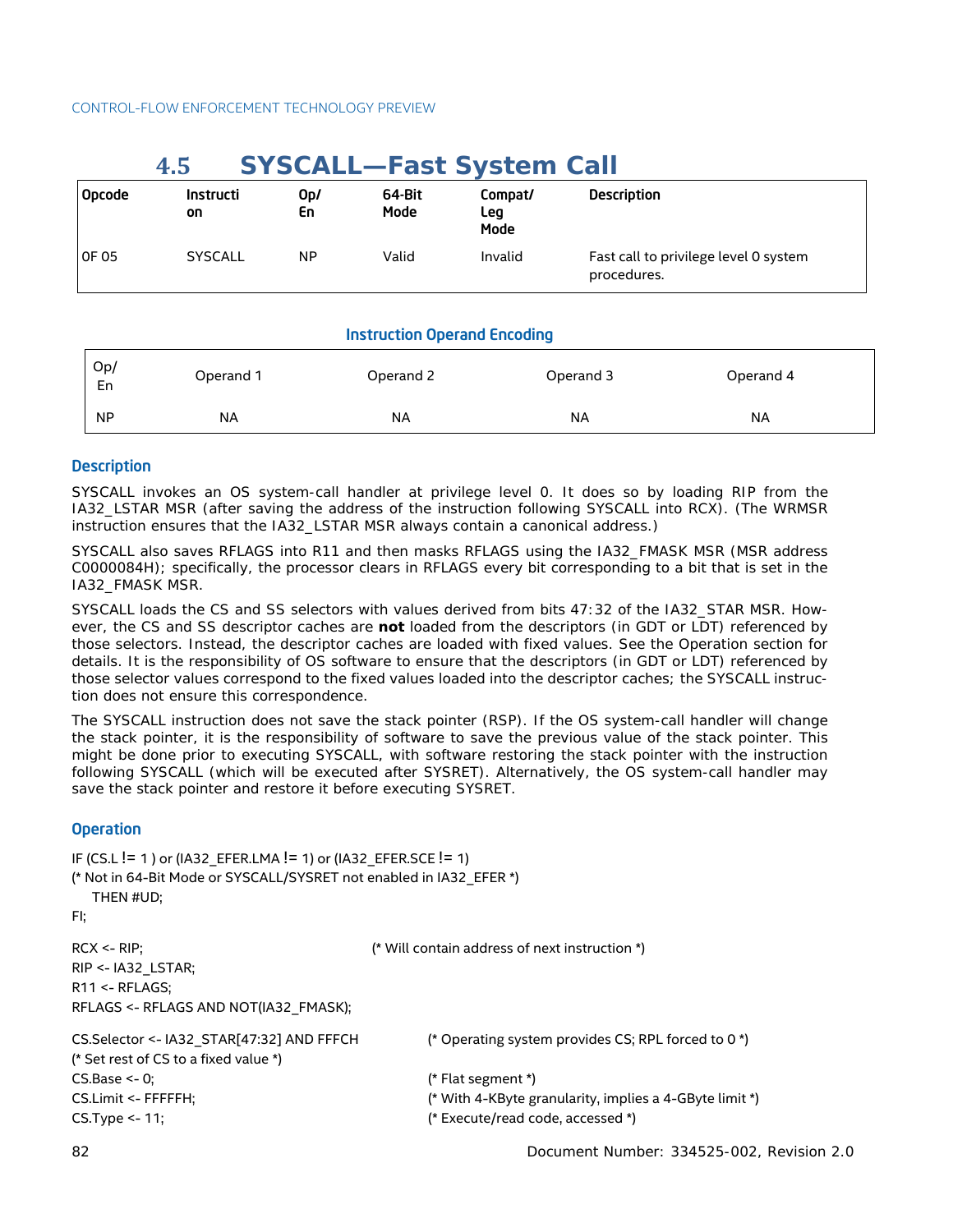$CS.S < -1$ :  $CSDPL \leq -0$ ;  $CS.P < -1;$ CS.L <- 1; (\* Entry is to 64-bit mode \*)  $CS.D \leq 0$ ;  $(*$  Required if  $CS.L = 1^*$ ) CS.G <- 1;  $(* 4-KByte granularity*)$ IF ShadowStackEnabled(CPL) IA32\_PL3\_SSP <-SSP; (\* With shadow stacks enabled the system call is supported from Ring 3 to Ring 0 \*) (\* OS supporting Ring 0 to Ring 0 system calls or Ring 1/2 to ring 0 system call \*) (\* Must preserve the contents of IA32\_PL3\_SSP to avoid losing ring 3 state \*) FI;  $CPL \le -0;$ IF ShadowStackEnabled(CPL)  $SSP < -0$ ; FI; IF EndbranchEnabled(CPL) IA32\_S\_CET.TRACKER = WAIT\_FOR\_ENDBRANCH IA32\_S\_CET.SUPPRESS = 0 FI; SS.Selector <- IA32 STAR[47:32] + 8; (\* SS just above CS \*) (\* Set rest of SS to a fixed value \*) SS.Base <- 0;  $(*$  Flat segment \*) SS.Limit <- FFFFFH; (\* With 4-KByte granularity, implies a 4-GByte limit \*) SS.Type <- 3; (\* Read/write data, accessed \*)  $SS.S < -1$ ; SS.DPL <- 0;  $SS.P < -1$ ; SS.B <- 1;  $(* 32-bit stack segment *)$ SS.G <- 1;  $(* 4-KByte granularity*)$ Flags Affected All. Protected Mode Exceptions #UD The SYSCALL instruction is not recognized in protected mode. Real-Address Mode Exceptions #UD The SYSCALL instruction is not recognized in real-address mode. Virtual-8086 Mode Exceptions #UD The SYSCALL instruction is not recognized in virtual-8086 mode. Compatibility Mode Exceptions #UD The SYSCALL instruction is not recognized in compatibility mode.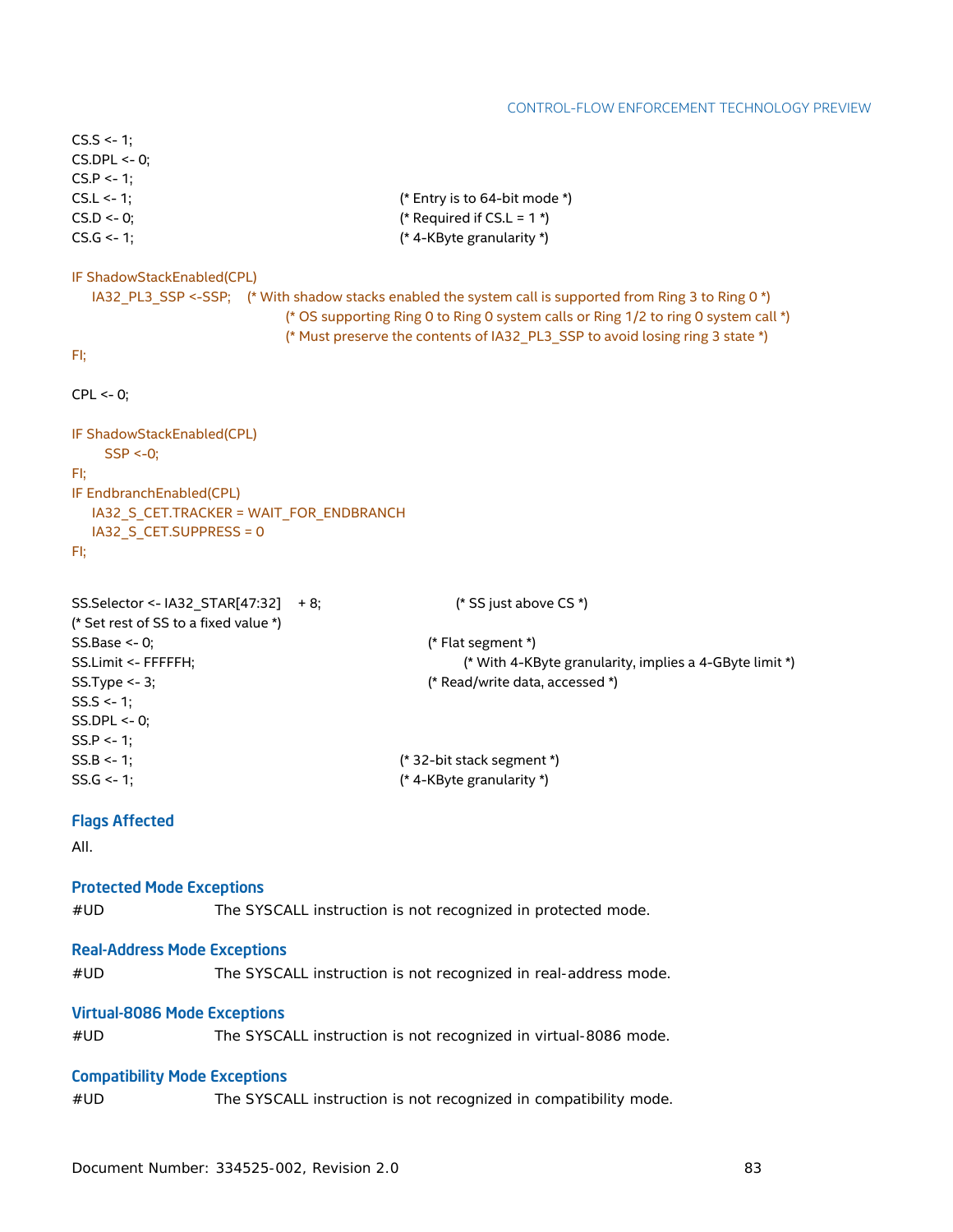# 64-Bit Mode Exceptions

 $\#$ UD If IA32\_EFER.SCE = 0. If the LOCK prefix is used.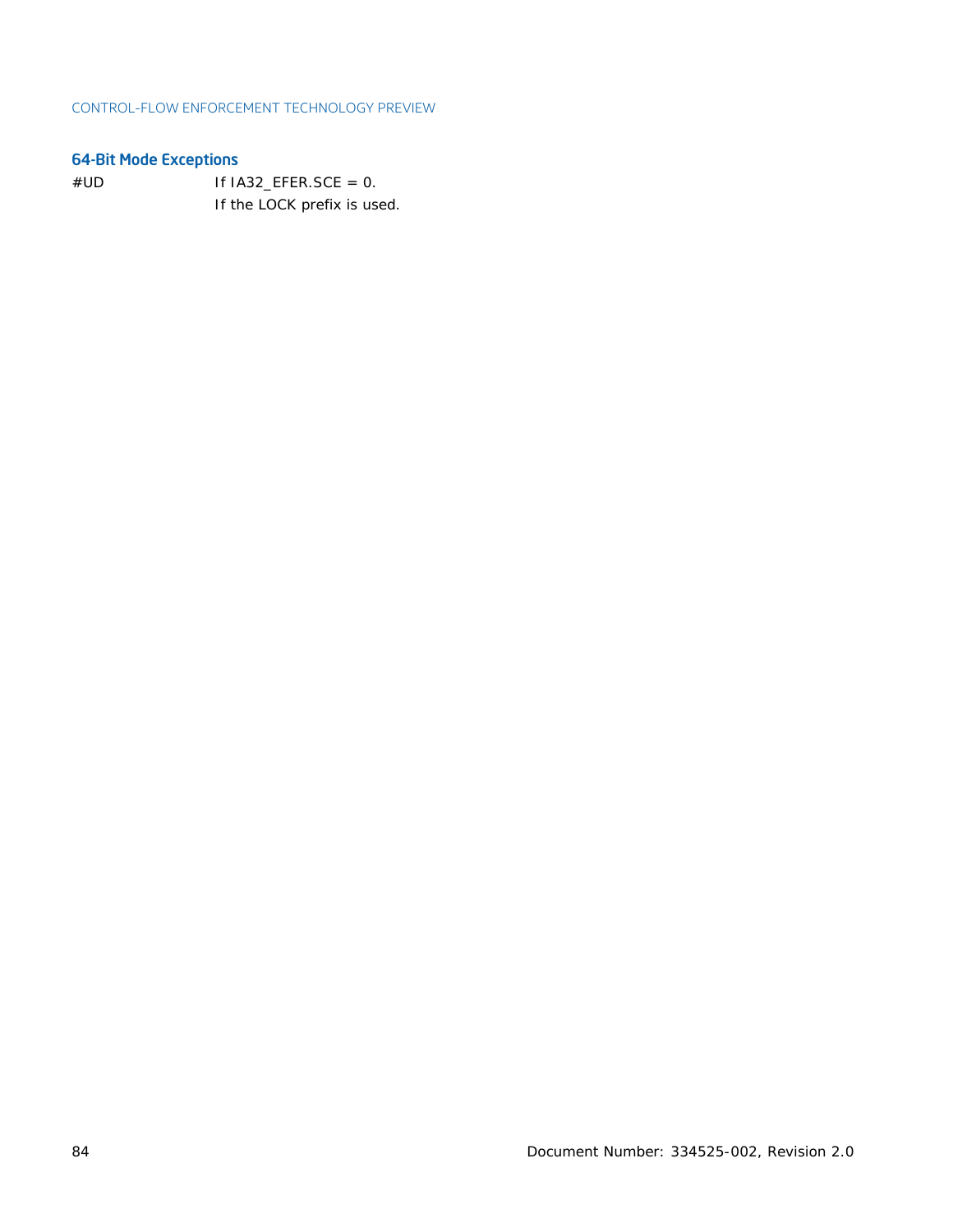|               | 4.O                |           |                    | SYSEIVIER—FASI SYSIEMI GAII |                                                      |
|---------------|--------------------|-----------|--------------------|-----------------------------|------------------------------------------------------|
| <b>Opcode</b> | <b>Instruction</b> | Oo/<br>En | 64-<br>Bit<br>Mode | Compat/<br>Leg<br>Mode      | <b>Description</b>                                   |
| OF 34         | <b>SYSENTER</b>    | <b>NP</b> | Valid              | Valid                       | Fast call to privilege level 0 system<br>procedures. |

# **4.6 SYSENTER—Fast System Call**

#### Instruction Operand Encoding

| Op/<br>En | Operand 1 | Operand 2 | Operand 3 | Operand 4 |  |
|-----------|-----------|-----------|-----------|-----------|--|
| <b>NP</b> | NA        | NA        | <b>NA</b> | ΝA        |  |

#### **Description**

Executes a fast call to a level 0 system procedure or routine. SYSENTER is a companion instruction to SYSEXIT. The instruction is optimized to provide the maximum performance for system calls from user code running at privilege level 3 to operating system or executive procedures running at privilege level 0.

When executed in IA-32e mode, the SYSENTER instruction transitions the logical processor to 64-bit mode; otherwise, the logical processor remains in protected mode.

Prior to executing the SYSENTER instruction, software must specify the privilege level 0 code segment and code entry point, and the privilege level 0 stack segment and stack pointer by writing values to the following MSRs:

- **IA32\_SYSENTER\_CS** (MSR address 174H) The lower 16 bits of this MSR are the segment selector for the privilege level 0 code segment. This value is also used to determine the segment selector of the privilege level 0 stack segment (see the Operation section). This value cannot indicate a null selector.
- **IA32\_SYSENTER\_EIP** (MSR address 176H) The value of this MSR is loaded into RIP (thus, this value references the first instruction of the selected operating procedure or routine). In protected mode, only bits 31:0 are loaded.
- **IA32\_SYSENTER\_ESP** (MSR address 175H) The value of this MSR is loaded into RSP (thus, this value contains the stack pointer for the privilege level 0 stack). This value cannot represent a non-canonical address. In protected mode, only bits 31:0 are loaded.

These MSRs can be read from and written to using RDMSR/WRMSR. The WRMSR instruction ensures that the IA32\_SYSENTER\_EIP and IA32\_SYSENTER\_ESP MSRs always contain canonical addresses.

While SYSENTER loads the CS and SS selectors with values derived from the IA32\_SYSENTER\_CS MSR, the CS and SS descriptor caches are **not** loaded from the descriptors (in GDT or LDT) referenced by those selectors. Instead, the descriptor caches are loaded with fixed values. See the Operation section for details. It is the responsibility of OS software to ensure that the descriptors (in GDT or LDT) referenced by those selector values correspond to the fixed values loaded into the descriptor caches; the SYSENTER instruction does not ensure this correspondence.

The SYSENTER instruction can be invoked from all operating modes except real-address mode.

The SYSENTER and SYSEXIT instructions are companion instructions, but they do not constitute a call/return pair. When executing a SYSENTER instruction, the processor does not save state information for the user code (e.g., the instruction pointer), and neither the SYSENTER nor the SYSEXIT instruction supports passing parameters on the stack.

To use the SYSENTER and SYSEXIT instructions as companion instructions for transitions between privilege level 3 code and privilege level 0 operating system procedures, the following conventions must be followed.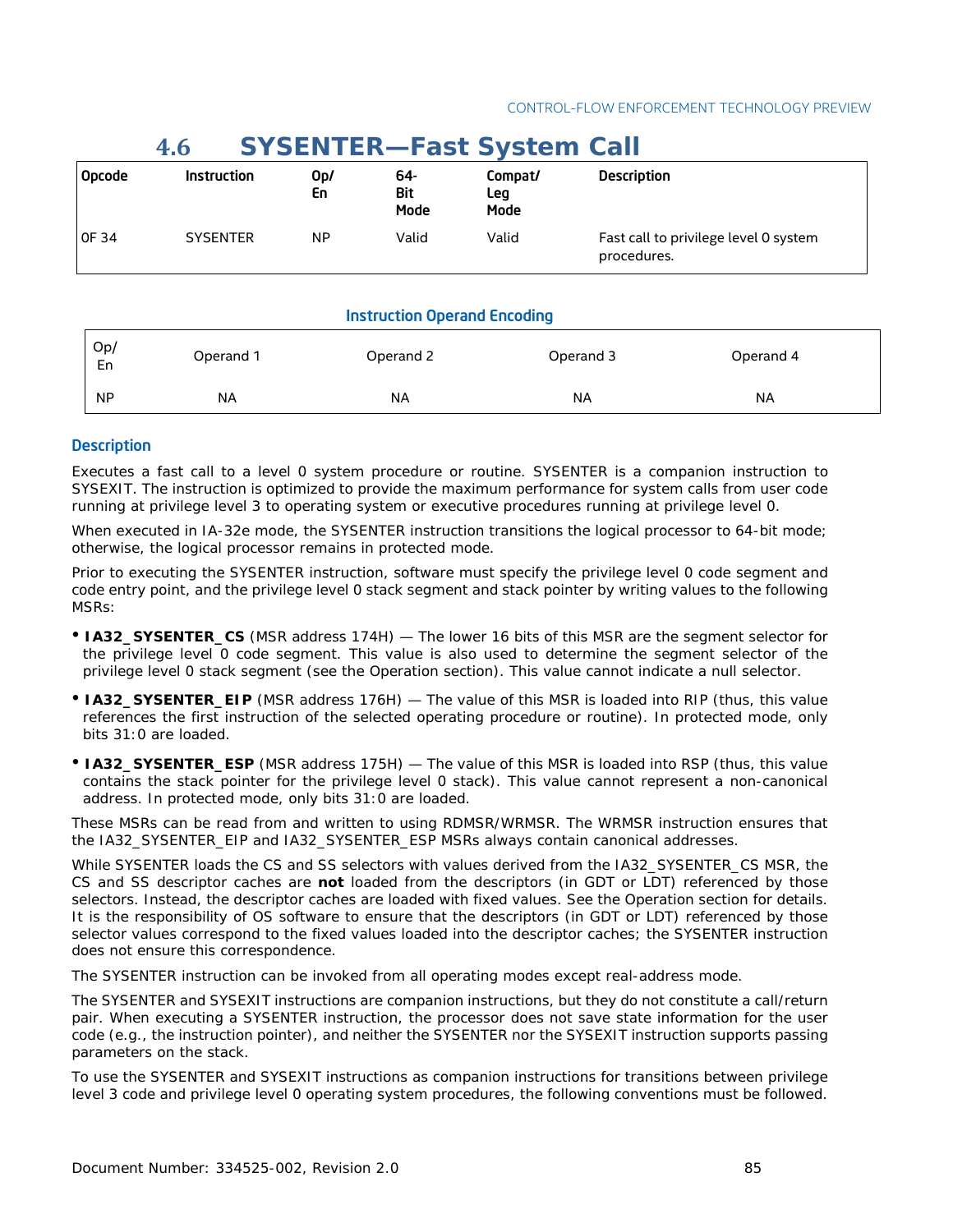- The segment descriptors for the privilege level 0 code and stack segments and for the privilege level 3 code and stack segments must be contiguous in a descriptor table. This convention allows the processor to compute the segment selectors from the value entered in the SYSENTER\_CS\_MSR MSR.
- The fast system call "stub" routines executed by user code (typically in shared libraries or DLLs) must save the required return IP and processor state information if a return to the calling procedure is required. Likewise, the operating system or executive procedures called with SYSENTER instructions must have access to and use this saved return and state information when returning to the user code.

The SYSENTER and SYSEXIT instructions were introduced into the IA-32 architecture in the Pentium II processor. The availability of these instructions on a processor is indicated with the SYSENTER/SYSEXIT present (SEP) feature flag returned to the EDX register by the CPUID instruction. An operating system that qualifies the SEP flag must also qualify the processor family and model to ensure that the SYSENTER/SYSEXIT instructions are actually present. For example:

```
IF CPUID SEP bit is set
```

```
THEN IF (Family = 6) and (Model < 3) and (Stepping < 3)
    THEN
        SYSENTER/SYSEXIT_Not_Supported; FI;
     ELSE 
         SYSENTER/SYSEXIT_Supported; FI;
```
FI;

When the CPUID instruction is executed on the Pentium Pro processor (model 1), the processor returns the SEP flag as set, but does not support the SYSENTER/SYSEXIT instructions.

When shadow stacks are enabled at privilege level where SYSENTER instruction is invoked, the SSP is saved to the IA32\_PL3\_SSP MSR. If shadow stacks are enabled at privilege level 0, the SSP is loaded with 0.

#### **Operation**

IF CR0.PE = 0 OR IA32\_SYSENTER\_CS[15:2] = 0 THEN #GP(0); FI;

```
RFLAGS.VM <- 0; (*) and (*) and (*) are (* Ensures protected mode execution *)RFLAGS.IF <- 0; (* Mask interrupts *) 
IF in IA-32e mode 
   THEN 
       RSP <- IA32_SYSENTER_ESP; 
       RIP <- IA32_SYSENTER_EIP; 
ELSE 
       ESP <- IA32_SYSENTER_ESP[31:0]; 
       EIP <- IA32_SYSENTER_EIP[31:0]; 
FI; 
CS.Selector <- IA32_SYSENTER_CS[15:0] AND FFFCH; 
                                    (* Operating system provides CS; RPL forced to 0 *) 
(* Set rest of CS to a fixed value *) 
CS.Base <- 0; (* Flat segment *) 
CS.Limit <- FFFFFH; (* With 4-KByte granularity, implies a 4-GByte limit *) 
CS.Type <- 11; (* Execute/read code, accessed *) 
CS.S < -1;
CSDPL \leq -0;
CS.P < -1;
IF in IA-32e mode
```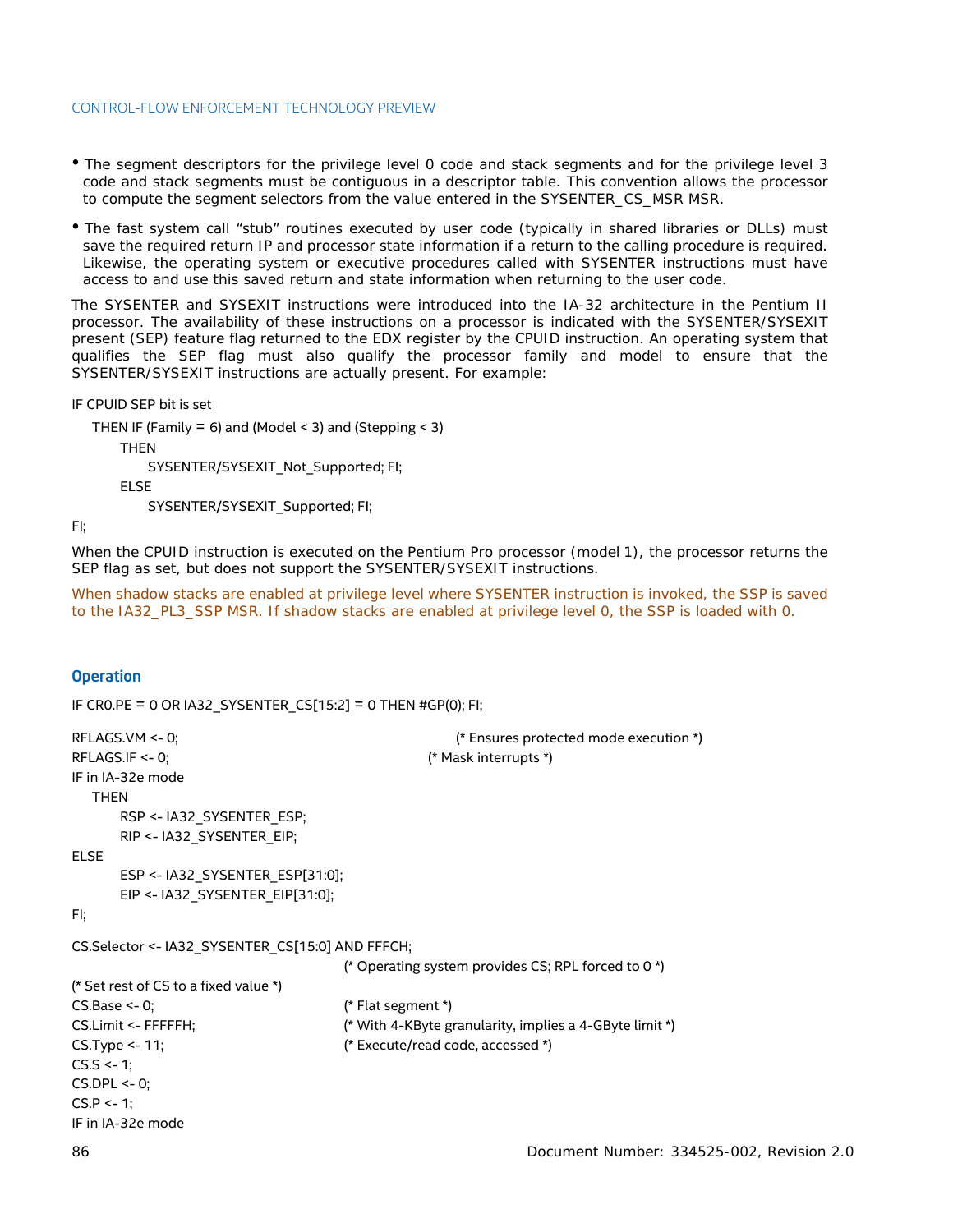```
 THEN 
     CS.L \leq -1; (* Entry is to 64-bit mode *)
     CS.D \le 0; (* Required if CS.L = 1 *) ELSE 
     CS.L < -0; CS.D <- 1; (* 32-bit code segment*) 
FI; 
CS.G <- 1; (* 4-KByte granularity*)IF ShadowStackEnabled(CPL) 
    IA32_PL3_SSP <-SSP; 
FI; 
CPL \le -0;IF ShadowStackEnabled(CPL) 
   SSP < -0;
FI; 
IF EndbranchEnabled(CPL) 
   IA32_S_CET.TRACKER = WAIT_FOR_ENDBRANCH 
  IA32_S_CET.SUPPRESS = 0
FI; 
SS.Selector <- CS.Selector + 8; (* SS just above CS *)
(* Set rest of SS to a fixed value *) 
SS.Base <- 0; (* Flat segment *)
SS.Limit <- FFFFFH; (* With 4-KByte granularity, implies a 4-GByte limit *) 
SS.Type <- 3; (* Read/write data, accessed *)
SS.S < -1;
SS.DPL <- 0; 
SS.P < -1;
SS.B <- 1; (^* 32-bit stack segment*)
SS.G <- 1; (* 4-KByte granularity*)
```
#### Flags Affected

VM, IF (see Operation above)

#### Protected Mode Exceptions

| $\#GP(0)$ | If IA32 SYSENTER $CS[15:2] = 0$ . |
|-----------|-----------------------------------|
| #UD       | If the LOCK prefix is used.       |

#### Real-Address Mode Exceptions

| #GP | The SYSENTER instruction is not recognized in real-address mode. |
|-----|------------------------------------------------------------------|
| #UD | If the LOCK prefix is used.                                      |

#### Virtual-8086 Mode Exceptions

Same exceptions as in protected mode.

#### Compatibility Mode Exceptions

Same exceptions as in protected mode.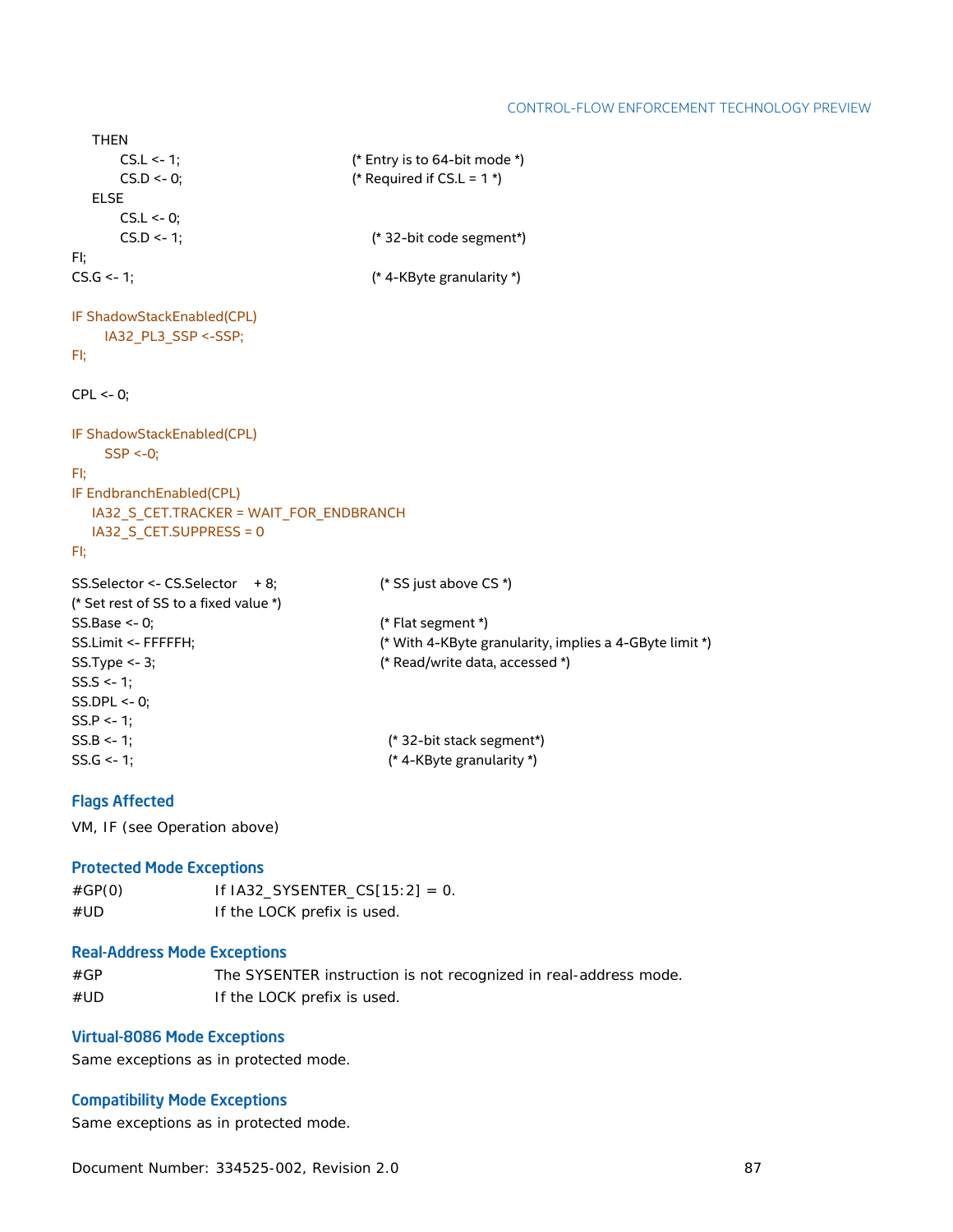# 64-Bit Mode Exceptions

Same exceptions as in protected mode.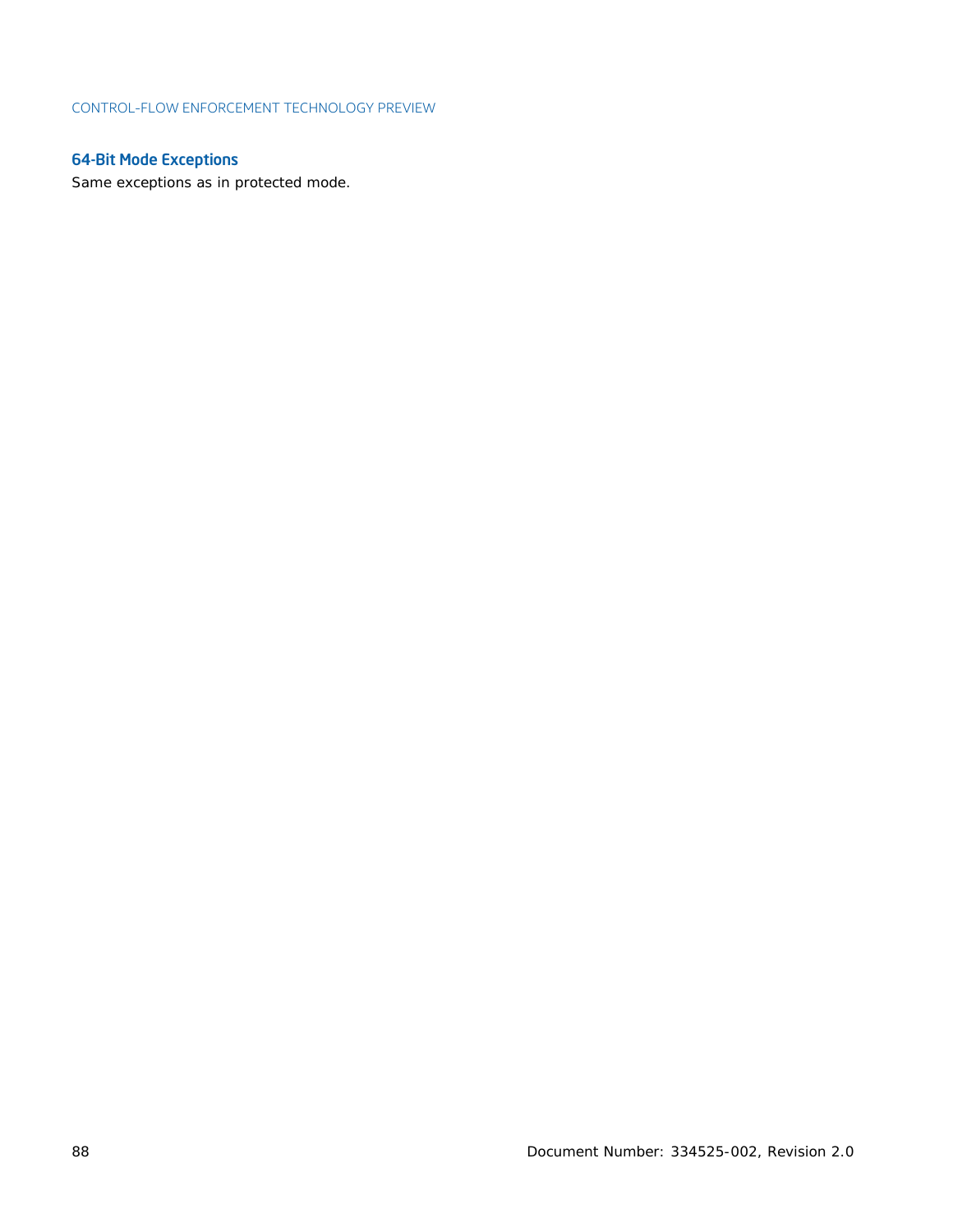| 4.'             |                        |           |                    |                        | SYSEXIT—Fast Return from Fast System Call                  |
|-----------------|------------------------|-----------|--------------------|------------------------|------------------------------------------------------------|
| Opcode          | <b>Instructio</b><br>n | Op/<br>En | 64-<br>Bit<br>Mode | Compat/<br>Leg<br>Mode | <b>Description</b>                                         |
| OF 35           | <b>SYSEXIT</b>         | <b>NP</b> | Valid              | Valid                  | Fast return to privilege level 3<br>user code.             |
| $REX.W + OF 35$ | <b>SYSEXIT</b>         | <b>NP</b> | Valid              | Valid                  | Fast return to 64-bit mode<br>privilege level 3 user code. |

# **4.7 SYSEXIT—Fast Return from Fast System Call**

#### Instruction Operand Encoding

| Op/<br>En | Operand 1 | Operand 2 | Operand 3 | Operand 4 |
|-----------|-----------|-----------|-----------|-----------|
| <b>NP</b> | ΝA        | ΝA        | ΝA        | <b>NA</b> |

#### **Description**

Executes a fast return to privilege level 3 user code. SYSEXIT is a companion instruction to the SYSENTER instruction. The instruction is optimized to provide the maximum performance for returns from system procedures executing at protections levels 0 to user procedures executing at protection level 3. It must be executed from code executing at privilege level 0.

With a 64-bit operand size, SYSEXIT remains in 64-bit mode; otherwise, it either enters compatibility mode (if the logical processor is in IA-32e mode) or remains in protected mode (if it is not).

Prior to executing SYSEXIT, software must specify the privilege level 3 code segment and code entry point, and the privilege level 3 stack segment and stack pointer by writing values into the following MSR and general-purpose registers:

- **IA32\_SYSENTER\_CS** (MSR address 174H) Contains a 32-bit value that is used to determine the segment selectors for the privilege level 3 code and stack segments (see the Operation section)
- **RDX** The canonical address in this register is loaded into RIP (thus, this value references the first instruction to be executed in the user code). If the return is not to 64-bit mode, only bits 31:0 are loaded.
- **ECX** The canonical address in this register is loaded into RSP (thus, this value contains the stack pointer for the privilege level 3 stack). If the return is not to 64-bit mode, only bits 31:0 are loaded.

The IA32\_SYSENTER\_CS MSR can be read from and written to using RDMSR and WRMSR.

While SYSEXIT loads the CS and SS selectors with values derived from the IA32\_SYSENTER\_CS MSR, the CS and SS descriptor caches are **not** loaded from the descriptors (in GDT or LDT) referenced by those selectors. Instead, the descriptor caches are loaded with fixed values. See the Operation section for details. It is the responsibility of OS software to ensure that the descriptors (in GDT or LDT) referenced by those selector values correspond to the fixed values loaded into the descriptor caches; the SYSEXIT instruction does not ensure this correspondence.

The SYSEXIT instruction can be invoked from all operating modes except real-address mode and virtual-8086 mode.

The SYSENTER and SYSEXIT instructions were introduced into the IA-32 architecture in the Pentium II processor. The availability of these instructions on a processor is indicated with the SYSENTER/SYSEXIT present (SEP) feature flag returned to the EDX register by the CPUID instruction. An operating system that qualifies the SEP flag must also qualify the processor family and model to ensure that the SYSENTER/SYSEXIT instructions are actually present. For example: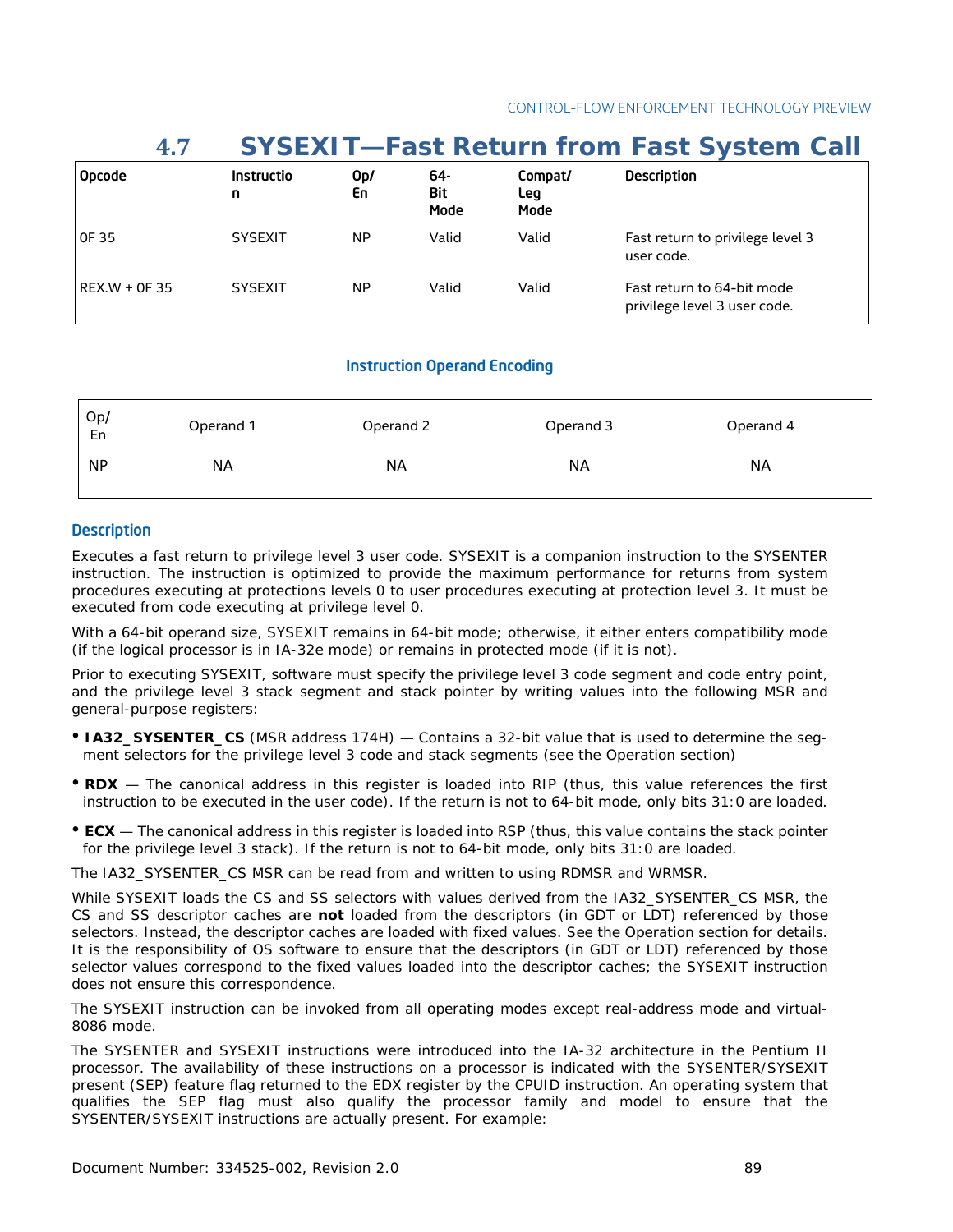```
IF CPUID SEP bit is set
```

```
 THEN IF (Family = 6) and (Model < 3) and (Stepping < 3)
```
 THEN SYSENTER/SYSEXIT\_Not\_Supported; FI;

ELSE

SYSENTER/SYSEXIT\_Supported; FI;

FI;

When the CPUID instruction is executed on the Pentium Pro processor (model 1), the processor returns the SEP flag as set, but does not support the SYSENTER/SYSEXIT instructions.

When shadow stacks are enabled at privilege level 3 the instruction loads SSP with value from IA32\_PL3\_SSP MSR.

#### **Operation**

```
IF IA32_SYSENTER_CS[15:2] = 0 OR CR0.PE = 0 OR CPL != 0 THEN #GP(0); FI;
```

```
IF operand size is 64-bit 
   THEN (* Return to 64-bit mode *) 
      RSP <- RCX; 
     RIP < RDX:
   ELSE (* Return to protected mode or compatibility mode *) 
      RSP <- ECX; 
      RIP <- EDX; 
FI; 
IF operand size is 64-bit (* Operating system provides CS; RPL forced to 3 *) 
   THEN CS.Selector <- IA32_SYSENTER_CS[15:0] + 32; 
   ELSE CS.Selector <- IA32_SYSENTER_CS[15:0] + 16; 
FI; 
CS.Selector <- CS.Selector OR 3; (* RPL forced to 3 *) 
(* Set rest of CS to a fixed value *) 
CS.Base <- 0; (* Flat segment *) 
CS.Limit <- FFFFFH; (* With 4-KByte granularity, implies a 4-GByte limit *) 
CS.Type <- 11; (* Execute/read code, accessed *) 
CS.S \le -1;
CS.DPL <- 3; 
CS.P < -1:
IF operand size is 64-bit 
   THEN (* return to 64-bit mode *) 
      CS.L <- 1; (* 64-bit code segment *) 
     CS.D \leq -0; (* Required if CS.L = 1 *)
   ELSE (* return to protected mode or compatibility mode *) 
     CS.L < -0; CS.D <- 1; (* 32-bit code segment*) 
FI; 
CS.G <- 1; (* 4-KByte granularity*)CPL \le -3;
IF ShadowStackEnabled(CPL) 
   SSP <-IA32_PL3_SSP;
```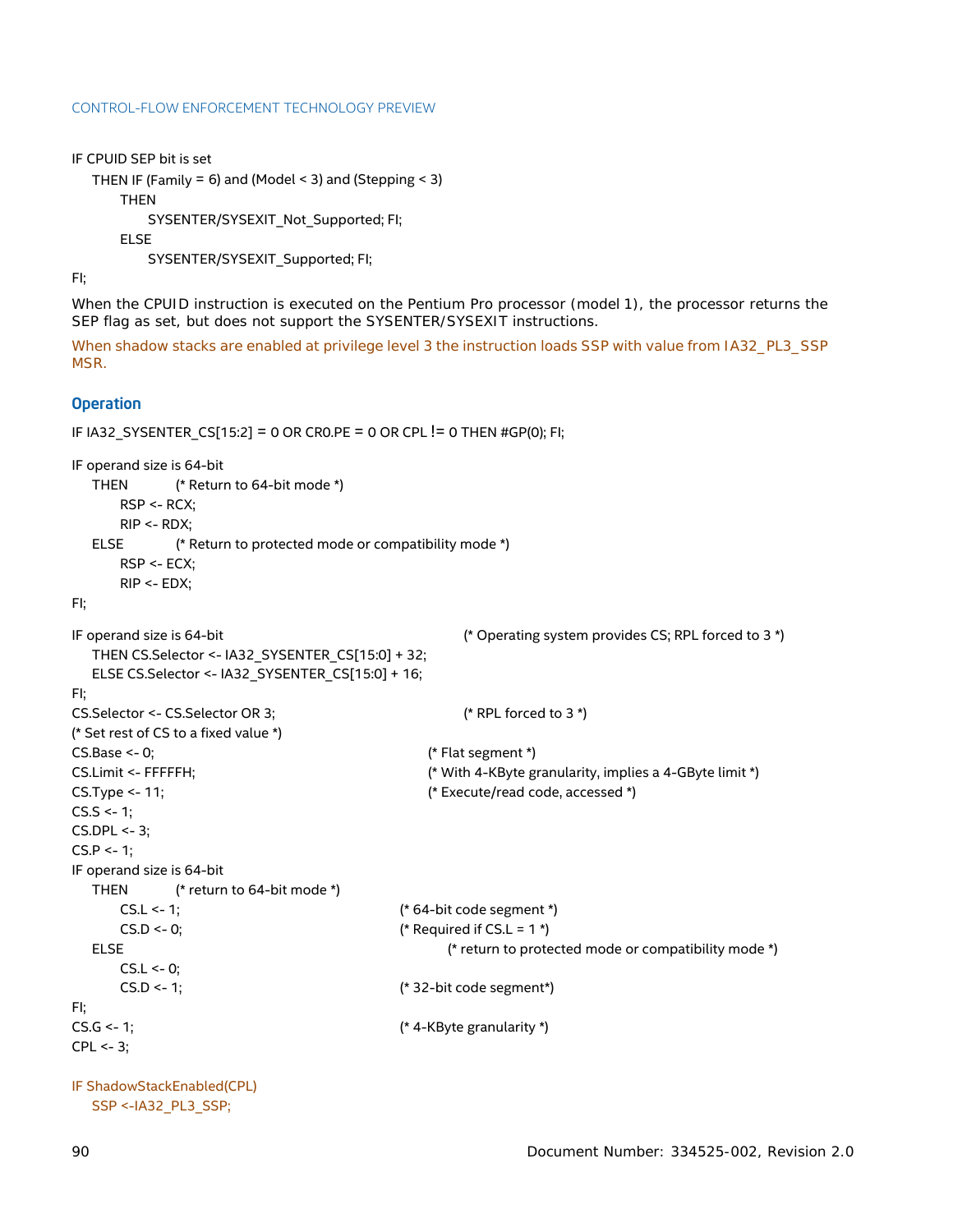FI;SS.Selector <- CS.Selector + 8; (\* SS just above CS \*) (\* Set rest of SS to a fixed value \*) SS.Base <- 0;  $(*$  Flat segment \*) SS.Limit <- FFFFFH; (\* With 4-KByte granularity, implies a 4-GByte limit \*) SS.Type <- 3;  $(*$  Read/write data, accessed \*)  $SS.S < -1;$ SS.DPL <- 3;  $SS.P < -1$ ; SS.B <- 1;  $(* 32-bit stack segment*)$ SS.G <- 1;  $(* 4-KByte granularity*)$ 

#### Flags Affected

None.

#### Protected Mode Exceptions

| $\#GP(0)$ | If $IA32$ _SYSENTER_CS[15:2] = 0. |
|-----------|-----------------------------------|
|           | If CPL $!=$ 0.                    |
| #UD       | If the LOCK prefix is used.       |

#### Real-Address Mode Exceptions

| #GP | The SYSEXIT instruction is not recognized in real-address mode. |
|-----|-----------------------------------------------------------------|
| #UD | If the LOCK prefix is used.                                     |

#### Virtual-8086 Mode Exceptions

#GP(0) The SYSEXIT instruction is not recognized in virtual-8086 mode.

#### Compatibility Mode Exceptions

Same exceptions as in protected mode.

#### 64-Bit Mode Exceptions

| $\#GP(0)$ | If $IA32$ SYSENTER $CS = 0$ .                   |
|-----------|-------------------------------------------------|
|           | If CPL $!= 0$ .                                 |
|           | If RCX or RDX contains a non-canonical address. |
| #UD       | If the LOCK prefix is used.                     |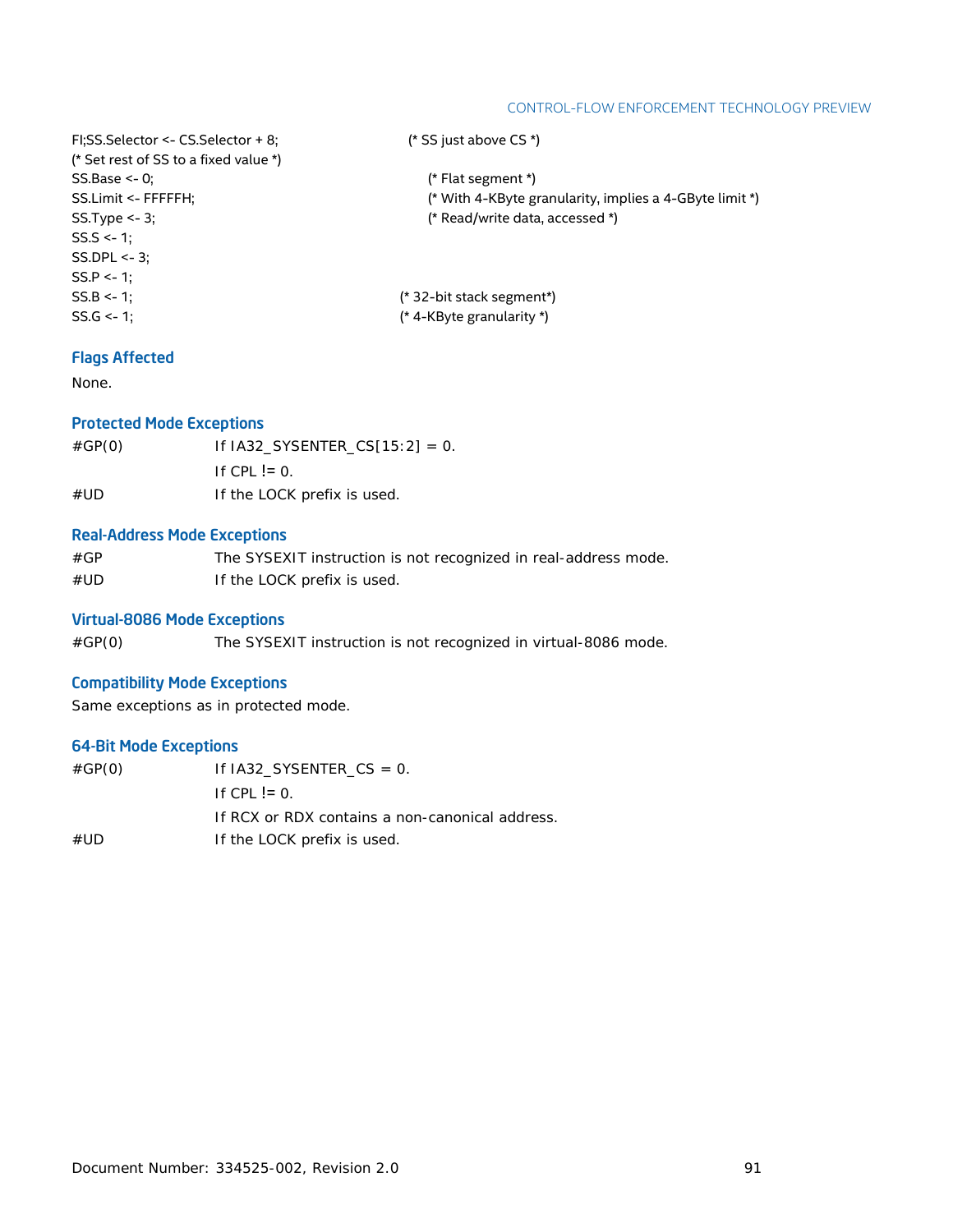| 4.8             |                        |           |                    |                            | <b>SYSRET-Return From Fast System Call</b>             |
|-----------------|------------------------|-----------|--------------------|----------------------------|--------------------------------------------------------|
| <b>Opcode</b>   | <b>Instructio</b><br>n | Op/<br>En | 64-<br>Bit<br>Mode | Compat/<br><b>Leg Mode</b> | <b>Description</b>                                     |
| <b>OF 07</b>    | <b>SYSRET</b>          | <b>NP</b> | Valid              | Invalid                    | Return to compatibility<br>mode from fast system call. |
| $REX.W + OF O7$ | <b>SYSRET</b>          | <b>NP</b> | Valid              | Invalid                    | Return to 64-bit mode from<br>fast system call.        |

|           |           | <b>Instruction Operand Encoding</b> |           |           |  |
|-----------|-----------|-------------------------------------|-----------|-----------|--|
| Op/<br>En | Operand 1 | Operand 2                           | Operand 3 | Operand 4 |  |
| <b>NP</b> | <b>NA</b> | <b>NA</b>                           | <b>NA</b> | <b>NA</b> |  |

#### **Description**

SYSRET is a companion instruction to the SYSCALL instruction. It returns from an OS system-call handler to user code at privilege level 3. It does so by loading RIP from RCX and loading RFLAGS from R11.<sup>1</sup> With a 64-bit operand size, SYSRET remains in 64-bit mode; otherwise, it enters compatibility mode and only the low 32 bits of the registers are loaded.

SYSRET loads the CS and SS selectors with values derived from bits 63:48 of the IA32\_STAR MSR. However, the CS and SS descriptor caches are **not** loaded from the descriptors (in GDT or LDT) referenced by those selectors. Instead, the descriptor caches are loaded with fixed values. See the Operation section for details. It is the responsibility of OS software to ensure that the descriptors (in GDT or LDT) referenced by those selector values correspond to the fixed values loaded into the descriptor caches; the SYSRET instruction does not ensure this correspondence.

The SYSRET instruction does not modify the stack pointer (ESP or RSP). For that reason, it is necessary for software to switch to the user stack. The OS may load the user stack pointer (if it was saved after SYSCALL) before executing SYSRET; alternatively, user code may load the stack pointer (if it was saved before SYSCALL) after receiving control from SYSRET.

If the OS loads the stack pointer before executing SYSRET, it must ensure that the handler of any interrupt or exception delivered between restoring the stack pointer and successful execution of SYSRET is not invoked with the user stack. It can do so using approaches such as the following.

- External interrupts. The OS can prevent an external interrupt from being delivered by clearing EFLAGS.IF before loading the user stack pointer.
- Nonmaskable interrupts (NMIs). The OS can ensure that the NMI handler is invoked with the correct stack by using the interrupt stack table (IST) mechanism for gate 2 (NMI) in the IDT (see Section 6.14.5, "Interrupt Stack Table," in *Intel® 64 and IA-32 Architectures Software Developer's Manual, Volume 3A*).
- General-protection exceptions (#GP). The SYSRET instruction generates #GP(0) if the value of RCX is not canonical. The OS can address this possibility using one or more of the following approaches.
- Confirming that the value of RCX is canonical before executing SYSRET.

**.** 

<sup>1</sup>Regardless of the value of R11, the RF and VM flags are always 0 in RFLAGS after execution of SYSRET. In addition, all reserved bits in RFLAGS retain the fixed values.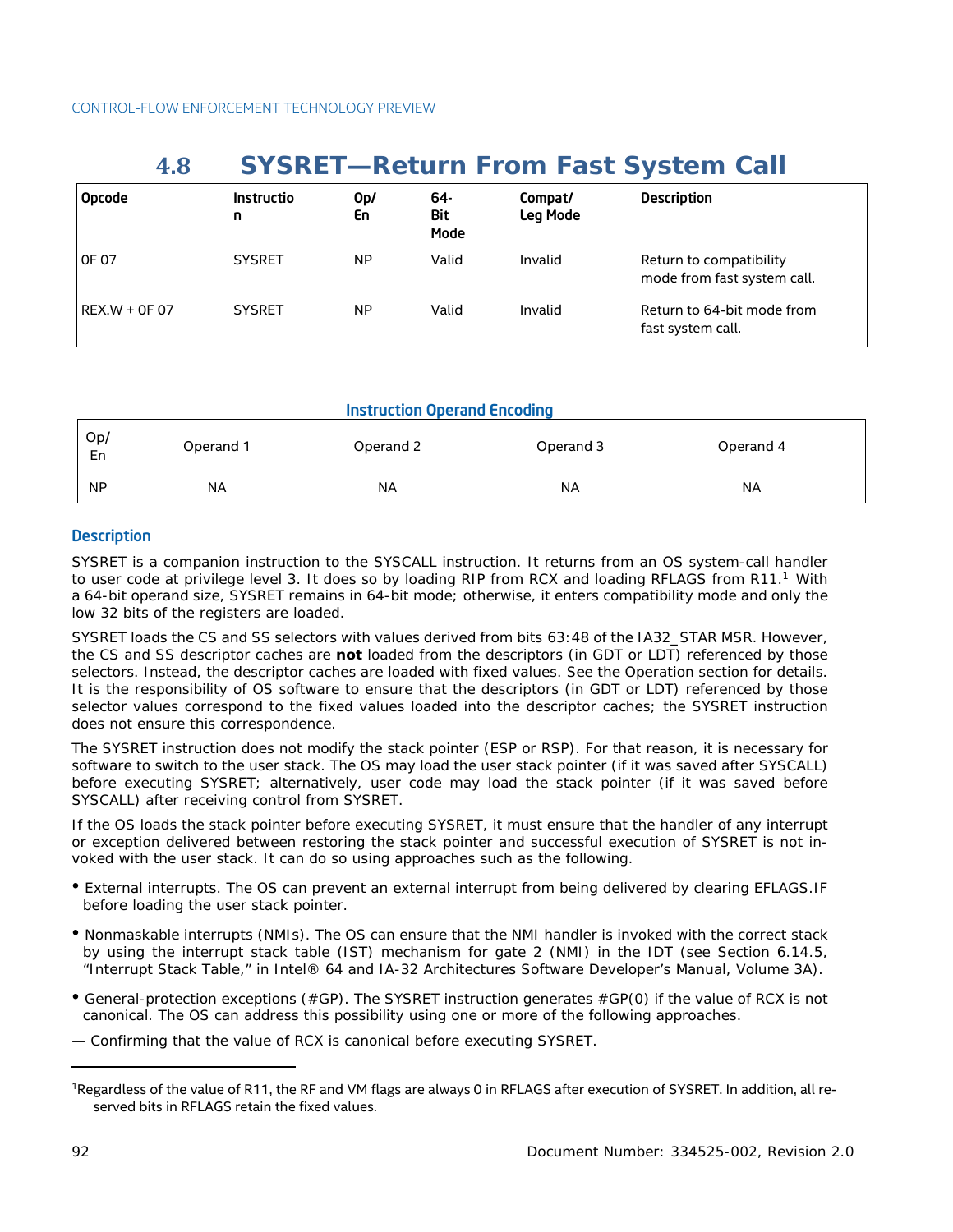- Using paging to ensure that the SYSCALL instruction will never save a non-canonical value into RCX.
- Using the IST mechanism for gate 13 (#GP) in the IDT.

When shadow stacks are enabled at privilege level 3 the instruction loads SSP with value from IA32\_PL3\_SSP MSR.

#### **Operation**

```
IF (CS.L != 1 ) or (IA32_EFER.LMA != 1) or (IA32_EFER.SCE != 1) 
(* Not in 64-Bit Mode or SYSCALL/SYSRET not enabled in IA32_EFER *) 
   THEN #UD; FI; 
IF (CPL != 0) OR (RCX is not canonical) THEN #GP(0); FI; 
IF (operand size is 64-bit) 
   THEN (* Return to 64-Bit Mode *) 
       RIP <- RCX; 
   ELSE (* Return to Compatibility Mode *) 
      RIP < ECK:
FI; 
RFLAGS <- (R11 & 3C7FD7H) | 2; (* Clear RF, VM, reserved bits; set bit 2 *) 
IF (operand size is 64-bit) 
   THEN CS.Selector <- IA32_STAR[63:48]+16; 
   ELSE CS.Selector <- IA32_STAR[63:48]; 
FI; 
CS.Selector <- CS.Selector OR 3; (* RPL forced to 3 *) 
(* Set rest of CS to a fixed value *) 
CS.Base <- 0; (* Flat segment *) 
CS.Limit <- FFFFFH; (* With 4-KByte granularity, implies a 4-GByte limit *) 
CS.Type <- 11; (* Execute/read code, accessed *) 
CS.S < -1;
CS.DPL <- 3; 
CS.P < -1;
IF (operand size is 64-bit) 
   THEN (* Return to 64-Bit Mode *) 
      CS.L <- 1; (* 64-bit code segment *) 
     CS.D \le 0; (* Required if CS.L = 1 *) ELSE (* Return to Compatibility Mode *) 
       CS.L <- 0; (* Compatibility mode *) 
      CS.D <- 1; (* 32-bit code segment *) 
FI; 
CS.G <- 1; (* 4-KByte granularity*)CPL <- 3; 
IF ShadowStackEnabled(CPL) 
   SSP <-IA32_PL3_SSP; 
FI; 
SS.Selector <- (IA32_STAR[63:48]+8) OR 3; (* RPL forced to 3 *) 
(* Set rest of SS to a fixed value *) 
SS.Base <- 0; (*) Flat segment *)
SS.Limit <- FFFFFH; (* With 4-KByte granularity, implies a 4-GByte limit *) 
SS.Type <- 3; (* Read/write data, accessed *) 
SS.S < -1;
```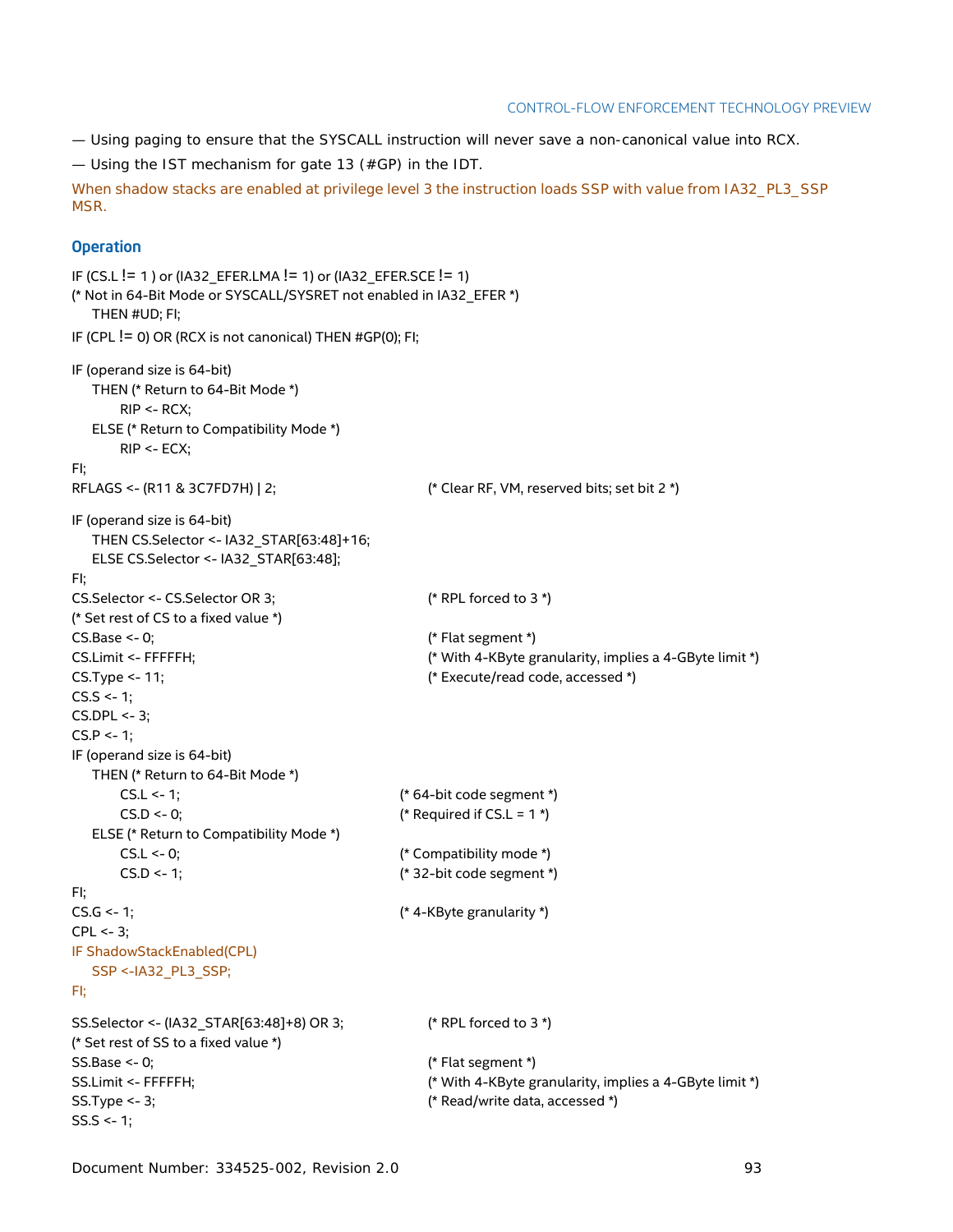| $SS.DPL \le -3$<br>$SS.P < -1$ ;     |                                                                 |  |
|--------------------------------------|-----------------------------------------------------------------|--|
| $SS.B < -1$ ;                        | (* 32-bit stack segment*)                                       |  |
| $SS.G \le -1$                        | (* 4-KByte granularity *)                                       |  |
|                                      |                                                                 |  |
| <b>Flags Affected</b>                |                                                                 |  |
| AII.                                 |                                                                 |  |
| <b>Protected Mode Exceptions</b>     |                                                                 |  |
| #UD                                  | The SYSRET instruction is not recognized in protected mode.     |  |
|                                      |                                                                 |  |
| <b>Real-Address Mode Exceptions</b>  |                                                                 |  |
| #UD                                  | The SYSRET instruction is not recognized in real-address mode.  |  |
| <b>Virtual-8086 Mode Exceptions</b>  |                                                                 |  |
| #UD                                  | The SYSRET instruction is not recognized in virtual-8086 mode.  |  |
|                                      |                                                                 |  |
| <b>Compatibility Mode Exceptions</b> |                                                                 |  |
| #UD                                  | The SYSRET instruction is not recognized in compatibility mode. |  |
| <b>64-Bit Mode Exceptions</b>        |                                                                 |  |
| #UD                                  | If $IA32$ EFER.SCE = 0.                                         |  |
|                                      |                                                                 |  |
|                                      | If the LOCK prefix is used.                                     |  |
| $\#GP(0)$                            | If CPL $!=$ 0.                                                  |  |

If RCX contains a non-canonical address.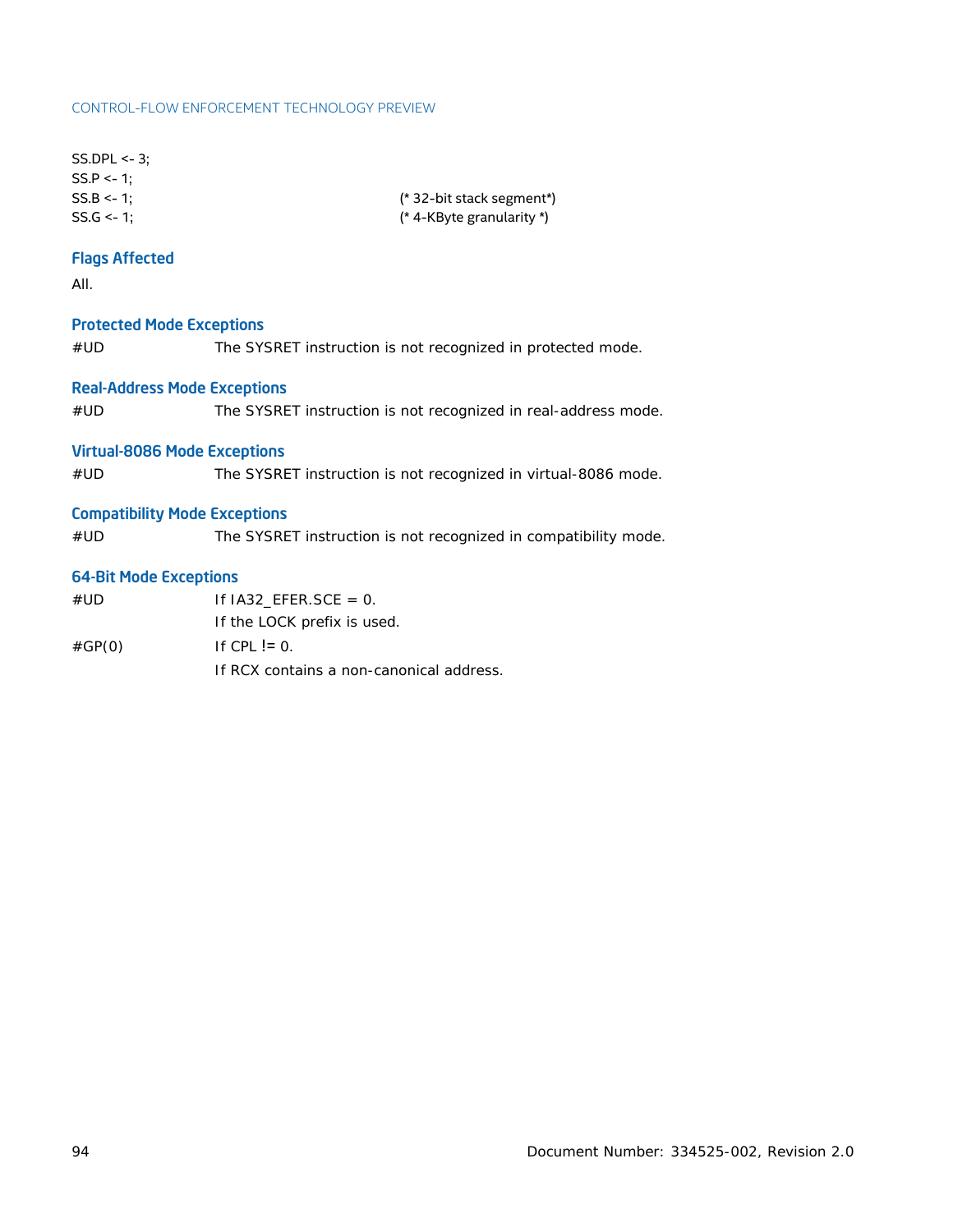| <b>Opcode</b> | <b>Instructio</b><br>n | Op/<br>En | 64-<br>Bit<br>Mode | Compat/<br>Leg<br>Mode | <b>Description</b>                          |
|---------------|------------------------|-----------|--------------------|------------------------|---------------------------------------------|
| CF            | <b>IRET</b>            | <b>NP</b> | Valid              | Valid                  | Interrupt return (16-bit<br>operand size).  |
| CF            | <b>IRETD</b>           | <b>NP</b> | Valid              | Valid                  | Interrupt return (32-bit)<br>operand size). |
| $REX.W + CF$  | <b>IRETQ</b>           | <b>NP</b> | Valid              | N.E.                   | Interrupt return (64-bit<br>operand size).  |

# **4.9 IRET/IRETD—Interrupt Return**

|           |           | <b>Instruction Operand Encoding</b> |           |           |  |
|-----------|-----------|-------------------------------------|-----------|-----------|--|
| Op/<br>En | Operand 1 | Operand 2                           | Operand 3 | Operand 4 |  |
| <b>NP</b> | <b>NA</b> | <b>NA</b>                           | NA        | <b>NA</b> |  |

### **Description**

Returns program control from an exception or interrupt handler to a program or procedure that was interrupted by an exception, an external interrupt, or a software-generated interrupt. These instructions are also used to perform a return from a nested task. (A nested task is created when a CALL instruction is used to initiate a task switch or when an interrupt or exception causes a task switch to an interrupt or exception handler.) See the section titled "Task Linking" in Chapter 7 of the *Intel® 64 and IA-32 Architectures Software Developer's Manual, Volume 3A*.

IRET and IRETD are mnemonics for the same opcode. The IRETD mnemonic (interrupt return double) is intended for use when returning from an interrupt when using the 32-bit operand size; however, most assemblers use the IRET mnemonic interchangeably for both operand sizes.

In Real-Address Mode, the IRET instruction preforms a far return to the interrupted program or procedure. During this operation, the processor pops the return instruction pointer, return code segment selector, and EFLAGS image from the stack to the EIP, CS, and EFLAGS registers, respectively, and then resumes execution of the interrupted program or procedure.

In Protected Mode, the action of the IRET instruction depends on the settings of the NT (nested task) and VM flags in the EFLAGS register and the VM flag in the EFLAGS image stored on the current stack. Depending on the setting of these flags, the processor performs the following types of interrupt returns.

- Return from virtual-8086 mode.
- Return to virtual-8086 mode.
- Intra-privilege level return.
- Inter-privilege level return.
- Return from nested task (task switch).

If the NT flag (EFLAGS register) is cleared, the IRET instruction performs a far return from the interrupt procedure, without a task switch. The code segment being returned to must be equally or less privileged than the interrupt handler routine (as indicated by the RPL field of the code segment selector popped from the stack).

As with a real-address mode interrupt return, the IRET instruction pops the return instruction pointer, return code segment selector, and EFLAGS image from the stack to the EIP, CS, and EFLAGS registers, respectively, and then resumes execution of the interrupted program or procedure. If the return is to another privilege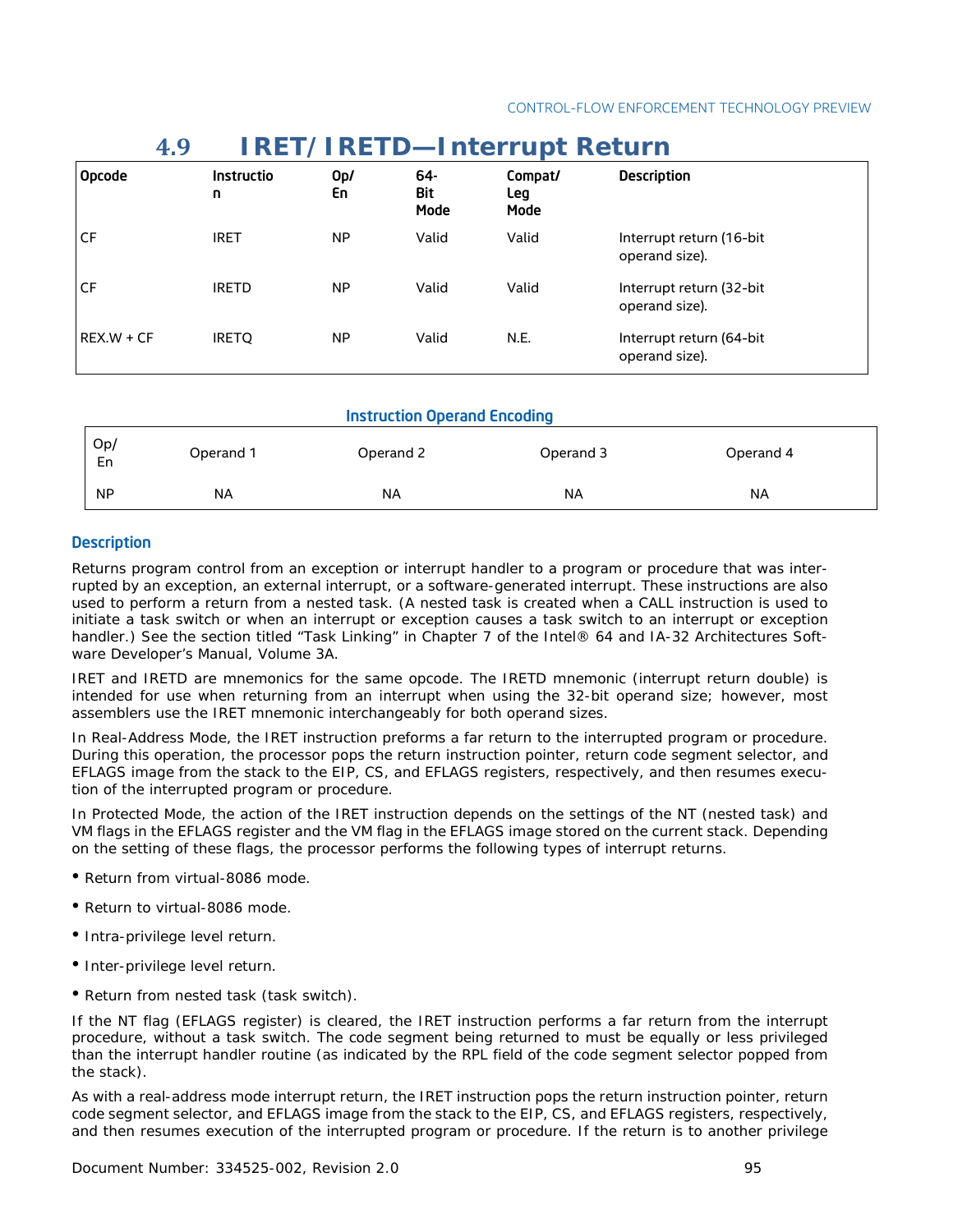level, the IRET instruction also pops the stack pointer and SS from the stack, before resuming program execution. If the return is to virtual-8086 mode, the processor also pops the data segment registers from the stack.

If the NT flag is set, the IRET instruction performs a task switch (return) from a nested task (a task called with a CALL instruction, an interrupt, or an exception) back to the calling or interrupted task. The updated state of the task executing the IRET instruction is saved in its TSS. If the task is re-entered later, the code that follows the IRET instruction is executed.

If the NT flag is set and the processor is in IA-32e mode, the IRET instruction causes a general protection exception.

If nonmaskable interrupts (NMIs) are blocked (see Section 6.7.1, "Handling Multiple NMIs" in the *Intel® 64 and IA-32 Architectures Software Developer's Manual, Volume 3A*), execution of the IRET instruction unblocks NMIs. This unblocking occurs even if the instruction causes a fault. In such a case, NMIs are unmasked before the exception handler is invoked.

In 64-bit mode, the instruction's default operation size is 32 bits. Use of the REX.W prefix promotes operation to 64 bits (IRETQ). See the summary chart at the beginning of this section for encoding data and limits.

See "Changes to Instruction Behavior in VMX Non-Root Operation" in Chapter 25 of the *Intel® 64 and IA-32 Architectures Software Developer's Manual, Volume 3C*, for more information about the behavior of this instruction in VMX non-root operation.

#### **Operation**

```
IF PF = 0 THEN GOTO REAL-ADDRESS-MODE; 
ELSIF (IA32_EFER.LMA = 0) 
   THEN
        IF (EFLAGS.VM = 1) 
            THEN GOTO RETURN-FROM-VIRTUAL-8086-MODE; 
            ELSE GOTO PROTECTED-MODE; 
        FI; 
    ELSE GOTO IA-32e-MODE; 
FI; 
REAL-ADDRESS-MODE; 
    IF OperandSize = 32 
        THEN 
           EIP < -Pop();
            CS <- Pop(); (* 32-bit pop, high-order 16 bits discarded *) 
            tempEFLAGS <- Pop(); 
            EFLAGS <- (tempEFLAGS AND 257FD5H) OR (EFLAGS AND 1A0000H); 
        ELSE (* OperandSize = 16 *) 
            EIP <- Pop(); (* 16-bit pop; clear upper 16 bits *) 
            CS <-Pop(); (* 16-bit pop *) 
            EFLAGS[15:0] <- Pop(); 
    FI; 
    END; 
RETURN-FROM-VIRTUAL-8086-MODE:
```
(\* Processor is in virtual-8086 mode when IRET is executed and stays in virtual-8086 mode \*)

```
IF IOPL = 3 (* Virtual mode: PE = 1, VM = 1, IOPL = 3 *)
```

```
 THEN IF OperandSize = 32
```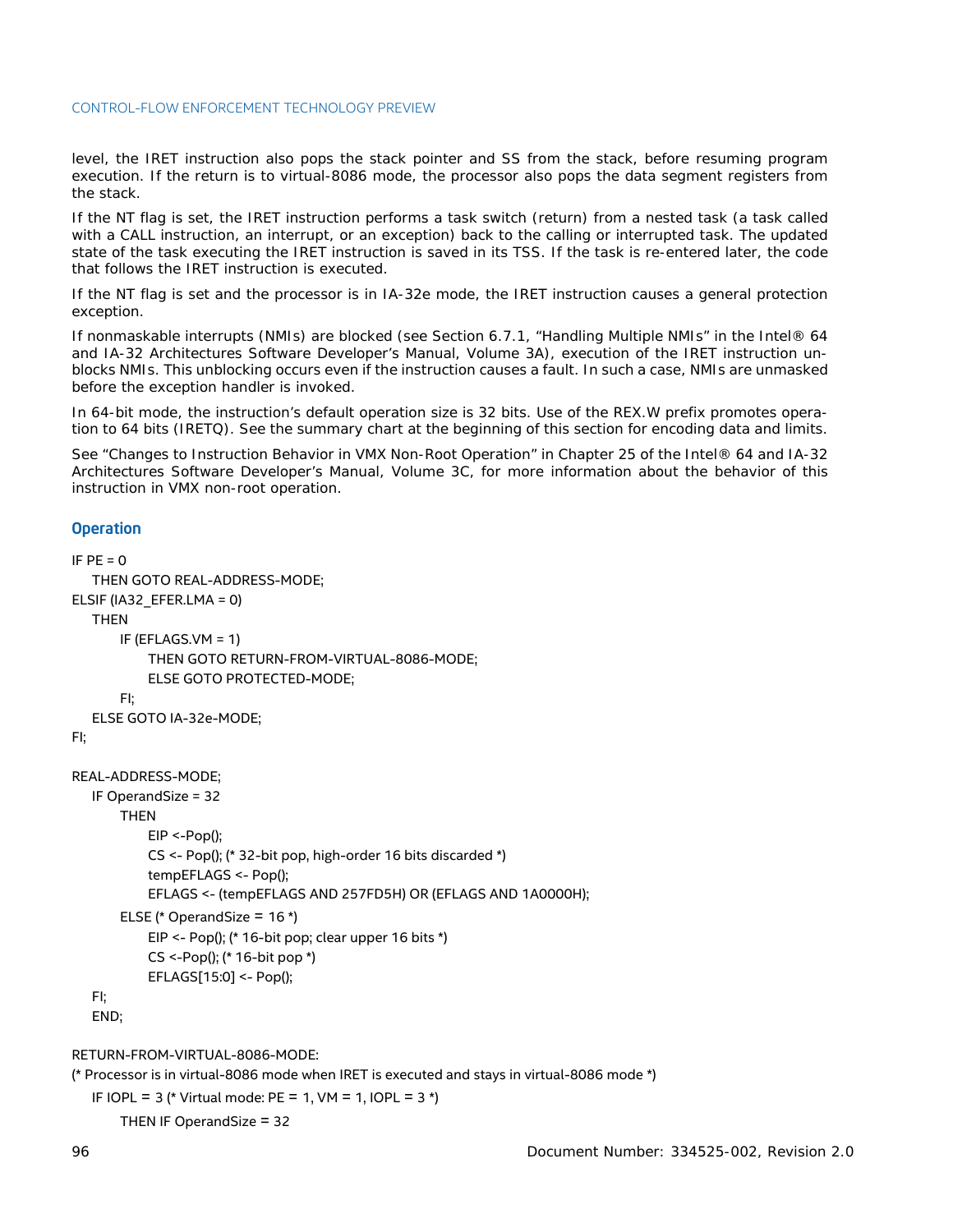```
 THEN 
                EIP < Pop();
                 CS <- Pop(); (* 32-bit pop, high-order 16 bits discarded *) 
                 EFLAGS <- Pop(); 
                 (* VM, IOPL,VIP and VIF EFLAG bits not modified by pop *) 
                 IF EIP not within CS limit 
                      THEN #GP(0); FI; 
             ELSE (* OperandSize = 16 *) 
                 EIP <- Pop(); (* 16-bit pop; clear upper 16 bits *) 
                 CS <- Pop(); (* 16-bit pop *) 
                 EFLAGS[15:0] <- Pop(); (* IOPL in EFLAGS not modified by pop *) 
                 IF EIP not within CS limit 
                      THEN #GP(0); FI; 
             FI; 
        ELSE 
            #GP(0); (* Trap to virtual-8086 monitor: PE = 1, VM = 1, IOPL \leq 3 *)
    FI; 
END; 
PROTECTED-MODE: 
   IF NT = 1THEN GOTO TASK-RETURN; (* PE = 1, VM = 0, NT = 1 *)
    FI; 
    IF OperandSize = 32 
        THEN 
            EIP < Pop();
             CS <- Pop(); (* 32-bit pop, high-order 16 bits discarded *) 
             tempEFLAGS <- Pop(); 
        ELSE (* OperandSize = 16 *) 
             EIP <- Pop(); (* 16-bit pop; clear upper bits *) 
             CS <- Pop(); (* 16-bit pop *) 
             tempEFLAGS <- Pop(); (* 16-bit pop; clear upper bits *) 
    FI; 
   IF tempEFLAGS(VM) = 1 and CPL = 0 THEN GOTO RETURN-TO-VIRTUAL-8086-MODE; 
        ELSE GOTO PROTECTED-MODE-RETURN; 
    FI; 
TASK-RETURN: (* PE = 1, VM = 0, NT = 1 *)
    SWITCH-TASKS (without nesting) to TSS specified in link field of current TSS; 
    Mark the task just abandoned as NOT BUSY; 
    IF EIP is not within CS limit 
        THEN #GP(0); FI; 
END; 
RETURN-TO-VIRTUAL-8086-MODE: 
    (* Interrupted procedure was in virtual-8086 mode: PE = 1, CPL=0, VM = 1 in flag image *) 
    IF EIP not within CS limit 
         THEN #GP(0); FI; 
    (* If shadow stack or endbranch enabled at CPL3 then #GP(0) *)
```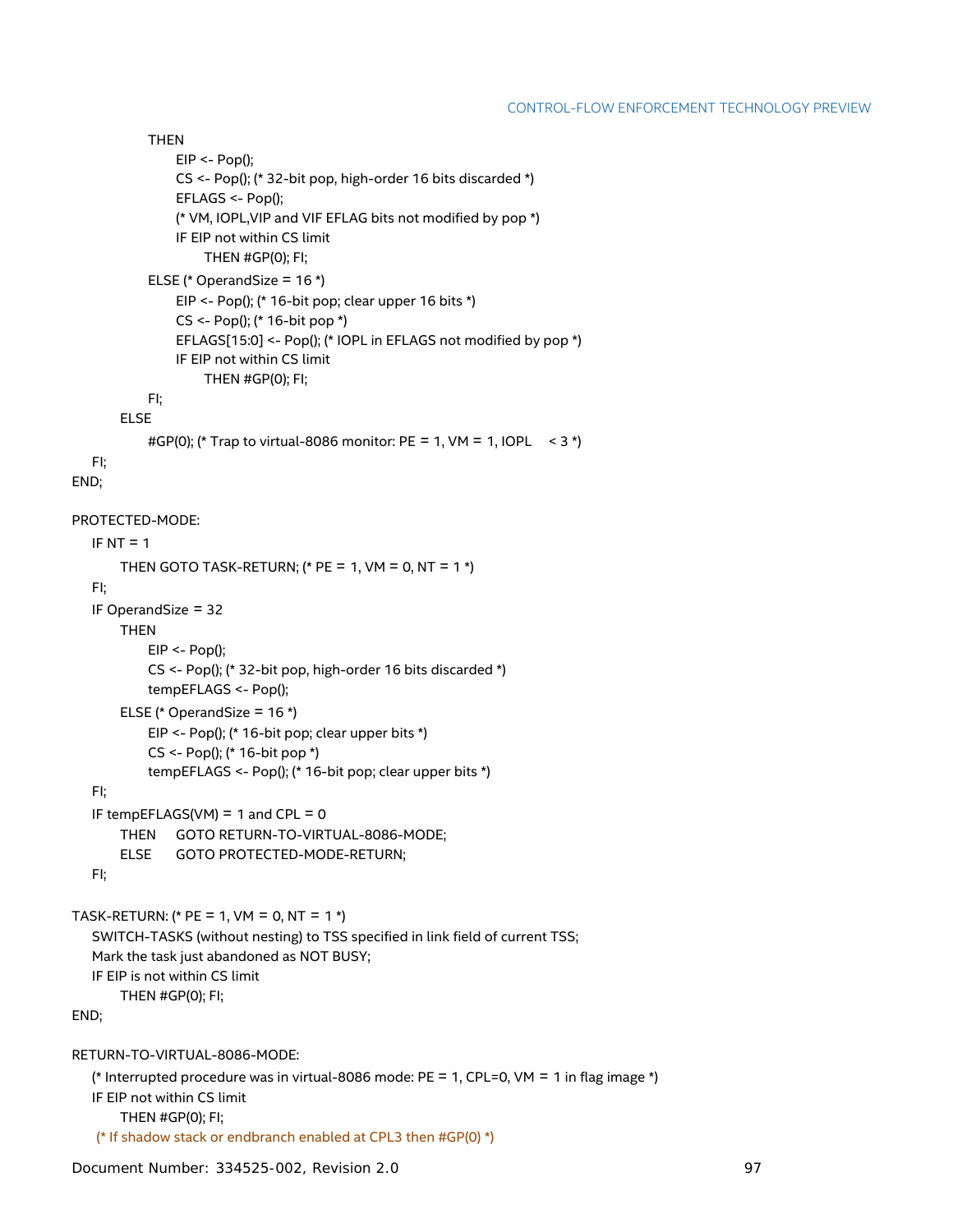```
 IF ShadowStackEnabled(CPL3) OR EndbranchEnabled (CPL3) 
          THEN #GP(0); FI; 
    EFLAGS <- tempEFLAGS; 
   ESP < Pop();
    SS <- Pop(); (* Pop 2 words; throw away high-order word *) 
    ES <- Pop(); (* Pop 2 words; throw away high-order word *) 
    DS <- Pop(); (* Pop 2 words; throw away high-order word *) 
    FS <- Pop(); (* Pop 2 words; throw away high-order word *) 
    GS <- Pop(); (* Pop 2 words; throw away high-order word *) 
    CPL <- 3; 
    (* Resume execution in Virtual-8086 mode *) 
END; 
PROTECTED-MODE-RETURN: (* PE = 1 *) 
    IF CS(RPL) > CPL 
        THEN GOTO RETURN-OUTER-PRIVILEGE-LEVEL; 
        ELSE GOTO RETURN-TO-SAME-PRIVILEGE-LEVEL; FI; 
END; 
RETURN-TO-OUTER-PRIVILEGE-LEVEL: 
    IF new mode != 64-Bit Mode 
        THEN 
            IF EIP is not within CS limit 
                 THEN #GP(0); FI; 
       ELSE (* new mode = 64-bit mode *)
            IF RIP is non-canonical 
                     THEN #GP(0); FI; 
    FI; 
    EFLAGS (CF, PF, AF, ZF, SF, TF, DF, OF, NT) <- tempEFLAGS; 
    IF OperandSize = 32 
        THEN EFLAGS(RF, AC, ID) <- tempEFLAGS; FI; 
    IF CPL <= IOPL 
        THEN EFLAGS(IF) <- tempEFLAGS; FI; 
   IF CPL = 0 THEN 
             EFLAGS(IOPL) <- tempEFLAGS; 
            IF OperandSize = 32 
                 THEN EFLAGS(VM, VIF, VIP) <- tempEFLAGS; FI; 
            IF OperandSize = 64 
                 THEN EFLAGS(VIF, VIP) <- tempEFLAGS; FI; 
    FI; 
    IF OperandSize = 32 THEN 
              tempESP <- Pop(); 
              tempSS <- Pop(); (* 32-bit pop, high-order 16 bits discarded; segment descriptor loaded *) 
              ESP <- tempESP; 
              SS <- tempSS; 
           ELSE 
                IF OperandSize = 16 
                    THEN
```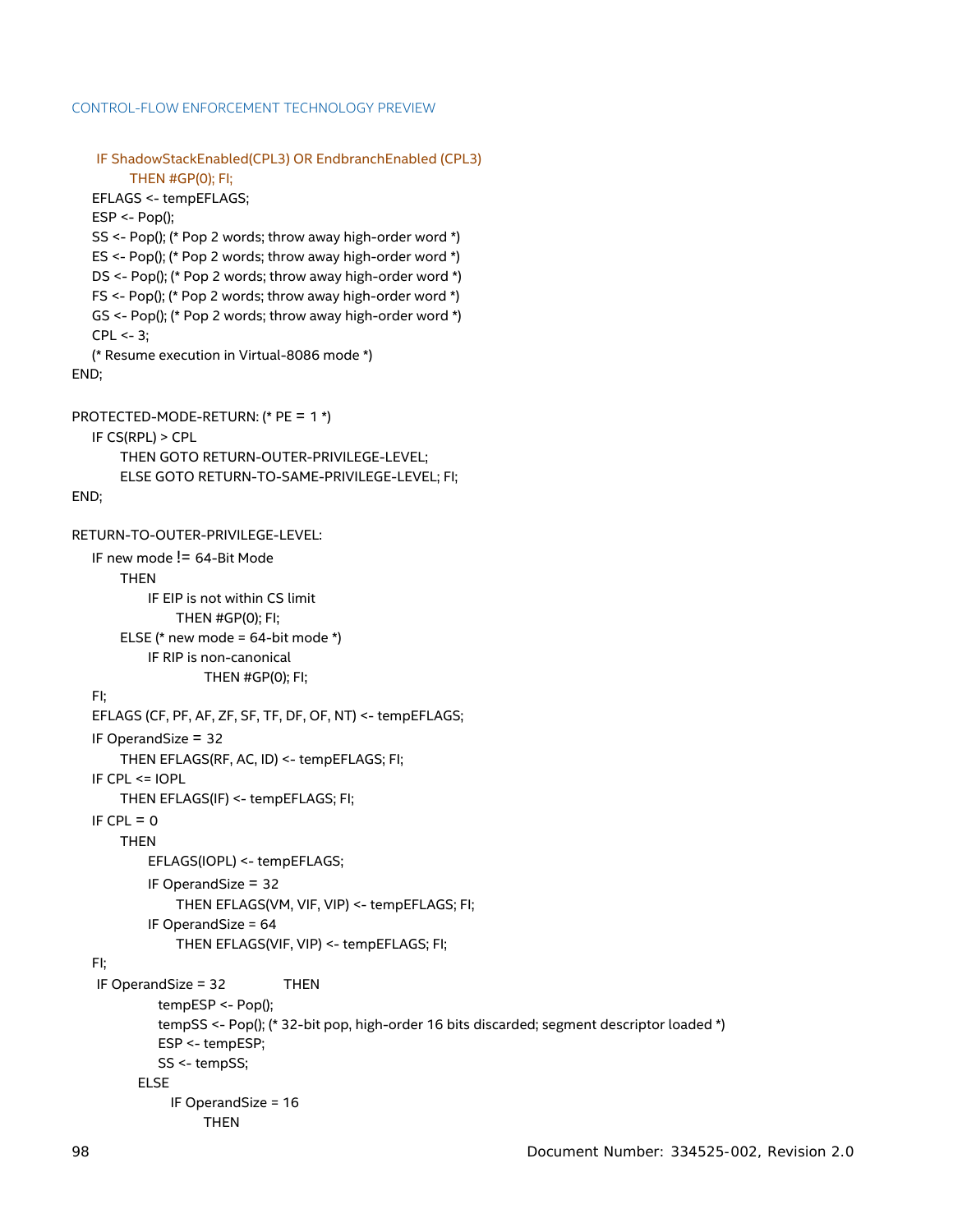```
 tempESP <- Pop(); 
           tempSS <- Pop(); (* 16-bit pop; segment descriptor loaded *) 
           ESP <- tempESP; 
           SS <- tempSS; 
      ELSE (* OperandSize = 64 *) 
          tempRSP <- Pop(); 
         tempSS <-Pop(); (* 64-bit pop; high-order 48 bits discarded; seg. desc. loaded *) 
 FI;
```
FI;

```
 IF ShadowStackEnabled(CPL) 
      (* check if 8 byte aligned *) 
     IF SSP AND 0x7 := 0 THEN #CP(FAR-RET/IRET); FI; 
    IF CS(RPL)!= 3
          THEN
               tempSSP = PopShadowStack8B(); 
               tempSsLIP = PopShadowStack8B(); 
               tempSsCS = PopShadowStack8B(); 
               (* Do 64 bit compare to detect bits beyond 15 being set *) 
                 tempCS = CS; (* zero extended to 64 bit *) 
                IF tempCS != tempSsCS 
                     THEN #CP(FAR-RET/IRET); FI; 
                (* Do 64 bit compare *) 
                IF CSBASE + RIP != tempSsEIP 
                       THEN #CP(FAR-RET/IRET); FI; 
                   (* check if 4 byte aligned *) 
               IF tempSSP AND 0x3 != 0 
                       THEN #CP(FAR-RET/IRET); FI; 
       FI; 
 FI; 
 tempOldCPL = CPL; 
 CPL <- CS(RPL); 
 (* update SS and RSP after CPL broadcast *) 
 RSP <- tempRSP; 
 SS <- tempSS; 
 tempOldSSP = SSP; 
 IF ShadowStackEnabled(CPL) 
      IF CPL = 3 
            THEN tempSSP <- IA32_PL3_SSP; FI; 
     IF ((EFER.LMA AND CS.L) = 0 AND tempSSP[63:32] != 0) 
           THEN #GP(0); FI; 
     SSP <-tempSSP 
 FI; 
 (* Now past all faulting points; safe to free the token. The token free is done using the old SSP 
   * and using a supervisor override as old CPL was a supervisor privilege level *) 
 IF ShadowStackEnabled(tempOldCPL) 
      Atomic Start 
            SSPToken <-Load 8 bytes with shadow stack semantics with supervisor override from tempOldSSP
```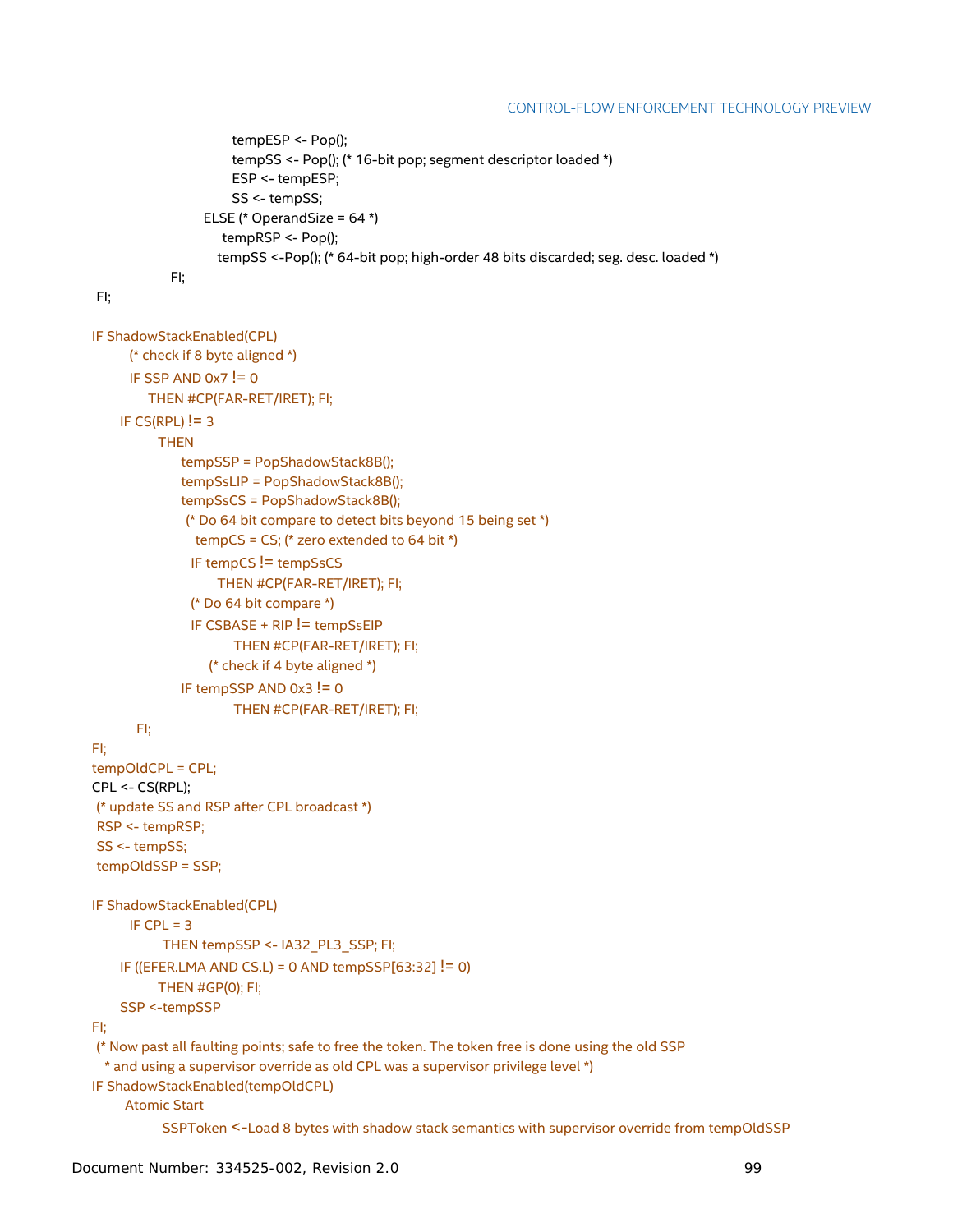```
 invalidToken <-0 
              IF ((SSPToken AND 0x01) = 0) (* If busy bit not set then invalid token*) 
                  THEN invalidToken <-1; FI; 
              IF ((SSPToken AND 0xFFFFFFFFFFFFFFFE) != tempOldSSP) (* If current SSP does not match token *) 
                  THEN invalidToken <-1; FI; 
               (* Valid token found; clear its busy bit *) 
              IF invalidToken = 0 
                  THEN SSPToken <-SSPToken XOR 0x01; 
               Store 8 bytes of SSPToken with shadow stack semantics with supervisor override to tempOldSSP; 
        Atomic End 
    FI; 
    FOR each SegReg in (ES, FS, GS, and DS) 
        DO 
             tempDesc <- descriptor cache for SegReg (* hidden part of segment register *) 
             IF tempDesc(DPL) < CPL AND tempDesc(Type) is data or non-conforming code 
                 THEN (* Segment register invalid *) 
                      SegReg <- NULL; 
             FI; 
    OD; 
END; 
RETURN-TO-SAME-PRIVILEGE-LEVEL: (* PE = 1, RPL = CPL *) 
    IF new mode != 64-Bit Mode 
       THFN
             IF EIP is not within CS limit 
                 THEN #GP(0); FI; 
        ELSE (* new mode = 64-bit mode *) 
             IF RIP is non-canonical 
                      THEN #GP(0); FI; 
    FI; 
    EFLAGS (CF, PF, AF, ZF, SF, TF, DF, OF, NT) <- tempEFLAGS; 
    IF OperandSize = 32 or OperandSize = 64 
        THEN EFLAGS(RF, AC, ID) <- tempEFLAGS; FI; 
    IF CPL <= IOPL 
        THEN EFLAGS(IF) <- tempEFLAGS; FI; 
   IF CPL = 0THEN (* VM = 0 in flags image *)
              EFLAGS(IOPL) <- tempEFLAGS; 
              IF OperandSize = 32 or OperandSize = 64 
                 THEN EFLAGS(VIF, VIP) <- tempEFLAGS; FI; 
    FI; 
    IF ShadowStackEnabled(CPL) 
           IF SSP AND 0x7 != 0 (* check if aligned to 8 bytes *) 
                THEN #CP(FAR-RET/IRET); FI; 
           tempSSP = PopShadowStack8B(); 
           tempSsLIP = PopShadowStack8B(); 
           tempSsCS = PopShadowStack8B(); 
           tempCS = CS; (* zero extended to 64 bit *)
```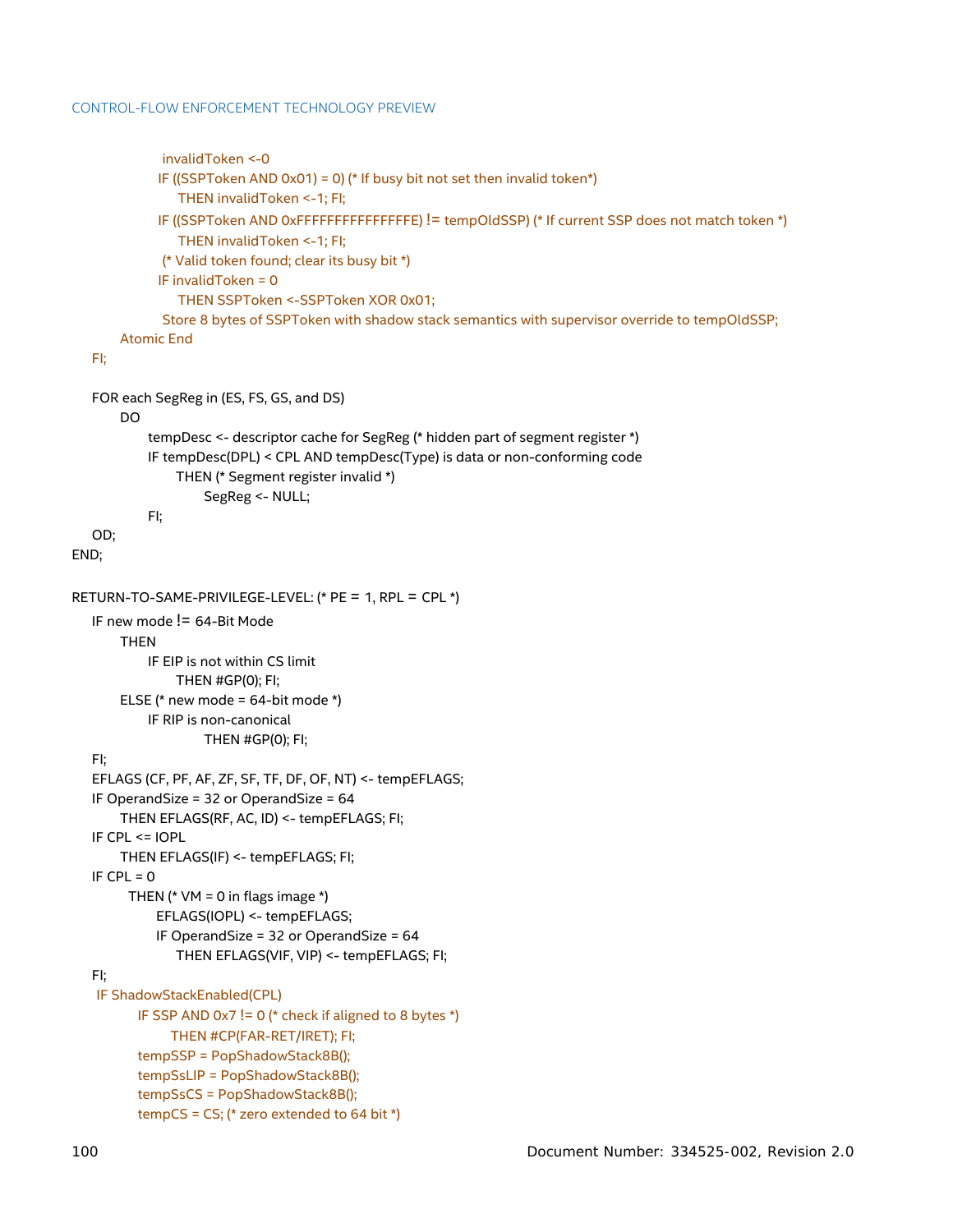```
 IF tempCS != tempSsCS (* 64 bit compare; CS zero padded to 64 bits *) 
                 THEN #CP(FAR-RET/IRET); FI; 
           IF CSBASE + RIP != tempSsLIP (* 64 bit compare; EIP zero padded to 64 bit *) 
                 THEN #CP(FAR-RET/IRET); FI; 
           IF tempSSP AND 0x3 != 0 (* check if aligned to 4 bytes *) 
                 THEN #CP(FAR-RET/IRET); FI; 
          IF ((EFER.LMA AND CS.L) = 0 AND tempSSP[63:32] != 0)
                 THEN #GP(0); FI; 
           IF IA32_EFER.LMA = 1 
                (* In IA-32e-mode the IRET may be switching stacks if the interrupt/exception was delivered 
                * through an IDT with a non-zero IST *) 
                Atomic Start 
                     SSPToken <-Load 8 bytes with shadow stack semantics from SSP 
                     invalidToken <-0 
                    IF ((SSPToken AND 0x01) = 0) (* If busy bit not set then invalid token*) 
                         THEN invalidToken <-1; FI; 
                   IF ((SSPToken AND 0xFFFFFFFFFFFFFFFE) != SSP) (* If current SSP does not match token *) 
                        THEN invalidToken <-1; FI; 
                     (* In IA-32e mode for same CPL IRET there is always a stack switch. The below check verifies 
                       If the stack switch was to self stack and if so we don't try to free the token on this shadow 
                       stack. If the tempSSP was not to same stack then there was a stack switch so do attempt 
                       to free the token *) 
                     If tempSSP == SSP 
                         THEN invalidToken <-1; FI; 
                     (* Valid token found; clear its busy bit *) 
                    IF invalidToken = 0 
                       THEN SSPToken <-SSPToken XOR 0x01; 
                     Store 8 bytes of SSPToken with shadow stack semantics to SSP; 
              Atomic End 
           FI; 
           SSP <-tempSSP 
    FI; 
    FOR each of segment register (ES, FS, GS, and DS) 
        DO 
             IF segment register points to data or non-conforming code segment 
             and CPL > segment descriptor DPL (* DPL in hidden part of segment register *) 
                 THEN SegmentSelector <- 0; (* Segment selector invalid *) 
             FI; 
        OD; 
IA-32e-MODE: 
   IF NT = 1 THEN #GP(0); 
    ELSE IF OperandSize = 32 
        THEN 
            EIP < POD():
            CS <- Pop();
             tempEFLAGS <- Pop(); 
        ELSE IF OperandSize = 16
```
END;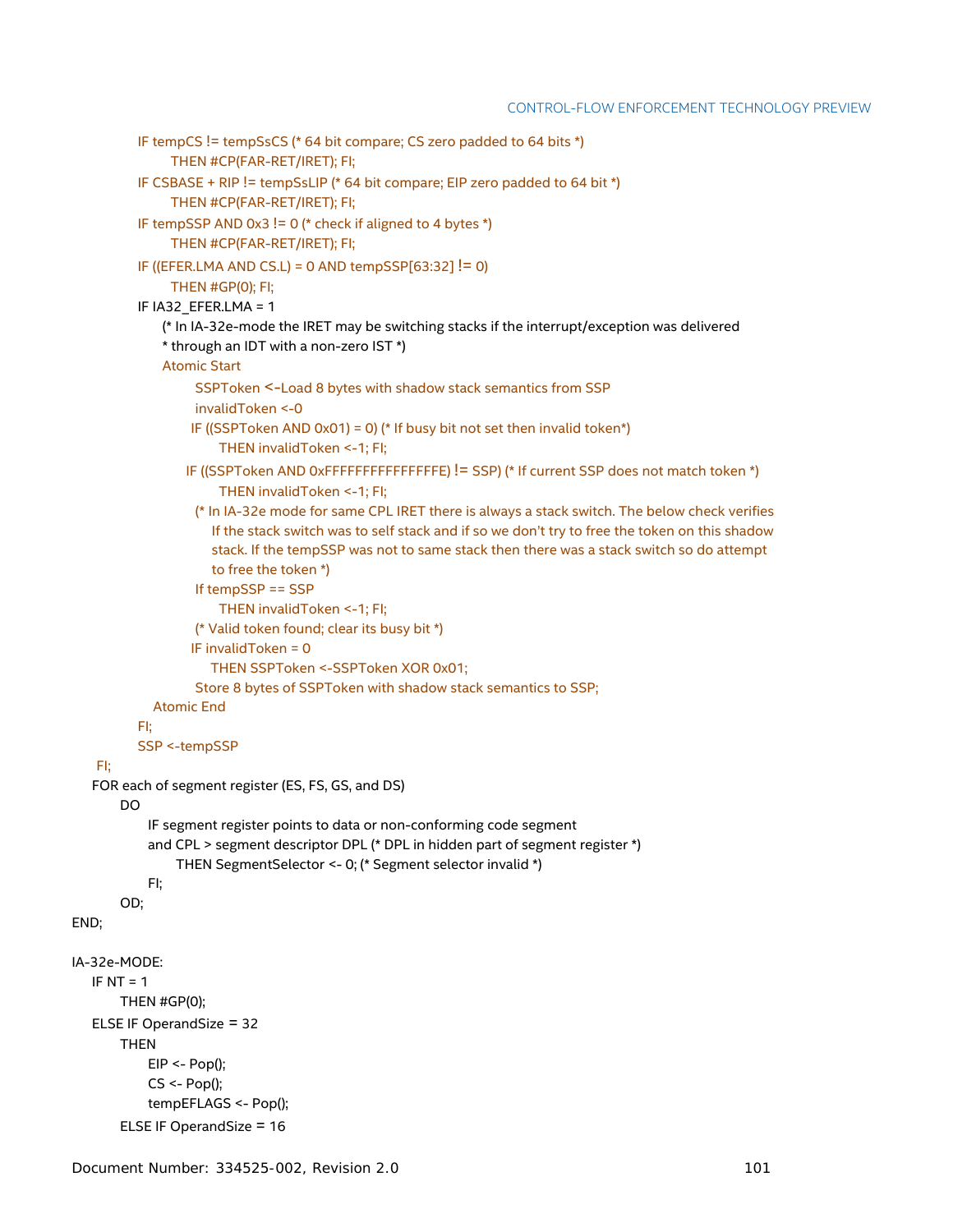```
THEN
              EIP <- Pop(); (* 16-bit pop; clear upper bits *) 
              CS <- Pop(); (* 16-bit pop *) 
              tempEFLAGS <- Pop(); (* 16-bit pop; clear upper bits *) 
          FI; 
    ELSE (* OperandSize = 64 *)
          THEN 
                  RIP < Pop();
                   CS <- Pop(); (* 64-bit pop, high-order 48 bits discarded *) 
                   tempRFLAGS <- Pop(); 
 FI; 
 IF tempCS.RPL > CPL 
     THEN GOTO RETURN-OUTER-PRIVILEGE-LEVEL; 
     ELSE 
          IF instruction began in 64-Bit Mode 
              THEN 
                   IF OperandSize = 32 
                       THEN
                            ESP < Pop();
                             SS <- Pop(); (* 32-bit pop, high-order 16 bits discarded *) 
                   ELSE IF OperandSize = 16 
                        THEN 
                             ESP <- Pop(); (* 16-bit pop; clear upper bits *) 
                            SS <- Pop(); (* 16-bit pop *) 
                        ELSE (* OperandSize = 64 *) 
                             RSP <- Pop(); 
                             SS <- Pop(); (* 64-bit pop, high-order 48 bits discarded *) 
                   FI; 
          FI; 
          GOTO RETURN-TO-SAME-PRIVILEGE-LEVEL; FI;
```
#### END;

#### Flags Affected

All the flags and fields in the EFLAGS register are potentially modified, depending on the mode of operation of the processor. If performing a return from a nested task to a previous task, the EFLAGS register will be modified according to the EFLAGS image stored in the previous task's TSS.

#### Protected Mode Exceptions

| $\#GP(0)$     | If the return code or stack segment selector is NULL.                                                  |
|---------------|--------------------------------------------------------------------------------------------------------|
|               | If the return instruction pointer is not within the return code segment limit.                         |
| #GP(selector) | If a segment selector index is outside its descriptor table limits.                                    |
|               | If the return code segment selector RPL is less than the CPL.                                          |
|               | If the DPL of a conforming-code segment is greater than the return code segment se-<br>lector RPL.     |
|               | If the DPL for a nonconforming-code segment is not equal to the RPL of the code seg-<br>ment selector. |
|               | If the stack segment descriptor DPL is not equal to the RPL of the return code seg-<br>ment selector.  |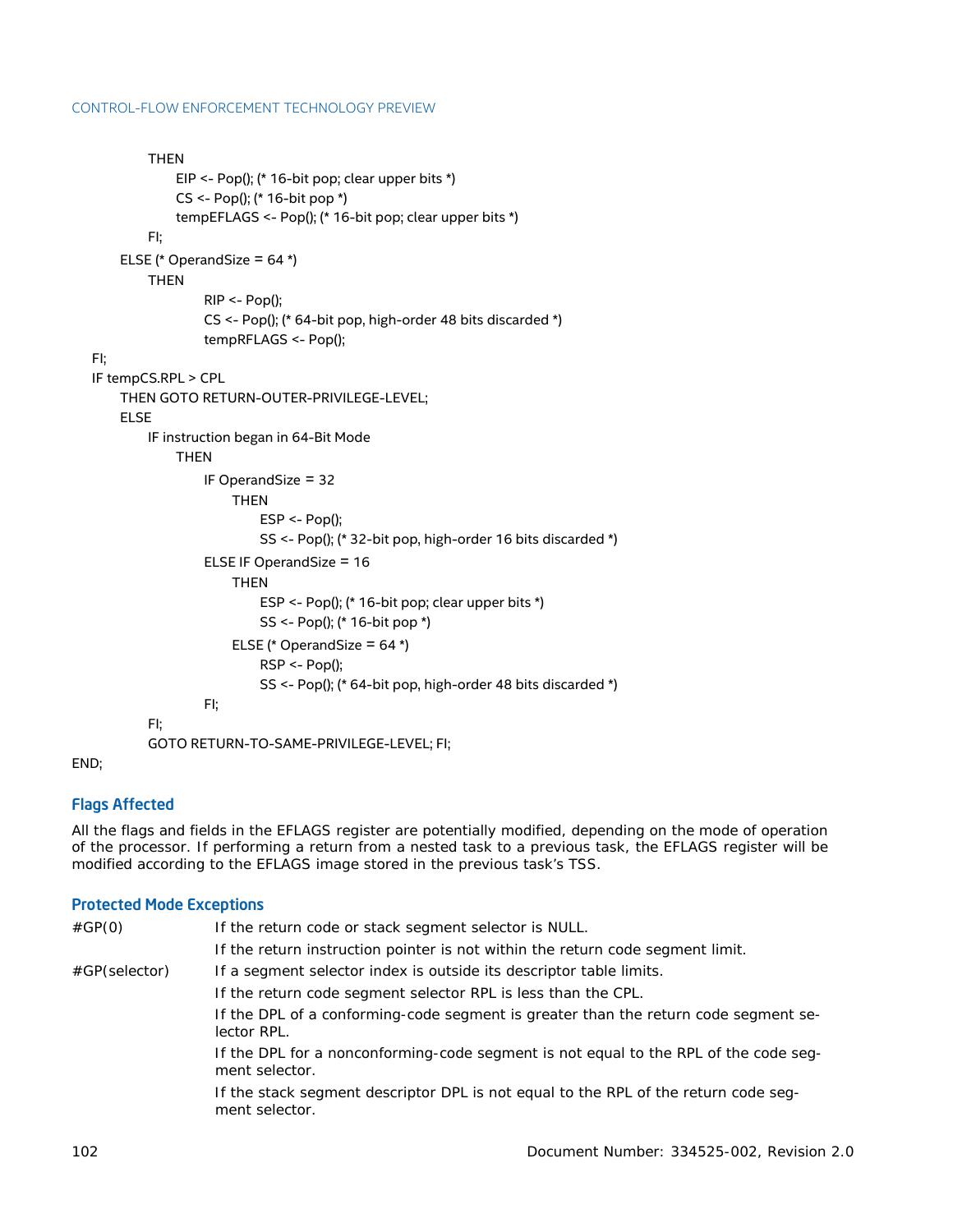|                 | If the stack segment is not a writable data segment.                                                                                                                      |
|-----------------|---------------------------------------------------------------------------------------------------------------------------------------------------------------------------|
|                 | If the stack segment selector RPL is not equal to the RPL of the return code segment<br>selector.                                                                         |
|                 | If the segment descriptor for a code segment does not indicate it is a code segment.                                                                                      |
|                 | If the segment selector for a TSS has its local/global bit set for local.                                                                                                 |
|                 | If a TSS segment descriptor specifies that the TSS is not busy.                                                                                                           |
|                 | If a TSS segment descriptor specifies that the TSS is not available.                                                                                                      |
| $\#SS(0)$       | If the top bytes of stack are not within stack limits.                                                                                                                    |
| #NP(selector)   | If the return code or stack segment is not present.                                                                                                                       |
| #PF(fault-code) | If a page fault occurs.                                                                                                                                                   |
| #AC(0)          | If an unaligned memory reference occurs when the CPL is 3 and alignment checking is<br>enabled.                                                                           |
| #UD             | If the LOCK prefix is used.                                                                                                                                               |
|                 | #CP(FAR-RET/IRET) If the previous SSP from shadow stack (when returning to CPL <3) or from<br>IA32_PL3_SSP (returning to CPL 3) is not 4 byte aligned.                    |
|                 | If returning to 32-bit or compatibility mode and the previous SSP from shadow stack<br>(when returning to CPL <3) or from IA32_PL3_SSP (returning to CPL 3) is beyond 4G. |
|                 | If return instruction pointer from stack and shadow stack do not match.                                                                                                   |
|                 |                                                                                                                                                                           |

# Real-Address Mode Exceptions

| #GP | If the return instruction pointer is not within the return code segment limit. |
|-----|--------------------------------------------------------------------------------|
| #SS | If the top bytes of stack are not within stack limits.                         |

# Virtual-8086 Mode Exceptions

| $\#GP(0)$           | If the return instruction pointer is not within the return code segment limit. |
|---------------------|--------------------------------------------------------------------------------|
|                     | IF IOPL not equal to 3.                                                        |
| $\#PF$ (fault-code) | If a page fault occurs.                                                        |
| $\#SS(0)$           | If the top bytes of stack are not within stack limits.                         |
| $\#AC(0)$           | If an unaligned memory reference occurs and alignment checking is enabled.     |
| #UD                 | If the LOCK prefix is used.                                                    |

# Compatibility Mode Exceptions

 $\#GP(0)$  If EFLAGS.NT[bit 14] = 1. Other exceptions same as in Protected Mode.

# 64-Bit Mode Exceptions

| $\#GP(0)$         | If EFLAGS.NT $[bit 14] = 1$ .                                                                    |
|-------------------|--------------------------------------------------------------------------------------------------|
|                   | If the return code segment selector is NULL.                                                     |
|                   | If the stack segment selector is NULL going back to compatibility mode.                          |
|                   | If the stack segment selector is NULL going back to CPL3 64-bit mode.                            |
|                   | If a NULL stack segment selector RPL is not equal to CPL going back to non-CPL3 64-<br>bit mode. |
|                   | If the return instruction pointer is not within the return code segment limit.                   |
|                   | If the return instruction pointer is non-canonical.                                              |
| $\#GP(Selectron)$ | If a segment selector index is outside its descriptor table limits.                              |
|                   | If a segment descriptor memory address is non-canonical.                                         |
|                   | If the segment descriptor for a code segment does not indicate it is a code segment.             |
|                   | If the proposed new code segment descriptor has both the D-bit and L-bit set.                    |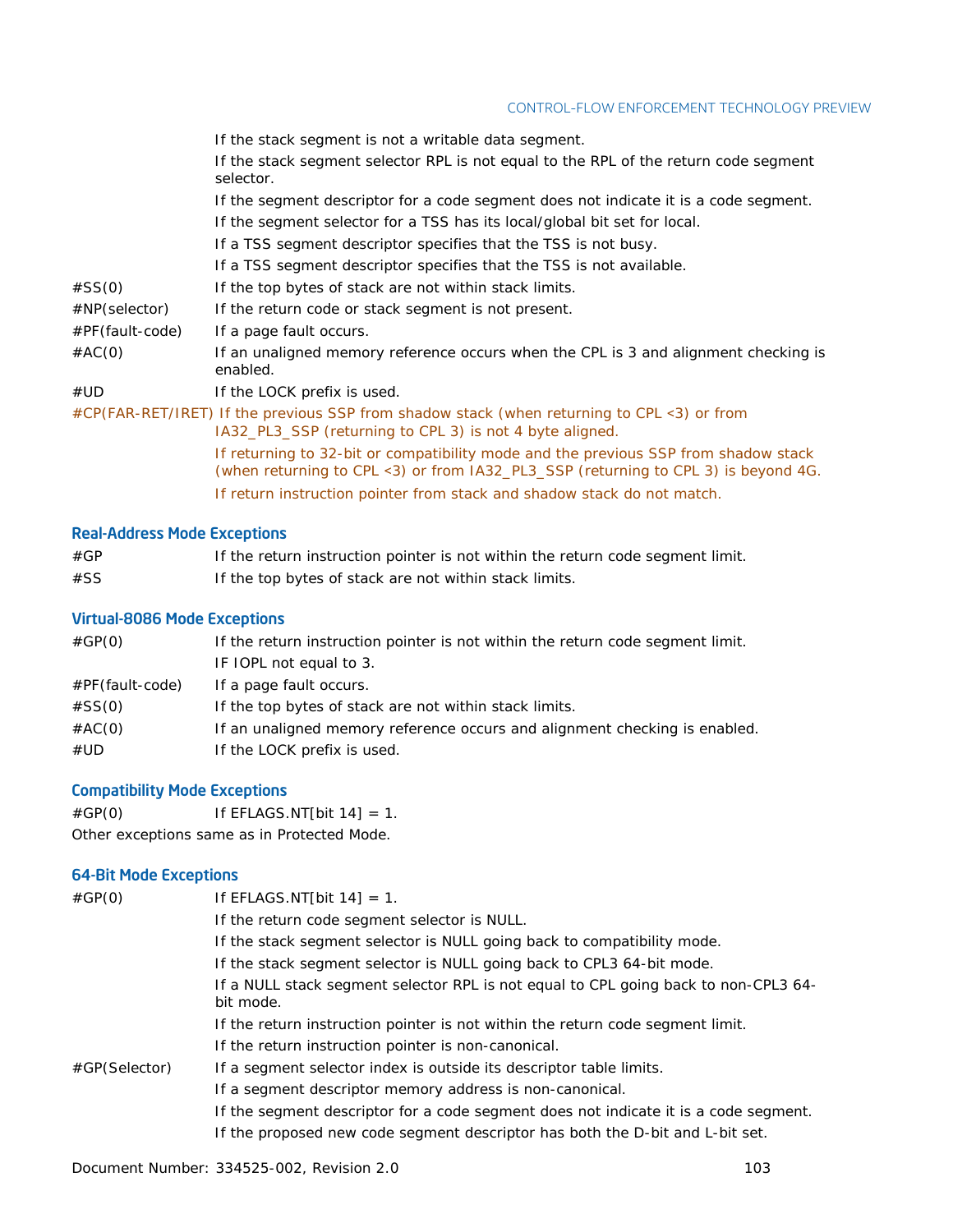|                   | If the DPL for a nonconforming-code segment is not equal to the RPL of the code seg-<br>ment selector.                                                                    |
|-------------------|---------------------------------------------------------------------------------------------------------------------------------------------------------------------------|
|                   | If CPL is greater than the RPL of the code segment selector.                                                                                                              |
|                   | If the DPL of a conforming-code segment is greater than the return code segment se-<br>lector RPL.                                                                        |
|                   | If the stack segment is not a writable data segment.                                                                                                                      |
|                   | If the stack segment descriptor DPL is not equal to the RPL of the return code seg-<br>ment selector.                                                                     |
|                   | If the stack segment selector RPL is not equal to the RPL of the return code segment<br>selector.                                                                         |
| $\#SS(0)$         | If an attempt to pop a value off the stack violates the SS limit.                                                                                                         |
|                   | If an attempt to pop a value off the stack causes a non-canonical address to be refer-<br>enced.                                                                          |
| #NP(selector)     | If the return code or stack segment is not present.                                                                                                                       |
| $#PF(fault-code)$ | If a page fault occurs.                                                                                                                                                   |
| #AC(0)            | If an unaligned memory reference occurs when the CPL is 3 and alignment checking is<br>enabled.                                                                           |
| #UD               | If the LOCK prefix is used.                                                                                                                                               |
|                   | #CP(FAR-RET/IRET) If the previous SSP from shadow stack (when returning to CPL <3) or from<br>IA32_PL3_SSP (returning to CPL 3) is not 4 byte aligned.                    |
|                   | If returning to 32-bit or compatibility mode and the previous SSP from shadow stack<br>(when returning to CPL <3) or from IA32_PL3_SSP (returning to CPL 3) is beyond 4G. |
|                   | If return instruction pointer from stack and shadow stack do not match.                                                                                                   |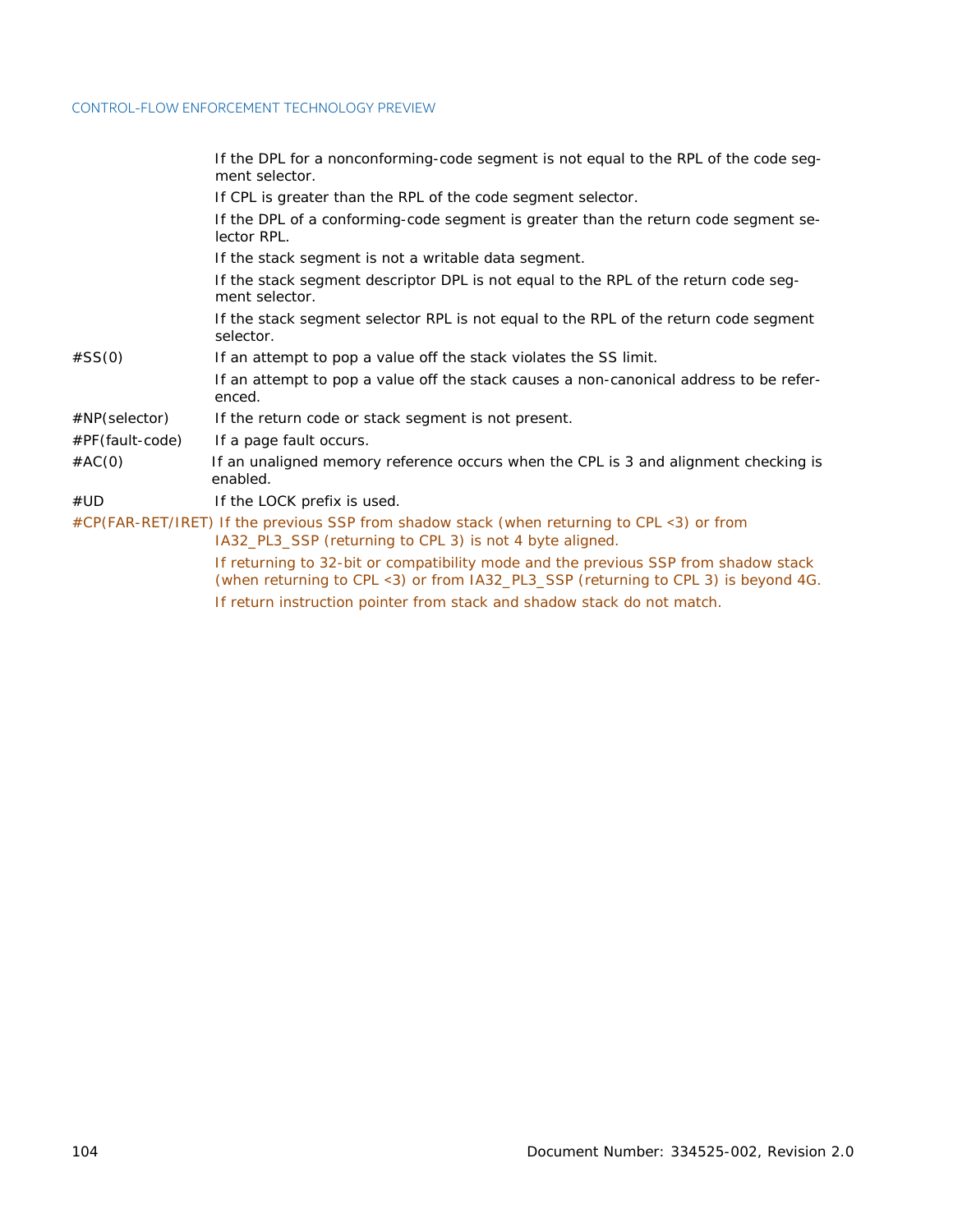# *5 Task Management Interactions with CET*

# **5.1 32-bit Task-State Segment (TSS)**

When shadow stack is enabled, the SSP to be established when the task is dispatched is contained in the TSS.

If shadow stack is enabled then the 4 bytes SSP of the task is located at offset 104 in the 32 bit TSS and is used by the processor to establish the TSS when a task switch occurs to task associated with this TSS. Note that the processor does not write the SSP of the task initiating the task switch to the TSS of that task and the SSP of the previous task is pushed on to the shadow stack of the new task.

The SSP of the task should have a token formatted like the "supervisor shadow stack" token at the address pointed to by the task SSP. This token will be verified and made busy when switching to that shadow stack using a CALL/JMP instruction and made free when switching out of that task using an IRET.

# **5.2 Task Switching**

The processor transfers execution to another task in one of four cases.

- The current program, task, or procedure executes a JMP or CALL instruction to a TSS descriptor in the GDT.
- The current program, task, or procedure executes a JMP or CALL instruction to a task-gate descriptor in the GDT or the current LDT.
- An interrupt or exception vector points to a task-gate descriptor in the IDT.
- The current task executes an IRET when the NT flag in the EFLAGS register is set.

JMP, CALL, and IRET instructions, as well as interrupts and exceptions, are all mechanisms for redirecting a program. The referencing of a TSS descriptor or a task gate (when calling or jumping to a task) or the state of the NT flag (when executing an IRET instruction) determines whether a task switch occurs.

The processor performs the following operations when switching to a new task.

- 1. Obtains the TSS segment selector for the new task as the operand of the JMP or CALL instruction, from a task gate, or from the previous task link field (for a task switch initiated with an IRET instruction).
- 2. Checks that the current (old) task is allowed to switch to the new task. Data-access privilege rules apply to JMP and CALL instructions. The CPL of the current (old) task and the RPL of the segment selector for the new task must be less than or equal to the DPL of the TSS descriptor or task gate being referenced. Exceptions, interrupts (except for interrupts generated by the INT n instruction), and the IRET instruction are permitted to switch tasks regardless of the DPL of the destination task-gate or TSS descriptor. For interrupts generated by the INT n instruction, the DPL is checked.
- 3. Checks that the TSS descriptor of the new task is marked present and has a valid limit (greater than or equal to 67H). If CR4.CET is 1 then the TSS must be a 32 bit TSS and the limit of the new task's TSS must be greater than or equal to 107 bytes, else a #TS(new task TSS) fault is generated.
- 4. Checks that the new task is available (call, jump, exception, or interrupt) or busy (IRET return).
- 5. Checks that the current (old) TSS, new TSS, and all segment descriptors used in the task switch are paged into system memory.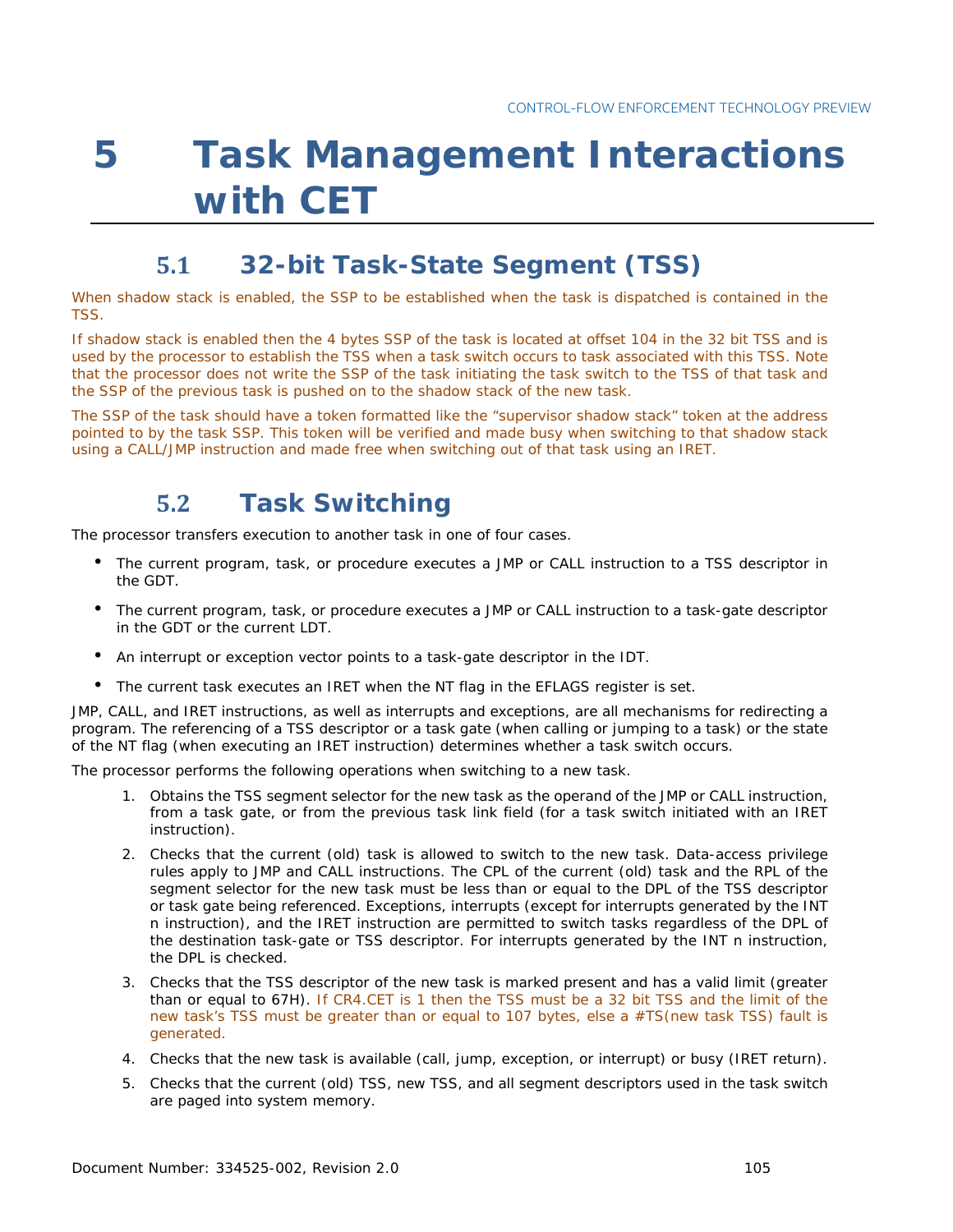- 6. Saves the state of the current (old) task in the current task's TSS. The processor finds the base address of the current TSS in the task register and then copies the states of the following registers into the current TSS: all the general-purpose registers, segment selectors from the segment registers, the temporarily saved image of the EFLAGS register, and the instruction pointer register (EIP).
- 7. The processor performs following shadow stack actions:

```
Read CS of new task from new task TSS 
Read EFLAGS of new task from new task TSS 
IF EFLAGS.VM = 1 
    THEN
          new task CPL = 3; 
     ELSE 
          new task CPL = CS.RPL; 
FI; 
pushCsLipSsp = 0 
If task switch was initiated by CALL instruction, exception or interrupt 
     If shadow stack enabled at current CPL 
          If new task CPL < CPL and current task CPL = 3 
                   THEN 
                            IA32_PL3_SSP = SSP (* user -> supervisor *) 
                   ELSE 
                            pushCsLipSsp = 1 (* no privilege change; supv->supv; supv->user *) 
                            tempSSP = SSP 
                            tempSsLIP =CSBASE + EIP 
                            tempSsCS = CS 
          FI; 
     FI 
FI 
verifyCsLIP = 0 
If task switch was initiated by IRET 
     IF shadow stacks enabled at current CPL 
          IF (CPL of new Task = CPL of current Task) OR 
            (CPL of new Task < 3 AND CPL of current Task < 3) OR 
            (CPL or new Task < 3 AND CPL of current task = 3) 
                   (* no privilege change or supervisor -> supervisor or user -> supervisor IRET *) 
                   IF SSP not aligned to 8B then #GP(0) 
                   tempSSP = ShadowStackPop8B() 
                   tempSsLIP = ShadowStackPop8B() 
                   tempSsCS = ShadowStackPop8B() 
                   verifyCsLIP = 1 
          FI 
          // Clear busy flag on current shadow stack 
          Atomic Start 
                    SSPToken <- Load 8 bytes with shadow stack semantics from SSP 
                    invalidToken <- 0 
                   IF ((SSPToken AND 0x01) = 0) (* If busy bit not set then invalid token*) 
                           THEN invalidToken <- 1; FI; 
                   IF SSP & 0x07 != 0 (* if SSP not aligned to 8 bytes then invalid token *) 
                         THEN invalidToken <-1; FI; 
                  IF ((SSPToken AND 0xFFFFFFFFFFFFFFFE) != SSP) (* If current SSP does not match token *) 
                         THEN invalidToken <- 1; FI; 
                    (* Valid token found; clear its busy bit *) 
                 IF invalidToken = 0 
                          THEN SSPToken <- SSPToken XOR 0x01; FI;
```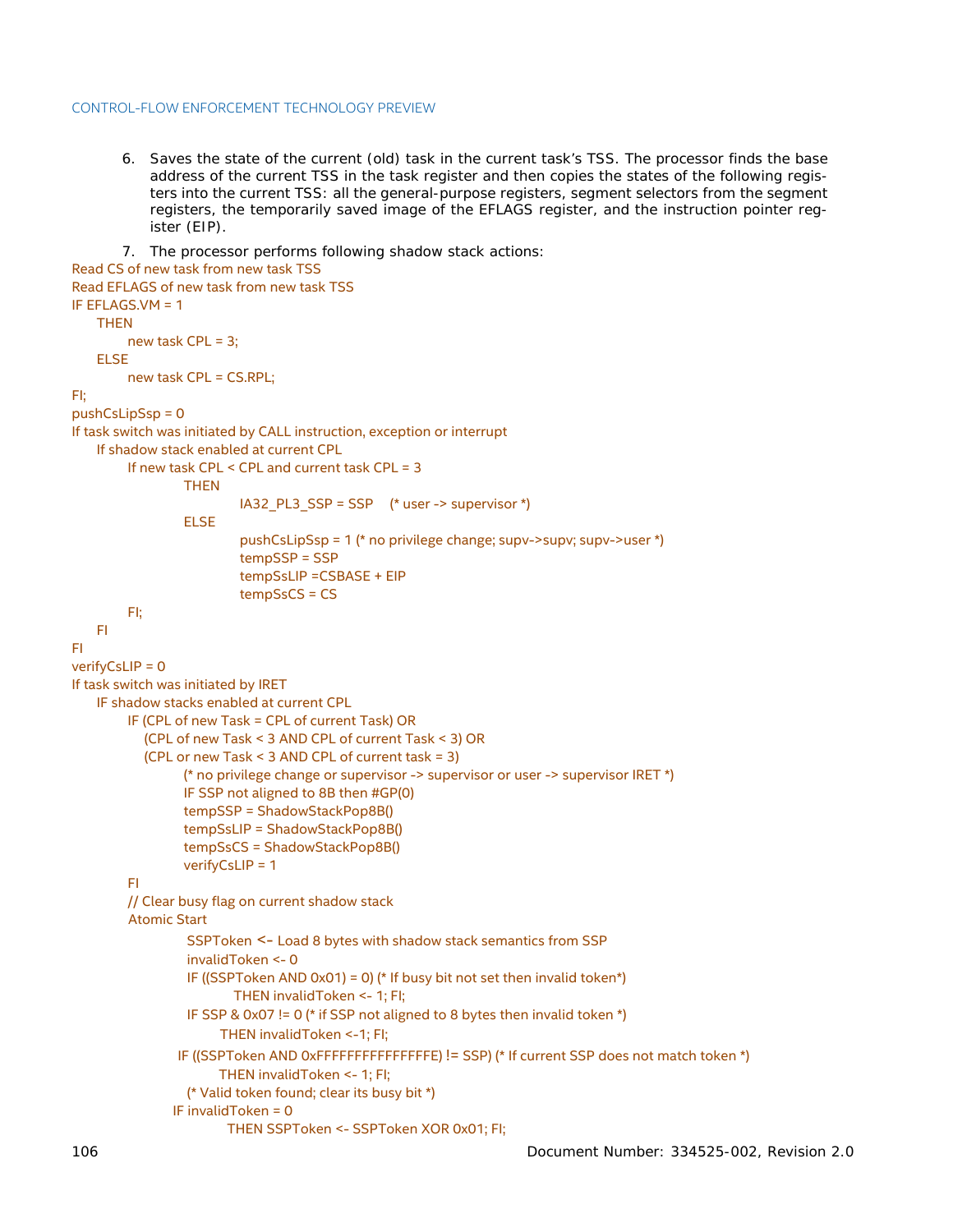```
 Store 8 bytes of SSPToken with shadow stack semantics to SSP;
```

```
 Atomic End
```

```
FI
```
FI

- 8. Loads the task register with the segment selector and descriptor for the new task's TSS.
- 9. The TSS state is loaded into the processor. This includes the LDTR register, the PDBR (control register CR3), the EFLAGS register, the EIP register, the general-purpose registers, and the segment selectors. A fault during the load of this state may corrupt architectural state. (If paging is not enabled, a PDBR value is read from the new task's TSS, but it is not loaded into CR3.). If shadow stacks are enabled at the CPL of the new task then the processor performs following checks:

```
IF shadow stack enabled at current CPL 
   If task switch initiated by CALL instruction, JMP instruction, interrupt or exception (* switch stack *)
```

```
 Load the 4 byte SSP from offset 104 in the TSS 
   // Verify new SSP to be legal 
   IF SSP & 0x07 != 0 
         THEN #TSS(New-Task-TSS); FI; 
      FI; 
 FI;
```
FI;

IF shadow stack enabled at current CPL OR endbranch enabled at current CPL

```
 THEN
```

```
 IF EFLAGS.VM = 1 
     THEN #TSS(new-Task-TSS);FI;
```

```
 FI;
```
- 10. If the task switch was initiated with a JMP or IRET instruction, the processor clears the busy (B) flag in the current (old) task's TSS descriptor; if initiated with a CALL instruction, an exception, or an interrupt: the busy (B) flag is left set.
- 11. If the task switch was initiated with an IRET instruction, the processor clears the NT flag in a temporarily saved image of the EFLAGS register; if initiated with a CALL or JMP instruction, an exception, or an interrupt, the NT flag is left unchanged in the saved EFLAGS image.
- 12. If the task switch was initiated with a CALL instruction, an exception, or an interrupt, the processor will set the NT flag in the EFLAGS loaded from the new task. If initiated with an IRET instruction or JMP instruction, the NT flag will reflect the state of NT in the EFLAGS loaded from the new task.
- 13. If the task switch was initiated with a CALL instruction, JMP instruction, an exception, or an interrupt, the processor sets the busy (B) flag in the new task's TSS descriptor; if initiated with an IRET instruction, the busy (B) flag is left set.
- 14. The descriptors associated with the segment selectors are loaded and qualified. Any errors associated with this loading and qualification occur in the context of the new task and may corrupt architectural state.

15. The processor performs following shadow stack actions:

IF shadow stack enabled at current CPL

```
 IF task switch initiated by CALL instruction, JMP instruction, interrupt or exception (* switch stack *) 
   Fault = 0
```

```
 Atomic Start 
      SSPToken = 8 bytes loaded with shadow stack semantics from SSP
         IF (SSPToken AND 0x01) 
               THEN fault <-1; FI;
          IF ((EFER.LMA and CS.L) = 0 AND SSPToken[63:32] != 0) 
               THEN fault <- 1; FI; 
       IF ((SSPToken AND 0xFFFFFFFFFFFFFFFE) != SSP) 
            THEN fault <- 1; FI;
```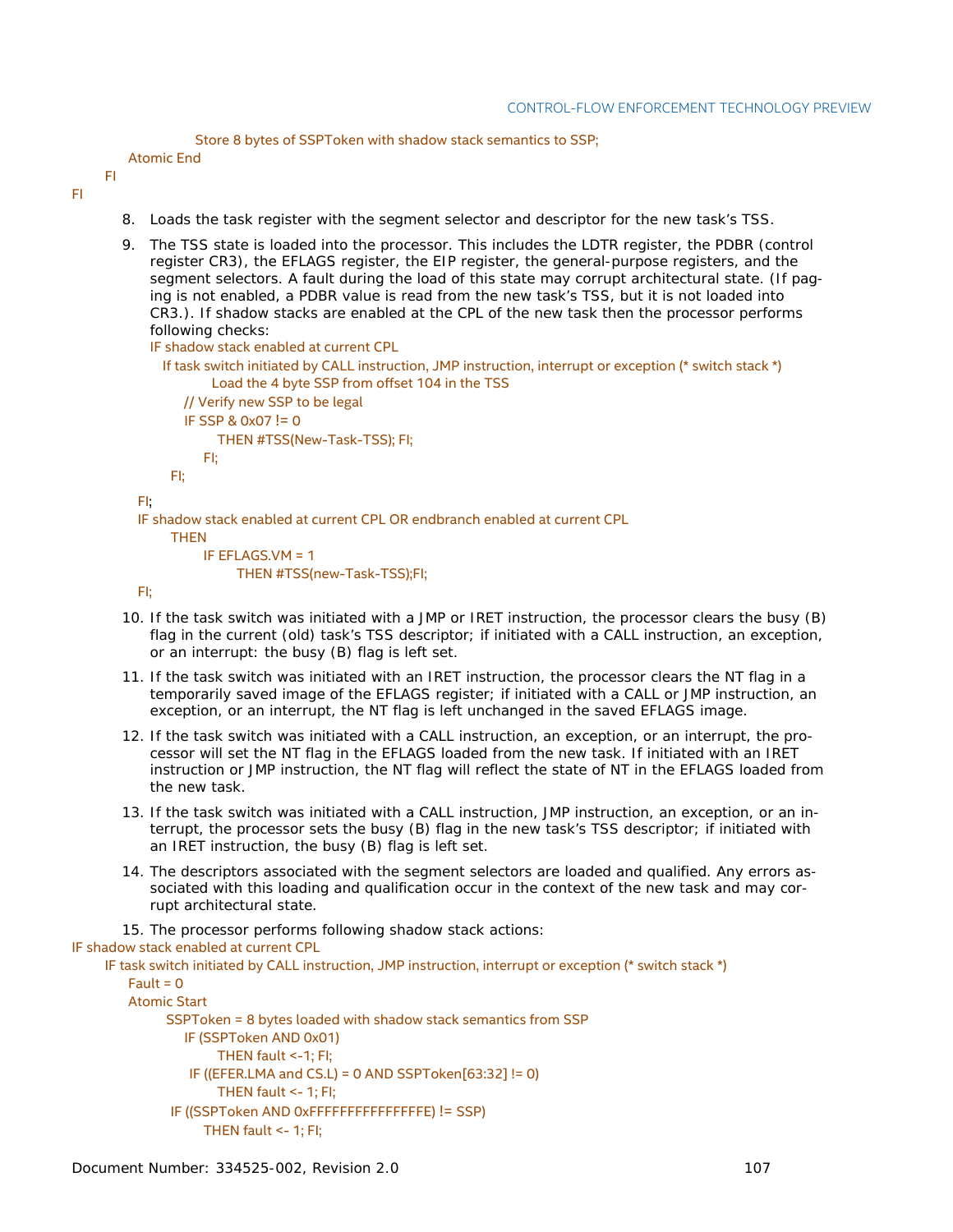```
 IF fault = 0 
                        THEN SSPToken = SSPToken OR 0x01; FI; 
                Store 8 bytes of SSPToken with shadow stack semantics to SSP; 
           Atomic End 
          IF fault = 1 THEN GP(0); FI; 
          IF pushCsLipSsp = 1 (* call, int, exception from user->user or supervisor->supervisor or supv -> user *) 
               Push tempSsCS, tempSsLip, tempSsSSP on shadow stack using 8B pushes 
         FI 
      FI 
FI 
IF task switch initiated by IRET 
      IF verifyCsLIP = 1 
          If tempSsCS and tempSsLIP do not match CS and CSBASE+EIP 
               THEN #CP(FAR-RET/IRET); FI; 
       FI 
       IF ShadowStackEnabled(CPL) 
           THEN 
               IF (CPL of current Task = 3) tempSSP = IA32_PL3_SSP; 
                IF tempSSP & 0x03 != 0 THEN #CP(FAR-RET/IRET) // verify aligned to 4 bytes 
                IF tempSSP[63:32] != 0 THEN # CP(FAR-RET/IRET) 
               SSP = tempSSP 
         FI 
FI 
IF EndbranchEnabled(CPL) 
      IF task switch initiated by CALL instruction, JMP instruction, interrupt or exception 
          IF CPL = 3 
            THEN
                IA32_U_CET.TRACKER = WAIT_FOR_ENDBRANCH
                   IA32_U_CET.SUPPRESS = 0 
             ELSE 
                 IA32_S_CET.TRACKER = WAIT_FOR_ENDBRANCH 
                   IA32_S_CET.SUPPRESS = 0 
         FI; 
     FI; 
FI;
```
16. Begins executing the new task. (To an exception handler, the first instruction of the new task appears not to have been executed.)

#### **NOTES**

If all checks and saves have been carried out successfully, the processor commits to the task switch. If an unrecoverable error occurs in steps 1 through 8, the processor does not complete the task switch and insures that the processor is returned to its state prior to the execution of the instruction that initiated the task switch.

If an unrecoverable error occurs in step 9, architectural state may be corrupted, but an attempt will be made to handle the error in the prior execution environment. If an unrecoverable error occurs after the commit point (in step 13), the processor completes the task switch (without performing additional access and segment availability checks) and generates the appropriate exception prior to beginning execution of the new task.

If exceptions occur after the commit point, the exception handler must finish the task switch itself before allowing the processor to begin executing the new task. See Chapter 6, "Interrupt 10—Invalid TSS Exception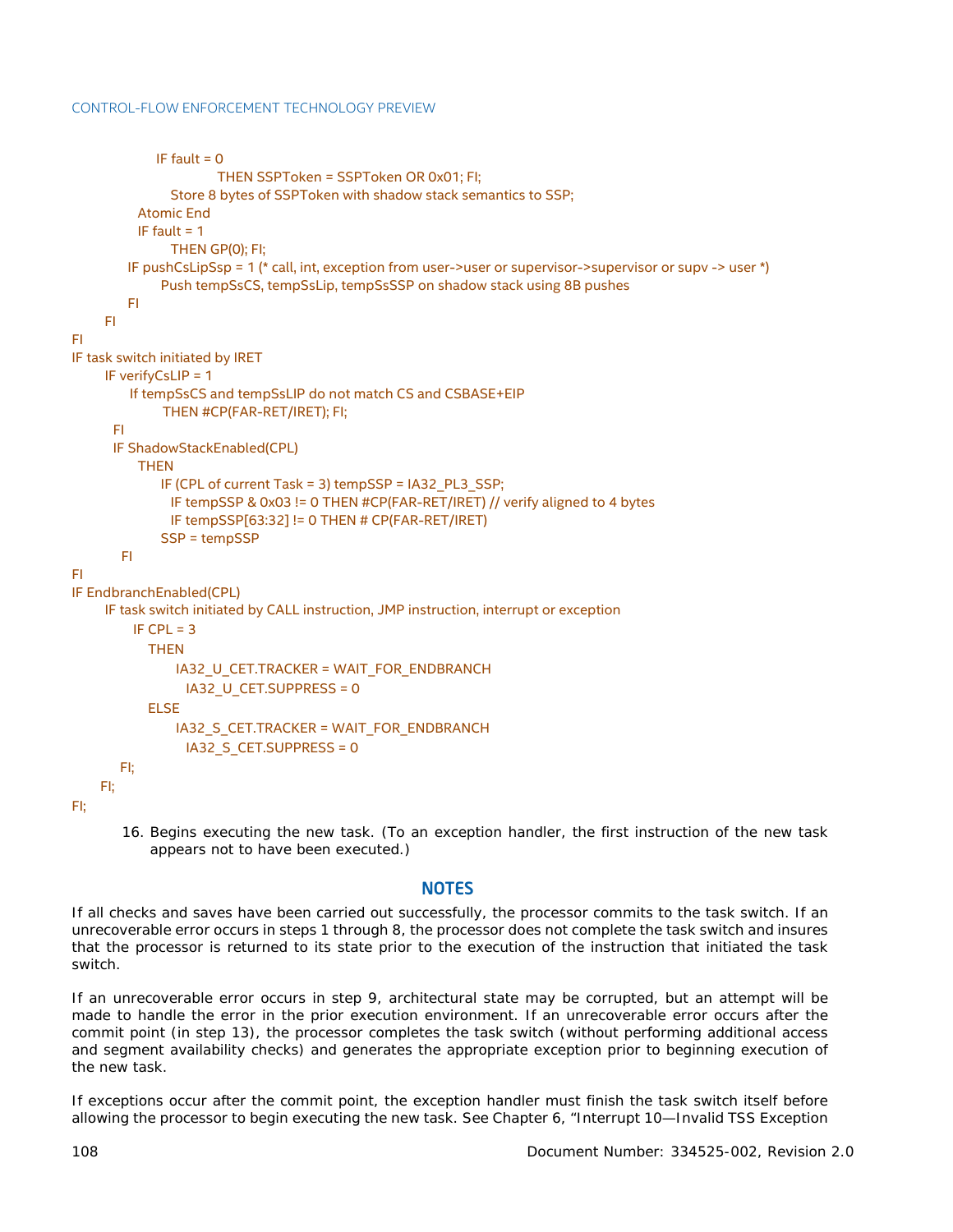(#TS)," for more information about the effect of exceptions on a task when they occur after the commit point of a task switch.

The state of the currently executing task is always saved when a successful task switch occurs. If the task is resumed, execution starts with the instruction pointed to by the saved EIP value, and the registers are restored to the values they held when the task was suspended.

When switching tasks, the privilege level of the new task does not inherit its privilege level from the suspended task. The new task begins executing at the privilege level specified in the CPL field of the CS register, which is loaded from the TSS. Because tasks are isolated by their separate address spaces and TSSs and because privilege rules control access to a TSS, software does not need to perform explicit privilege checks on a task switch.

The following table, Exception Conditions Checked During a Task Switch shows the exception conditions that the processor checks for when switching tasks. It also shows the exception that is generated for each check if an error is detected and the segment that the error code references. (The order of the checks in the table is the order used in the P6 family processors. The exact order is model specific and may be different for other IA-32 processors.) Exception handlers designed to handle these exceptions may be subject to recursive calls if they attempt to reload the segment selector that generated the exception. The cause of the exception (or the first of multiple causes) should be fixed before reloading the selector.

| <b>Condition Checked</b>                                                                                      | <b>Exception</b> <sup>1</sup> | <b>Error Code</b><br>Reference <sup>2</sup> |
|---------------------------------------------------------------------------------------------------------------|-------------------------------|---------------------------------------------|
| Segment selector for a TSS descriptor references<br>the GDT and is within the limits of the table.            | #GP<br>#TS (for IRET)         | New Task's<br><b>TSS</b>                    |
| TSS descriptor is present in memory.                                                                          | #NP                           | New Task's<br><b>TSS</b>                    |
| TSS descriptor is not busy (for task switch initiated by a call,<br>interrupt, or exception).                 | #GP (for JMP,<br>CALL, INT)   | Task's back-<br>link TSS                    |
| TSS descriptor is not busy (for task switch initiated by an IRET<br>instruction).                             | #TS (for IRET)                | New Task's<br><b>TSS</b>                    |
| TSS segment limit greater than or equal to 104 (for 32-bit TSS) or 44<br>(for 16-bit TSS).                    | #TS                           | New Task's<br><b>TSS</b>                    |
| TSS segment limit greater than or equal to 108 (for 32-bit TSS) if<br>$CR4.CET = 1.$                          | #TS                           | <b>New Task's</b><br><b>TSS</b>             |
| If shadow stack enabled and SSP not aligned to 8 bytes (for task<br>switch initiated by an IRET instruction). | #TS                           | <b>New Task's</b><br><b>TSS</b>             |
| Registers are loaded from the values in the TSS.                                                              |                               |                                             |
| LDT segment selector of new task is valid 3.                                                                  | #TS                           | New Task's<br><b>LDT</b>                    |
| Code segment DPL matches segment selector RPL.                                                                | #TS                           | New Code<br>Segment                         |
| SS segment selector is valid <sup>2</sup> .                                                                   | #TS                           | <b>New Stack</b><br>Segment                 |
| Stack segment is present in memory.                                                                           | #SS                           | <b>New Stack</b><br>Segment                 |

#### Exception Conditions Checked During a Task Switch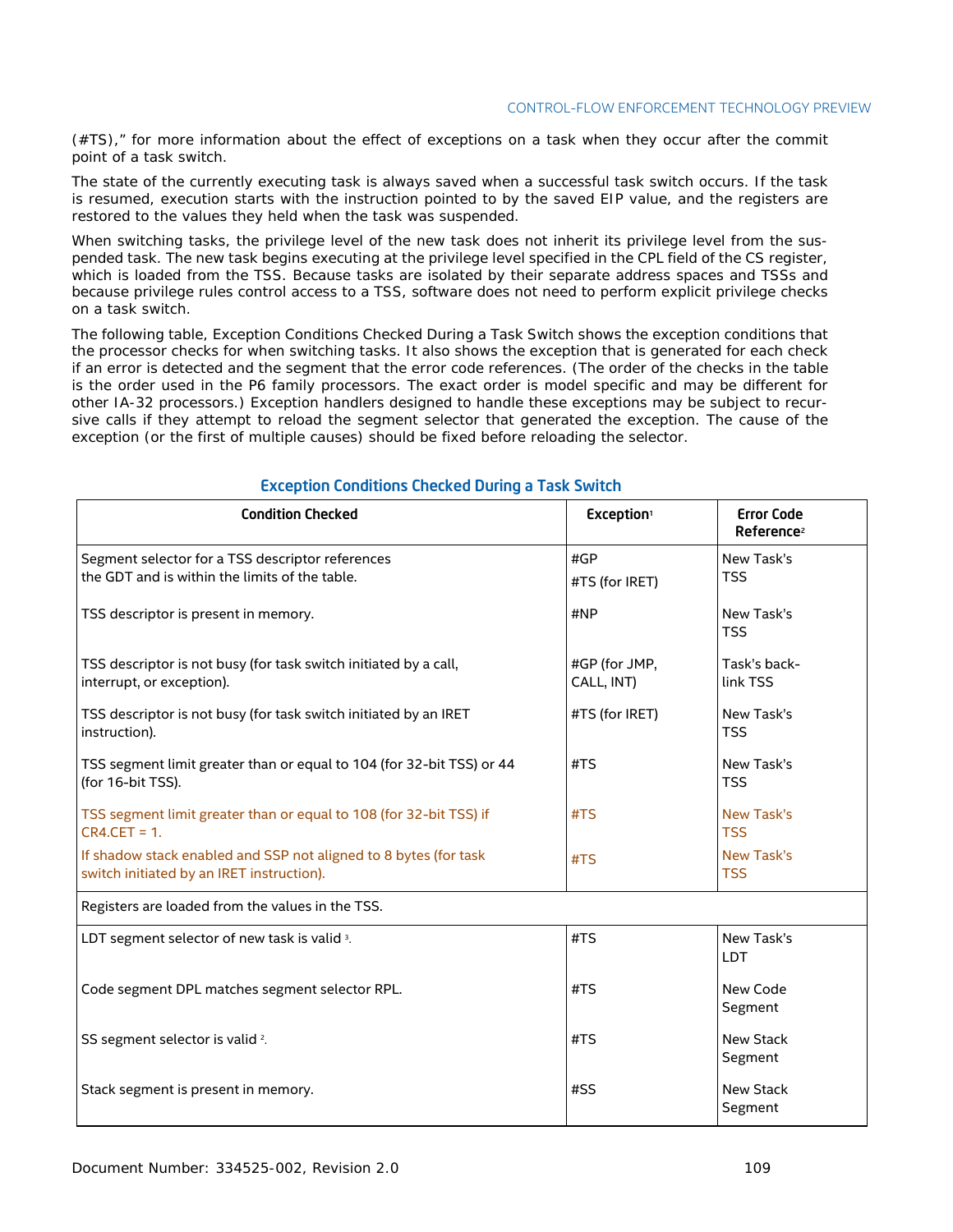| Stack segment DPL matches CPL.                                                                                                                                                                                                                                                             | #TS | New stack<br>segment            |
|--------------------------------------------------------------------------------------------------------------------------------------------------------------------------------------------------------------------------------------------------------------------------------------------|-----|---------------------------------|
| LDT of new task is present in memory.                                                                                                                                                                                                                                                      | #TS | New Task's<br><b>LDT</b>        |
| CS segment selector is valid 3.                                                                                                                                                                                                                                                            | #TS | New Code<br>Segment             |
| Code segment is present in memory.                                                                                                                                                                                                                                                         | #NP | New Code<br>Segment             |
| Stack segment DPL matches selector RPL.                                                                                                                                                                                                                                                    | #TS | <b>New Stack</b><br>Segment     |
| DS, ES, FS, and GS segment selectors are valid 3.                                                                                                                                                                                                                                          | #TS | New Data<br>Segment             |
| DS, ES, FS, and GS segments are readable.                                                                                                                                                                                                                                                  | #TS | New Data<br>Segment             |
| DS, ES, FS, and GS segments are present in memory.                                                                                                                                                                                                                                         | #NP | New Data<br>Segment             |
| DS, ES, FS, and GS segment DPL greater than or equal to CPL (unless<br>these are conforming segments).                                                                                                                                                                                     | #TS | New Data<br>Segment             |
| Shadow Stack Pointer in of task not aligned to 8 bytes (for task<br>switch initiated by a call, interrupt, or exception).                                                                                                                                                                  | #TS | New Task's<br><b>TSS</b>        |
| If EFLAGS. VM=1 and shadow stacks are enabled.                                                                                                                                                                                                                                             | #TS | New Task's<br><b>TSS</b>        |
| Shadow Stack Token verification failures (for task switch initiated by<br>a call, interrupt, jump, or exception).:<br>Busy bit already set.<br>L bit in token does not match (EFER.LMA & CS.L), i.e. not 0.<br>Address in Shadow stack token does not match address SSP<br>value from TSS. | #TS | <b>New Task's</b><br><b>TSS</b> |
| If task switch initiated by IRET, CS and LIP stored on old task shadow<br>stack does not match CS and LIP of new task.                                                                                                                                                                     | #CP | <b>FAR-RET/IRET</b>             |
| If task switch initiated by IRET and SSP of new task loaded from<br>shadow stack of old task (if new task CPL is < 3) OR the SSP from<br>IA32_PL3_SSP (if new task CPL = 3) fails the following checks:<br>Not aligned to 4 bytes.<br>Is beyond 4G.                                        | #CP | <b>FAR-RET/IRET</b>             |

#### NOTES:

- 1. #NP is segment-not-present exception, #GP is general-protection exception, #TS is invalid-TSS exception, and #SS is stack-fault exception.
- 2. The error code contains an index to the segment descriptor referenced in this column.
- 3. A segment selector is valid if it is in a compatible type of table (GDT or LDT), occupies an address within the table's segment limit, and refers to a compatible type of descriptor (for example, a segment selector in the CS register only is valid when it points to a code-segment descriptor).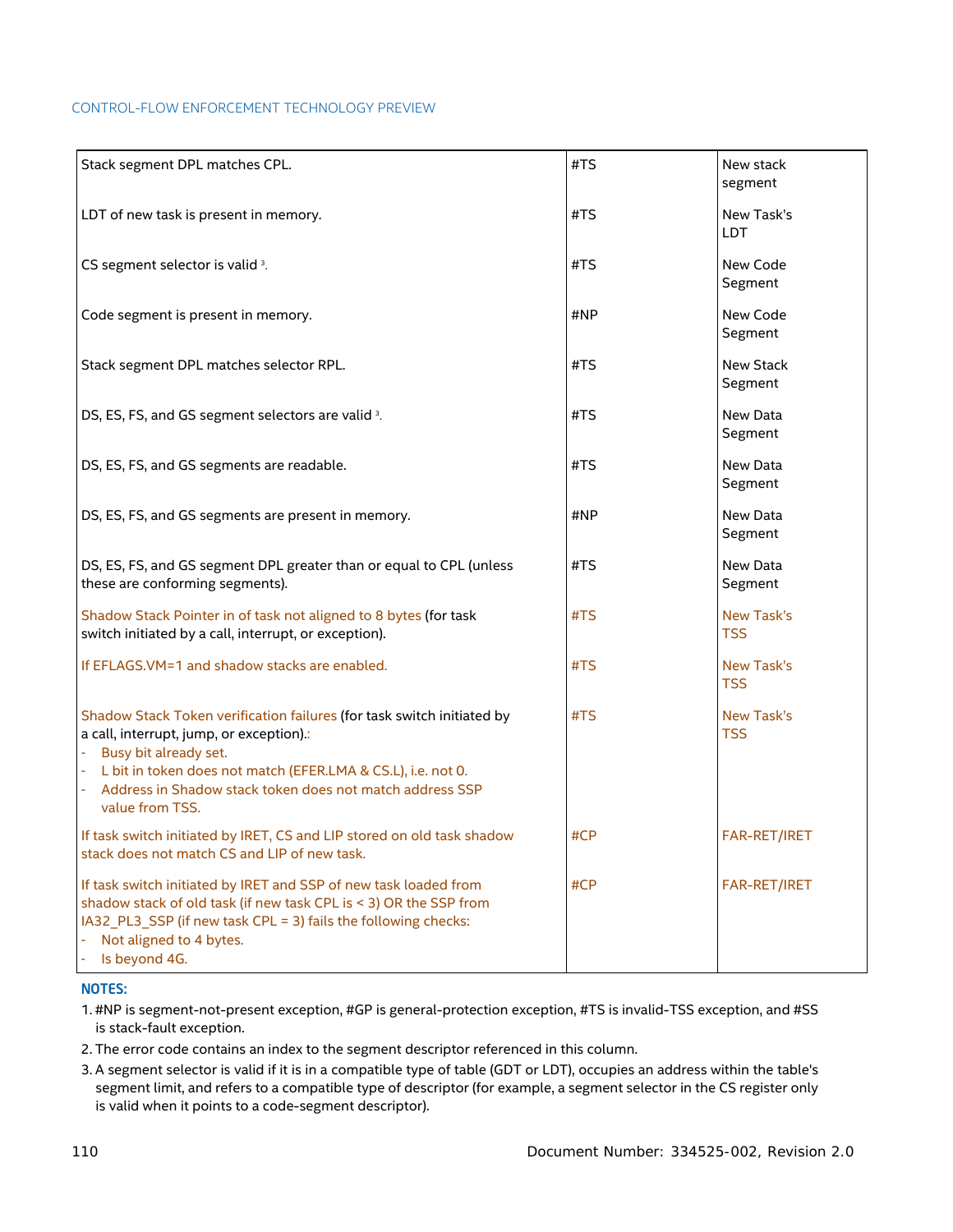# *6 Shadow Stack Management Instructions*

Shadow stack management instructions allow the program and run-time to perform operations like recovering from control protection faults, shadow stack switching, etc. The following instructions are provided.

- **INCSSP** This instruction is used to increment the shadow stack pointer by the number of frames specified by an 8 bit instruction operand, 'n'. SSP increments by  $n*4$  bytes in 32-bit/compatibility mode and by  $n*4$ or n\*8 bytes in 64-bit mode.
- **RDSSP** instruction used to read the contents of the SSP register into a GPR.
- **SAVEPREVSSP** this instruction uses a "previous ssp" token at the top of the current shadow stack to find the address to save a "shadow stack restore" token on the previous shadow stack. The "shadow stack restore" token contains the SSP at the time of invoking the RSTORSSP instruction that created the "previous ssp" token along with the mode of the machine. The format of this token is as follows.
	- Bit 63:2 SSP at the time of invoking the RSTORSSP instruction.
	- $\blacksquare$  Bit 1 Must be 1.
	- Bit  $0 L$  flag; if 1, indicates this token was created in 64-bit mode.
- **RSTORSSP** this instruction is used to restore a shadow stack context previously saved on the shadow stack as a "shadow stack restore" token. This instruction loads the "shadow stack restore" token from the memory operand specified in the instruction, pointing to a valid "shadow stack restore" token. This instruction replaces the "shadow stack restore" token with a "previous ssp" token and establishes the SSP to point to the memory operand of this instruction. Thus following completion of this instruction the "previous ssp" token is at the top of the shadow stack. The format of the "shadow stack restore" token is as follows.
	- Bit 63:2 SSP at the time of creating this restore point.
	- $\blacksquare$  Bit 1 Must be 0.
	- Bit  $0 L$  flag; if 1, indicates this token was created in 64-bit mode.
- **WRSS** This instruction does a write to the shadow stack. This instruction is associated with a control to disable this instruction. WRSS can only write to user shadow stack when invoked at CPL 3 and supervisor shadow stacks when invoked at CPL  $!=$  3.
- **WRUSS –** This instruction is similar to WRSS but is a privileged instruction. It can only write to user shadow stacks.
- **SETSSBSY** This instruction verifies the "supervisor shadow stack" token pointed to by the IA32\_PL0\_SSP MSR, and if the token is a valid token sets it busy and sets the SSP to the value of the IA32\_PL0\_SSP MSR.
- **CLRSSBSY** This instruction takes a memory operand to a "supervisor shadow stack" token, and if the token is a valid token clears its busy bit.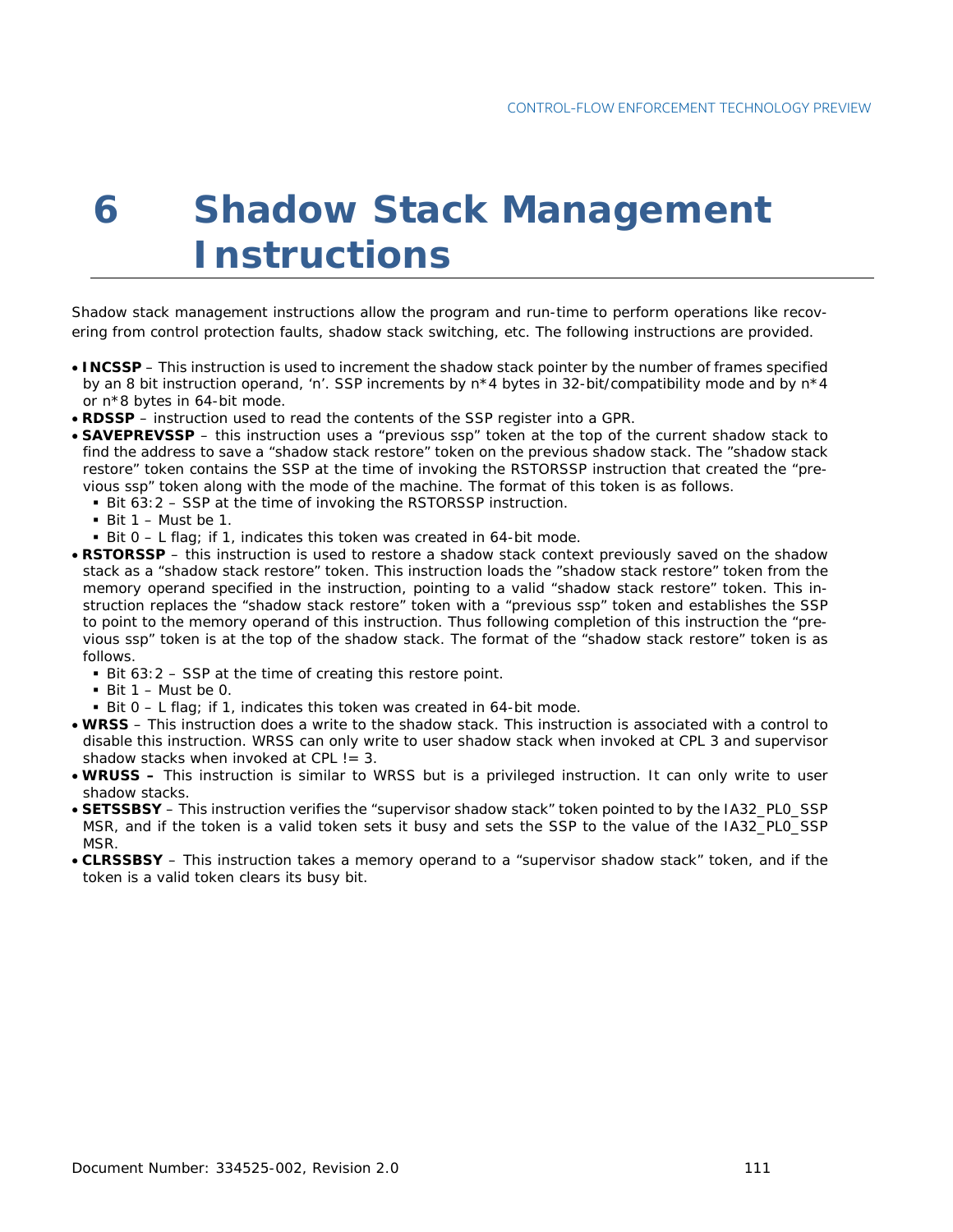### **6.1 INCSSP—Increment Shadow Stack Pointer**

| <b>Opcode</b>         | <b>Instruction</b>    | Op/<br>En | 64-<br>Bit<br>Mode | Compat/<br><b>Leg Mode</b> | <b>Description</b>             |
|-----------------------|-----------------------|-----------|--------------------|----------------------------|--------------------------------|
| F3 OF AE<br>/05       | <b>INCSSPD</b><br>r32 | R         | Valid              | Valid                      | Increment SSP by 4 * r32[7:0]. |
| F3 REX.W<br>OF AE /05 | <b>INCSSPQ</b><br>r64 | R         | Valid              | N.E.                       | Increment SSP by 8 * r64[7:0]. |
|                       |                       |           |                    |                            |                                |
| Op/<br>En             | Operand 1             |           | Operand 2          | Operand 3                  | Operand 4                      |
| $\mathsf{R}$          | ModRM:r/m(r)          |           | NA                 | <b>NA</b>                  | <b>NA</b>                      |

#### Instruction Operand Encoding

#### **Description**

This instruction can be used to increment the current shadow stack pointer by operand size of the instruction times the unsigned 8-bit value specified by bits 7:0 in the source operand. The instruction performs a pop and discard of the first and last element on the shadow stack in the range specified by the unsigned 8-bit value in bits 7:0 of the source operand.

#### **Operation**

```
IF CPL = 3 
     IF (CR4.CET & IA32_U_CET.SH_STK_EN) = 0
           THEN #UD; FI; 
ELSE 
      IF (CR4.CET & IA32_S_CET.SH_STK_EN) = 0 
           THEN #UD; FI; 
ENDIF 
IF (operand size is 64-bit) 
    THEN 
        TMP1 = (R64[7:0] == 0) ? 1 : R64[7:0] 
          TMP = ShadowStackLoad8B(SSP) 
          TMP = ShadowStackLoad8B(SSP + TMP1 * 8 - 8) 
        SSP <- SSP + R64[7:0] * 8; 
    ELSE 
          TMP1 = (R32[7:0] == 0) ? 1 : R32[7:0] 
          TMP = ShadowStackLoad4B(SSP) 
          TMP = ShadowStackLoad4B(SSP + TMP1 * 4 - 4) 
        SSP <- SSP + R32[7:0] * 4;
```
FI;

#### Flags Affected

None.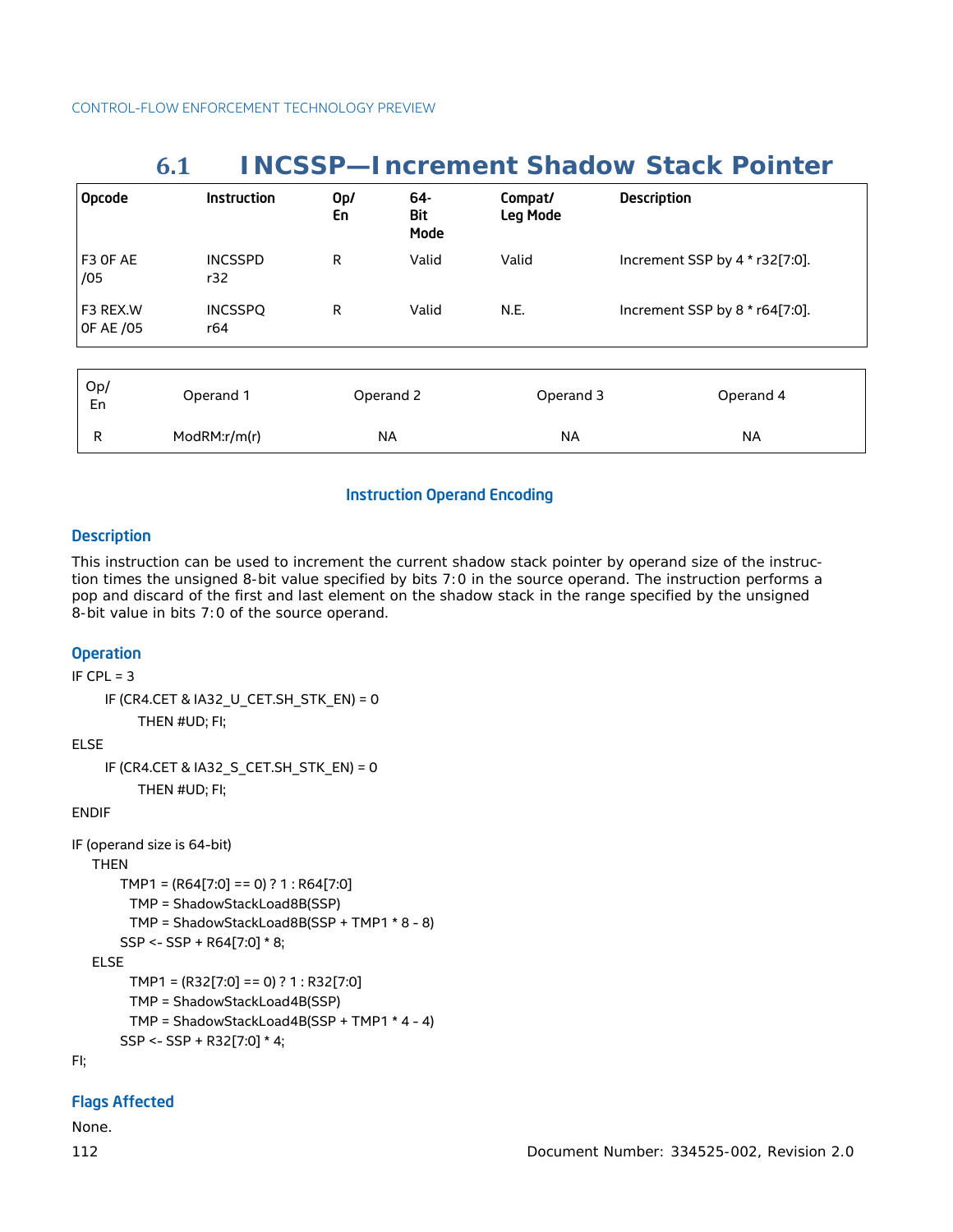#### Protected Mode Exceptions

| #UD             | If the LOCK prefix is used.                  |
|-----------------|----------------------------------------------|
|                 | If $CRA.CET = 0$ .                           |
|                 | IF CPL = 3 and IA32 U CET. SH STK $EN = 0$ . |
|                 | IF CPL < 3 and IA32 S CET. SH STK $EN = 0$ . |
| #PF(fault-code) | If a page fault occurs.                      |

#### Real-Address Mode Exceptions

#UD The INCSSP instruction is not recognized in real-address mode.

#### Virtual-8086 Mode Exceptions

#UD The INCSSP instruction is not recognized in virtual-8086 mode.

#### Compatibility Mode Exceptions

| #UD             | If the LOCK prefix is used.                  |
|-----------------|----------------------------------------------|
|                 | If $CRA.CET = 0$ .                           |
|                 | IF CPL = 3 and IA32 U CET. SH STK $EN = 0$ . |
|                 | IF CPL < 3 and IA32 S CET. SH STK $EN = 0$ . |
| #PF(fault-code) | If a page fault occurs.                      |

#### 64-Bit Mode Exceptions

| #UD             | If the LOCK prefix is used.                  |
|-----------------|----------------------------------------------|
|                 | If $CRA.CET = 0$ .                           |
|                 | IF CPL = 3 and IA32 U CET. SH STK $EN = 0$ . |
|                 | IF CPL < 3 and IA32 S CET. SH STK $EN = 0$ . |
| #PF(fault-code) | If a page fault occurs.                      |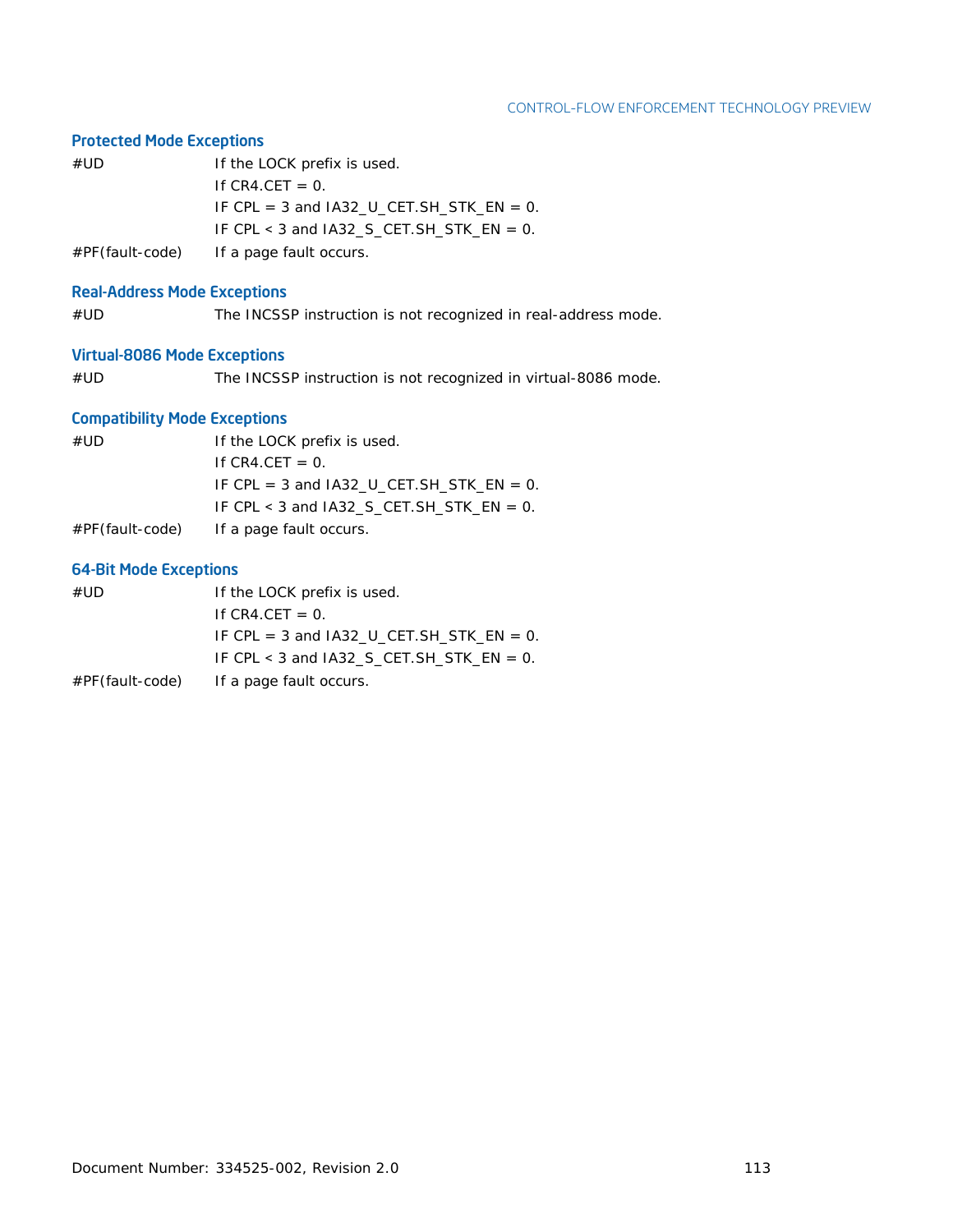# **6.2 RDSSP—Read Shadow Stack Pointer**

| <b>Opcode</b>                     | <b>Instruction</b> | Op/<br>En  | 64-<br>Bit<br>Mode | Compat/<br>Leg<br>Mode | <b>Description</b>       |
|-----------------------------------|--------------------|------------|--------------------|------------------------|--------------------------|
| F3 OF 1E/1<br>$(mod=11)$          | <b>RDSSPD</b>      | <b>R32</b> | Valid              | Valid                  | Read low 32 bits of SSP. |
| F3 REX.W<br>OF 1E/1<br>$(mod=11)$ | <b>RDSSPQ</b>      | <b>R64</b> | Valid              | N.E.                   | Read SSP.                |

#### Instruction Operand Encoding

| Op/<br>En  | Operand 1    | Operand 2 | Operand 3 | Operand 4 |
|------------|--------------|-----------|-----------|-----------|
| <b>R32</b> | ModRM:r/m(w) | NA        | <b>NA</b> | <b>NA</b> |
| <b>R64</b> | ModRM:r/m(w) | <b>NA</b> | <b>NA</b> | <b>NA</b> |

#### **Description**

Reads the current shadow stack pointer to the register destination. Note this opcode is a NOP when CET is not enabled.

#### **Operation**

```
IF CPL = 3
      IF CR4.CET & IA32_U_CET.SH_STK_EN 
            IF (operand size is 64 bit) 
                 THEN 
                       Dest <- SSP; 
                 ELSE 
                       Dest <- SSP[31:0]; 
            FI; 
      ENDIF 
ELSE 
      IF CR4.CET & IA32_S_CET.SH_STK_EN 
            IF (operand size is 64 bit) 
                THEN
                       Dest <- SSP; 
                 ELSE 
                       Dest <- SSP[31:0]; 
            FI; 
      ENDIF 
ENDIF
```
#### Flags Affected

None.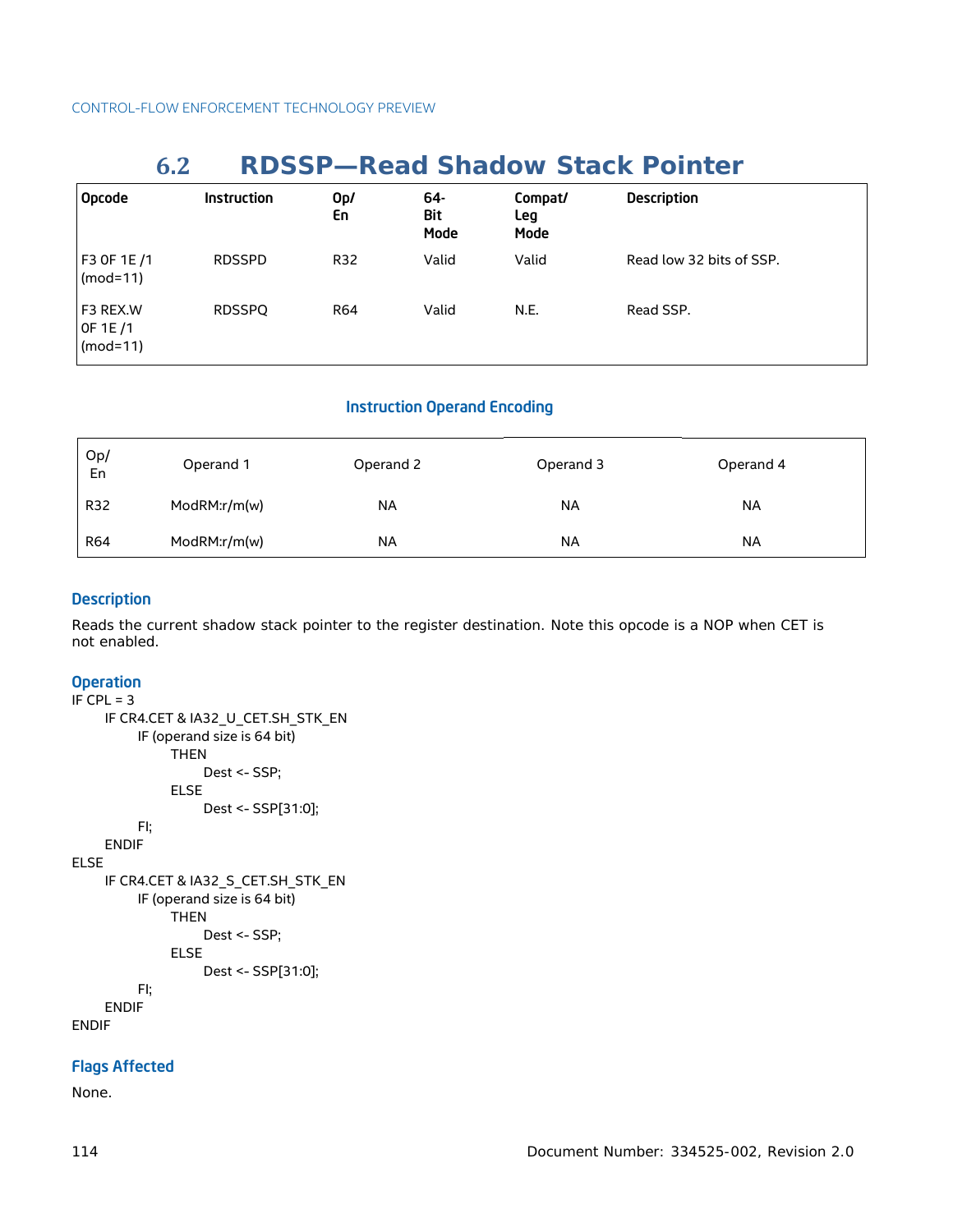#### Protected Mode Exceptions None.

Real-Address Mode Exceptions None.

#### Virtual-8086 Mode Exceptions None.

Compatibility Mode Exceptions None.

64-Bit Mode Exceptions None.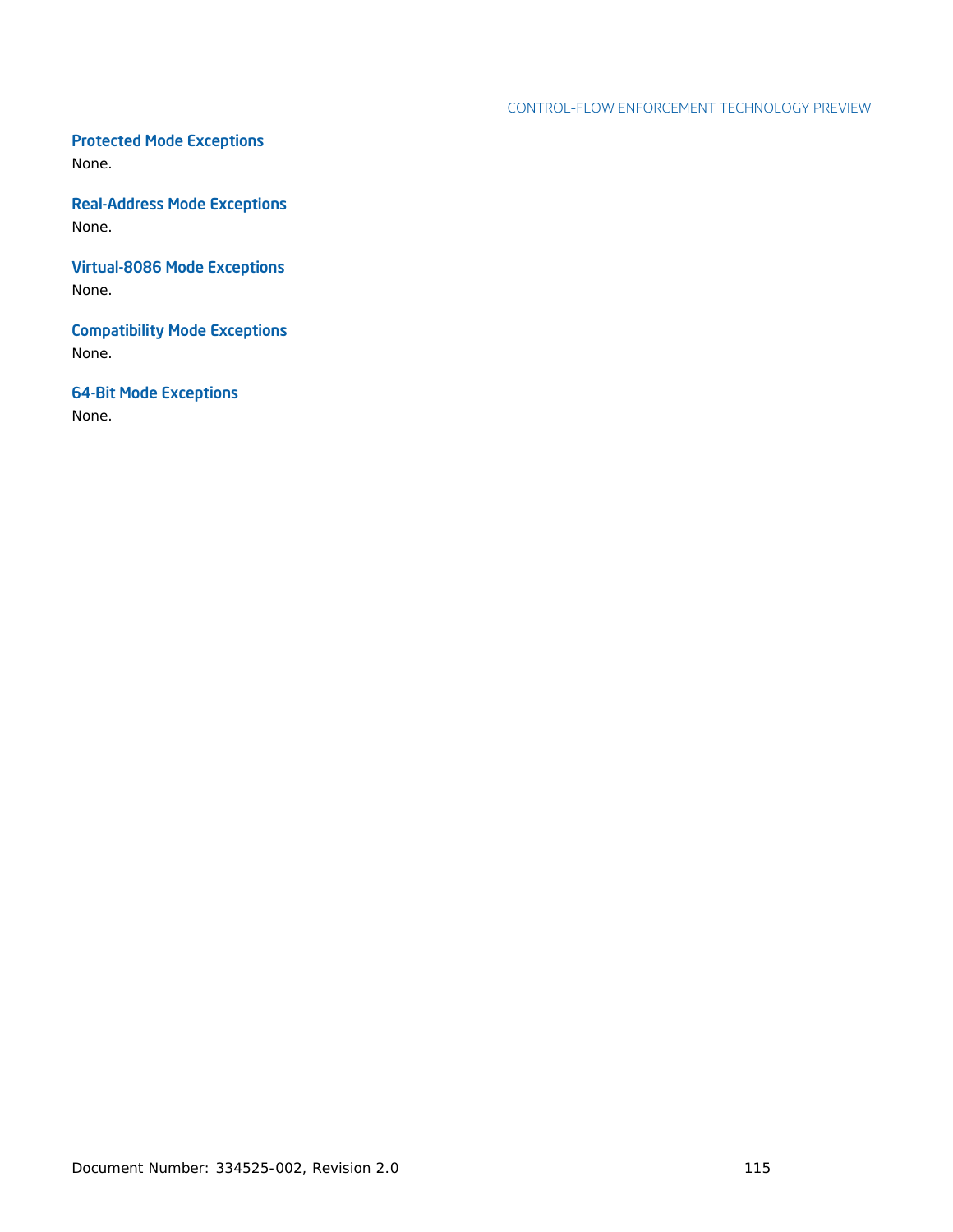# **6.3 SAVEPREVSSP —Save Previous Shadow Stack Pointer**

| <b>Opcode</b>                          | <b>Instruction</b>            | Op/<br>En | 64-<br>Bit<br>Mode | Compat/<br>Leg<br>Mode | <b>Description</b>                             |
|----------------------------------------|-------------------------------|-----------|--------------------|------------------------|------------------------------------------------|
| F3 OF 01 EA<br>(mod=11, /5,<br>RM=010) | <b>SAVEPREV</b><br><b>SSP</b> | ΝP        | Valid              | Valid                  | Save previous shadow stack<br>pointer context. |

|           |           | <b>Instruction Operand Encoding</b> |           |           |  |
|-----------|-----------|-------------------------------------|-----------|-----------|--|
| Op/<br>En | Operand 1 | Operand 2                           | Operand 3 | Operand 4 |  |
| <b>NP</b> | <b>NA</b> | <b>NA</b>                           | <b>NA</b> | <b>NA</b> |  |

#### **Description**

Push the previous SSP and state of (EFER.LMA & CS.L) to the previous shadow stack after aligning to next 8 byte boundary. The previous SSP is obtained from the "previous SSP" token at top of the current shadow stack.

#### **Operation**

```
IF CPL = 3IF (CR4.CET & IA32_U_CET.SH_STK_EN) = 0
           THEN #UD; FI; 
ELSE 
      IF (CR4.CET & IA32_S_CET.SH_STK_EN) = 0 
           THEN #UD; FI; 
ENDIF 
IF SSP not aligned to 8 bytes 
      THEN #GP(0); FI; 
(* Pop the "previous-ssp" token from current shadow stack *) 
previous_ssp_token = ShadowStackPop8B(SSP) 
(* If the CF flag indicates there was a alignment hole on current shadow stack then pop that alignment hole *) 
(* Note that the alignment hole must be zero and can be present only when in legacy/compatibility mode *) 
IF RFLAGS.CF == 1 AND (EFER.LMA AND CS.L) 
      #GP(0) 
ENDIF 
IF RFLAGS.CF == 1 
     must be zero = ShadowStackPop4B(SSP)
      IF must_be_zero != 0 THEN #GP(0) 
ENDIF 
(* Previous SSP token must have the bit 1 set *) 
IF ((previous_ssp_token & 0x02) == 0)
```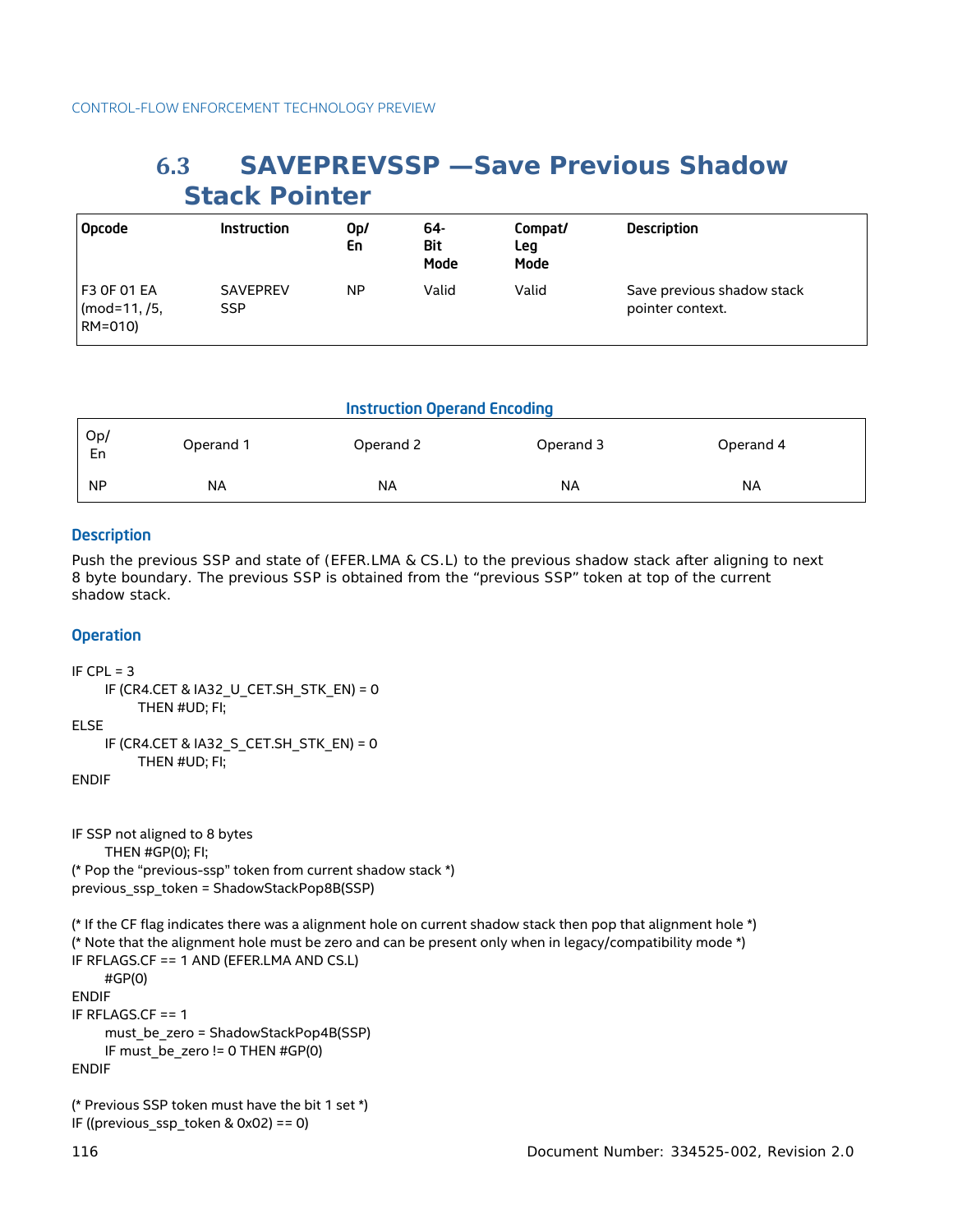THEN #GP(0); (\* bit 1 was 0 \*)

IF ((EFER.LMA AND CS.L) = 0 AND previous\_ssp\_token [63:32] != 0) THEN #GP(0); FI; (\* If compatibility/legacy mode and SSP not in 4G \*)

(\* Save Prev SSP from previous\_ssp\_token to the old shadow stack at next 8 byte aligned address \*) old\_SSP = previous\_ssp\_token & ~0x03  $temp \leq (old$  SSP | (EFER.LMA & CS.L)); Shadow\_stack\_store 4 bytes of 0 to (old\_SSP – 4) old  $SSP \leftarrow old$  SSP & ~0x07; Shadow\_stack\_store 8 bytes of temp to (old\_SSP – 8)

#### Flags Affected

None.

| <b>Protected Mode Exceptions</b>     |                                                                                           |
|--------------------------------------|-------------------------------------------------------------------------------------------|
| #UD                                  | If the LOCK prefix is used.                                                               |
|                                      | If $CR4.CET = 0$ .                                                                        |
|                                      | IF CPL = 3 and IA32_U_CET.SH_STK_EN = 0.                                                  |
|                                      | IF CPL < 3 and IA32_S_CET.SH_STK_EN = 0.                                                  |
| $\#GP(0)$                            | If SSP not 8 byte aligned.                                                                |
|                                      | If alignment hole on shadow stack is not 0.                                               |
|                                      | If bit 1 of the "previous ssp" token not set to 1.                                        |
|                                      | If in 32-bit/compatibility mode and SSP recorded in "previous ssp" token is beyond<br>4G. |
| #PF(fault-code)                      | If a page fault occurs.                                                                   |
| <b>Real-Address Mode Exceptions</b>  |                                                                                           |
| #UD                                  | The SAVEPREVSSP instruction is not recognized in virtual-8086 mode.                       |
| <b>Virtual-8086 Mode Exceptions</b>  |                                                                                           |
| #UD                                  | The SAVEPREVSSP instruction is not recognized in virtual-8086 mode.                       |
| <b>Compatibility Mode Exceptions</b> |                                                                                           |
| #UD                                  | If the LOCK prefix is used.                                                               |
|                                      | If $CR4.CET = 0$ .                                                                        |
|                                      | IF CPL = 3 and IA32_U_CET.SH_STK_EN = 0.                                                  |
|                                      | IF CPL < 3 and IA32_S_CET.SH_STK_EN = 0.                                                  |
| $\#GP(0)$                            | If SSP not 8 byte aligned                                                                 |
|                                      | If alignment hole on shadow stack is not 0                                                |
|                                      | If bit 1 of the "previous ssp" token not set to 1                                         |
|                                      | If in 32-bit/compatibility mode and SSP recorded in "previous ssp" token is beyond<br>4G. |
| $#PF(fault-code)$                    | If a page fault occurs.                                                                   |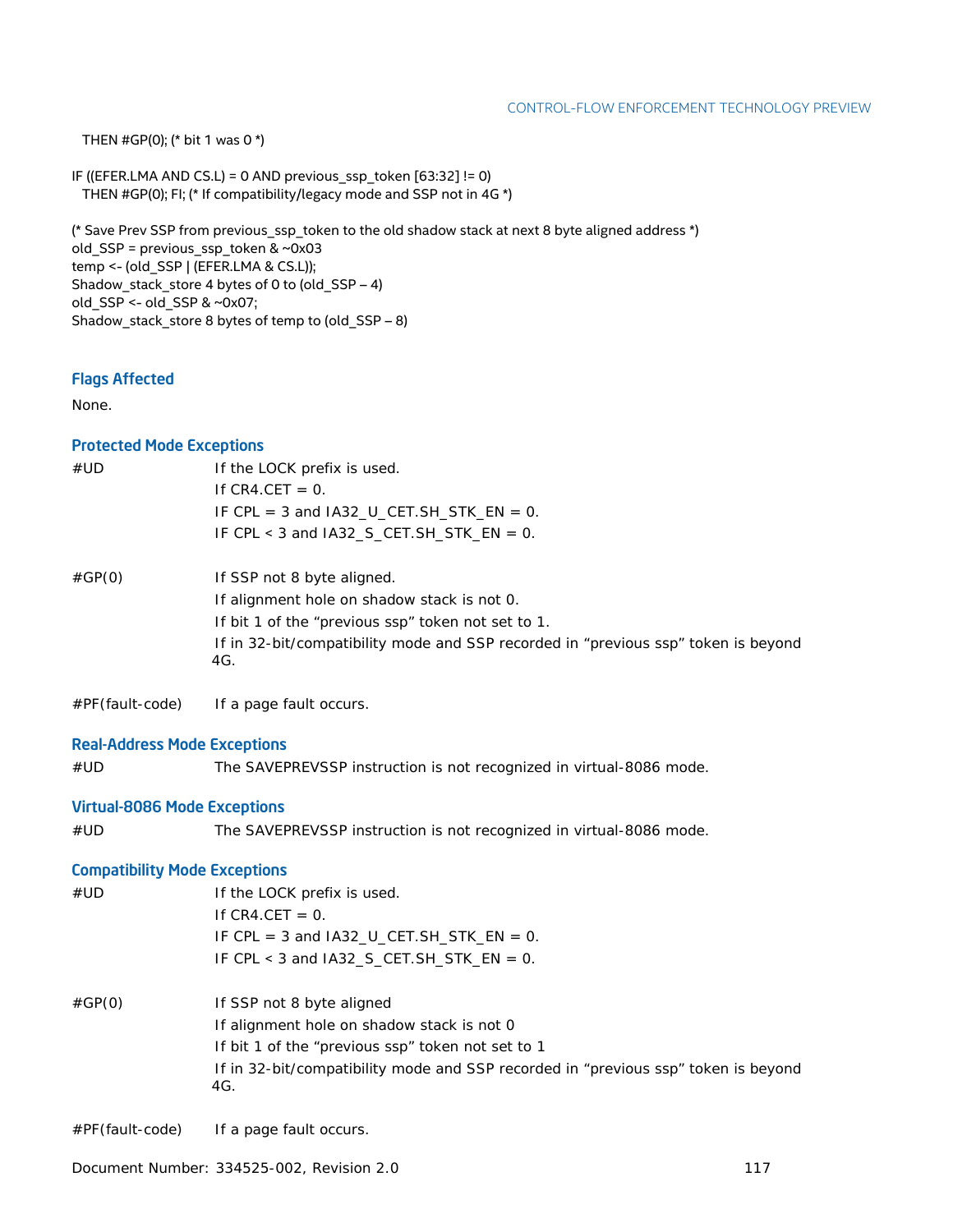#### 64-Bit Mode Exceptions

| #UD             | If the LOCK prefix is used.                       |
|-----------------|---------------------------------------------------|
|                 | If CR4 CFT $= 0$ .                                |
|                 | IF CPL = 3 and IA32 U CET.SH STK $EN = 0$ .       |
|                 | IF CPL < 3 and IA32 S CET. SH STK $EN = 0$ .      |
| $\#GP(0)$       | If SSP not 8 byte aligned                         |
|                 | If carry flag set                                 |
|                 | If bit 1 of the "previous ssp" token not set to 1 |
| #PF(fault-code) | If a page fault occurs.                           |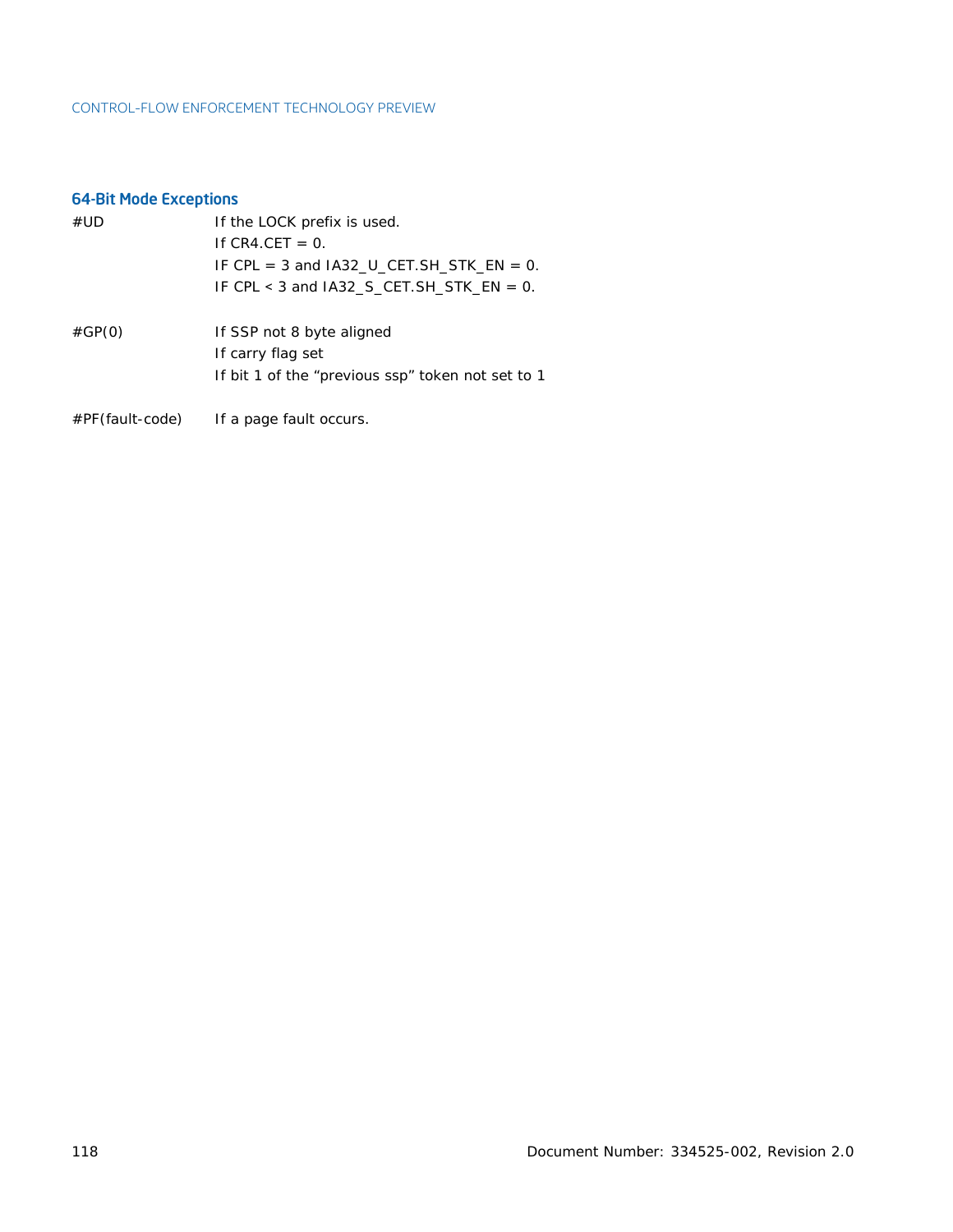# **6.4 RSTORSSP — Restore saved Shadow Stack Pointer**

| <b>Opcode</b>                               | Instruction     | Op/<br>En | 64-<br>Bit<br>Mode | Compat/<br>Leg<br>Mode | <b>Description</b> |
|---------------------------------------------|-----------------|-----------|--------------------|------------------------|--------------------|
| F3 OF 01/5<br>(mod!=11, /5,<br>memory only) | <b>RSTORSSP</b> | M64       | Valid              | Valid                  | Restore SSP.       |

|           | <b>Instruction Operand Encoding</b> |           |           |           |  |  |  |
|-----------|-------------------------------------|-----------|-----------|-----------|--|--|--|
| Op/<br>En | Operand 1                           | Operand 2 | Operand 3 | Operand 4 |  |  |  |
| M64       | ModRM:r/m<br>(r, w)                 | <b>NA</b> | NA        | NA        |  |  |  |

#### **Description**

Restore SSP from the "shadow stack restore" token previously created on shadow stack by SAVEPREVSSP and create a "previous ssp" token on the restored shadow stack to allow saving the previous SSP on previous shadow stack.

#### **Operation**

```
IF CPL = 3
     IF (CR4.CET & IA32_U_CET.SH_STK_EN) = 0
           THEN #UD; FI; 
ELSE 
      IF (CR4.CET & IA32_S_CET.SH_STK_EN) = 0 
           THEN #UD; FI; 
ENDIF 
SSP_LA = Linear_Address(mem operand) 
IF SSP_LA not aligned to 8 bytes 
      THEN #GP(0); FI; 
previous_ssp_token = SSP | (EFER.LMA AND CS.L) | 0x02 
Atomic Start 
SSP_Tmp = Locked shadow_Stack_Load with store intent 8 bytes from SSP_LA 
Fault = 0IF ((SSP_Tmp & 0x03) != (EFER.LMA & CS.L)) 
      THEN fault = 1; FI; (* If L flag in token does not match EFER.LMA & CS.L or bit 1 is not 0 *) 
IF ((EFER.LMA AND CS.L) = 0 AND SSP Tmp[63:32] != 0)
      THEN fault = 1; FI; (* If compatibility/legacy mode and SSP not in 4G *) 
TMP = SSP Tmp & ~0x01
TMP = (TMP - 8)TMP = TMP < -0 \times 07
```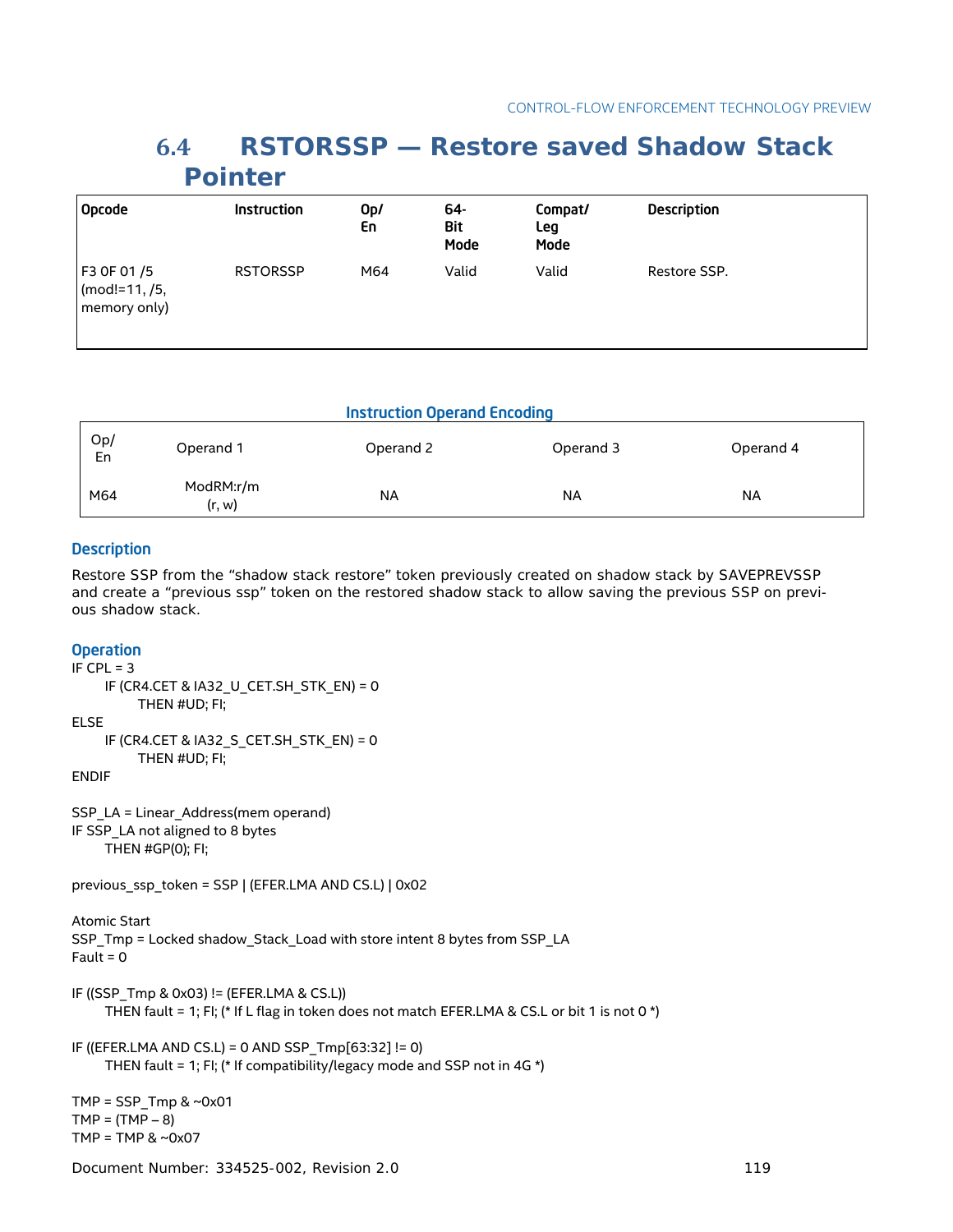```
IF TMP != SSP_LA
```
THEN fault = 1; FI; (\* If address in token does not match the requested top of stack  $*$ )

TMP = (fault == 0) ? previous\_ssp\_token : SSP\_Tmp Shadow\_stack\_store 8 bytes of TMP to SSP\_LA and release lock Atomic End

IF fault == 1 THEN #CP(rstorssp); FI;

SSP = SSP\_LA

// Set the CF if the SSP in the restore token was 4 byte aligned i.e. there is an alignment hole RFLAGS.CF = (SSP\_Tmp & 0x04) ? 1 : 0;  $RFLAGS.ZF, PF, AF, OF, SF < 0;$ 

#### Flags Affected

CF is set to indicate if the shadow stack pointer in the restore token was 4 byte aligned else is cleared. ZF, PF, AF, OF and SF are cleared.

#### Protected Mode Exceptions

| #UD             | If the LOCK prefix is used.                                                                            |
|-----------------|--------------------------------------------------------------------------------------------------------|
|                 | If $CR4.CET = 0$ .                                                                                     |
|                 | IF CPL = $3$ and $IA32_UCET.SH_STK_FN = 0$ .                                                           |
|                 | IF CPL < 3 and $IA32_S_CET.SH_STK_FN = 0$ .                                                            |
| $\#GP(0)$       | If linear address of memory operand not 8 byte aligned.                                                |
|                 | If the DS, ES, FS, or GS register is used to access memory and it contains a NULL<br>segment selector. |
| #CP(rstorssp)   | If L bit in token does not match (EFER.LMA & CS.L).                                                    |
|                 | If address in token does not match linear address of memory operand.                                   |
|                 | If in 32-bit or compatibility mode and the address in token is not below 4G.                           |
| #PF(fault-code) | If a page fault occurs.                                                                                |

#### Real-Address Mode Exceptions

#UD The RSTORSSP instruction is not recognized in virtual-8086 mode.

#### Virtual-8086 Mode Exceptions

#UD The RSTORSSP instruction is not recognized in virtual-8086 mode.

#### Compatibility Mode Exceptions

| #UD             | If the LOCK prefix is used.                   |
|-----------------|-----------------------------------------------|
|                 | If $CR4.CET = 0$ .                            |
|                 | If $CPL = 3$ and $IA32_UCET.SH_STK_FN = 0$ .  |
|                 | If CPL $\leq$ 3 and IA32_S_CET.SH_STK_EN = 0. |
| $\#GP(0)$       | Same as Protected mode exceptions.            |
| #CP(rstorssp)   | Same as Protected mode exceptions.            |
| #PF(fault-code) | If a page fault occurs.                       |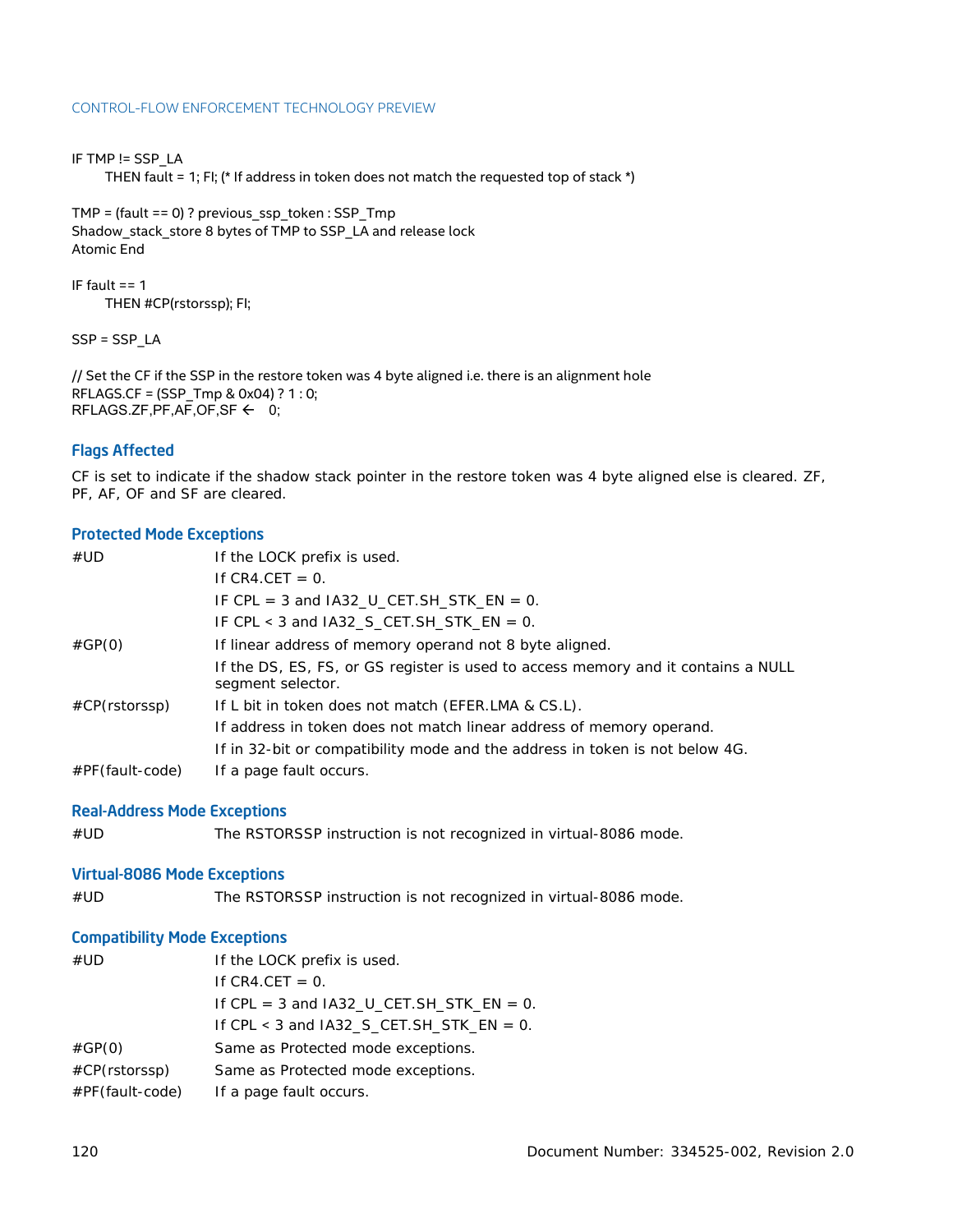### 64-Bit Mode Exceptions

| #UD                                | If the LOCK prefix is used.                                          |
|------------------------------------|----------------------------------------------------------------------|
|                                    | If $CR4.CET = 0$ .                                                   |
|                                    | If $CPL = 3$ and IA32 U CET. SH STK $EN = 0$ .                       |
|                                    | If CPL < 3 and IA32 S CET. SH STK $EN = 0$ .                         |
| $\#GP(0)$                          | If linear address of memory operand not 8 byte aligned.              |
|                                    | If a memory address is in a non-canonical form.                      |
| $\#\mathsf{CP}(\mathsf{rstorssp})$ | If L bit in token does not match (EFER.LMA & CS.L).                  |
|                                    | If address in token does not match linear address of memory operand. |
| $\#PF$ (fault-code)                | If a page fault occurs.                                              |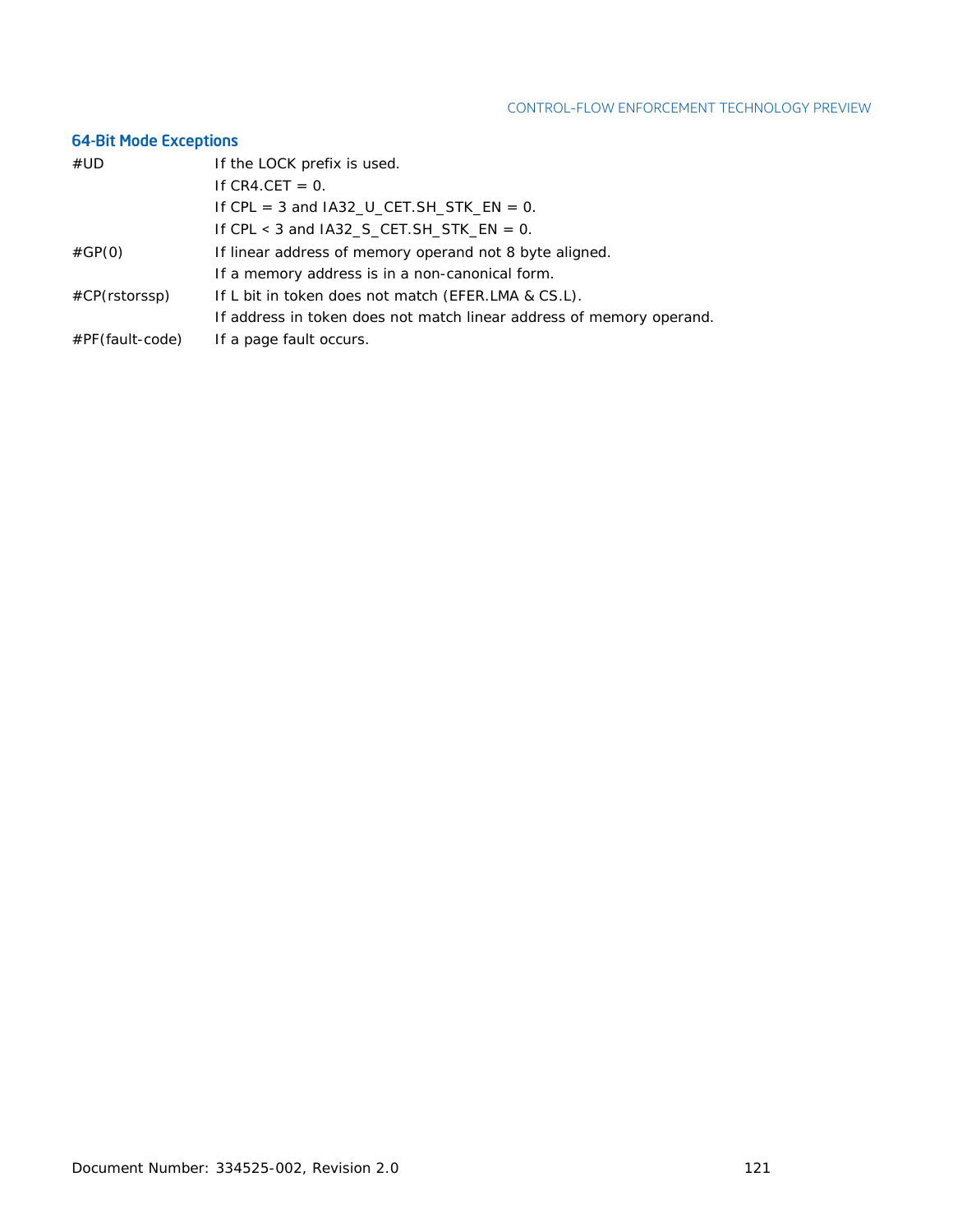# **6.5 WRSS — Write to shadow stack**

| <b>Opcode</b>     | Instructio<br>n | Op/<br>En | 64-<br>Bit<br>Mode | Compat/<br>Leg<br>Mode | <b>Description</b>             |
|-------------------|-----------------|-----------|--------------------|------------------------|--------------------------------|
| OF 38 F6          | <b>WRSSD</b>    | MR        | Valid              | Valid                  | Write 4 bytes to shadow stack. |
| REX.W OF<br>38 F6 | <b>WRSSQ</b>    | MR        | Valid              | N.E.                   | Write 8 bytes to shadow stack. |

| <b>Instruction Operand Encoding</b> |  |  |
|-------------------------------------|--|--|
|                                     |  |  |

| Op/<br>En | Operand 1     | Operand 2     | Operand 3 | Operand 4 |
|-----------|---------------|---------------|-----------|-----------|
| <b>MR</b> | ModRM:r/m (w) | ModRM:reg (r) | ΝA        | ΝA        |

#### **Description**

Write bytes in register source to the shadow stack.

#### **Operation**

```
IF CPL = 3 IF (CR4.CET & IA32_U_CET.SH_STK_EN) = 0 
           THEN #UD; FI; 
      IF (IA32_U_CET.WR_SHSTK_EN) = 0 
           THEN #UD; FI; 
ELSE 
      IF (CR4.CET & IA32_S_CET.SH_STK_EN) = 0 
           THEN #UD; FI; 
      IF (IA32_S_CET.WR_SHSTK_EN) = 0 
           THEN #UD; FI; 
ENDIF 
DEST_LA = Linear_Address(mem operand)
(* Destination not 4B aligned *) 
IF DEST_LA[1:0] 
      THEN GP(0); FI; 
IF (operand size is 64 bit) 
      THEN
```
Shadow stack store 8 bytes of SRC to DEST LA;

ELSE

Shadow\_stack\_store 4 bytes of SRC[31:0] to DEST\_LA;

FI;

#### Flags Affected

None.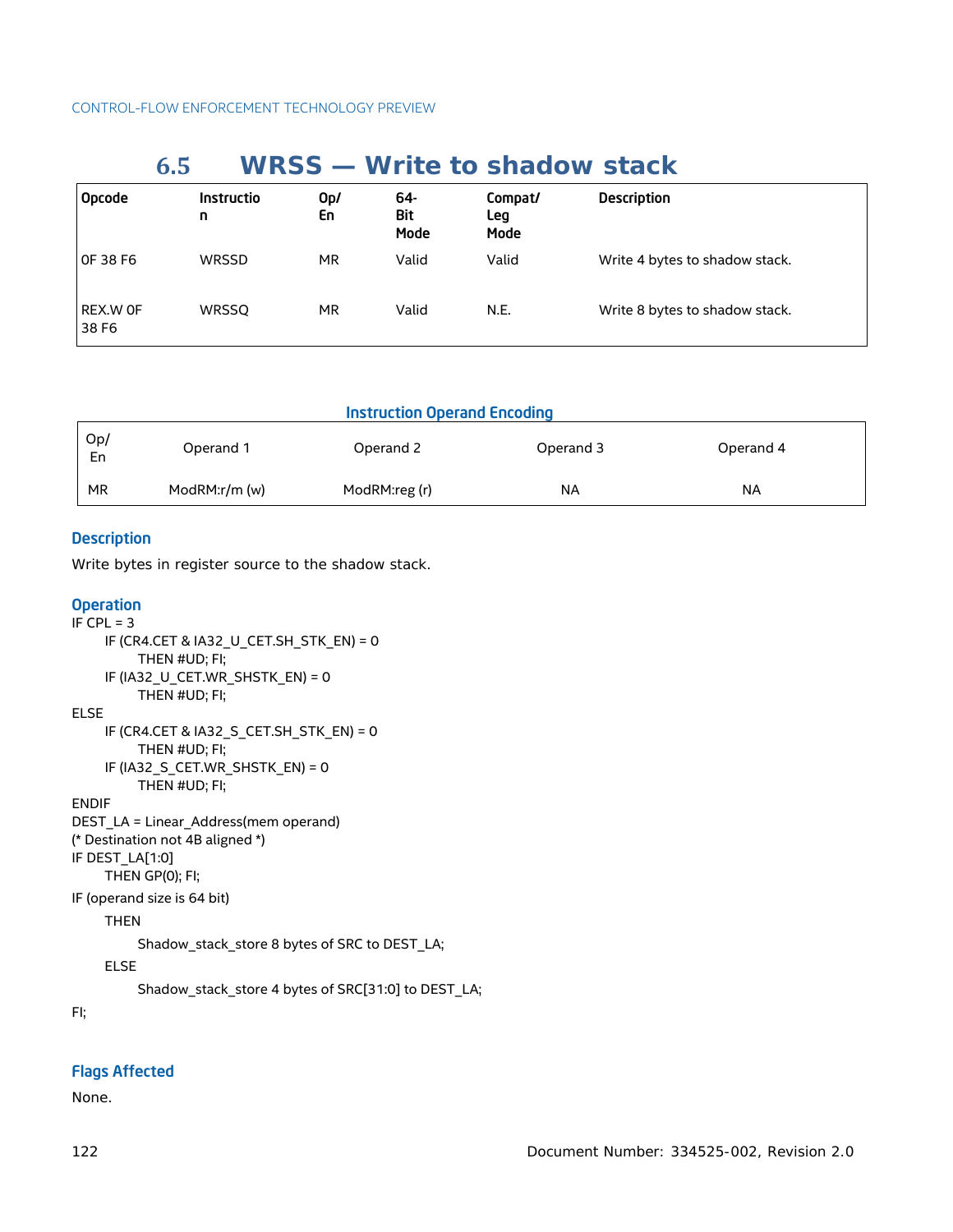### Protected Mode Exceptions

| #UD                                  | If the LOCK prefix is used.<br>If $CR4.CET = 0$ .                                                      |
|--------------------------------------|--------------------------------------------------------------------------------------------------------|
|                                      | IF CPL = 3 and IA32_U_CET.SH_STK_EN = 0.                                                               |
|                                      | IF CPL < 3 and IA32_S_CET.SH_STK_EN = 0.                                                               |
|                                      | IF CPL = 3 and IA32_U_CET.WR_SHSTK_EN = 0.                                                             |
|                                      | IF CPL < 3 and IA32_S_CET.WR_SHSTK_EN = 0.                                                             |
| $\#GP(0)$                            | If a memory operand effective address is outside the CS, DS, ES, FS, or GS segment<br>limit.           |
|                                      | If destination is located in a non-writeable segment.                                                  |
|                                      | If the DS, ES, FS, or GS register is used to access memory and it contains a NULL<br>segment selector. |
|                                      | If linear address of destination is not 4 byte aligned.                                                |
| #PF(fault-code)                      | If a page fault occurs if destination is not a user shadow stack when CPL3 and not a                   |
|                                      | supervisor shadow stack when CPL $<$ 3.<br>Other terminal and non-terminal faults.                     |
|                                      |                                                                                                        |
| <b>Real-Address Mode Exceptions</b>  |                                                                                                        |
| #UD                                  | The WRSS instruction is not recognized in virtual-8086 mode.                                           |
|                                      |                                                                                                        |
| <b>Virtual-8086 Mode Exceptions</b>  |                                                                                                        |
| #UD                                  | The WRSS instruction is not recognized in virtual-8086 mode.                                           |
| <b>Compatibility Mode Exceptions</b> |                                                                                                        |
| #UD                                  | If the LOCK prefix is used.                                                                            |
|                                      | If $CR4.CET = 0$ .                                                                                     |
|                                      | IF CPL = $3$ and $IA32_U_CET.SH_STK_EN = 0$ .                                                          |
|                                      | IF CPL < 3 and IA32_S_CET.SH_STK_EN = 0.                                                               |
|                                      | IF CPL = 3 and IA32_U_CET.WR_SHSTK_EN = 0.                                                             |
|                                      | IF CPL < 3 and IA32_S_CET.WR_SHSTK_EN = 0.                                                             |
| #PF(fault-code)                      | If a page fault occurs if destination is not a user shadow stack when CPL3 and not a                   |
|                                      | supervisor shadow stack when CPL $<$ 3.                                                                |
|                                      | Other terminal and non-terminal faults.                                                                |
| <b>64-Bit Mode Exceptions</b>        |                                                                                                        |
| #UD                                  | If the LOCK prefix is used.                                                                            |
|                                      | If $CR4.CET = 0$ .                                                                                     |
|                                      | IF CPL = 3 and IA32_U_CET.SH_STK_EN = 0.                                                               |
|                                      | IF CPL < 3 and $IA32_S_CET.SH_STK_FN = 0$ .                                                            |
|                                      | IF CPL = 3 and IA32_U_CET.WR_SHSTK_EN = 0.                                                             |
|                                      | IF CPL < 3 and IA32_S_CET.WR_SHSTK_EN = 0.                                                             |
| $\#GP(0)$                            | If a memory address is in a non-canonical form.                                                        |
|                                      | If linear address of destination is not 4 byte aligned.                                                |
| #PF(fault-code)                      | If a page fault occurs if destination is not a user shadow stack when CPL3 and not a                   |
|                                      | supervisor shadow stack when $CPL < 3$ .                                                               |
|                                      | Other terminal and non-terminal faults.                                                                |
|                                      |                                                                                                        |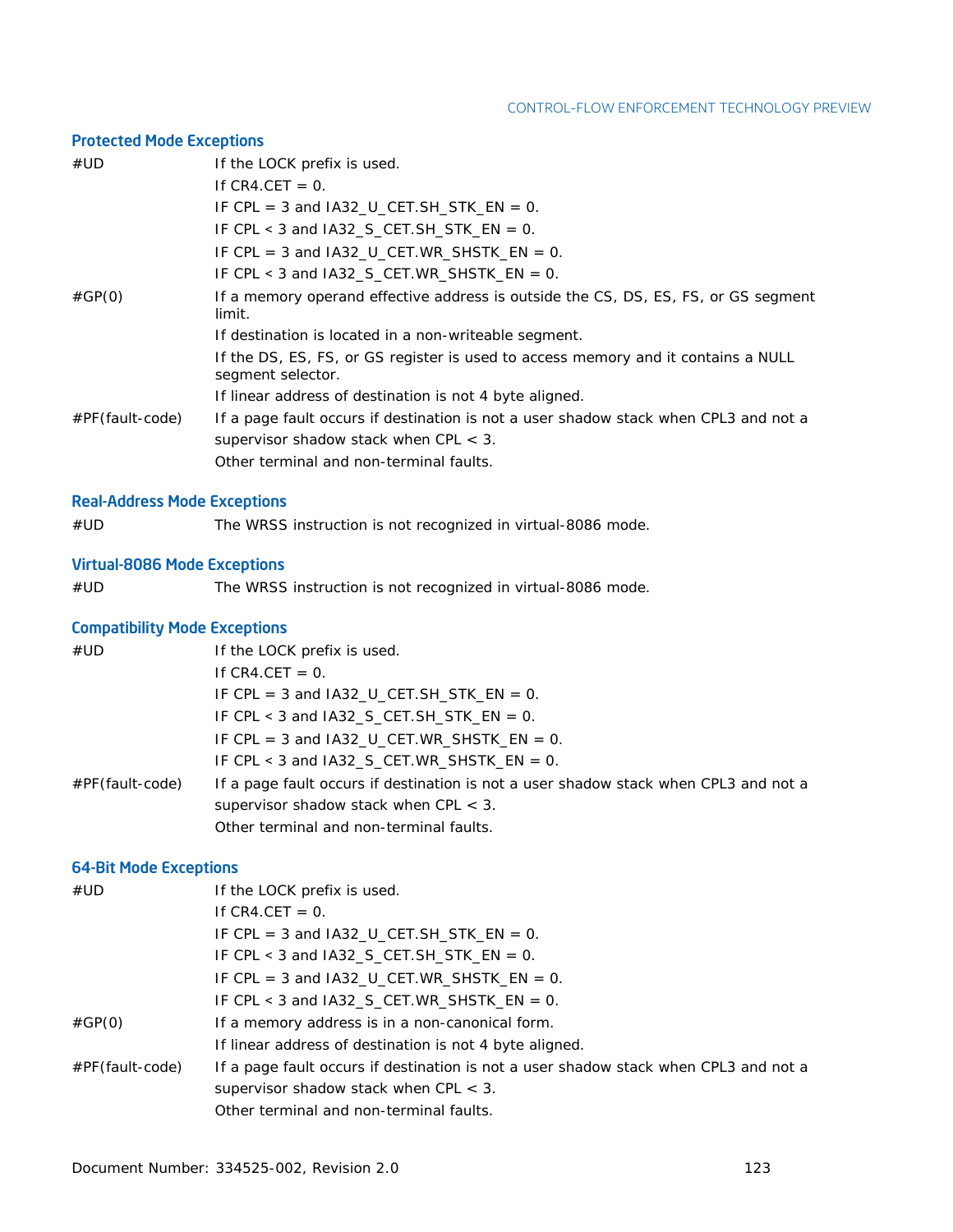|                            | 6.6             |           |                |                       | WRUSS — Write to User Shadow Stack |
|----------------------------|-----------------|-----------|----------------|-----------------------|------------------------------------|
| <b>Opcode</b>              | Instructio<br>n | Op/<br>En | 64-Bit<br>Mode | Compat<br>Leg<br>Mode | <b>Description</b>                 |
| 66 OF 38<br>F <sub>5</sub> | <b>WRUSSD</b>   | <b>MR</b> | Valid          | Valid                 | Write 4 bytes to shadow stack.     |
| 66 REX.W<br>OF 38 F5       | <b>WRUSSO</b>   | MR        | Valid          | N.E.                  | Write 8 bytes to shadow stack.     |

|           | <b>Instruction Operand Encoding</b> |               |           |           |  |  |  |
|-----------|-------------------------------------|---------------|-----------|-----------|--|--|--|
| Op/<br>En | Operand 1                           | Operand 2     | Operand 3 | Operand 4 |  |  |  |
| MR        | ModRM:r/m (w)                       | ModRM:reg (r) | <b>NA</b> | <b>NA</b> |  |  |  |

#### **Description**

Write bytes in register source to a user shadow stack page. This instruction does the store the user shadow stack page. The shadow stack store done by this instruction is with user-access intent and thus paging access control checks will be treated as a user-mode shadow stack store.

#### **Operation**

IF  $CRA.CET = 0$  THEN #UD; FI; IF  $CPL > 0$  THEN #GP(0); FI; DEST\_LA = Linear\_Address(mem operand) (\* Destination not 4B aligned \*) IF DEST\_LA[1:0] THEN GP(0); FI; Setup mode to perform next shadow stack store with user-access intent IF (operand size is 64 bit) THEN

Shadow\_stack\_store 8 bytes of SRC to DEST\_LA with user-access intent;

ELSE

Shadow\_stack\_store 4 bytes of SRC[31:0] to DEST\_LA with user-access intent;

#### FI;

Clear mode previously setup to do user-acess intent shadow stack store

#### Flags Affected

None.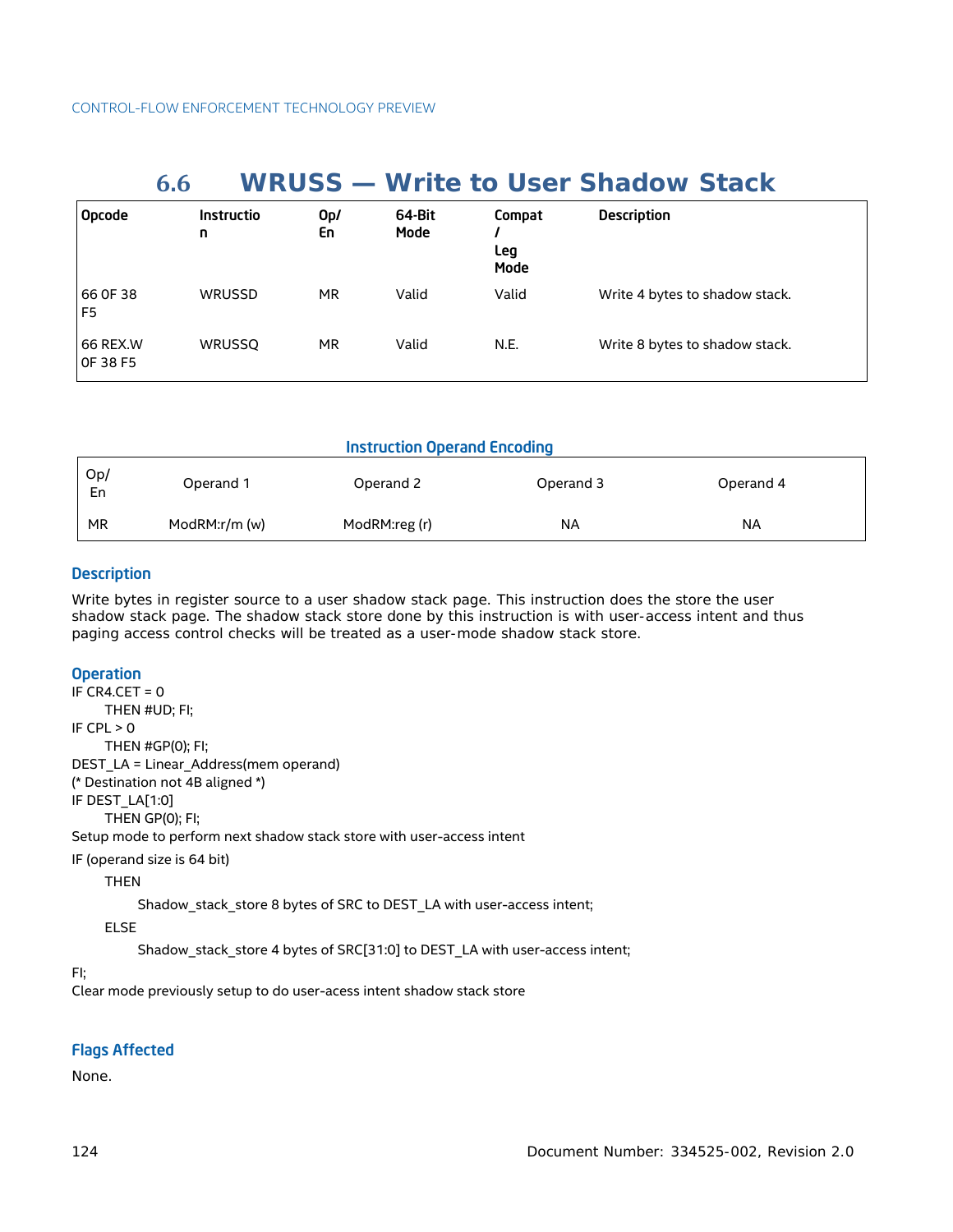#### Protected Mode Exceptions

- #UD If the LOCK prefix is used. If  $CRA.CET = 0$ .
- #GP(0) If a memory operand effective address is outside the CS, DS, ES, FS, or GS segment limit. If destination is located in a non-writeable segment. If the DS, ES, FS, or GS register is used to access memory and it contains a NULL segment selector.
	- If linear address of destination is not 4 byte aligned. If CPL is not 0.
- #PF(fault-code) If a page fault occurs if destination is not a user shadow stack. Other terminal and non-terminal faults.

#### Real-Address Mode Exceptions

#UD The WRUSS instruction is not recognized in virtual-8086 mode.

#### Virtual-8086 Mode Exceptions

#UD The WRUSS instruction is not recognized in virtual-8086 mode.

#### Compatibility Mode Exceptions

| #UD               | If the LOCK prefix is used.                                       |  |  |
|-------------------|-------------------------------------------------------------------|--|--|
|                   | If $CR4.CET = 0$ .                                                |  |  |
| $\#GP(0)$         | If a memory address is in a non-canonical form.                   |  |  |
|                   | If linear address of destination is not 4 byte aligned.           |  |  |
|                   | If CPL is not $0$ .                                               |  |  |
| $#PF(fault-code)$ | If a page fault occurs if destination is not a user shadow stack. |  |  |
|                   | Other terminal and non-terminal faults.                           |  |  |

#### 64-Bit Mode Exceptions

| #UD               | If the LOCK prefix is used.                                       |  |  |  |
|-------------------|-------------------------------------------------------------------|--|--|--|
|                   | If $CRA.CET = 0$ .                                                |  |  |  |
| $\#GP(0)$         | If a memory address is in a non-canonical form.                   |  |  |  |
|                   | If linear address of destination is not 4 byte aligned.           |  |  |  |
|                   | If CPL is not $0$ .                                               |  |  |  |
| $#PF(fault-code)$ | If a page fault occurs if destination is not a user shadow stack. |  |  |  |
|                   | Other terminal and non-terminal faults.                           |  |  |  |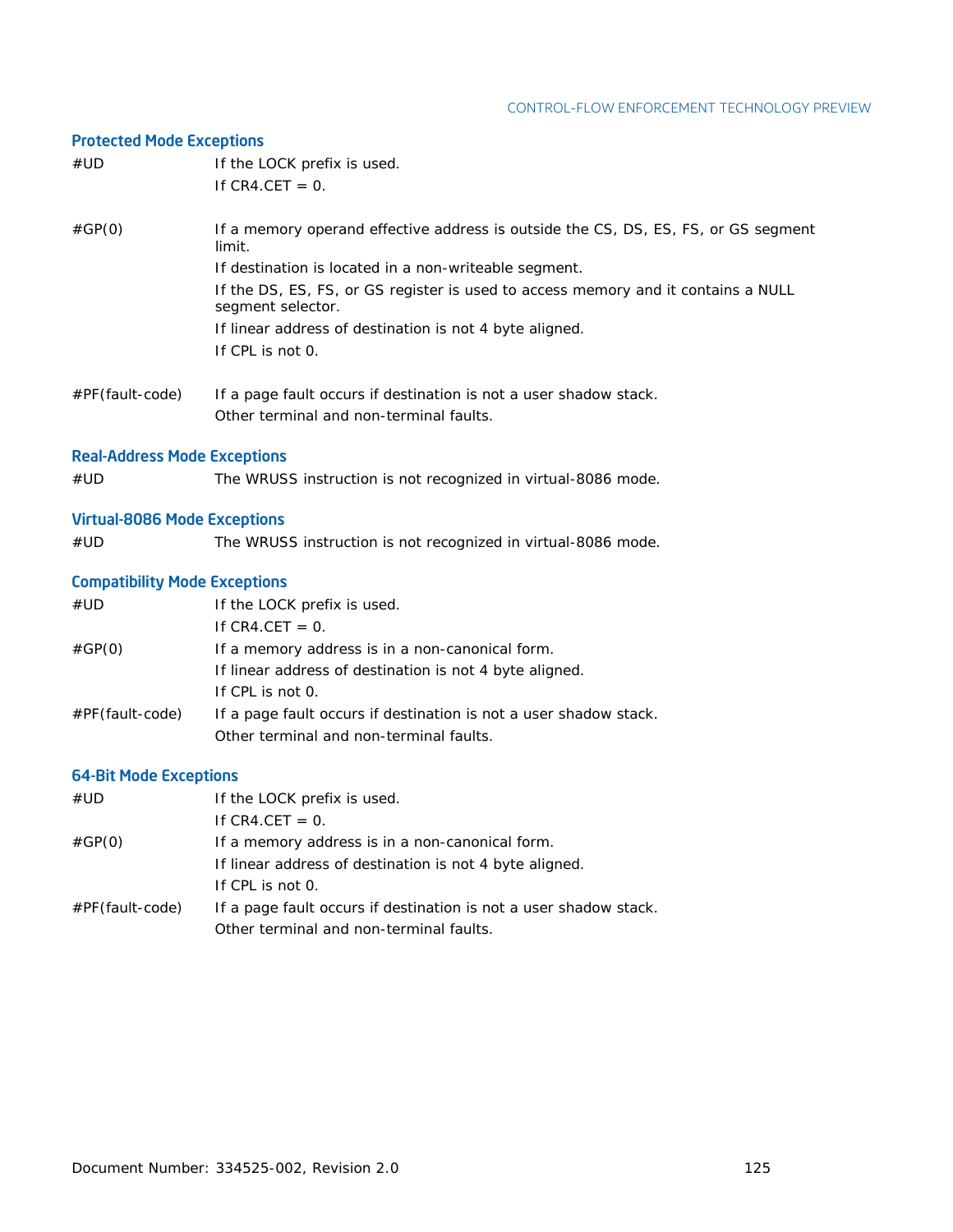# **6.7 SETSSBSY — Mark Shadow Stack Busy**

| <b>Opcode</b> | <b>Instruction</b> | Op/<br>En | 64-<br>Bit<br>Mode | Compat/<br>Leg<br>Mode | <b>Description</b>                                    |
|---------------|--------------------|-----------|--------------------|------------------------|-------------------------------------------------------|
| F3 OF 01 E8   | <b>SETSSBSY</b>    | <b>NP</b> | Valid              | Valid                  | Mark shadow stack pointed<br>by IA32_PLO_SSP as busy. |

#### Instruction Operand Encoding

| Op/<br>En | Operand 1 | Operand 2 | Operand 3 | Operand 4 |
|-----------|-----------|-----------|-----------|-----------|
| <b>NP</b> | <b>NA</b> | <b>NA</b> | <b>NA</b> | <b>NA</b> |

#### **Description**

Mark shadow stack pointed to by IA32\_PL0\_SSP as busy and load SSP with value from MSR IA32\_PL0\_SSP.

#### **Operation**

```
IF (CR4.CET = 0) 
      THEN #UD; FI; 
IF (IA32_S_CET.SH_STK_EN = 0) 
      THEN #UD; FI; 
IF CPL > 0 THEN GP(0); FI; 
SSP_LA = IA32_PL0_SSP 
If SSP LA not aligned to 8 bytes
      THEN #GP(0); FI; 
Fault = 0Tmp = Locked shadow_Stack_Load with store intent 8 bytes from SSP_LA 
If (Tmp & 0x01) 
      THEN fault = 1; FI; (* Fault if busy bit already set *) 
IF ((EFER.LMA AND CS.L) = 0 AND Tmp[63:32] != 0) 
      THEN fault = 1; FI; (* In legacy mode/compatibility mode the address in token must be in low 4G *) 
IF (Tmp & \sim 0 \times 01) != SSP LA
      THEN fault = 1; FI; (* The SSP address in token must match the address specified *) 
Tmp = (fault == 1) ? Tmp : (Tmp | 0x01); (* If fault is 0 then set the busy bit in the token *)
Shadow stack store 8 bytes of Tmp to SSP_LA and release lock
If (fault == 1)
      THEN # CP(SETSSBSY); FI; (* If invalid token then fault *) 
SSP = SSP_LA
```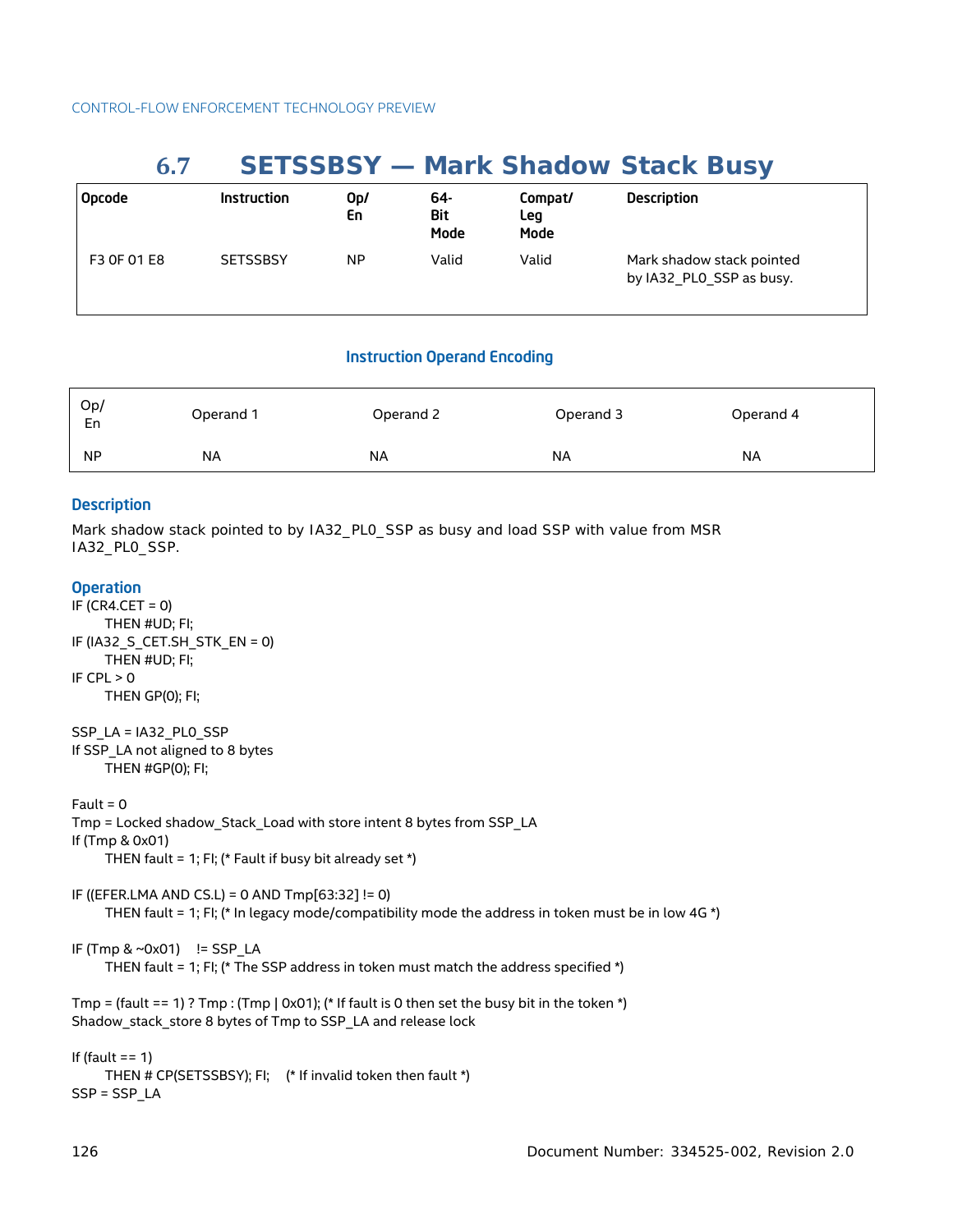#### Flags Affected

None.

#### Protected Mode Exceptions

| #UD               | If the LOCK prefix is used.                                                   |  |  |  |
|-------------------|-------------------------------------------------------------------------------|--|--|--|
|                   | If $CR4.CET = 0$ .                                                            |  |  |  |
|                   | IF IA32 S CET.SH STK $EN = 0$ .                                               |  |  |  |
| $\#GP(0)$         | If IA32_PLO_SSP not aligned to 8 bytes.                                       |  |  |  |
|                   | If CPL is not 0.                                                              |  |  |  |
| $\#CP$ (setssbsy) | If busy bit in token set.                                                     |  |  |  |
|                   | If in 32-bit or compatibility mode, and the address in token is not below 4G. |  |  |  |
| $#PF(fault-code)$ | If a page fault occurs.                                                       |  |  |  |

#### Real-Address Mode Exceptions

| #UD | The SETSSBSY instruction is not recognized in virtual-8086 mode. |
|-----|------------------------------------------------------------------|
|     |                                                                  |
|     |                                                                  |

#### Virtual-8086 Mode Exceptions

| #UD |                                                                  |  |  |  |
|-----|------------------------------------------------------------------|--|--|--|
|     | The SETSSBSY instruction is not recognized in virtual-8086 mode. |  |  |  |

#### Compatibility Mode Exceptions

| #UD | If the LOCK prefix is used.     |
|-----|---------------------------------|
|     | If CR4.CET $= 0$ .              |
|     | IF $IA32$ S CET. SH STK EN = 0. |

| $\#GP(0)$         | Same as protected mode exceptions. |
|-------------------|------------------------------------|
| $\#CP$ (setssbsy) | Same as protected mode exceptions. |
| #PF(fault-code)   | If a page fault occurs.            |

#### 64-Bit Mode Exceptions

| #UD                 | If the LOCK prefix is used.<br>If $CRA.CET = 0$ .<br>IF $IA32_S_CET.SH_STK_FN = 0$ .                      |
|---------------------|-----------------------------------------------------------------------------------------------------------|
| $\#GP(0)$           | If IA32_PLO_SSP not aligned to 8 bytes.<br>If CPL is not $0$ .                                            |
| $\#CP$ (setssbsy)   | If busy bit in token set<br>If in 32-bit or compatibility mode, and the address in token is not below 4G. |
| $\#PF$ (fault-code) | If a page fault occurs.                                                                                   |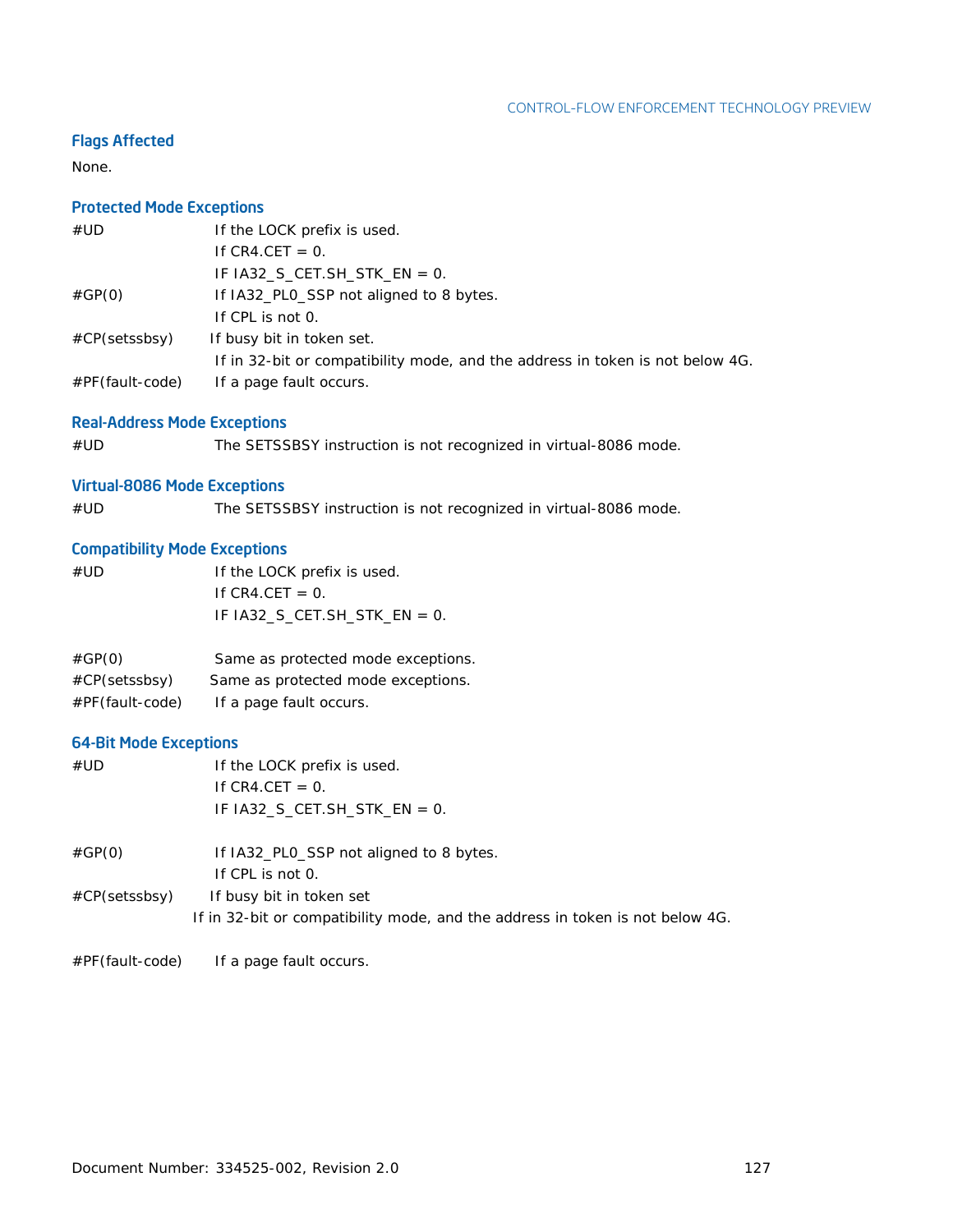| 6.8           |                    |           |                    |                     | <b>CLRSSBSY</b> - Clear Shadow Stack Busy Flag   |
|---------------|--------------------|-----------|--------------------|---------------------|--------------------------------------------------|
| <b>Opcode</b> | <b>Instruction</b> | Op/<br>En | 64-<br>Bit<br>Mode | Compat/<br>Leg Mode | <b>Description</b>                               |
| F3 OF AE /6   | <b>CLRSSBSY</b>    | M64       | Valid              | Valid               | Mark shadow stack pointed<br>by m64 as not busy. |

#### Instruction Operand Encoding

| Op/<br>En | Operand 1           | Operand 2 | Operand 3 | Operand 4 |
|-----------|---------------------|-----------|-----------|-----------|
| M64       | ModRM:r/m<br>(r, w) | ΝA        | ΝA        | NA        |

#### **Description**

Mark shadow stack pointed to by memory operand as not busy. Subsequent to marking the shadow stack as not busy the SSP is loaded with value 0.

#### **Operation**

```
IF (CR4.CET = 0)
      THEN #UD; FI; 
IF (IA32_S_CET.SH_STK_EN = 0) 
      THEN #UD; FI; 
IF CPL > 0 THEN GP(0); FI; 
SSP_LA = Linear_Address(mem operand) 
IF SSP_LA not aligned to 8 bytes
      THEN #GP(0); FI; 
Invalid token = 0Tmp = Locked shadow_Stack_Load with store intent 8 bytes from SSP_LA 
IF (Tmp & 0x01) != 1 
     THEN invalid_token = 1; FI; (* if busy bit not set then token is invalid *)
IF (Tmp & ~0x01) != SSP_LA 
      THEN invalid_token = 1; FI; (* The SSP address in token must match the SSP_LA *) 
Tmp = (invalid_token == 1) ? Tmp : (Tmp & !0x01); (* If valid then clear the busy bit *)
Shadow_stack_store 8 bytes of Tmp to SSP_LA and release lock
```

```
(* Set the CF if invalid token was detected *) 
RFLAGS.CF = (invalid_token == 1) ? 1 : 0;
RFLAGS.ZF, PF, AF, OF, SF < 0;
```
 $SSP = 0$ 

#### Flags Affected

CF is set if an invalid token was detected else is cleared. ZF, PF, AF, OF and SF are cleared.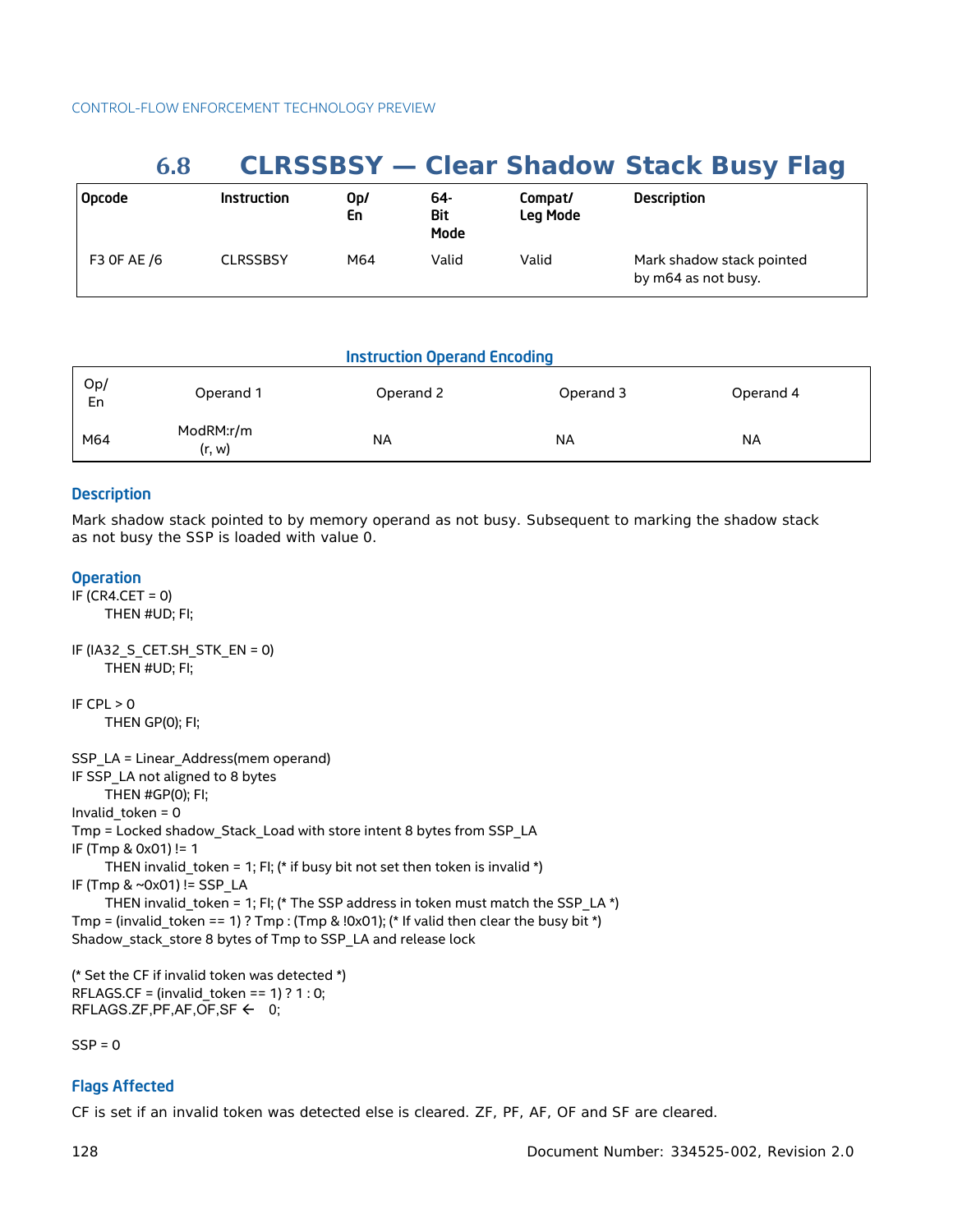#### Protected Mode Exceptions

| #UD                 | If the LOCK prefix is used.                                                                            |
|---------------------|--------------------------------------------------------------------------------------------------------|
|                     | If $CRA.CET = 0$ .                                                                                     |
|                     | IF $IA32_S_CET.SH_STK_FN = 0$ .                                                                        |
| $\#GP(0)$           | If memory operand linear address not aligned to 8 bytes.                                               |
|                     | If a memory operand effective address is outside the CS, DS, ES, FS, or GS segment<br>limit.           |
|                     | If destination is located in a non-writeable segment.                                                  |
|                     | If the DS, ES, FS, or GS register is used to access memory and it contains a NULL<br>segment selector. |
|                     | If CPL is not $0$ .                                                                                    |
| $\#PF$ (fault-code) | If a page fault occurs.                                                                                |

#### Real-Address Mode Exceptions

#UD The CLRSSBSY instruction is not recognized in virtual-8086 mode.

#### Virtual-8086 Mode Exceptions

#UD The CLRSSBSY instruction is not recognized in virtual-8086 mode.

#### Compatibility Mode Exceptions

| #UD               | If the LOCK prefix is used.        |  |  |  |  |  |
|-------------------|------------------------------------|--|--|--|--|--|
|                   | If $CRA.CET = 0$ .                 |  |  |  |  |  |
|                   | IF IA32 S CET.SH STK $EN = 0$ .    |  |  |  |  |  |
| $\#GP(0)$         | Same as protected mode exceptions. |  |  |  |  |  |
| $#PF(fault-code)$ | If a page fault occurs.            |  |  |  |  |  |

#### 64-Bit Mode Exceptions

| #UD               | If the LOCK prefix is used.                              |
|-------------------|----------------------------------------------------------|
|                   | If $CR4.CET = 0$ .                                       |
|                   | IF $IA32_S_CET.SH_STK_FN = 0$ .                          |
| $\#GP(0)$         | If memory operand linear address not aligned to 8 bytes. |
|                   | If CPL is not 0.                                         |
|                   | If the memory address is in a non-canonical form.        |
|                   | If token is invalid.                                     |
| $#PF(fault-code)$ | If a page fault occurs.                                  |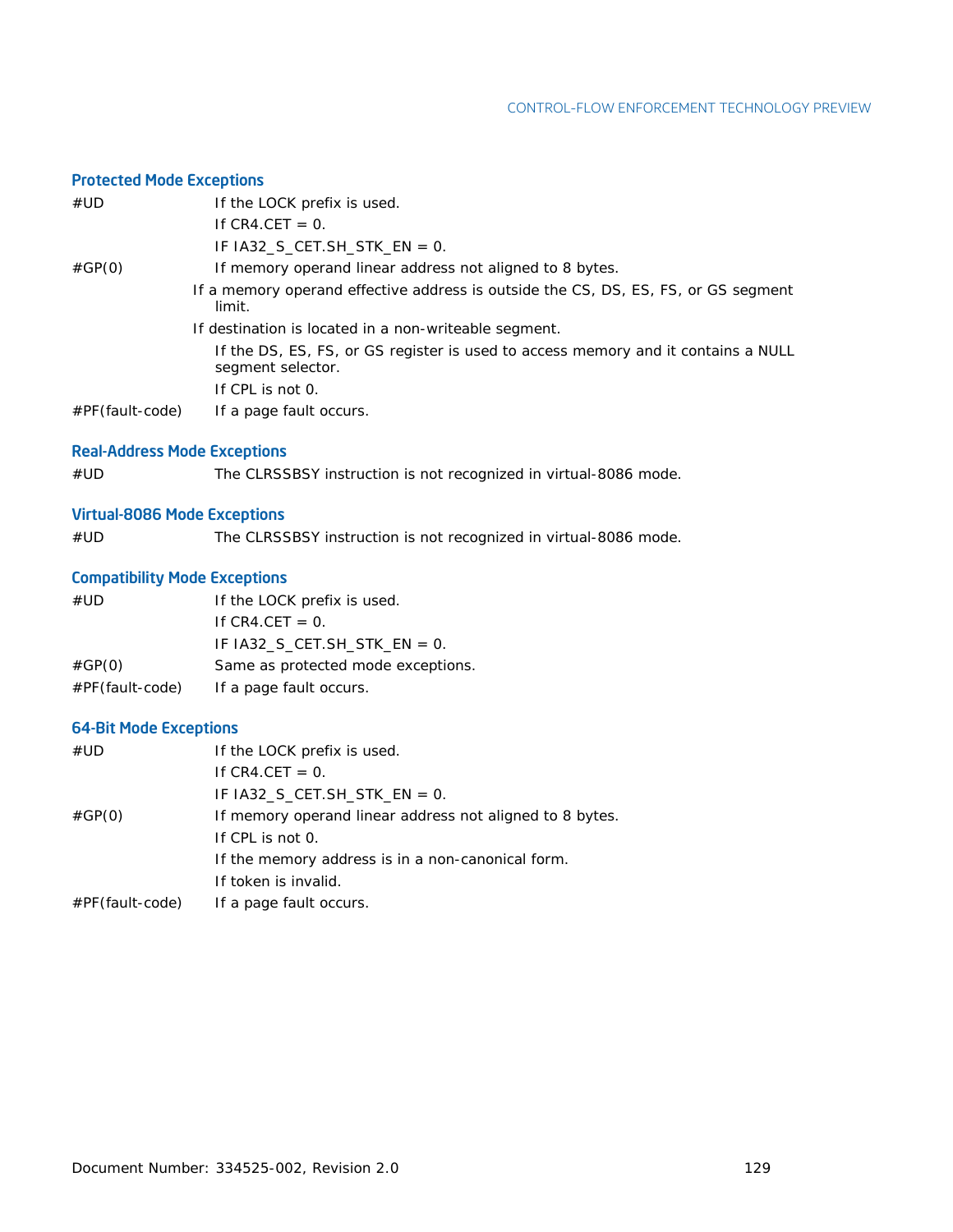# *7 Control Transfer Terminating Instructions*

# **7.1 ENDBR64 — Terminate an Indirect Branch in 64-bit Mode**

| <b>Opcode</b> | Instruction | Op/<br>En | 64-Bit<br>Mode | Compat/<br>Leg<br>Mode | <b>Description</b>                           |
|---------------|-------------|-----------|----------------|------------------------|----------------------------------------------|
| F3 OF 1E FA   | ENDBR64     | <b>NP</b> | Valid          | Valid                  | Terminate indirect branch in<br>64 bit mode. |

#### Instruction Operand Encoding

| Op/En     | Operand 1 | Operand 2 | Operand 3 | Operand 4 |  |
|-----------|-----------|-----------|-----------|-----------|--|
| <b>NP</b> | <b>NA</b> | NA.       | <b>NA</b> | ΝA        |  |

#### **Description**

Terminate an indirect branch in 64 bit mode.

#### **Operation**

```
IF EndbranchEnabled(CPL) & EFER.LMA = 1 & CS.L = 1 
  IF CPL = 3 THEN 
            IA32_U_CET.TRACKER = IDLE 
             IA32_U_CET.SUPPRESS = 0
        ELSE 
            IA32_S_CET.TRACKER = IDLE 
              IA32_S_CET.SUPPRESS = 0 
    FI
```
FI;

#### Flags Affected

None.

#### **Exceptions**

None.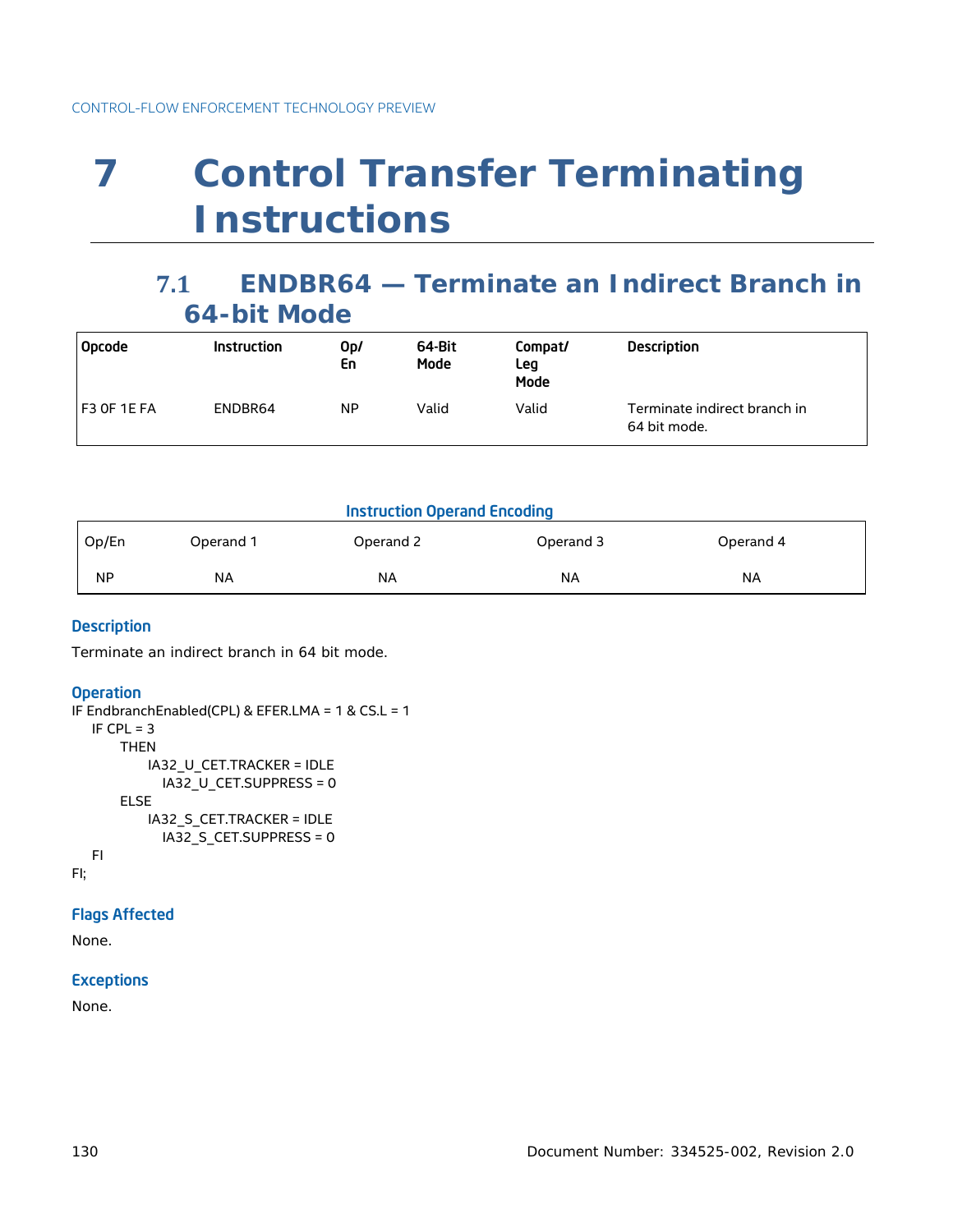# **7.2 ENDBR32 — Terminate an Indirect Branch in 32-bit and Compatibility Mode**

| <b>Opcode</b> | <b>Instruction</b> | Op/<br>En | 64-<br><b>Bit</b><br>Mode | Compat/<br>ceg<br>Mode | Description                                                       |
|---------------|--------------------|-----------|---------------------------|------------------------|-------------------------------------------------------------------|
| F3 OF 1E FB   | ENDBR32            | <b>NP</b> | Valid                     | Valid                  | Terminate indirect branch in<br>32 bit and compatibility<br>mode. |

|           | <b>Instruction Operand Encoding</b> |           |           |           |  |  |  |  |  |
|-----------|-------------------------------------|-----------|-----------|-----------|--|--|--|--|--|
| Op/<br>En | Operand 1                           | Operand 2 | Operand 3 | Operand 4 |  |  |  |  |  |
| <b>NP</b> | <b>NA</b>                           | <b>NA</b> | <b>NA</b> | NA        |  |  |  |  |  |

#### **Description**

Terminate an indirect branch in 32 bit and compatibility mode.

#### **Operation**

```
IF EndbranchEnabled(CPL) & (EFER.LMA = 0 | (EFER.LMA=1 & CS.L = 0) 
  IF CPL = 3 THEN 
            IA32_U_CET.TRACKER = IDLE 
              IA32_U_CET.SUPPRESS = 0 
       ELSE 
            IA32_S_CET.TRACKER = IDLE 
              IA32_S_CET.SUPPRESS = 0
```
 FI FI;

#### Flags Affected

None.

#### **Exceptions**

None.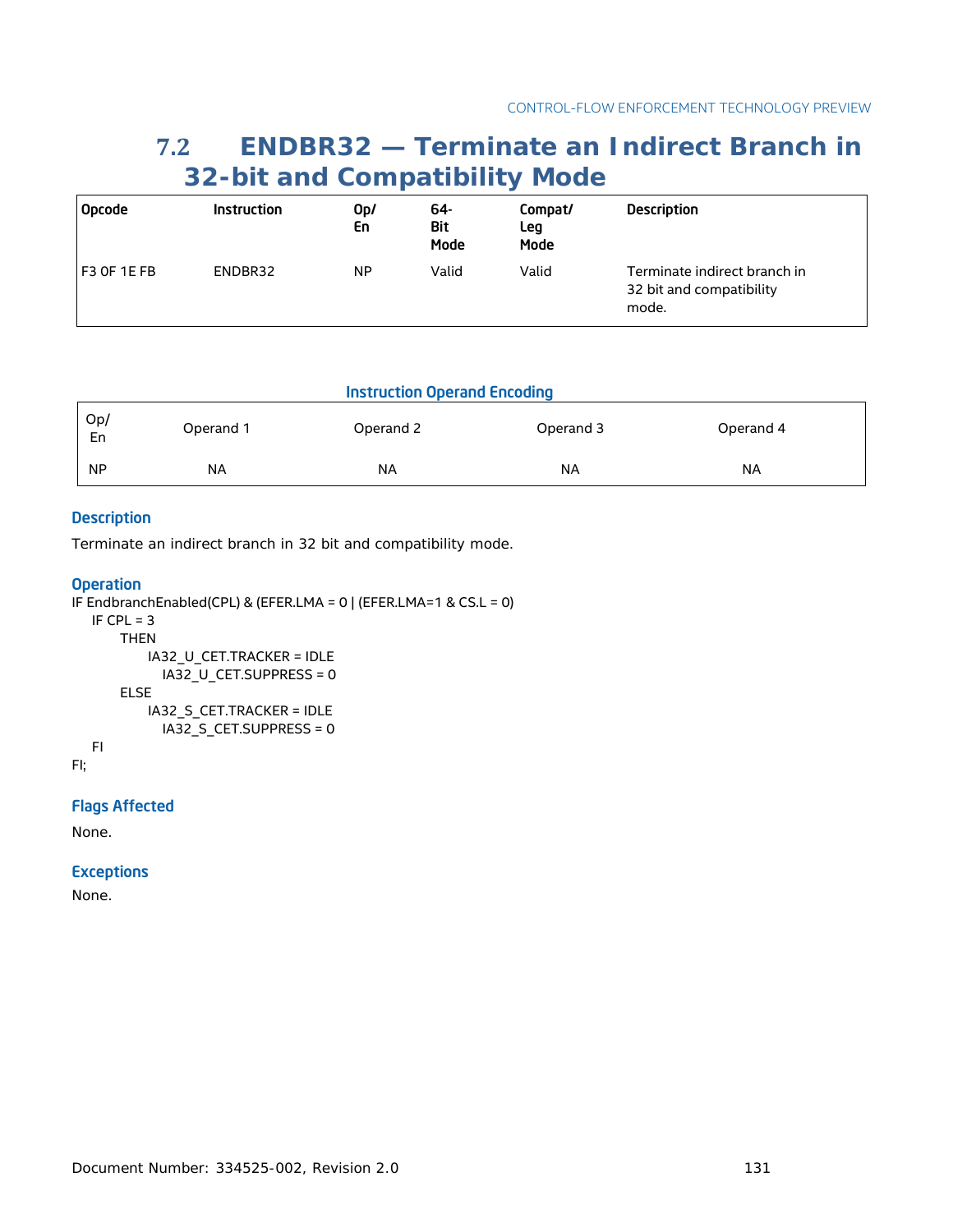# *8 Control Protection Exception, Enumeration, Enables and Extended State Management*

## **8.1 Control Protection Exception**

### **Interrupt 21 — Control Protection Exception (#CP)**

**Exception Class Fault.** 

#### **Description**

Indicates a control flow transfer attempt violated the control flow enforcement technology constraints.

#### **Exception Error Code**

Yes (special format). The processor provides the control protection exception handler with following information through the error code on the stack.

- NEAR-RET (value 1) indicates the  $#CP$  was caused by a near RET instruction.
- FAR-RET/IRET (value 2) indicates the  $\#$ CP was caused by a FAR RET or IRET instruction.
- ENDBRANCH (value 3) indicates the  $\#$ CP was due to missing ENDBRANCH at target of an indirect call or jump instruction.
- RSTORSSP (value 4) indicates the #CP was caused by a token check failure in RSTORSSP instruction.
- SETSSBSY (value 5) indicates #CP was caused by a token check failure in SETSSBSY instruction.

#### **Saved Instruction Pointer**

Saved contents of CS and EIP registers point to the instruction that generated the exception.

#### **Program State Change**

A program-state change does not accompany the control protection fault, because the exception occurs before the faulting instruction is executed

### **8.2 Feature Enumeration**

CET shadow stacks feature flag - if CPUID.(EAX=7, ECX=0):ECX.CET\_SS[bit 7] is 1, the processor supports CET shadow stack features, including the MSR described in section 9.5.

CET indirect branch tracking feature flag - if CPUID.(EAX=7, ECX=0):EDX.CET\_IBT[bit 20] is 1, the processor supports CET indirect branch tracking, including the MSR described in section 9.5.

### **8.3 Master Enable**

CR4.CET bit (bit 23) is as master enable for CET.

### **8.4 CET MSRs**

- IA32\_U\_CET The bits 1:0 are defined if CPUID.(EAX=7, ECX=0):ECX.CET\_SS is 1. The bits 5:2 and bits 63:10 are defined if CPUID.(EAX=7, ECX=0):EDX.CET\_IBT is 1.
	- o Bit 0 SH\_STK\_EN when set to 1, enable shadow stacks at CPL3.
	- o Bit 1 WR\_SHSTK\_EN when set to 1, enables the WRSS $\{D,Q\}$ W instructions.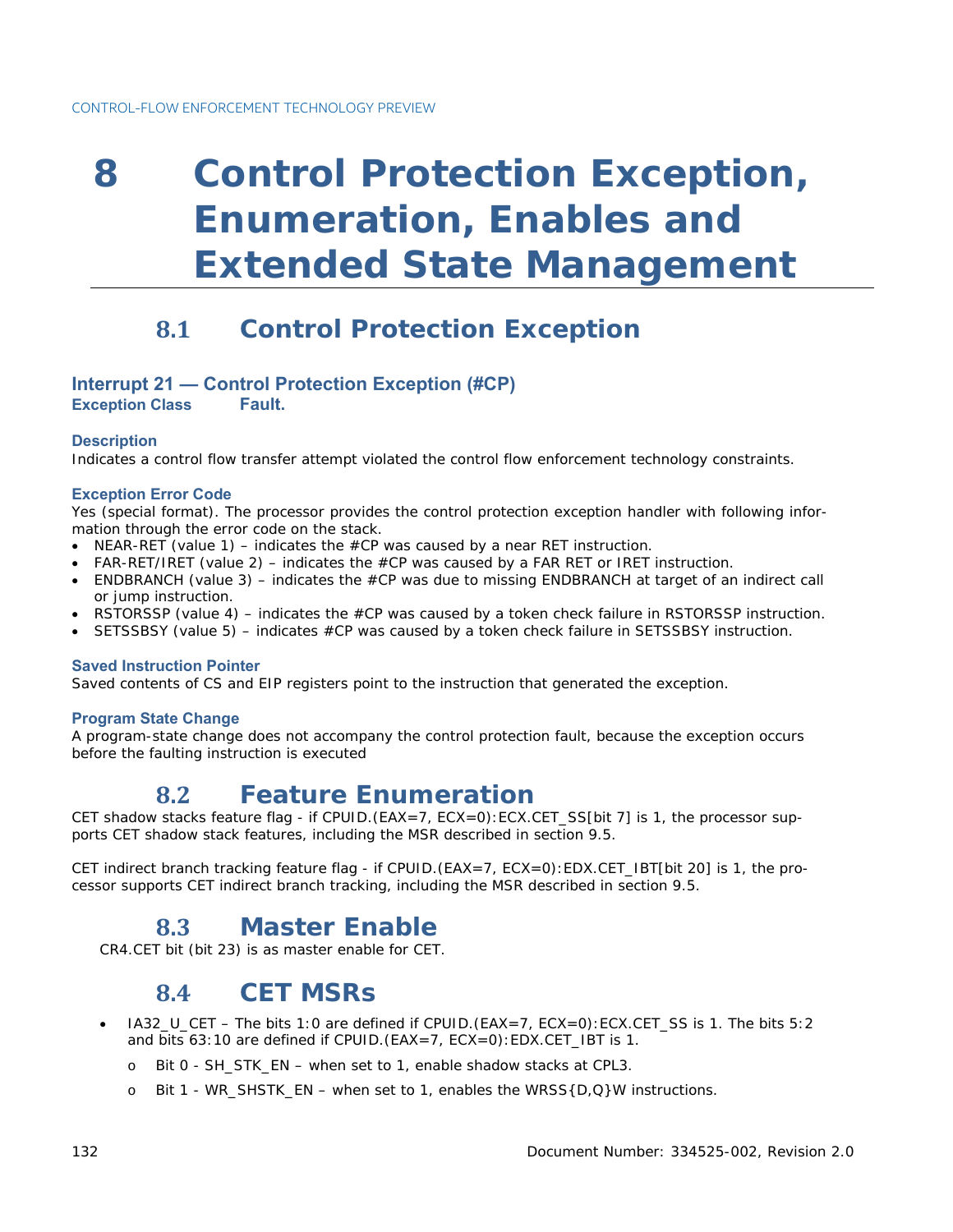- o Bit 2 ENDBR\_EN when set to 1, enables tracking of indirect call/jmp targets to be END-BRANCH instruction.
- o Bit 3 LEG\_IW\_EN Enable legacy compatibility treatment for indirect call/jmp tracking.
- $\circ$  Bit 4 NO\_TRACK\_EN when set to 1, enables use of no-track prefix on indirect call/imp.
- o Bit 5 SUPPRESS\_DIS when set to 1, disables suppression of CET indirect branch tracking on legacy compatibility.
- $\circ$  Bit 9:6 RSVD must be 0.
- o Bit 10 SUPPRESS when set to 1, indirect branch tracking is suppressed. This bit can be written to 1 only if TRACKER is written as IDLE.
- o Bit 11 TRACKER Value of the endbranch state machine Values: IDLE (0), WAIT\_FOR\_ENDBRANCH(1).
- o Bit 63:12 EB\_LEG\_BITMAP\_BASE linear address of a bitmap in memory indicating valid pages as target of CALL/JMP\_indirect that do not land on ENDBRANCH when CET is enabled and not suppressed. Valid when ENDBR\_EN is 1. Must be machine canonical when written on parts that support 64 bit mode. On parts that do not support 64 bit mode, the bits 63:32 are reserved and must be 0. This value is extended by 12 bits at the low end to form the base address (this automatically aligns the address on a 4-Kbyte boundary).
- IA32\_S\_CET similar format as IA32\_U\_CET configures supervisor mode CET.

The following MSRs are defined if CPUID.(EAX=7, ECX=0): ECX.CET SS is 1.

- IA32\_PL3\_SSP linear address of the user mode top of shadow stack pointer to be loaded into SSP on next supervisor to user mode transition. Must be machine canonical when written and the address must be aligned to 4 bytes, i.e. bits 1:0 are reserved. On parts that do not support 64 bit mode, the bits 63:32 are reserved and must be 0.
- IA32\_PL2\_SSP linear address of the user mode top of shadow stack pointer to be loaded into SSP on next transition to CPL 2. Must be machine canonical when written on parts that support 64 bit mode and the address must be aligned to 4 bytes, i.e. bits 1:0 are reserved. On parts that do not support 64 bit mode, the bits 63:32 are reserved and must be 0.
- IA32\_PL1\_SSP linear address of the user mode top of shadow stack pointer to be loaded into SSP on next transition to CPL 1. Must be machine canonical when written on parts that support 64 bit mode and the address must be aligned to 4 bytes, i.e. bits 1:0 are reserved. On parts that do not support 64 bit mode, the bits 63:32 are reserved and must be 0.
- IA32\_PL0\_SSP linear address of the user mode top of shadow stack pointer to be loaded into SSP on next transition to CPL 0. Must be machine canonical when written on parts that support 64 bit mode and the address must be aligned to 4 bytes, i.e. bits 1:0 are reserved. On parts that do not support 64 bit mode, the bits 63:32 are reserved and must be 0.
- IA32\_INTERRUPT\_SSP\_TABLE\_ADDR linear address of the table of pointers to shadow stacks to be switched to when initiating a stack switch in 64 bit mode through IST mechanism. Must be machine canonical when written on parts that support 64 bit mode. On parts that do not support 64 bit mode, this MSR is not present.

### **8.5 CET Extended State Management**

CET defines two set of state that can be saved and restored with XSAVES/XRSTORS. The user space CET state save/restore is controlled by the IA32\_XSS.CET\_U[bit 11] and the supervisor space CET state save/restore is controlled by IA32\_XSS.CET\_S[bit 12].

XSAVE feature set support for CET is enumerated by the sub-leaf functions CPUID.(EAX=0DH, ECX=1), CPUID.(EAX = ODH, ECX = 11), CPUID.(EAX = ODH, ECX = 12).

 Processor Extended State Enumeration Sub-leaf (EAX = 0DH, ECX = 1) returns: o EBX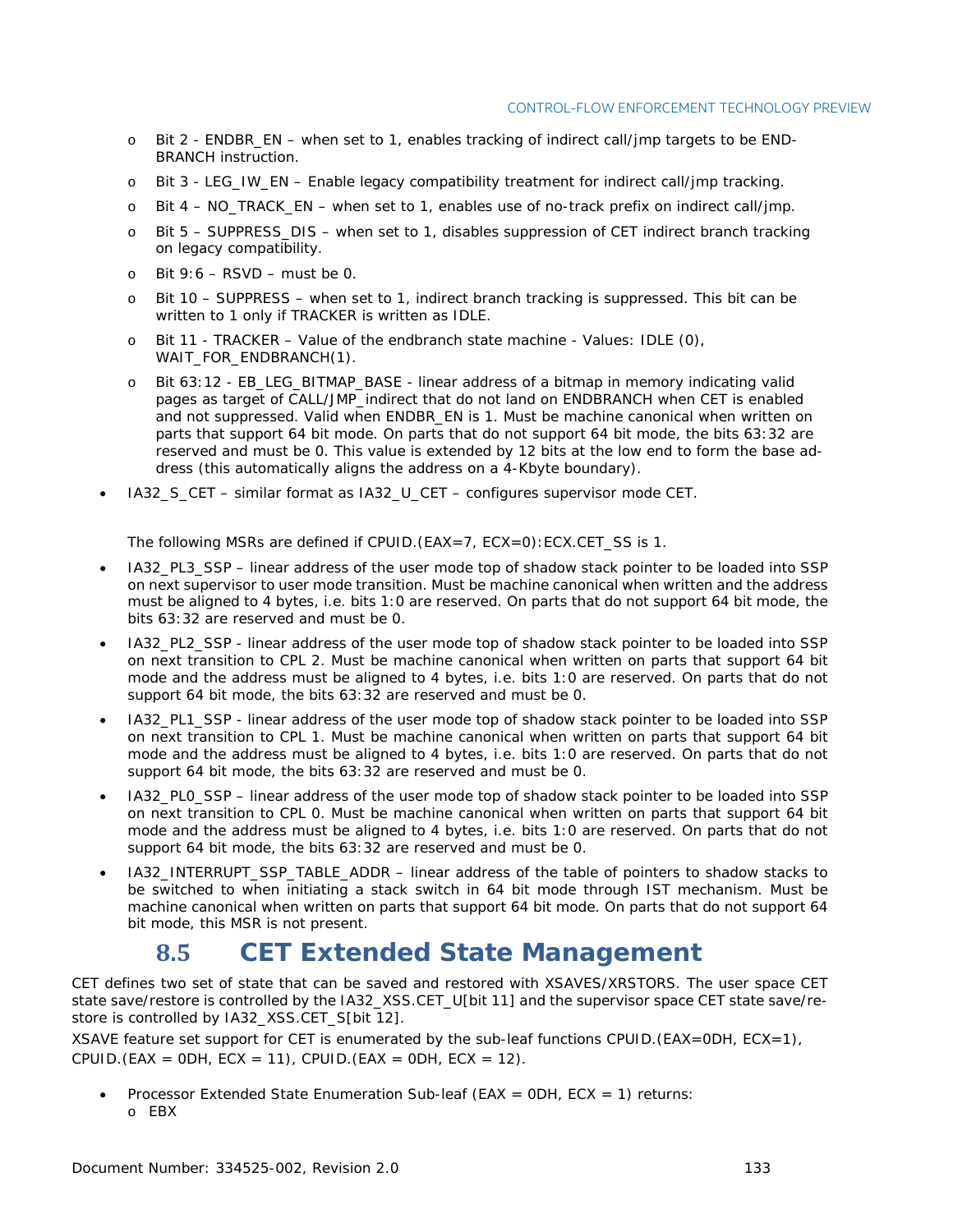- o If CET\_U bit (bit 11) set in IA32\_XSS then reports additional 16 bytes to save CET user state.
- o If CET S bit (bit 12) set in IA32 XSS then reports additional 24 bytes to save CET supervisor state.
- o ECX
	- IA32\_XSS[CET\_U] bit (bit 11) is supported if 1.
	- IA32\_XSS[CET\_S] bit (bit 12) is supported if 1.
- Processor Extended State Enumeration Sub-leaf (EAX = 0DH, ECX = 11) returns:
	- o EAX 16 bytes
	- o EBX 0
	- o ECX 1 (supervisory state)
	- o EDX 0
- Processor Extended State Enumeration Sub-leaf (EAX = 0DH, ECX = 12) returns:
	- $o$  EAX 24 bytes
	- o EBX 0
	- o ECX 1 (supervisory state)
	- $o$   $EDX 0$

The CET\_U state buffer is as follows.

- Offset 0: IA32\_U\_CET
- Offset 8: IA32\_PL3\_SSP

The CET\_S state buffer is as follows.

- Offset 0: IA32\_PL0\_SSP
- Offset 8 : IA32\_PL1\_SSP
- Offset 16: IA32\_PL2\_SSP

XRSTORS on CET state will do reserved bit and canonicality checks on the state in similar manner as done by the WRMSR to these state elements.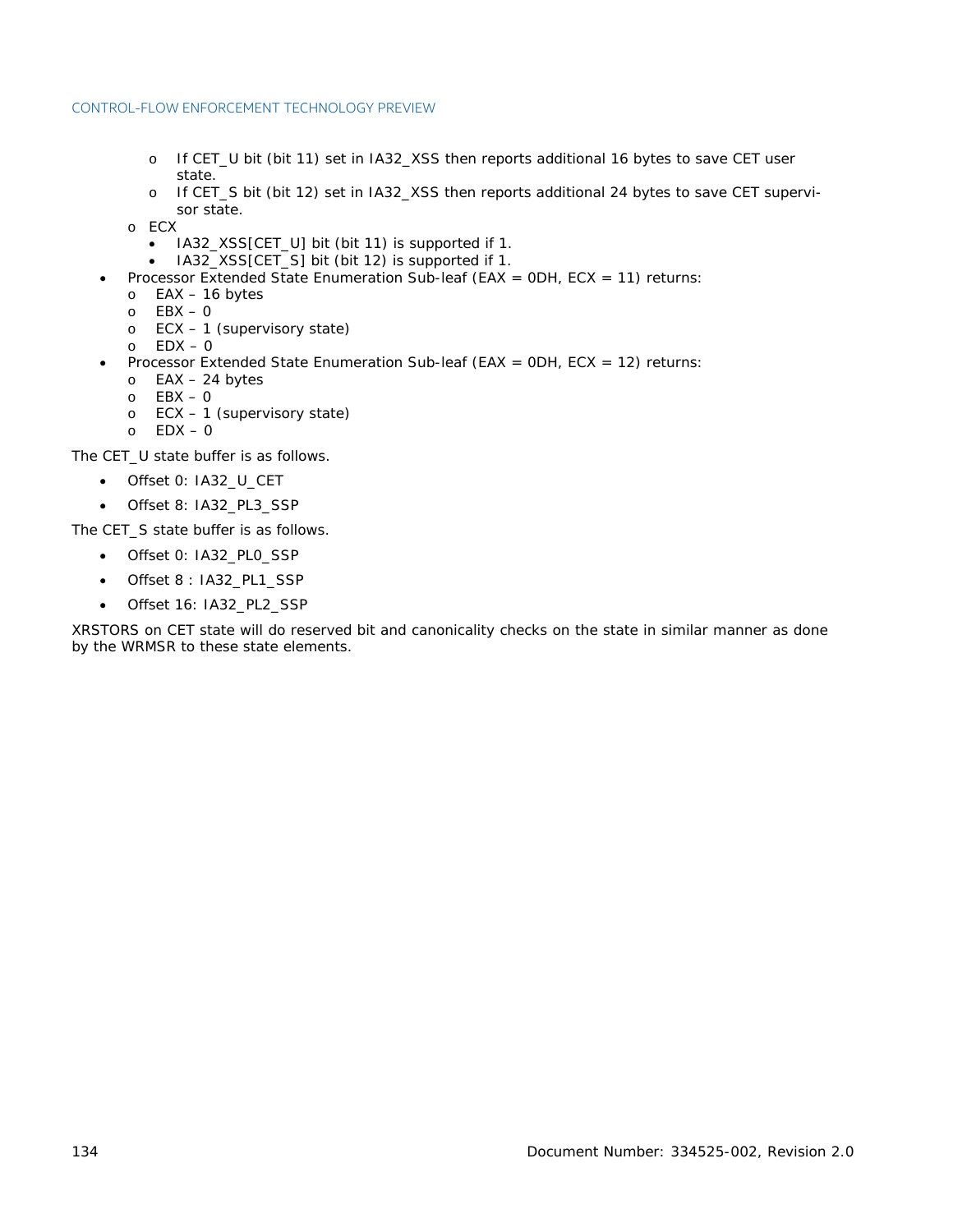# *9 IA Paging and EPT Extensions*

# **9.1 Shadow Stack Marking in IA Page Tables**

Linear data access from control transfer instructions (CALL, RET and IRET), flows that cause control transfers (interrupts/exceptions), and instructions that operate on the shadow stack are shadow-stack accesses. Shadow-stack accesses are allowed only to linear addresses that are mapped such that the logical-AND of the R/W flags in the non-leaf paging structure entries is 1, and in the leaf paging structure entry has R/W flag set to 0 and the dirty flag is 1.

### **9.1.1 Page Faulting Behavior**

IA cumulative fault checking causes following page faults with shadow stacks enabled.

- Page entry is not writeable (W=0) for a user-level regular-store or regular-store-intent access.
- Page entry is not writeable (W=0) for a user-level shadow-stack-store or shadow-stack-store-intent when enclave mode is 1.
- Page entry is not writeable (W=0) for a supervisor-level regular-store or regular-store-intent access when  $CRO.WP = 1.$
- Page entry has supervisor privilege (U=0) for a user-level access (no change from current).
- Page entry has user privilege (U=1) for a supervisor-level instruction fetch when CR4.SMEP=1(no change from current).
- Page entry is not executable (NX=1) for an instruction fetch (no change from current).
- Page entry has user privilege (U=1) for a supervisor-level access when CR4.SMAP=1 and EFLAGS.AC=1 (no change from current).
- Page entry is writeable (W=1) or not dirty (D=0) i.e. not a shadow stack page for shadow-stack-store or shadowstack-store-intent or shadow-stack-load access when enclave mode is 0.
- Page entry is not writeable (W=0) in any non-leaf paging structure i.e. not a shadow stack page for shadowstack-store or shadow-stack-store-intent or shadow-stack-load access when enclave mode is 0.
- Page entry has user privilege (U=1) for a supervisor-level shadow-stack-load, shadow-stack-store-intent or shadow-stack-store access except those that originate from the WRUSS instruction.

### **9.1.2 Page-Fault Exceptions**

Accesses using linear addresses may cause **page-fault exceptions** (#PF; exception 14). An access to a linear address may cause page-fault exception for either of two reasons: (1) there is no translation for the linear address; or (2) there is a translation for the linear address, but its access rights do not permit the access.

There is no translation for a linear address if the translation process for that address would use a pagingstructure entry in which the P flag (bit 0) is 0 or one that sets a reserved bit.

Figure 6 Page-Fault Error Code illustrates the error code that the processor provides on delivery of a pagefault exception. The following items explain how the bits in the error code describe the nature of the pagefault exception.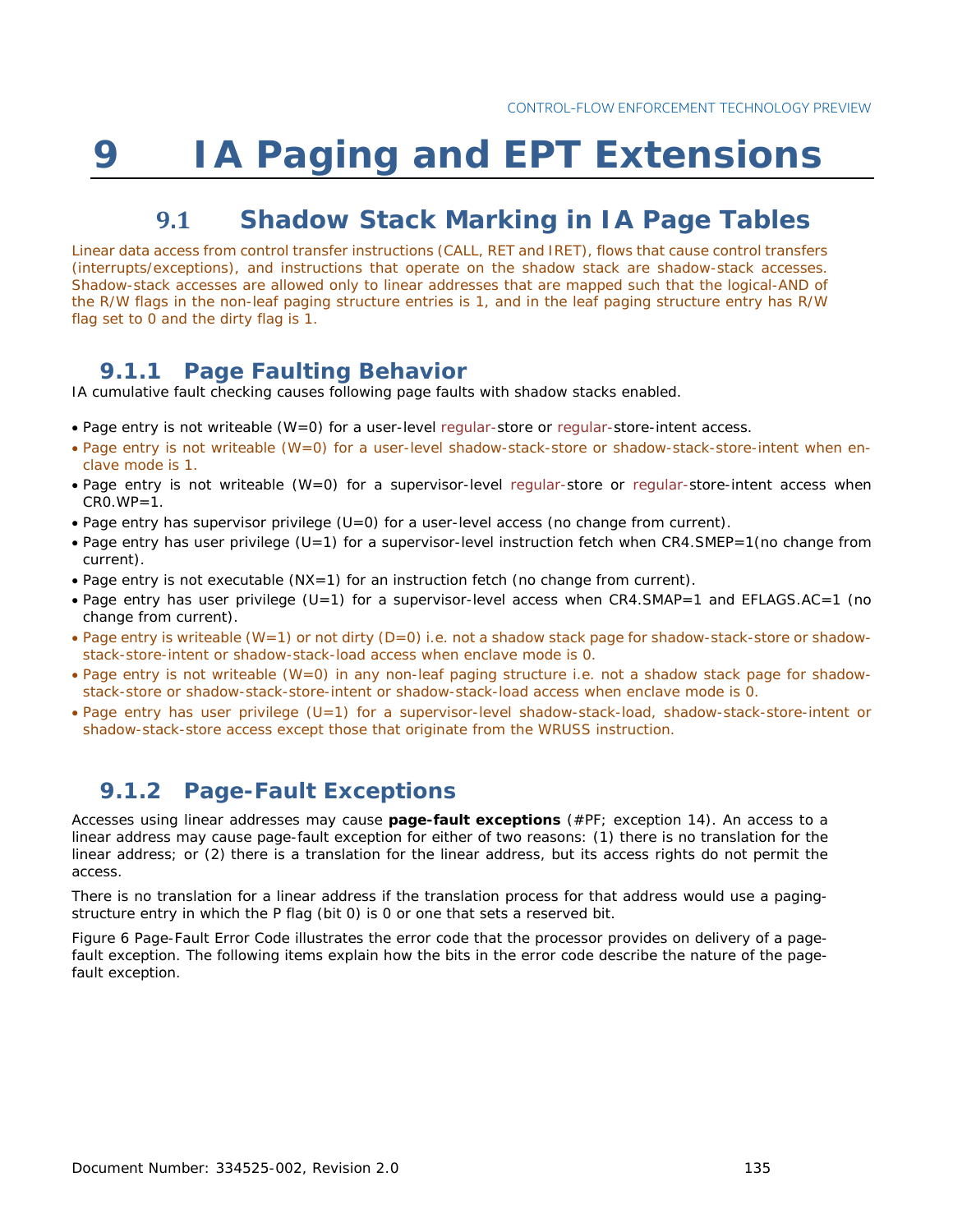| 31          | 6<br>5<br>3<br>$\mathfrak{D}$                                                                                                                   |  |  |  |  |  |  |  |
|-------------|-------------------------------------------------------------------------------------------------------------------------------------------------|--|--|--|--|--|--|--|
|             | 치의<br>RSVD<br>W/R<br>S<br>ပ္တ<br>Reserved                                                                                                       |  |  |  |  |  |  |  |
| P           | 0 The fault was caused by a non-present page.<br>1 The fault was caused by a page-level protection violation.                                   |  |  |  |  |  |  |  |
| W/R         | 0 The access causing the fault was a read.<br>The access causing the fault was a write.<br>1                                                    |  |  |  |  |  |  |  |
| U/S         | 0 A supervisor-mode access caused the fault.<br>1 A user-mode access caused the fault                                                           |  |  |  |  |  |  |  |
| <b>RSVD</b> | 0 The fault was not caused by reserved bit violation.<br>The fault was caused by a reserved bit set to 1 in some<br>1<br>paging-structure entry |  |  |  |  |  |  |  |
| I/D         | 0 The fault was not caused by an instruction fetch.<br>1 The fault was caused by an instruction fetch.                                          |  |  |  |  |  |  |  |
| <b>PK</b>   | 0 The fault was not caused by protection keys.<br>1 There was a protection-key violation.                                                       |  |  |  |  |  |  |  |
| <b>SS</b>   | The fault was not caused by a shadow stack access<br>0<br>The fault was caused by a shadow stack access<br>1                                    |  |  |  |  |  |  |  |

#### Figure 6 Page-Fault Error Code

P flag (bit 0).

This flag is 0 if there is no translation for the linear address because the P flag was 0 in one of the paging-structure entries used to translate that address.

• W/R (bit 1).

If the access causing the page-fault exception was a write, this flag is 1; otherwise, it is 0. This flag describes the access causing the page-fault exception, not the access rights specified by paging.

 $\bullet$  U/S (bit 2).

If a user-mode access caused the page-fault exception, this flag is 1; it is 0 if a supervisor-mode access did so. This flag describes the access causing the page-fault exception, not the access rights specified by paging.

RSVD flag (bit 3).

This flag is 1 if there is no translation for the linear address because a reserved bit was set in one of the paging-structure entries used to translate that address. (Because reserved bits are not checked in a paging-structure entry whose P flag is 0, bit 3 of the error code can be set only if bit 0 is also set.2)

Bits reserved in the paging-structure entries are reserved for future functionality. Software developers should be aware that such bits may be used in the future and that a paging-structure entry that causes a page-fault exception on one processor might not do so in the future.

 $I/D$  flag (bit 4).

This flag is 1 if (1) the access causing the page-fault exception was an instruction fetch; and (2) either (a) CR4.SMEP = 1; or (b) both (i) CR4.PAE = 1 (either PAE paging or IA-32e paging is in use); and

**.** 

<sup>&</sup>lt;sup>2</sup>Some past processors had errata for some page faults that occur when there is no translation for the linear address because the P flag was 0 in one of the paging-structure entries used to translate that address. Due to these errata, some such page faults produced error codes that cleared bit 0 (P flag) and set bit 3 (RSVD flag).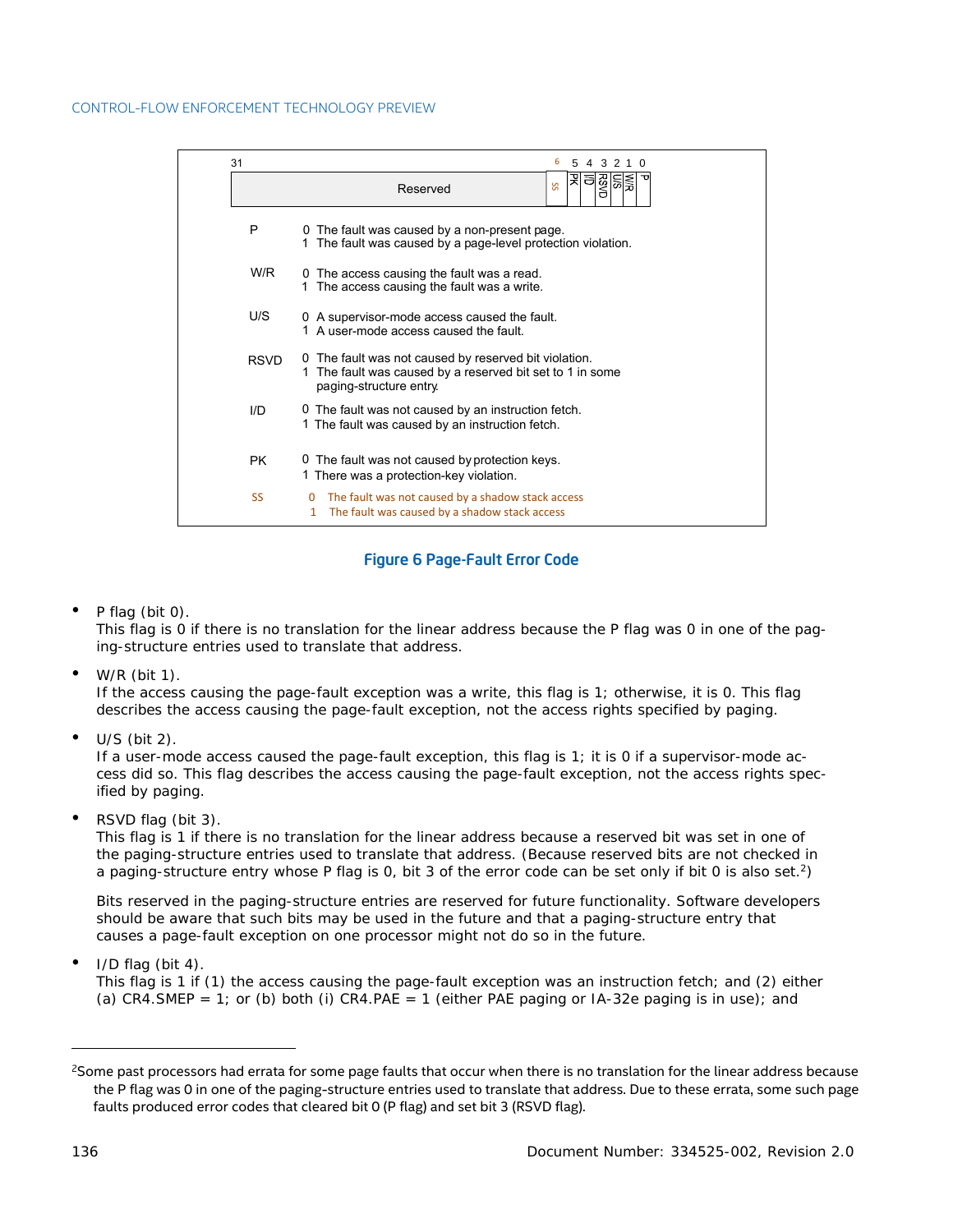(ii)  $IA32$  EFER.NXE = 1. Otherwise, the flag is 0. This flag describes the access causing the page-fault exception, not the access rights specified by paging.

• PK flag (bit 5).

This flag is 1 if (1) IA32\_EFER.LMA =  $CR4.PKE = 1$ ; (2) the access causing the page-fault exception was a data access; (3) the linear address was a user-mode address with protection key *i*; and (5) the PKRU register is such that either (a)  $ADi = 1$ ; or (b) the following all hold: (i) WD*i* = 1; (ii) the access is a write access; and (iii) either CR0.WP = 1 or the access causing the page-fault exception was a user-mode access.

- SGX flag (bit 15). This flag is 1 if the page-fault exception was induced due to fault checks in the EPCM
	- SS flag (bit 6). This flag is 1 if (1)  $CRA.CET = 1$ ; (2) the access causing the page-fault exception was a shadow-stack data access.

Page-fault exceptions occur only due to an attempt to use a linear address. Failures to load the PDPTE registers with PAE paging cause general-protection exceptions (#GP(0)) and not page-fault exceptions.

### **9.1.3 CR0.WP interaction**

CR4.CET=1, CR0.WP=0 is a disallowed configuration and is enforced by the processor as follows:

- $\bullet$  MOV to CR4 will  $\#GP$  on an attempt to transition CET from 0 to 1 if CR0.WP=0.
- $\bullet$  MOV to CR0 will #GP on an attempt to transition WP from 1 to 0 if CR4.CET=1.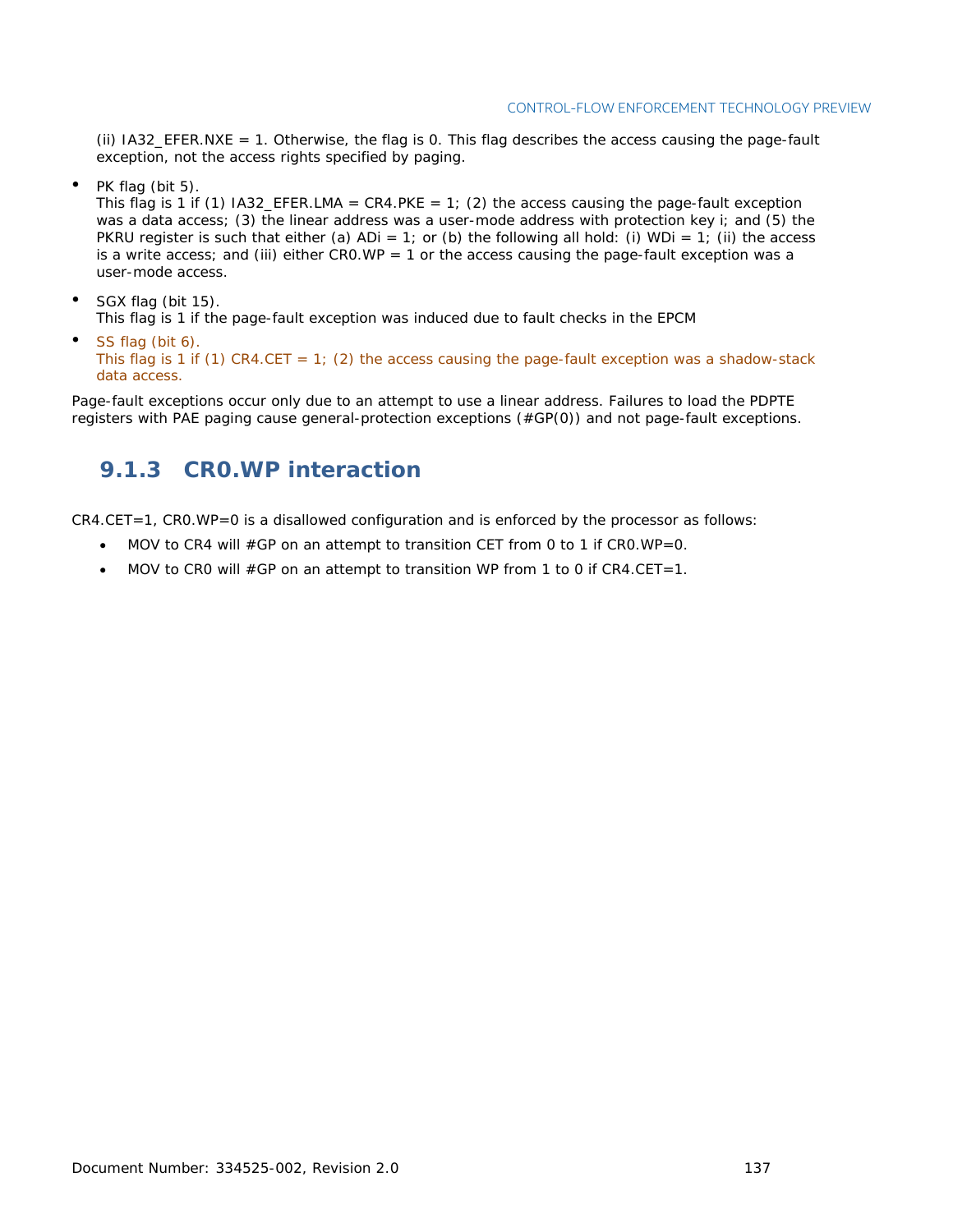|             |                     | 6666555555555<br>321098765432 | ь     | M, | $M-1$ |                                                                                       |                                                                       |  |  |                                 |     |                               |          |                                             |                        |                                  |                   |             |                  |            |                |                             |  |
|-------------|---------------------|-------------------------------|-------|----|-------|---------------------------------------------------------------------------------------|-----------------------------------------------------------------------|--|--|---------------------------------|-----|-------------------------------|----------|---------------------------------------------|------------------------|----------------------------------|-------------------|-------------|------------------|------------|----------------|-----------------------------|--|
|             | Reserved            |                               |       |    |       |                                                                                       | <b>EPT</b><br>Α<br>Rsvd.<br>$PWL -$<br>Address of EPT PML4 table<br>D |  |  |                                 |     |                               |          |                                             | <b>EPT</b><br>PS<br>MT |                                  | EPTP <sup>2</sup> |             |                  |            |                |                             |  |
|             | $\frac{S}{S}$<br>S  | lgnored                       | Rsvd. |    |       |                                                                                       |                                                                       |  |  |                                 |     |                               |          | Address of EPT page-directory-pointer table |                        | lgn.                             | A                 |             | Reserved         | <b>XMR</b> |                | <b>PML4E:</b><br>present    |  |
| s<br>ς      |                     |                               |       |    |       |                                                                                       |                                                                       |  |  | lanored                         |     |                               |          |                                             |                        |                                  |                   |             |                  |            | 000            | PML4E:<br>not<br>present    |  |
| S<br>v<br>Ë | S<br>$\sf S$<br>S   | Ignored                       | Rsvd. |    |       |                                                                                       | Physical<br>address of<br>1GB page                                    |  |  |                                 |     |                               | Reserved |                                             |                        | $\lg n$ , $D$ A 1                |                   | P<br>A<br>т | <b>EPT</b><br>MT |            | <b>XWR</b>     | PDPTF-<br>1GB<br>page       |  |
|             |                     | Ignored                       | Rsvd. |    |       |                                                                                       |                                                                       |  |  |                                 |     | Address of EPT page directory |          |                                             |                        | lgn.                             | A<br>0            |             | Rsvd.            |            | <b>XWR</b>     | PDPTE:<br>page<br>directory |  |
| s<br>V<br>E |                     |                               |       |    |       |                                                                                       |                                                                       |  |  | lgnored                         |     |                               |          |                                             |                        |                                  |                   |             |                  | 0          | 0 <sub>0</sub> | PDTPE:<br>not<br>present    |  |
| S<br>V<br>Ë | S<br>$\vert$ s<br>S | Ignored                       | Rsvd. |    |       |                                                                                       |                                                                       |  |  | Physical address<br>of 2MB page |     |                               |          | Reserved                                    |                        | lgn. D A 1                       |                   | P<br>Ä      | <b>EPT</b><br>MT |            | <b>XWR</b>     | PDE:<br>2MB<br>page         |  |
|             |                     | lanored                       | Rsvd. |    |       | A O<br>Rsvd.<br>Address of EPT page table<br>lgn.                                     |                                                                       |  |  |                                 |     |                               |          |                                             | <b>XWR</b>             | PD <sub>E</sub><br>page<br>table |                   |             |                  |            |                |                             |  |
| s<br>S<br>E | lgnored             |                               |       |    |       |                                                                                       |                                                                       |  |  |                                 | 000 | PDE:<br>not<br>present        |          |                                             |                        |                                  |                   |             |                  |            |                |                             |  |
| S<br>V<br>E | s<br>S<br>S         | Ignored                       | Rsvd. |    |       | P<br>A<br>T<br><b>EPT</b><br>Ign. D A<br>g<br>n<br>Physical address of 4KB page<br>MT |                                                                       |  |  |                                 |     |                               |          |                                             | <b>XWR</b>             | PTE:<br>4KB<br>page              |                   |             |                  |            |                |                             |  |
| s<br>V<br>Ë | lgnored             |                               |       |    |       |                                                                                       |                                                                       |  |  |                                 | 000 | PTE:<br>not<br>present        |          |                                             |                        |                                  |                   |             |                  |            |                |                             |  |

#### Figure 7 Formats of EPTP and EPT Paging-Structure Entries

SSS (bit 60) - If the "Enable EPT supervisor Shadow Stack Control" EPT control bit (bit 7) in EPTP is 0, this bit is ignored. When "Enable EPT supervisor Shadow Stack Control" EPTP control bit is 1, this bit is defined in the leaf level paging structure i.e.in the EPT PTE, PDE for 2M page or PDPTE for 1G page and controls access to the page by shadow stack accesses using supervisor mode addresses. The bit continues to be ignored at non leaf-level entries.

Paging maps a linear address as a supervisor-mode address if the U/S flag (bit 2) is 0 in at least one of the paging-structure entries controlling the translation of the linear address.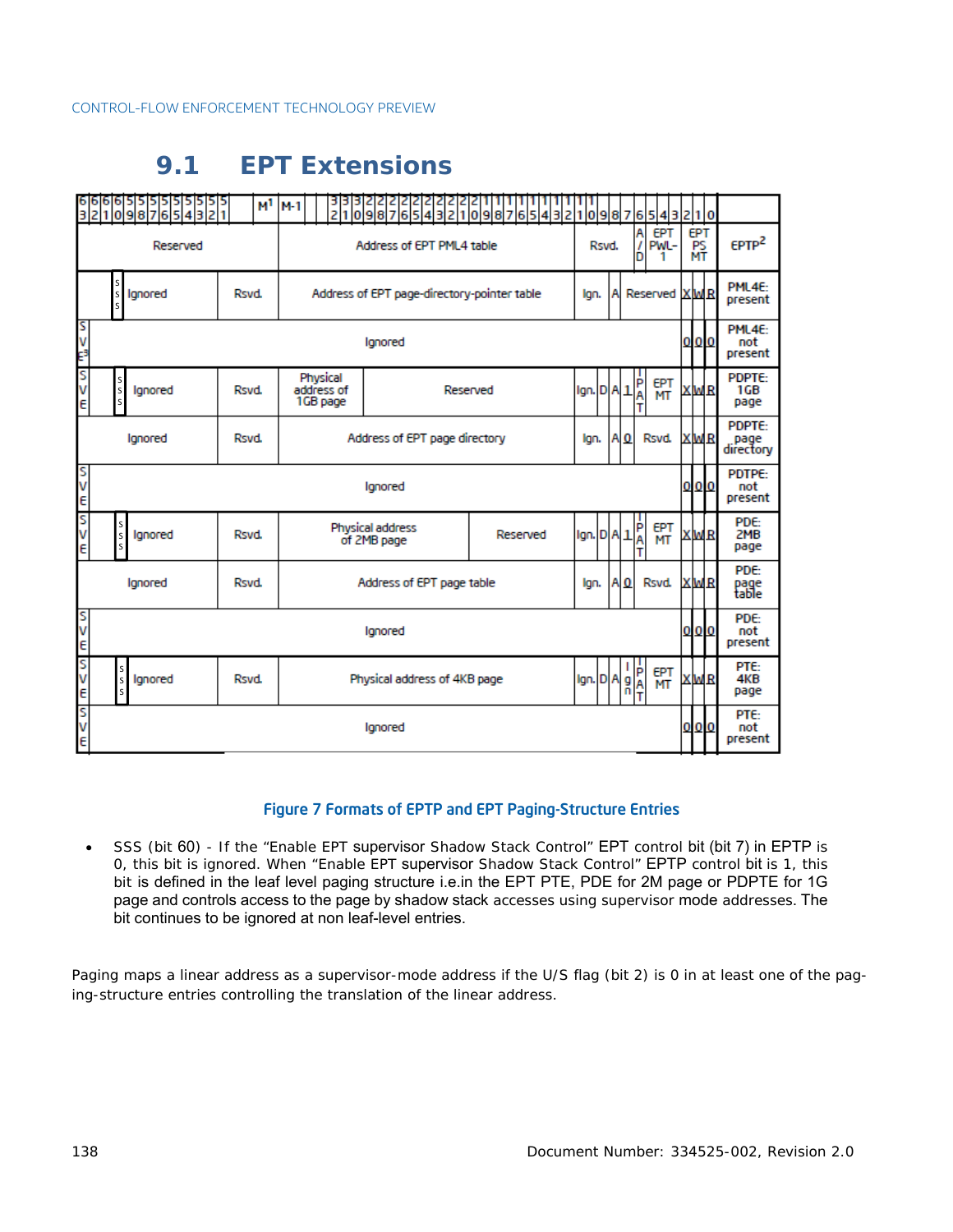### **9.1.1 EPT violations**

Once the ultimate physical address is determined, the privileges determined by the EPT paging structure entries are evaluated. The EPT cumulative fault checking is extended as follows to cause an EPT violation if:

- EPT permission is not readable (RWX='001)
	- o for a regular-load
	- o for a shadow-stack-load access when
		- using user linear address (U/S=1)
			- using supervisor linear address (U/S=0) when "Enable EPT supervisor shadow stack control"=0
- EPT permission is not writeable (RWX='100 or '101)
	- o for a regular-store or regular-store-intent access
	- o for a shadow-stack-store or shadow-stack-store-intent access when
		- using user linear address (U/S=1)
			- using supervisor linear address (U/S=0) when "Enable EPT supervisor shadow stack control"=0
- When "Enable EPT supervisor shadow stack control" is 1, shadow stack accesses using supervisor-mode addresses\* to a byte being accessed if any of the following conditions are TRUE:
	- $\circ$  Supervisory-shadow-stack SSS (bit 60) is clear in the leaf paging structure entry used to translate the guest-physical address of the byte
	- $\circ$  Read access (bit 0) is clear in any paging structure entry used to translate the guest-physical address of the byte
	- o Write access (bit 1) is clear in any of the non-leaf paging structure entries used to translate the guest-physical address of the byte
- EPT permission is not executable (RWX='100 or '110) for an instruction fetch when "mode-based execution control" is 0.
- EPT permission is not executable (RWX='100 or '110) for an instruction fetch using a supervisor linear address (U=0) when "mode-based execution control" is 1.
- EPT permission is not executable (RWXu='100 or '110) for an instruction fetch using a user linear address (U=1) when "mode-based execution control" is 1.

### **9.1.2 EPT Violations Exit Qualification**

A new bit at position 13 in the EPT exit qualification is used to indicate that the accesss causing the EPT violation was a shadow-stack access.

A new bit at position 14 in the EPT exit qualification is used to report the state of the SSS bit from leaf EPT paging structure entry when "Enable shadow stack control" is 1. When "enable shadow stack control" is 0 this bit reports 0.

## **9.2 Paging Disabled Behavior**

When paging is disabled  $(CRO.PG=0)$ , the shadow stack load and shadow stack store accesses are allowed to complete always. Shadow stack memory protections are disabled when paging is disabled.

All shadow-stack-stores and shadow-stack-load accesses are treated as accesses using a user linear address (U=1) when paging is disabled and the EPT SSS is not consulted for permission checks.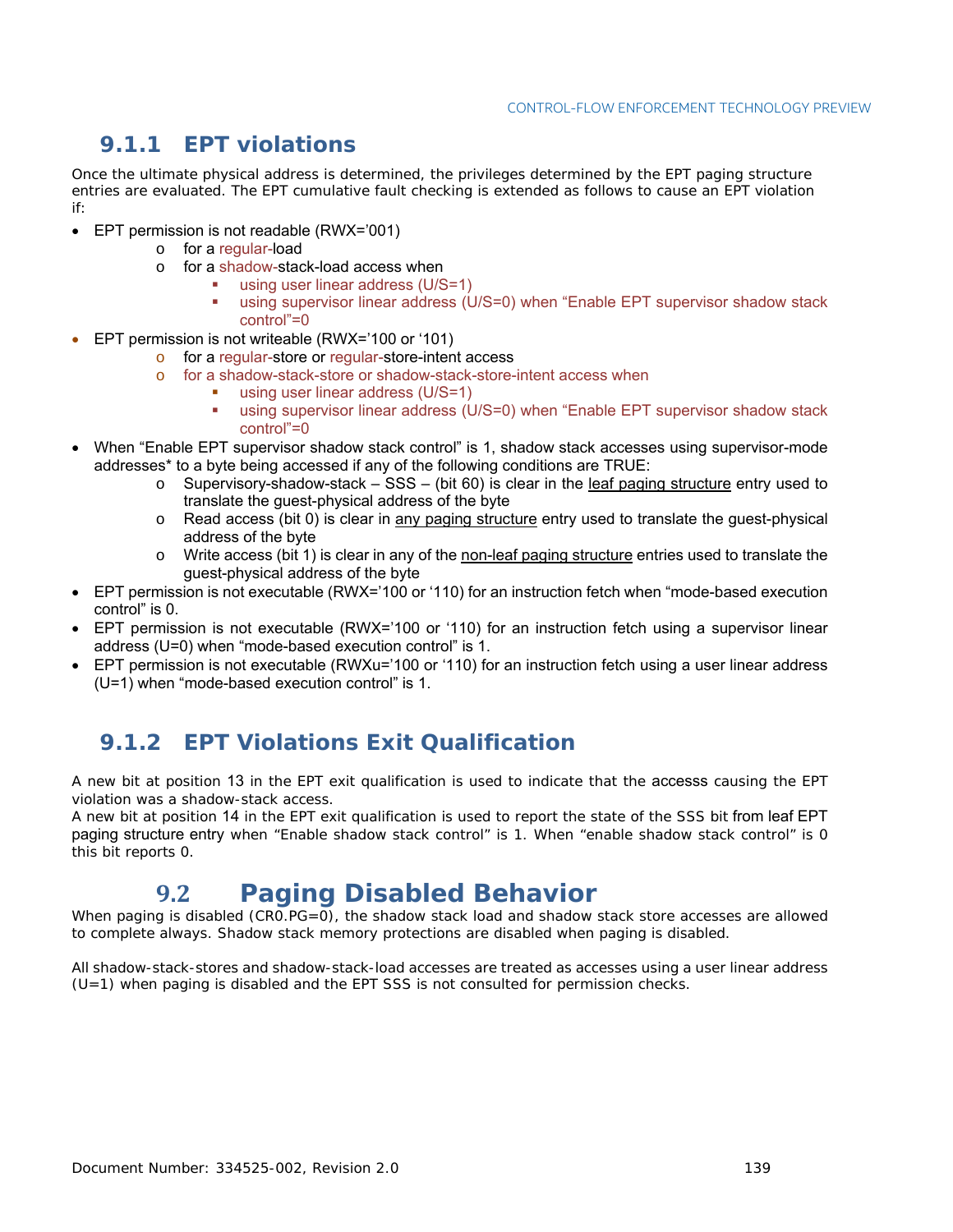# *10 VMX Interactions*

This section describes the interactions of CET with VM-exits and VM-entries to/from the executive monitor and the SMM-transfer monitor. For interactions with SMM when the dual-monitor treatment is not activated see section 11. A VMM emulating control transfer instructions or events (e.g. indirect call, indirect jmp, task switch, etc.) for a CET enabled guest must emulate the corresponding CET state changes.

# **10.1 VMCS Guest State Area Extensions**

To support CET, the VMCS Guest-state area is extended to add following new state elements.

| <b>Field</b>                            | <b>Encoding</b> | Size (bits) |                                                                                                                                                      |
|-----------------------------------------|-----------------|-------------|------------------------------------------------------------------------------------------------------------------------------------------------------|
| VMX GUEST IA32 S CET                    | 0x6828          | Natural     | Guest IA32 S CET MSR. This field is<br>defined if CPUID. $(EAX = 7)$<br>ECX=0): ECX.CET_SS is 1 or if<br>CPUID. (EAX=7, ECX=0): EDX. CET_IBT<br>is 1 |
| VMX_GUEST_SSP                           | 0x682A          | Natural     | Guest Shadow Stack Pointer (SSP). This field<br>is defined if CPUID. (EAX=7,<br>$ECX=0$ : $ECX.CET\_SS$ is 1                                         |
| VMX GUEST IA32 INTERRUPT SSP TABLE ADDR | 0x682C          | Natural     | Guest IA32_INTERRUPT_SSP_TABLE_ADDR<br>MSR. This field is defined if<br>$CPUID. (EAX = 7, ECX = 0): ECX.CET_S S is$                                  |

# **10.2 VMCS Host State Area Extensions**

To support CET, the VMCS Host-state area is extended to add following new state elements.

| <b>Field</b>                                | <b>Encoding</b> | Size (bits) |                                                                                                                                                         |
|---------------------------------------------|-----------------|-------------|---------------------------------------------------------------------------------------------------------------------------------------------------------|
| VMX HOST IA32 S CET                         | 0x6C18          | Natural     | Host IA32 S CET MSR. This field is<br>defined if CPUID. $(EAX = 7)$<br>ECX=0): ECX.CET_SS is 1 or if<br>$CPUID.(EAX=7)$<br>$ECX=0$ : $EDX.CET$ IBT is 1 |
| VMX HOST SSP FULL                           | 0x6C1A          | Natural     | Host Shadow Stack Pointer (SSP). This<br>field is defined if CPUID. $(EAX = 7)$ ,<br>$ECX=0$ : $ECX.CET\_SS$ is 1                                       |
| VMX_HOST_IA32_INTERRUPT_SSP_TABLE_ADDR_FULL | 0x6C1C          | Natural     | Host IA32_INTERRUPT_SSP_TABLE_ADDR<br>MSR. This field is defined if<br>$CPUID.(EAX = 7)$<br>$ECX=0$ : $ECX.CET\_SS$ is 1                                |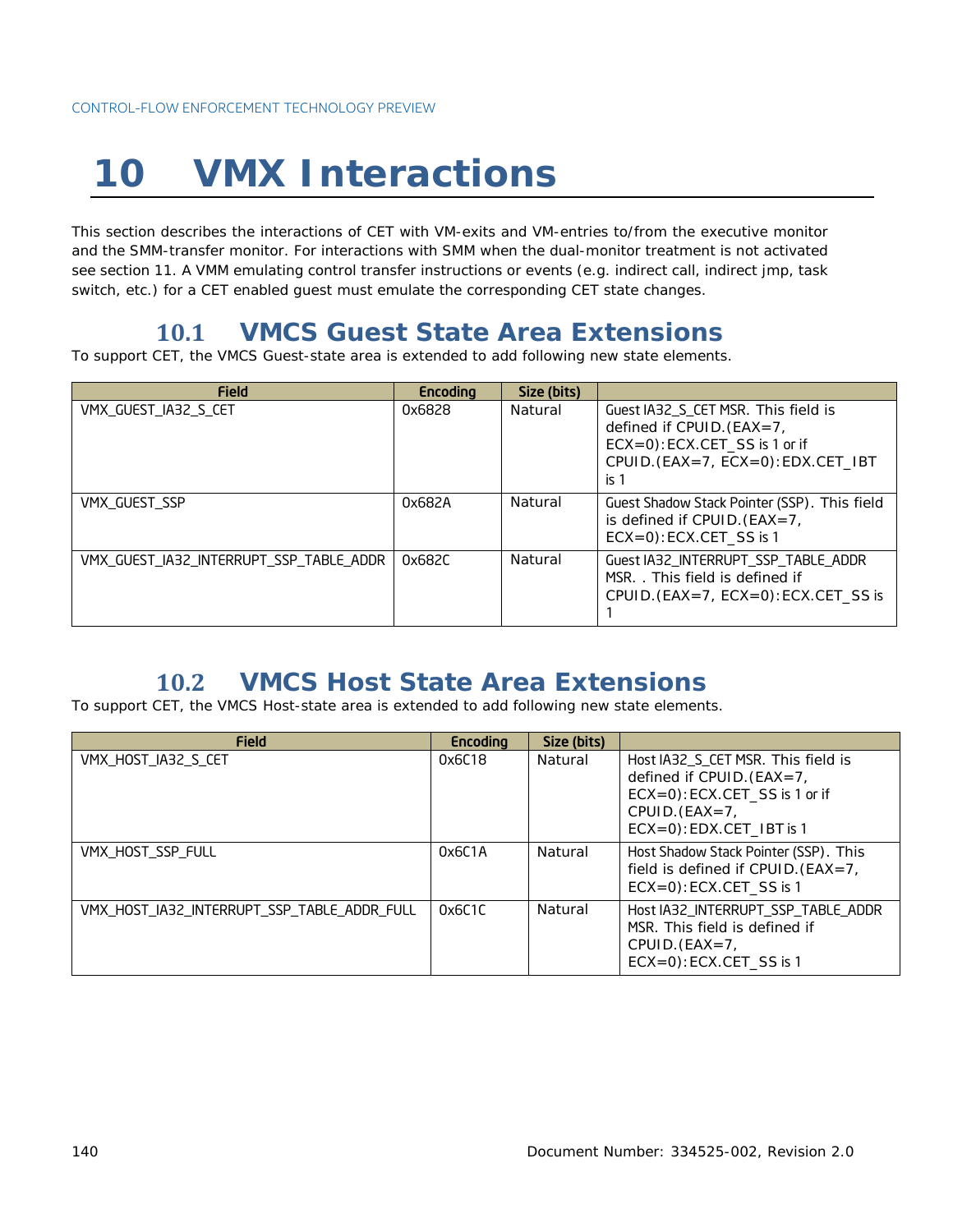# **10.3 VMCS VM-Exit Controls Extensions**

The VM-Exit controls are extended with a new exit control as follows.

| <b>Bit Position(s)</b> | Name                 | <b>Description</b>                                                         |  |
|------------------------|----------------------|----------------------------------------------------------------------------|--|
| 28                     | Load Host CET state. | This control determines if CET state in the VMCS host state area is loaded |  |
|                        |                      | on VM exit.                                                                |  |

# **10.4 VMCS VM-Entry Controls Extensions**

The VM-Entry controls are extended with a new exit control as follows.

| <b>Bit Position(s)</b> | Name                  | <b>Description</b>                                                   |  |
|------------------------|-----------------------|----------------------------------------------------------------------|--|
| -20                    | Load Guest CET state. | This control determines if CET state in the VMCS guest state area is |  |
|                        |                       | loaded on VM entry.                                                  |  |

### **10.5 EPTP**

The EPTP field of VMCS is extended as follows:

| <b>Bit Position(s)</b> | <b>Name</b>                                | <b>Description</b>                                 |  |
|------------------------|--------------------------------------------|----------------------------------------------------|--|
|                        | Enable supervisor shadow stack<br>control. | Enable supervisor shadow stack control bit in EPT. |  |

When enabled, the SSS bit in the EPT PTE provides read/write permission to supervisor (U/S=0) shadow stack accesses. User shadow stack accesses test EPT read/write permissions normally.

## **10.6 VM Exit**

On processors that support CET, the VM exit saves the state of IA32\_S\_CET, SSP and IA32\_INTER-RUPT\_SSP\_TABLE\_ADDR MSR to the VMCS guest-state area unconditionally.

If "Load host CET state" VM-exit control is 1, the CET state is restored from the VMCS host-state area as follows.

- IA32\_S\_CET MSR is loaded from the IA32\_S\_CET field. Bits that are reserved in the MSR are maintained with their reserved values. If host address space size is 1 then each of the 63:N of the EB\_LEG\_BITMAP\_BASE field of this MSR is set to the value of the N-1 bit (where N is the linearaddress bits) else bits 63:32 are set to 0. If the TRACKER is set to WAIT\_FOR\_ENDBRANCH and SUPPRESS is 1 then then SUPPRESS is cleared to 0.
- SSP is loaded from the HOST\_SSP field. If host address space size is 1 then each of the 63:N is set to the value of the N-1 bit (where N is the linear-address bits) else bits 63:32 are set to 0.
- IA32\_INTERRUPT\_SSP\_TABLE\_ADDR MSR is loaded from the IA32\_INTERRUPT\_SSP\_TABLE\_ADDR field if host address space size is 1. Each of the bits 63:N is set to the value of the N-1 bit (where N is the linear-address bits).

To context switch guest CET state the VMM uses XSAVES/XRSTORS instructions to save/restore the guest CET state. The VMM can then use the "Load guest CET state" control to reload the supervisor mode CET state of the guest as saved in the VMCS.

VM exit may abort if the VMCS is updated following VM entry to set host state CR0.WP=0 and CR4.CET=1.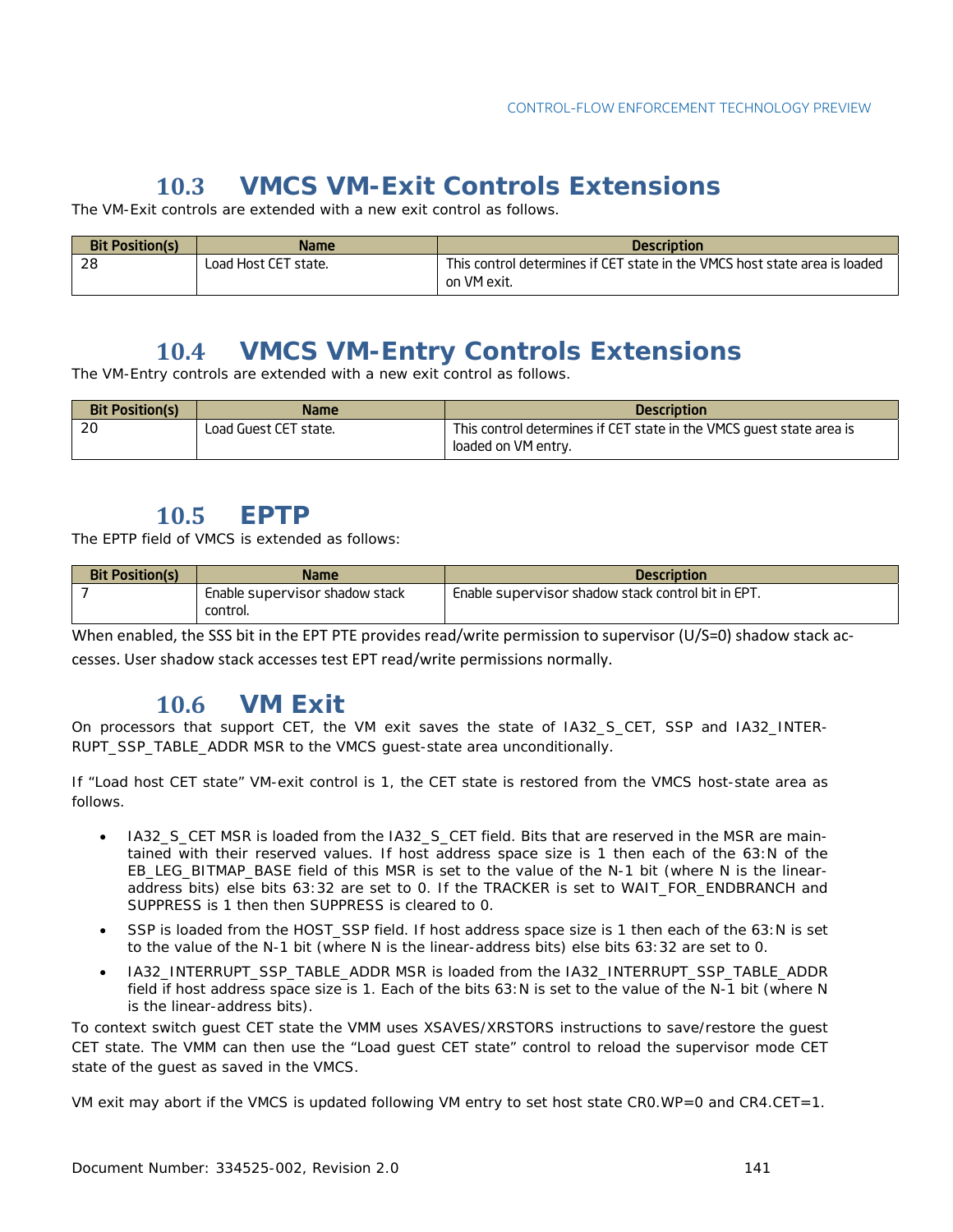# **10.7 VM Entry**

Following early VM entry checks are performed and failures leads to a VM entry failure with RFLAGS.ZF set to 1 and VM instruction error field set to 7 indicating "VM entry with invalid control fields".

- On processors that do not support CET, setting the "load host CET state" exit control or "load guest CET state" entry control must be 0.
- On processors that do not support CET, "Enable supervisor shadow stack control" control bit in EPTP must be 0 if EPT is enabled.

If the "Load host CET state" VM-exit control is 1, then the host state area checks are extended as follows. Failure of these checks leads to a VM entry failure with RFLAGS.ZF set to 1 and the VM-instruction error field set to 8 indicating "VM entry with invalid host state fields".

- IA32 S CET bits 9:6 must be 0. If host address space size is 0 then bits 63:32 must be 0 else EB\_LEG\_BITMAP\_BASE field of this MSR must contain a canonical address. Both tracker and suppress bits must not be both set to 1.
- If host address space size is 0 then bits 63:32 of HOST\_SSP must be 0 else HOST\_SSP must contain a canonical address.
- IA32\_INTERRUPT\_SSP\_TABLE\_ADDR fields must contain a canonical address.

If "Load Guest CET State" VM-entry control is 1, the guest state area checks are extended as follows and failure of these checks to a failed VM entry VM exit with reason set to "Bad guest state".

- IA32\_S\_CET bits 9:6 must be 0. Bits 63:32 must be 0 if the "IA-32e mode guest" VM-entry control is 0 or if the L bit (bit 13) in the access rights field for CS is 0. If the processor supports  $N < 64$ linear-address bits, bits 63:N must be identical if the "IA-32e mode guest" VM-entry control is 1 and the L bit in the access-rights field for CS is 1. Both tracker and suppress bits must not be both set to 1.
- The GUEST\_SSP fields must have Bits 63:32 must be 0 if the "IA-32e mode guest" VM-entry control is 0 or if the L bit (bit 13) in the access rights field for CS is 0. If the processor supports N < 64 linear-address bits, bits 63:N must be identical if the "IA-32e mode guest" VM-entry control is 1 and the L bit in the access-rights field for CS is 1.
- IA32\_INTERRUPT\_SSP\_TABLE\_ADDR fields must contain a canonical address.

Additionally VM entry checks the disallowed configuration of CR0.WP and CR4.CET as follows.

- If host CR0.WP=0 and host CR4.CET=1 then VM entry fails with RFLAGS.ZF set to 1 and VM-instruction erro field set to 8 indicating "VM entry with invalid host state".
- If guest CR0.WP=0 and guest CR4.CET=1 then VM entry leads to failed VM entry VM exit with reason set to "Bad guest state".

Subsequent to these checks the IA32\_S\_CET, SSP and IA32\_INTERRUPT\_SSP\_TABLE\_ADDR MSR are loaded from corresponding guest-state VMCS fields.

## **10.8 IA32\_VMX\_EPT\_VPID\_CAP**

Bit 23 of this MSR enumerates support for setting "Enable Shadow Stack Control" (bit 7) in EPTP.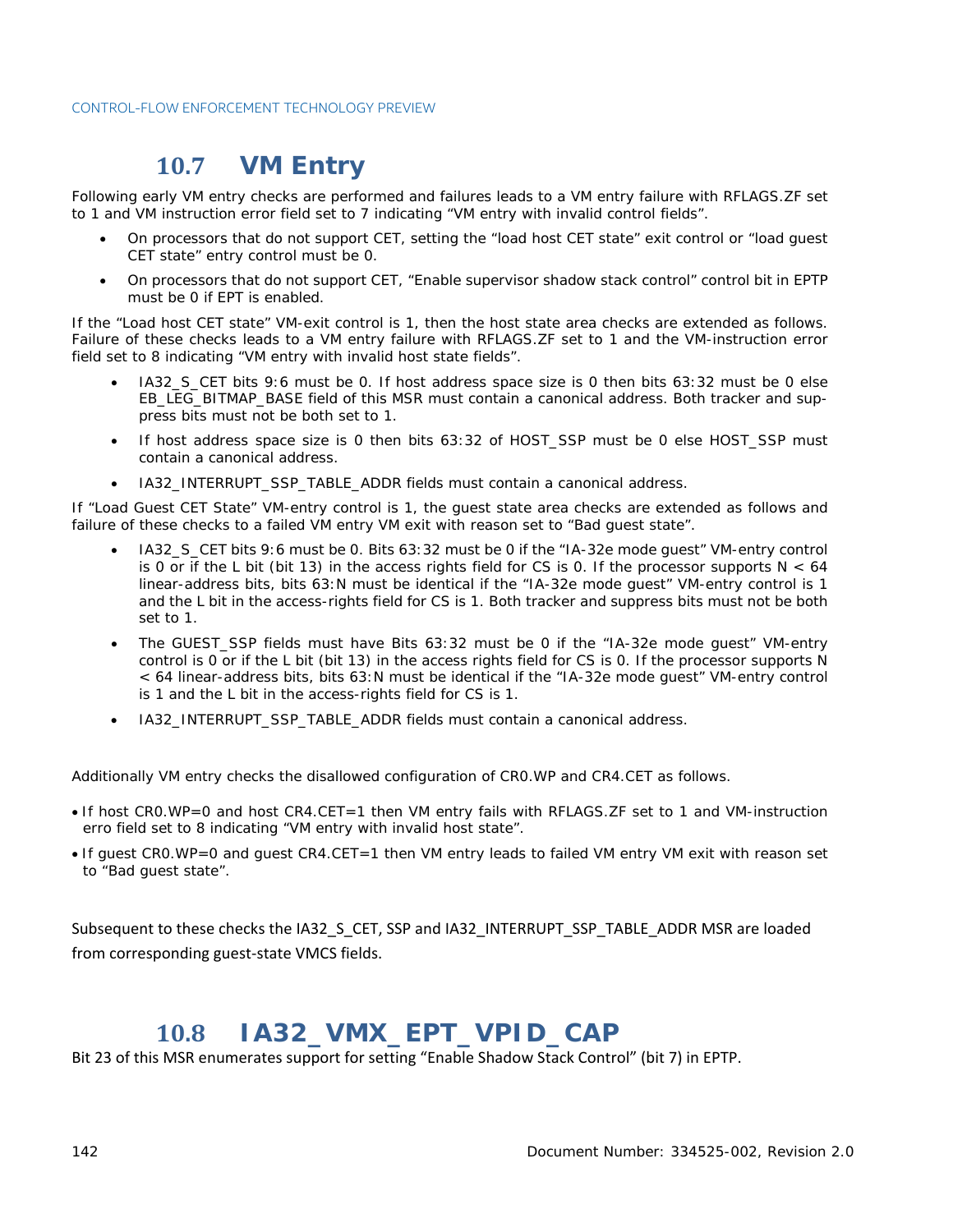# *11 SMM Interactions*

This section describes the interactions of CET with SMIs and RSM when the dual-monitor treatment is not activated.

# **11.1 SMRAM State Save Map**

The SMRAM state save map is extended as follows:

| Offset (Added to SMBASE +<br>8000H) | <b>MSR Address (on</b><br>processors that support<br>internal state save) | <b>Register</b> | Writeable? |
|-------------------------------------|---------------------------------------------------------------------------|-----------------|------------|
| 0xFEC8                              | C26H                                                                      | SSP             | Yes        |

# **11.2 SMI Handler Execution Environment**

Processors that support CET shadow stacks, save the SSP registers to the SMRAM state save area. The CR4.CET is cleared to 0 on SMI. Thus the initial execution environment of the SMI handler has CET disabled and all of the CET state still in the machine. An SMM that uses CET is required to save and restore the CET state in the processor.

On an SMM VM exit caused by a VMCALL that activates the dual-monitor treatment, the current VMCS is the one established by the executive monitor and does not contain the VM-exit controls and host state required to initialize the STM. This VM exit thus initializes the CR4 state to a fixed value or value loaded from content of MSEG header. The CR4.CET is cleared on this SMM VM exit caused by a VMCALL that activates the dualmonitor treatment.

## **11.3 RSM**

The RSM on processors that support CET shadow stacks loads the SSP value from the SMRAM state save area. On processors that support Intel 64 architecture, if the SSP value is not canonical then forces it to be canonical by sign extending it.

RSM will go to shut down if attempting to restore CR0.WP to 0 and CR4.CET to 1.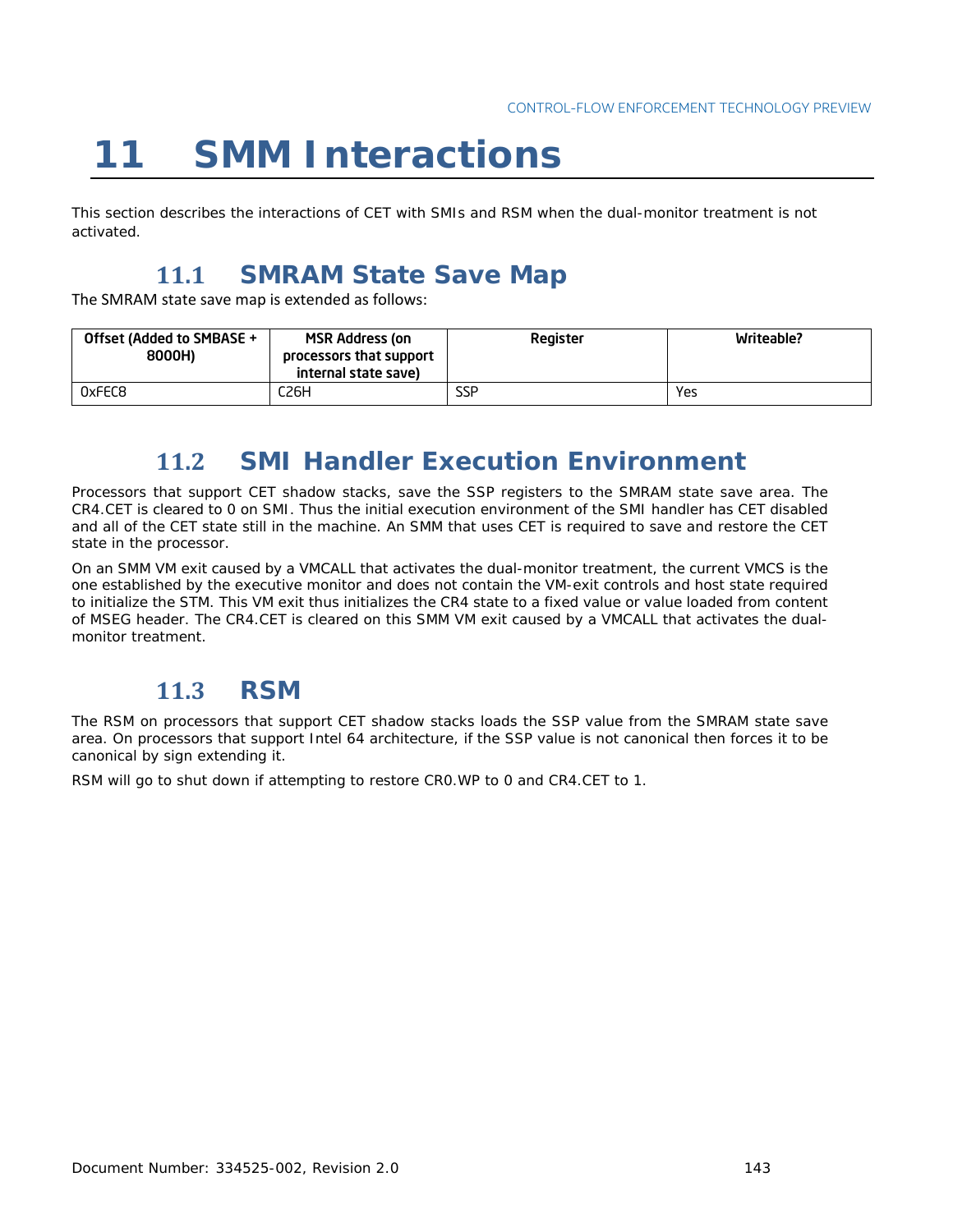

GETSEC[ENTERACCS] and GETSEC[SENTER] clear CR4.CET, and it is not restored when these instructions complete.

GETSEC[EXITAC] will cause #GP(0) fault if CR4.CET is set.